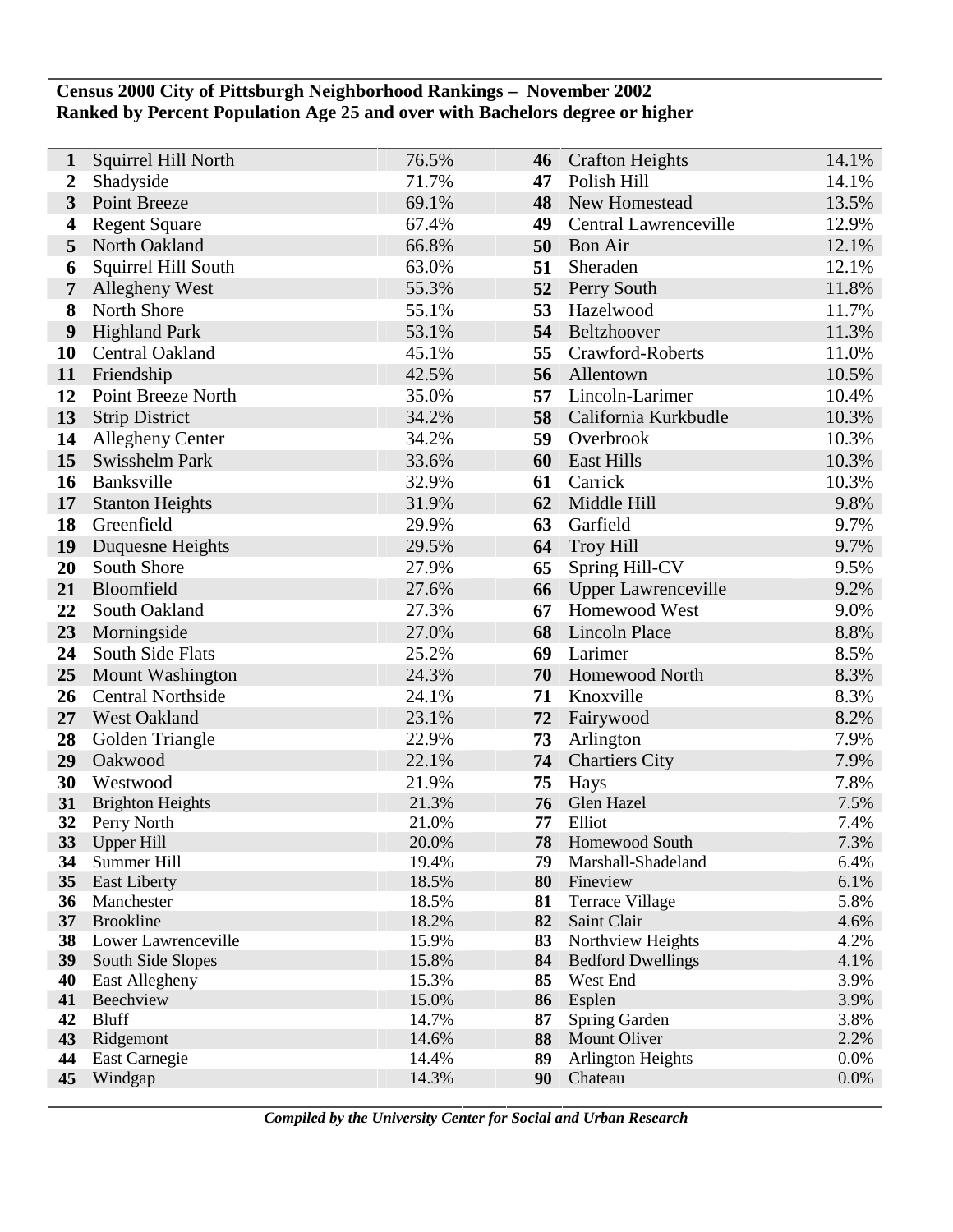## **Census 2000 City of Pittsburgh Neighborhood Rankings – November 2002 Ranked by Population Age 25 and over with Bachelors degree or higher**

| 1                | Shadyside                  | 6,919      | 46       | <b>Lincoln Place</b>                  | 226              |
|------------------|----------------------------|------------|----------|---------------------------------------|------------------|
| $\boldsymbol{2}$ | Squirrel Hill South        | 6,630      | 47       | West Oakland                          | 225              |
| $\mathbf{3}$     | Squirrel Hill North        | 4,453      | 48       | <b>Allegheny West</b>                 | 223              |
| 4                | Point Breeze               | 2,838      | 49       | <b>East Hills</b>                     | 221              |
| 5                | <b>Highland Park</b>       | 2,493      | 50       | Allentown                             | 210              |
| 6                | North Oakland              | 2,175      | 51       | Beltzhoover                           | 202              |
| 7                | Bloomfield                 | 1,872      | 52       | Crawford-Roberts                      | 195              |
| 8                | <b>Brookline</b>           | 1,861      | 53       | Spring Hill-CV                        | 189              |
| 9                | Greenfield                 | 1,755      | 54       | <b>Troy Hill</b>                      | 182              |
| 10               | Mount Washington           | 1,657      | 55       | <b>Upper Lawrenceville</b>            | 176              |
| 11               | <b>Brighton Heights</b>    | 1,214      | 56       | <b>Allegheny Center</b>               | 174              |
| 12               | <b>Stanton Heights</b>     | 1,139      | 57       | Oakwood                               | 166              |
| 13               | Banksville                 | 1,135      | 58       | Summer Hill                           | 166              |
| 14               | South Side Flats           | 1,053      | 59       | Windgap                               | 163              |
| 15               | Beechview                  | 930        | 60       | <b>Homewood South</b>                 | 159              |
| 16               | <b>East Liberty</b>        | 848        | 61       | Polish Hill                           | 158              |
| 17               | Golden Triangle            | 843        | 62       | Larimer                               | 151              |
| 18               | Carrick                    | 771        | 63       | Middle Hill                           | 151              |
| 19               | Central Oakland            | 693        | 64       | Elliot                                | 150              |
| 20               | Morningside                | 691        | 65       | North Shore                           | 114              |
| 21               | Perry North                | 663        | 66       | Arlington                             | 96               |
| 22               | Duquesne Heights           | 599        | 67       | New Homestead                         | 95               |
| 23               | <b>Regent Square</b>       | 598        | 68       | <b>Bluff</b>                          | 94               |
| 24               | Friendship                 | 575        | 69       | <b>Terrace Village</b>                | 85               |
| 25               | South Side Slopes          | 565        | 70       | <b>Bon Air</b>                        | 81               |
| 26               | Point Breeze North         | 551        | 71       | Fineview                              | 65               |
| 27               | <b>Central Northside</b>   | 516        | 72       | <b>Strip District</b>                 | 65               |
| 28               | South Oakland              | 515        | 73       | California Kurkbudle                  | 60               |
| 29               | Westwood                   | 511        | 74       | <b>Homewood West</b>                  | 60               |
| 30               | Central Lawrenceville      | 499        | 75       | Ridgemont                             | 58               |
| 31               | Sheraden                   | 480        | 76       | East Carnegie                         | 52<br>42         |
| 32<br>33         | Hazelwood<br>Perry South   | 422<br>390 | 77<br>78 | Glen Hazel                            | 41               |
| 34               | <b>Crafton Heights</b>     | 386        | 79       | Fairywood<br><b>Bedford Dwellings</b> | 39               |
| 35               | Lincoln-Larimer            | 370        | 80       | Northview Heights                     | 36               |
| 36               | Swisshelm Park             | 345        | 81       | <b>Chartiers City</b>                 | 30               |
|                  | 37 Upper Hill              | 323        | 82       | Spring Garden                         | 30               |
| 38               | Marshall-Shadeland         | 321        | 83       | Hays                                  | 27               |
| 39               | Overbrook                  | 303        | 84       | Saint Clair                           | 27               |
| 40               | East Allegheny             | 301        | 85       | South Shore                           | 17               |
| 41               | Manchester                 | 301        | 86       | West End                              | 14               |
| 42               | Lower Lawrenceville        | 288        | 87       | Esplen                                | 10<br>9          |
| 43<br>44         | Garfield<br>Homewood North | 283<br>232 | 88<br>89 | Mount Oliver                          | $\boldsymbol{0}$ |
| 45               | Knoxville                  | 226        | 90       | <b>Arlington Heights</b><br>Chateau   | $\boldsymbol{0}$ |
|                  |                            |            |          |                                       |                  |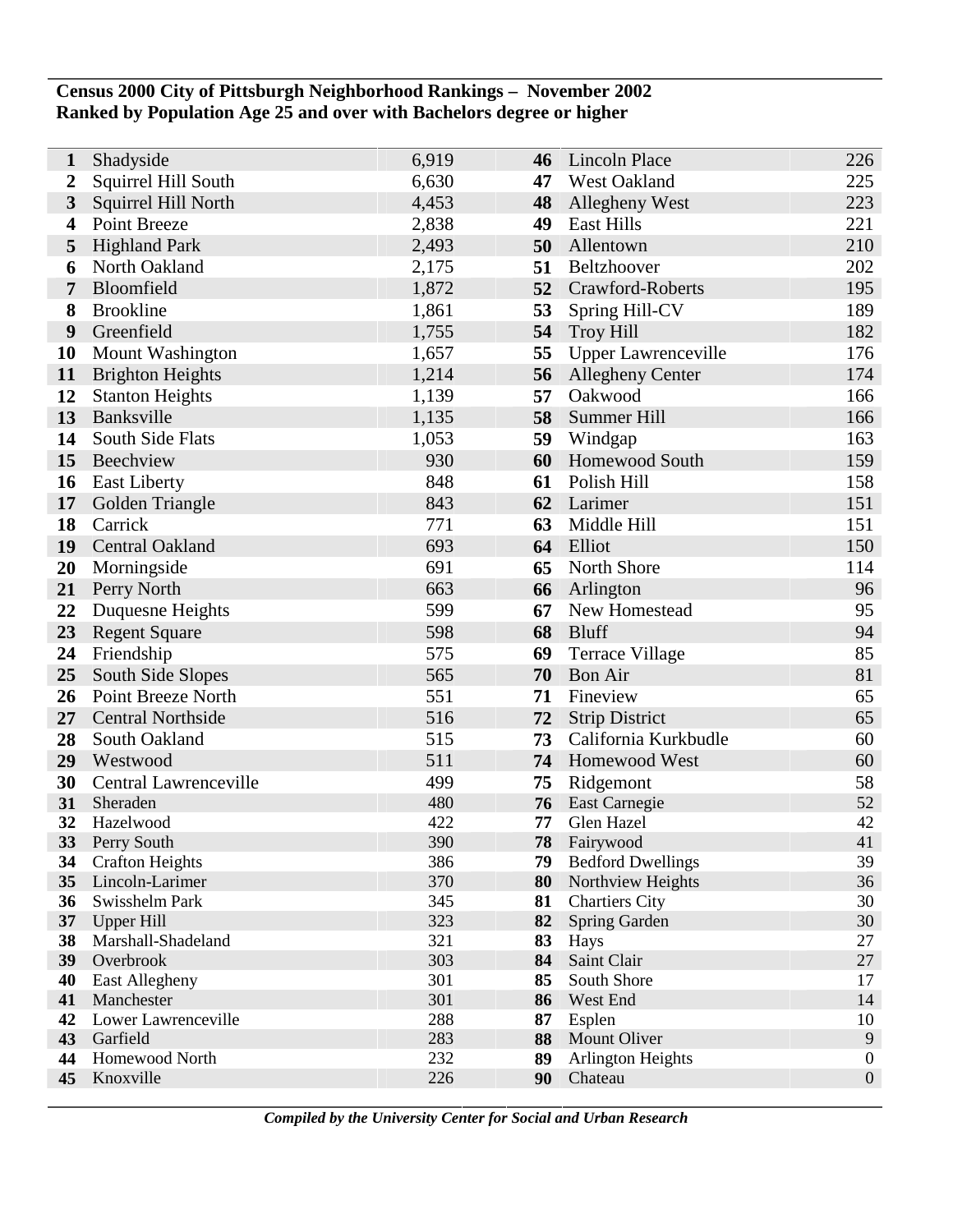### **Census 2000 City of Pittsburgh Neighborhood Rankings – November 2002 Ranked by Percent of Workers (16+) Using Public Transportation to Commute to Work**

| $\mathbf{1}$            | <b>Bedford Dwellings</b>                     | 71.5%          | 46       | <b>Chartiers City</b>      | 19.1%        |
|-------------------------|----------------------------------------------|----------------|----------|----------------------------|--------------|
| $\boldsymbol{2}$        | <b>Arlington Heights</b>                     | 58.8%          | 47       | Spring Hill-CV             | 19.1%        |
| $\overline{\mathbf{3}}$ | Saint Clair                                  | 55.4%          | 48       | <b>Crafton Heights</b>     | 18.4%        |
| 4                       | Northview Heights                            | 55.2%          | 49       | <b>Upper Lawrenceville</b> | 18.3%        |
| 5                       | Larimer                                      | 49.7%          | 50       | North Oakland              | 18.3%        |
| 6                       | Homewood West                                | 48.6%          | 51       | Mount Washington           | 18.2%        |
| 7                       | Middle Hill                                  | 46.6%          | 52       | Lower Lawrenceville        | 17.2%        |
| 8                       | Homewood South                               | 45.8%          | 53       | Spring Garden              | 17.2%        |
| 9                       | <b>East Liberty</b>                          | 41.6%          | 54       | <b>Mount Oliver</b>        | 16.9%        |
| <b>10</b>               | California Kurkbudle                         | 38.5%          | 55       | <b>Brighton Heights</b>    | 16.8%        |
| 11                      | Beltzhoover                                  | 37.5%          | 56       | <b>Central Oakland</b>     | 16.7%        |
| 12                      | <b>Terrace Village</b>                       | 37.0%          | 57       | East Carnegie              | 16.5%        |
| 13                      | Crawford-Roberts                             | 35.2%          | 58       | Polish Hill                | 16.5%        |
| 14                      | Garfield                                     | 35.0%          | 59       | <b>Troy Hill</b>           | 16.4%        |
| 15                      | Friendship                                   | 33.9%          | 60       | Carrick                    | 16.1%        |
| 16                      | Allegheny Center                             | 33.6%          | 61       | Marshall-Shadeland         | 15.4%        |
| 17                      | Lincoln-Larimer                              | 33.5%          | 62       | <b>Bon Air</b>             | 15.1%        |
| 18                      | <b>West Oakland</b>                          | 33.2%          | 63       | Duquesne Heights           | 14.3%        |
| 19                      | <b>Homewood North</b>                        | 32.7%          | 64       | Perry North                | 14.1%        |
| 20                      | Glen Hazel                                   | 32.6%          | 65       | Arlington                  | 13.9%        |
| 21                      | Esplen                                       | 30.8%          | 66       | Sheraden                   | 13.6%        |
| 22                      | Fairywood                                    | 30.4%          | 67       | <b>Brookline</b>           | 13.3%        |
| 23                      | Allentown                                    | 30.0%          | 68       | Central Lawrenceville      | 12.9%        |
| 24                      | Point Breeze North                           | 30.0%          | 69       | Morningside                | 12.6%        |
| 25                      | <b>East Hills</b>                            | 28.2%          | 70       | Point Breeze               | 12.2%        |
| 26                      | Knoxville                                    | 27.6%          | 71       | Squirrel Hill North        | 12.1%        |
| 27                      | <b>Upper Hill</b>                            | 26.6%          | 72       | <b>Regent Square</b>       | 12.0%        |
| 28                      | Manchester                                   | 26.3%          | 73       | Windgap                    | 11.7%        |
| 29                      | <b>Highland Park</b>                         | 25.5%          | 74       | Elliot                     | 11.4%        |
| 30                      | Perry South                                  | 25.3%          | 75       | <b>Stanton Heights</b>     | 11.2%        |
| 31                      | <b>Central Northside</b>                     | 24.9%          | 76       | <b>Bluff</b>               | 11.1%        |
| 32                      | West End                                     | 24.9%          | 77       | Allegheny West             | 10.8%        |
| 33                      | Shadyside                                    | 23.8%          | 78       | Overbrook                  | 10.4%        |
| 34                      | Greenfield                                   | 23.8%          | 79       | Lincoln Place              | 10.3%        |
| 35                      | Hazelwood                                    | 22.4%<br>22.3% | 80       | Westwood<br>Banksville     | 9.3%<br>8.4% |
| 36<br>37 <sup>7</sup>   | <b>East Allegheny</b><br>Squirrel Hill South | 22.3%          | 81<br>82 | Swisshelm Park             | 8.4%         |
| 38                      | <b>Strip District</b>                        | 22.0%          | 83       | New Homestead              | 8.0%         |
| 39                      | Bloomfield                                   | 21.7%          | 84       | Summer Hill                | 7.8%         |
| 40                      | South Oakland                                | 21.4%          | 85       | Ridgemont                  | 6.7%         |
| 41                      | Beechview                                    | 21.1%          | 86       | Hays                       | 6.4%         |
| 42                      | South Side Flats                             | 21.1%          | 87       | Oakwood                    | 2.7%         |
| 43                      | Fineview                                     | 20.2%          | 88       | Chateau                    | 0.0%         |
| 44                      | South Side Slopes                            | 20.1%          | 89       | North Shore                | 0.0%         |
| 45                      | Golden Triangle                              | 19.1%          | 90       | South Shore                | 0.0%         |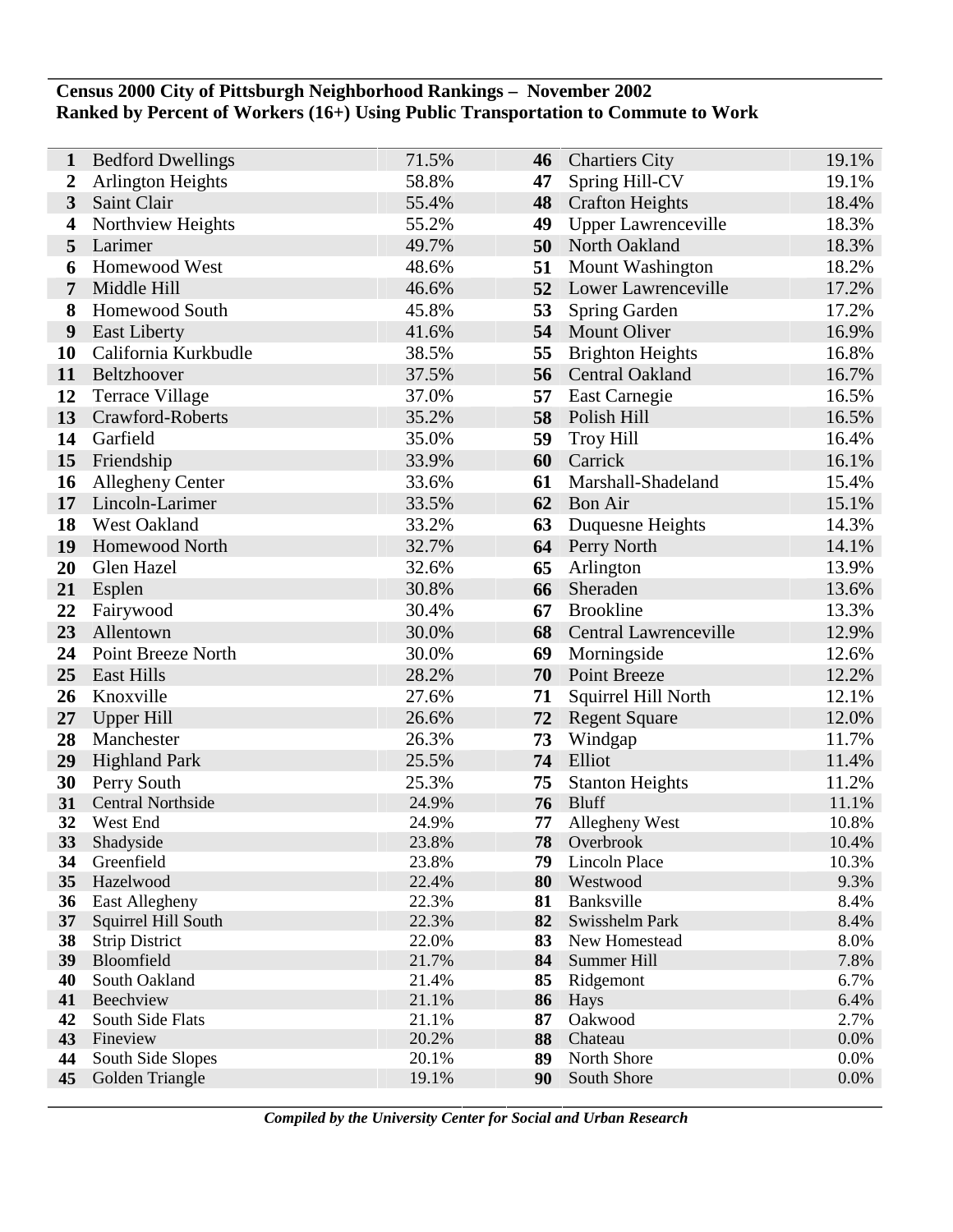## **Census 2000 City of Pittsburgh Neighborhood Rankings – November 2002 Ranked by Workers (16+) Using Public Transportation to Commute to Work**

| 1                | Shadyside                              | 1,826      | 46       | Morningside                   | 228              |
|------------------|----------------------------------------|------------|----------|-------------------------------|------------------|
| $\boldsymbol{2}$ | Squirrel Hill South                    | 1,583      | 47       | Spring Hill-CV                | 221              |
| $\mathbf{3}$     | <b>East Liberty</b>                    | 1,102      | 48       | Duquesne Heights              | 219              |
| 4                | Bloomfield                             | 990        | 49       | Saint Clair                   | 211              |
| 5                | Greenfield                             | 980        | 50       | Overbrook                     | 202              |
| 6                | Beechview                              | 922        | 51       | <b>Upper Lawrenceville</b>    | 198              |
| 7                | <b>Brookline</b>                       | 904        | 52       | Banksville                    | 188              |
| 8                | <b>Highland Park</b>                   | 900        | 53       | <b>East Allegheny</b>         | 185              |
| 9                | Mount Washington                       | 891        |          | <b>54</b> Lower Lawrenceville | 182              |
| 10               | Carrick                                | 769        | 55       | <b>Troy Hill</b>              | 182              |
| 11               | Squirrel Hill North                    | 628        | 56       | Golden Triangle               | 176              |
| 12               | <b>Brighton Heights</b>                | 623        | 57       | <b>Lincoln Place</b>          | 167              |
| 13               | South Side Flats                       | 613        | 58       | Homewood West                 | 158              |
| 14               | Garfield                               | 582        | 59       | <b>Bluff</b>                  | 156              |
| 15               | Lincoln-Larimer                        | 572        | 60       | <b>Terrace Village</b>        | 155              |
| 16               | North Oakland                          | 549        | 61       | Elliot                        | 153              |
| 17               | Perry South                            | 528        | 62       | Westwood                      | 142              |
| 18               | Central Oakland                        | 501        | 63       | Fineview                      | 123              |
| 19               | South Side Slopes                      | 499        | 64       | Arlington                     | 117              |
| 20               | Knoxville                              | 463        | 65       | California Kurkbudle          | 104              |
| 21               | Homewood North                         | 443        | 66       | <b>Allegheny Center</b>       | 94               |
| 22               | <b>Homewood South</b>                  | 427        | 67       | Polish Hill                   | 90               |
| 23               | Hazelwood                              | 410        | 68       | Spring Garden                 | 87               |
| 24               | Larimer                                | 386        | 69       | <b>Regent Square</b>          | 79               |
| 25               | Allentown                              | 379        | 70       | Fairywood                     | 73               |
| 26               | Point Breeze                           | 372        | 71       | Windgap                       | 65               |
| 27               | Beltzhoover                            | 364        | 72       | <b>Bon Air</b>                | 59               |
| 28               | Sheraden                               | 361        | 73       | Glen Hazel                    | 57               |
| 29               | Point Breeze North                     | 360        | 74       | Swisshelm Park                | 54               |
| 30               | Friendship                             | 344        | 75       | Esplen                        | 49               |
| 31<br>32         | <b>Crafton Heights</b><br>Middle Hill  | 340<br>332 | 76<br>77 | Summer Hill<br>Mount Oliver   | 43<br>42         |
| 33               | Perry North                            | 322        | 78       | West End                      | 42               |
| 34               | <b>Bedford Dwellings</b>               | 319        | 79       | Allegheny West                | 36               |
| 35               | Marshall-Shadeland                     | 319        | 80       | <b>East Carnegie</b>          | 36               |
| 36               | Central Northside                      | 314        | 81       | <b>Chartiers City</b>         | 35               |
| 37               | <b>East Hills</b>                      | 288        | 82       | New Homestead                 | 32               |
| 38               | South Oakland                          | 279        | 83       | <b>Arlington Heights</b>      | 30               |
| 39               | <b>Stanton Heights</b>                 | 274        | 84       | <b>Strip District</b>         | $28\,$           |
| 40               | West Oakland                           | 265        | 85       | Ridgemont                     | 17               |
| 41               | Crawford-Roberts                       | 259<br>244 | 86<br>87 | Hays<br>Oakwood               | 14<br>11         |
| 42<br>43         | <b>Upper Hill</b><br>Northview Heights | 235        | 88       | Chateau                       | $\overline{0}$   |
| 44               | Central Lawrenceville                  | 231        | 89       | North Shore                   | $\boldsymbol{0}$ |
| 45               | Manchester                             | 230        | 90       | South Shore                   | $\boldsymbol{0}$ |
|                  |                                        |            |          |                               |                  |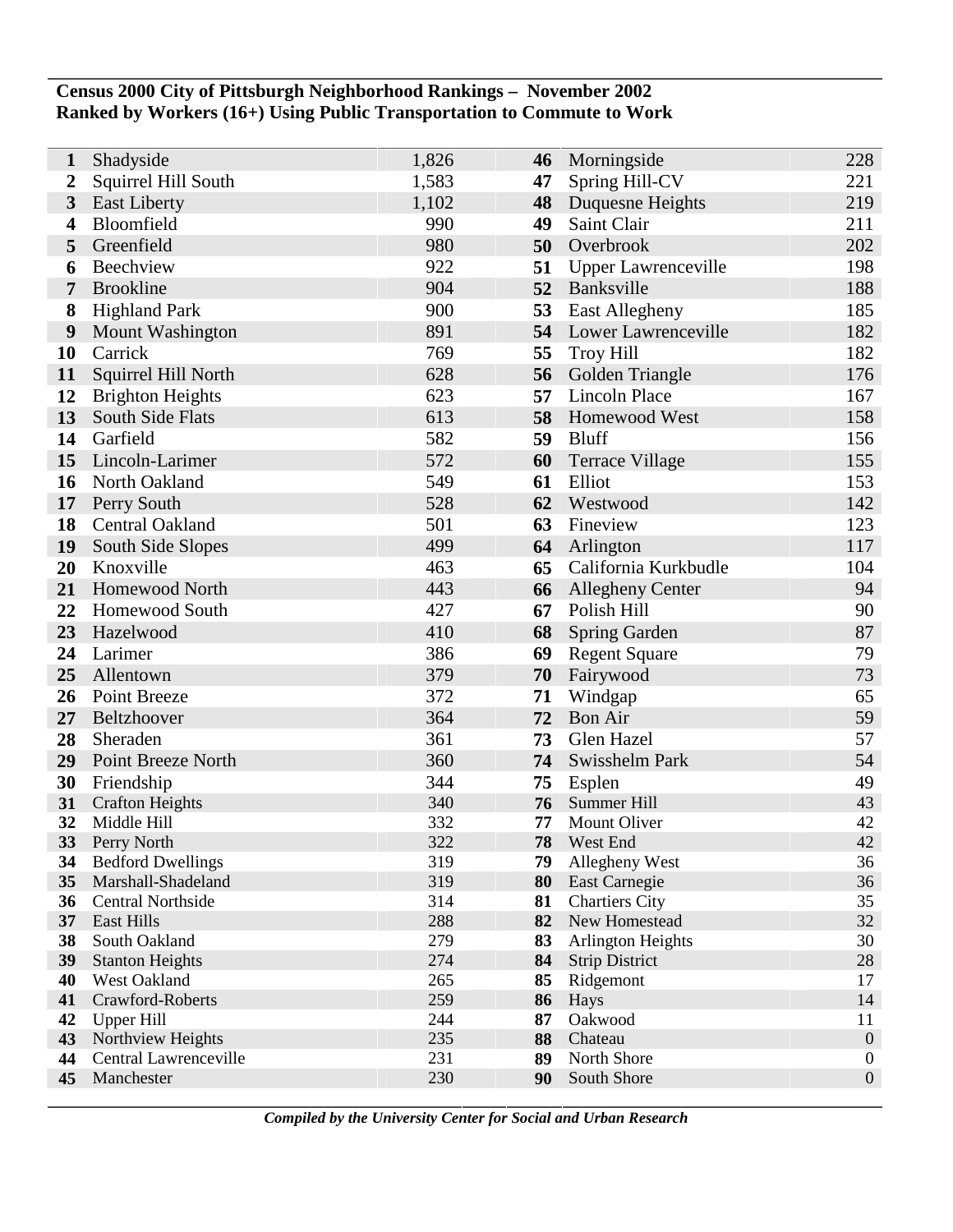## **Census 2000 City of Pittsburgh Neighborhood Rankings – November 2002 Ranked by Percent of Workers who Work in City of Pittsburgh**

| 1                       | Chateau                                         | 100.0%         | 46       | Perry South                | 68.1%          |
|-------------------------|-------------------------------------------------|----------------|----------|----------------------------|----------------|
| 2                       | Fairywood                                       | 85.8%          | 47       | Allentown                  | 67.8%          |
| $\mathbf{3}$            | Saint Clair                                     | 85.8%          | 48       | <b>Bon Air</b>             | 67.8%          |
| $\overline{\mathbf{4}}$ | <b>Strip District</b>                           | 85.8%          | 49       | Central Lawrenceville      | 67.7%          |
| 5                       | Squirrel Hill North                             | 85.4%          | 50       | Hazelwood                  | 67.7%          |
| 6                       | <b>Bedford Dwellings</b>                        | 84.3%          | 51       | Duquesne Heights           | 66.9%          |
| $\overline{7}$          | North Oakland                                   | 81.3%          | 52       | Fineview                   | 66.9%          |
| 8                       | Squirrel Hill South                             | 81.2%          | 53       | Marshall-Shadeland         | 66.3%          |
| 9                       | Middle Hill                                     | 80.8%          | 54       | Manchester                 | 65.8%          |
| 10                      | Polish Hill                                     | 80.6%          | 55       | Morningside                | 65.4%          |
| 11                      | <b>Arlington Heights</b>                        | 80.4%          | 56       | <b>Mount Washington</b>    | 64.8%          |
| 12                      | <b>Bluff</b>                                    | 80.3%          | 57       | <b>Allegheny West</b>      | 64.2%          |
| 13                      | Point Breeze North                              | 79.6%          | 58       | <b>East Allegheny</b>      | 64.1%          |
| 14                      | Golden Triangle                                 | 79.5%          | 59       | Spring Garden              | 62.7%          |
| 15                      | <b>Terrace Village</b>                          | 79.2%          | 60       | <b>East Hills</b>          | 62.5%          |
| 16                      | Crawford-Roberts                                | 78.6%          | 61       | Perry North                | 62.4%          |
| 17                      | Lincoln-Larimer                                 | 78.3%          | 62       | Swisshelm Park             | 62.2%          |
| 18                      | Shadyside                                       | 78.2%          | 63       | Beechview                  | 62.2%          |
| 19                      | Bloomfield                                      | 77.8%          | 64       | Knoxville                  | 61.9%          |
| 20                      | <b>Highland Park</b>                            | 77.7%          | 65       | <b>Brighton Heights</b>    | 60.4%          |
| 21                      | Homewood North                                  | 77.3%          | 66       | Carrick                    | 60.1%          |
| 22                      | Homewood West                                   | 76.6%          | 67       | <b>Allegheny Center</b>    | 59.6%          |
| 23                      | Lower Lawrenceville                             | 76.6%          | 68       | Spring Hill-CV             | 59.5%          |
| 24                      | Point Breeze                                    | 76.2%          | 69       | <b>Mount Oliver</b>        | 59.3%          |
| 25                      | Friendship                                      | 75.2%          | 70       | Elliot                     | 59.0%          |
| 26                      | South Oakland                                   | 75.0%          | 71       | <b>Troy Hill</b>           | 58.8%          |
| 27                      | <b>Upper Hill</b>                               | 74.5%          | 72       | Banksville                 | 58.7%          |
| 28                      | Larimer                                         | 74.4%          | 73       | <b>Upper Lawrenceville</b> | 57.4%          |
| 29                      | Glen Hazel                                      | 74.3%          | 74       | Westwood                   | 57.1%          |
| 30                      | Garfield                                        | 74.3%          | 75       | <b>Crafton Heights</b>     | 56.8%          |
| 31                      | <b>Stanton Heights</b>                          | 73.9%          | 76       | <b>Brookline</b>           | 55.8%          |
| 32                      | Greenfield                                      | 73.6%          | 77       | <b>Chartiers City</b>      | 55.7%          |
| <b>33</b>               | <b>Central Oakland</b>                          | 73.5%          | 78       | Summer Hill                | 55.6%          |
| 34                      | North Shore                                     | 72.6%          | 79       | Sheraden                   | 52.3%          |
| 35                      | California Kurkbudle                            | 72.2%<br>72.2% | 80       | Oakwood                    | 51.6%<br>51.5% |
| 36<br>37                | <b>East Liberty</b><br><b>Central Northside</b> | 72.1%          | 81<br>82 | West End<br>Overbrook      | 51.0%          |
| 38                      | Beltzhoover                                     | 71.3%          | 83       | Esplen                     | 50.9%          |
| 39                      | Northview Heights                               | 71.1%          | 84       | <b>Lincoln Place</b>       | 48.9%          |
| 40                      | West Oakland                                    | 71.0%          | 85       | New Homestead              | 48.8%          |
| 41                      | South Side Flats                                | 70.5%          | 86       | Windgap                    | 48.7%          |
| 42                      | Arlington                                       | 70.5%          | 87       | Ridgemont                  | 43.5%          |
| 43                      | <b>Regent Square</b>                            | 70.3%          | 88       | Hays                       | 36.7%          |
| 44                      | Homewood South                                  | 69.8%          | 89       | East Carnegie              | 28.0%          |
| 45                      | South Side Slopes                               | 69.7%          | 90       | South Shore                | 0.0%           |
|                         |                                                 |                |          |                            |                |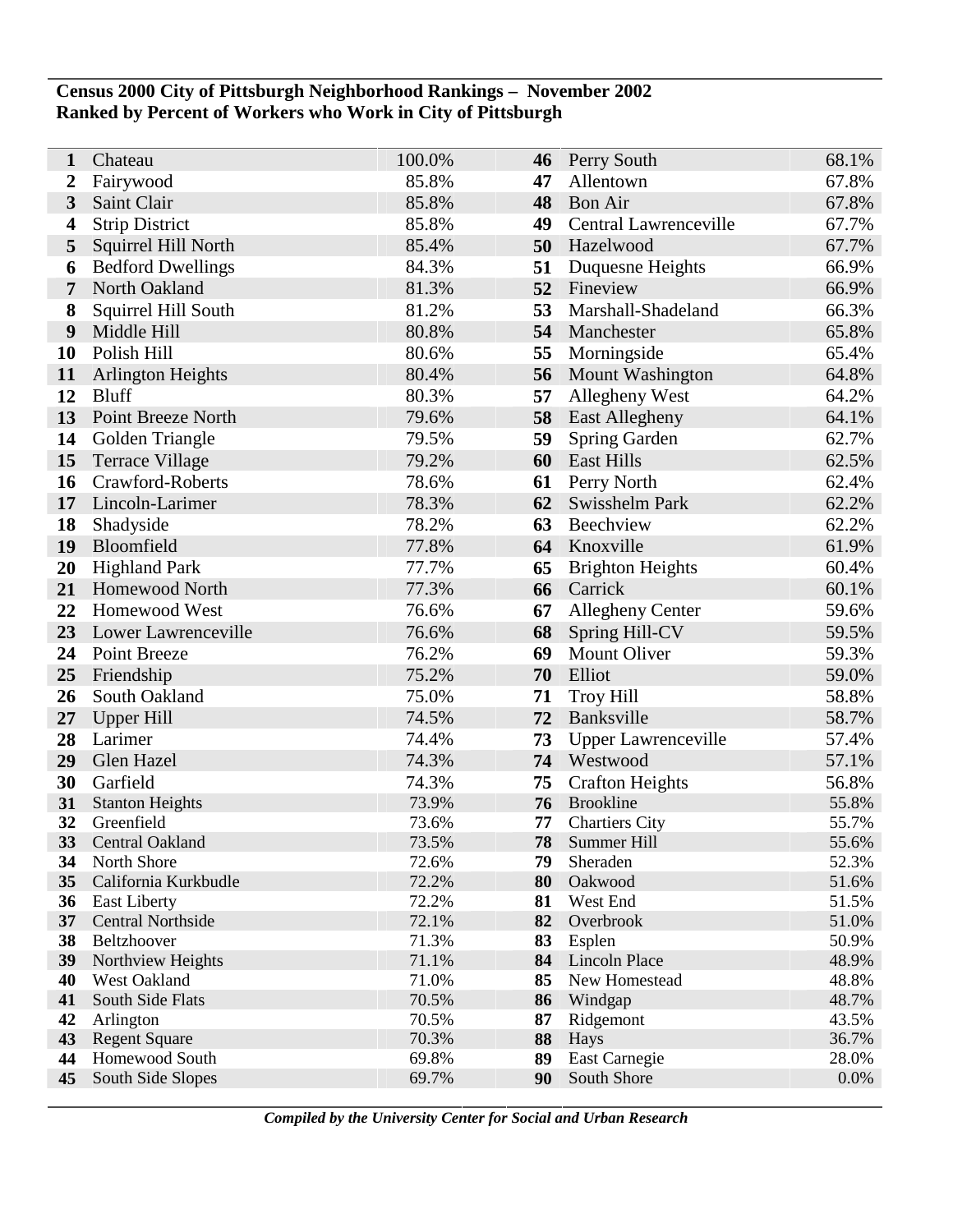## **Census 2000 City of Pittsburgh Neighborhood Rankings – November 2002 Ranked by Percentage of Population Age 25 and Over With Less Than a High School Degree**

| 1                | South Shore                      | 72.1%          | 46       | Bloomfield                          | 20.8%         |
|------------------|----------------------------------|----------------|----------|-------------------------------------|---------------|
| $\boldsymbol{2}$ | <b>Bedford Dwellings</b>         | 50.2%          | 47       | Knoxville                           | 20.5%         |
| 3                | Glen Hazel                       | 48.8%          | 48       | Oakwood                             | 20.5%         |
| 4                | <b>Terrace Village</b>           | 40.9%          | 49       | Carrick                             | 20.2%         |
| 5                | Golden Triangle                  | 39.1%          | 50       | Manchester                          | 20.0%         |
| 6                | Marshall-Shadeland               | 38.4%          | 51       | California Kurkbudle                | 19.8%         |
| 7                | <b>Mount Oliver</b>              | 35.1%          | 52       | Sheraden                            | 18.4%         |
| 8                | Northview Heights                | 34.5%          | 53       | Windgap                             | 18.1%         |
| 9                | Saint Clair                      | 34.0%          | 54       | South Oakland                       | 18.1%         |
| 10               | East Allegheny                   | 33.1%          | 55       | <b>Brighton Heights</b>             | 18.0%         |
| 11               | <b>Bluff</b>                     | 32.9%          | 56       | New Homestead                       | 17.6%         |
| 12               | Fairywood                        | 32.3%          | 57       | Beechview                           | 17.4%         |
| 13               | <b>Homewood South</b>            | 31.6%          | 58       | <b>Upper Hill</b>                   | 17.4%         |
| 14               | Polish Hill                      | 31.6%          | 59       | <b>Mount Washington</b>             | 17.3%         |
| 15               | Allentown                        | 30.9%          | 60       | <b>Crafton Heights</b>              | 17.0%         |
| 16               | <b>Upper Lawrenceville</b>       | 30.4%          | 61       | <b>Chartiers City</b>               | 16.8%         |
| 17               | Esplen                           | 30.2%          | 62       | <b>Central Northside</b>            | 16.6%         |
| 18               | Larimer                          | 30.1%          | 63       | Morningside                         | 16.4%         |
| 19               | Hays                             | 29.8%          | 64       | Summer Hill                         | 15.4%         |
| 20               | West End                         | 29.2%          | 65       | Duquesne Heights                    | 15.0%         |
| 21               | Middle Hill                      | 28.6%          | 66       | Westwood                            | 14.4%         |
| 22               | Hazelwood                        | 28.5%          | 67       | Overbrook                           | 14.2%         |
| 23               | <b>Troy Hill</b>                 | 28.1%          | 68       | <b>Bon Air</b>                      | 13.8%         |
| 24               | Fineview                         | 28.0%          | 69       | <b>Brookline</b>                    | 13.6%         |
| 25               | Garfield                         | 27.7%          | 70       | Greenfield                          | 13.6%         |
| 26               | Crawford-Roberts                 | 27.6%          | 71       | Perry North                         | 13.1%         |
| 27               | Lower Lawrenceville              | 26.7%          | 72       | Friendship                          | 12.8%         |
| 28               | Central Lawrenceville            | 26.4%          | 73       | <b>Lincoln Place</b>                | 12.7%         |
| 29               | Arlington                        | 25.7%          | 74       | Ridgemont                           | 12.6%         |
| 30               | South Side Slopes                | 25.6%          | 75       | Point Breeze North                  | 12.2%         |
| 31               | Spring Garden                    | 25.2%          | 76       | <b>Stanton Heights</b>              | 11.9%         |
| 32               | East Hills                       | 24.8%          | 77       | Central Oakland                     | 11.8%         |
| 33               | East Carnegie                    | 24.4%          | 78       | Allegheny West                      | 11.2%         |
| 34               | Homewood West                    | 24.3%          | 79       | Swisshelm Park                      | 10.3%         |
| 35               | Perry South<br>Arlington Heights | 24.3%<br>23.7% | 80       | Banksville                          | 10.2%<br>9.9% |
| 36               | 37 West Oakland                  | 23.7%          | 81<br>82 | <b>Highland Park</b><br>North Shore | 9.2%          |
| 38               | South Side Flats                 | 23.4%          | 83       | <b>Strip District</b>               | 8.9%          |
| 39               | <b>Allegheny Center</b>          | 23.2%          | 84       | Squirrel Hill South                 | 7.0%          |
| 40               | Spring Hill-CV                   | 23.1%          | 85       | North Oakland                       | 6.7%          |
| 41               | Elliot                           | 22.7%          | 86       | Shadyside                           | 5.3%          |
| 42               | Homewood North                   | 22.4%          | 87       | Point Breeze                        | 4.0%          |
| 43               | Lincoln-Larimer                  | 21.4%          | 88       | Squirrel Hill North                 | 3.2%          |
| 44               | Beltzhoover                      | 21.3%          | 89       | <b>Regent Square</b>                | 1.4%          |
| 45               | <b>East Liberty</b>              | 20.8%          | 90       | Chateau                             | 0.0%          |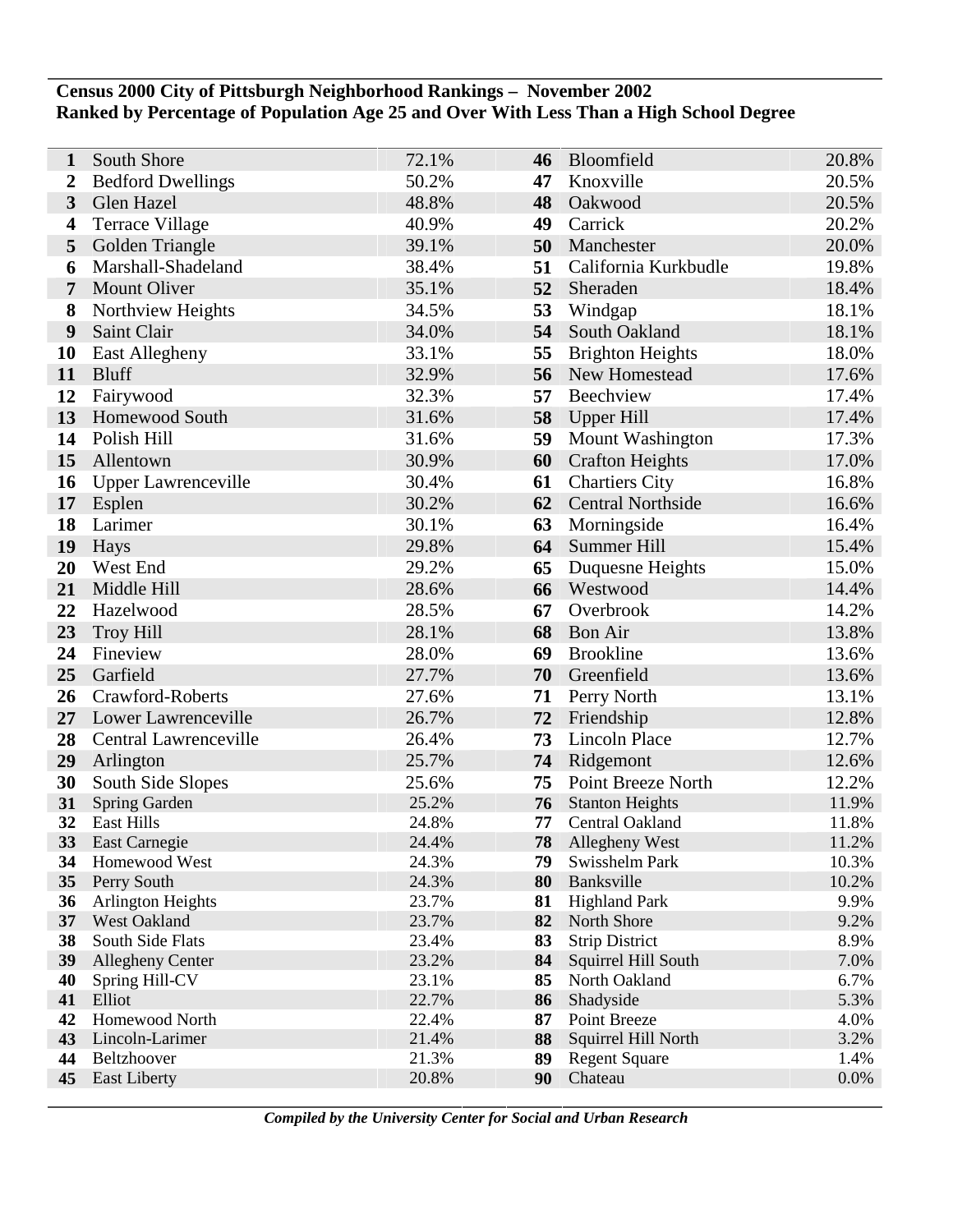## **Census 2000 City of Pittsburgh Neighborhood Rankings – November 2002 Ranked by Population Age 25 and Over With Less Than a High School Degree**

| 1         | Marshall-Shadeland               | 1,917      | 46       | Banksville                 | 352          |
|-----------|----------------------------------|------------|----------|----------------------------|--------------|
| 2         | Carrick                          | 1,518      | 47       | South Oakland              | 341          |
| 3         | Golden Triangle                  | 1,436      | 48       | Westwood                   | 335          |
| 4         | Bloomfield                       | 1,411      | 49       | <b>Lincoln Place</b>       | 327          |
| 5         | <b>Brookline</b>                 | 1,387      | 50       | Manchester                 | 325          |
| 6         | Mount Washington                 | 1,177      | 51       | Arlington                  | 313          |
| 7         | Beechview                        | 1,079      | 52       | Duquesne Heights           | 304          |
| 8         | <b>Brighton Heights</b>          | 1,027      | 53       | Fineview                   | 301          |
| 9         | Hazelwood                        | 1,025      | 54       | Northview Heights          | 298          |
| 10        | <b>Central Lawrenceville</b>     | 1,018      | 55       | Upper Hill                 | 281          |
| 11        | South Side Flats                 | 978        | 56       | Glen Hazel                 | 274          |
| 12        | <b>East Liberty</b>              | 953        | 57       | <b>West Oakland</b>        | 231          |
| 13        | South Side Slopes                | 914        | 58       | North Oakland              | 219          |
| 14        | Garfield                         | 804        | 59       | <b>Bluff</b>               | 210          |
| 15        | Perry South                      | 799        | 60       | Windgap                    | 207          |
| 16        | Greenfield                       | 797        | 61       | Spring Garden              | 199          |
| 17        | Lincoln-Larimer                  | 761        | 62       | Saint Clair                | 198          |
| 18        | Squirrel Hill South              | 739        | 63       | Point Breeze North         | 192          |
| 19        | Sheraden                         | 731        | 64       | <b>Squirrel Hill North</b> | 187          |
| 20        | Homewood South                   | 685        | 65       | <b>Central Oakland</b>     | 182          |
| 21        | East Allegheny                   | 650        | 66       | Friendship                 | 173          |
| 22        | <b>Homewood North</b>            | 626        | 67       | Homewood West              | 163          |
| 23        | Allentown                        | 615        | 68       | Point Breeze               | 163          |
| 24        | <b>Terrace Village</b>           | 595        | 69       | Fairywood                  | 161          |
| 25        | <b>Upper Lawrenceville</b>       | 581        | 70       | Oakwood                    | 154          |
| 26        | Knoxville                        | 560        | 71       | <b>Mount Oliver</b>        | 145          |
| 27        | Larimer                          | 536        | 72       | Summer Hill                | 132          |
| 28        | <b>East Hills</b>                | 534        | 73       | New Homestead              | 124          |
| 29        | <b>Troy Hill</b>                 | 530        |          | <b>74</b> Allegheny Center | 118          |
| 30        | Shadyside                        | 512        | 75       | California Kurkbudle       | 115          |
| 31        | Crawford-Roberts                 | 491        | 76       | Swisshelm Park             | 106          |
| 32        | Lower Lawrenceville              | 483        | 77       | West End                   | 104          |
| <b>33</b> | <b>Bedford Dwellings</b>         | 482        | 78       | Hays                       | 103          |
| 34        | <b>Highland Park</b>             | 467<br>464 | 79       | Bon Air                    | 92           |
| 35<br>36  | <b>Crafton Heights</b><br>Elliot | 459        | 80<br>81 | East Carnegie<br>Esplen    | 88<br>78     |
| 37        | Spring Hill-CV                   | 458        | 82       | <b>Chartiers City</b>      | 64           |
| 38        | Middle Hill                      | 442        | 83       | Ridgemont                  | 50           |
| 39        | <b>Stanton Heights</b>           | 426        | 84       | Allegheny West             | 45           |
| 40        | Morningside                      | 420        | 85       | South Shore                | 44           |
| 41        | Overbrook                        | 420        | 86       | <b>Arlington Heights</b>   | 28           |
| 42        | Perry North                      | 413        | 87       | North Shore                | 19           |
| 43        | Beltzhoover                      | 379        | 88       | <b>Strip District</b>      | 17           |
| 44        | <b>Central Northside</b>         | 356        | 89       | <b>Regent Square</b>       | 12           |
| 45        | Polish Hill                      | 353        | 90       | Chateau                    | $\mathbf{0}$ |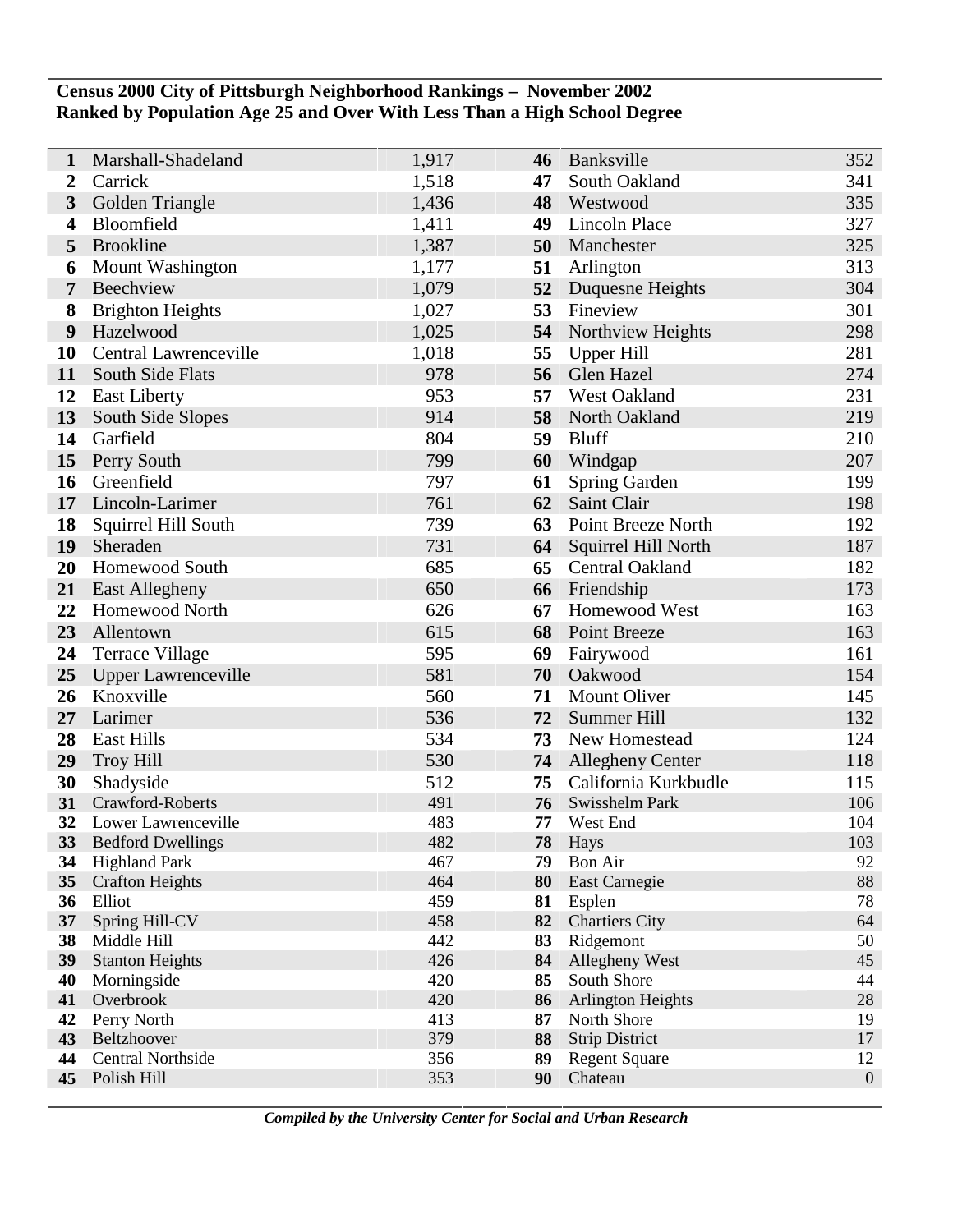## **Census 2000 City of Pittsburgh Neighborhood Rankings – November 2002 Ranked by Number of Civilian Veterans**

| 1            | <b>Brookline</b>                 | 1,718      | 46       | Allentown                   | 296              |
|--------------|----------------------------------|------------|----------|-----------------------------|------------------|
| 2            | Carrick                          | 1,328      | 47       | Crawford-Roberts            | 294              |
| $\mathbf{3}$ | Squirrel Hill South              | 1,186      | 48       | Duquesne Heights            | 278              |
| 4            | <b>Mount Washington</b>          | 1,179      | 49       | Point Breeze North          | 250              |
| 5            | Beechview                        | 1,086      | 50       | South Oakland               | 250              |
| 6            | <b>Brighton Heights</b>          | 1,006      | 51       | Summer Hill                 | 243              |
| 7            | Bloomfield                       | 912        | 52       | Larimer                     | 239              |
| 8            | Marshall-Shadeland               | 847        | 53       | Lower Lawrenceville         | 234              |
| 9            | Shadyside                        | 846        | 54       | Windgap                     | 233              |
| 10           | Greenfield                       | 799        | 55       | Arlington                   | 216              |
| 11           | Sheraden                         | 774        | 56       | Manchester                  | 213              |
| 12           | <b>East Liberty</b>              | 717        | 57       | <b>Terrace Village</b>      | 209              |
| 13           | Squirrel Hill North              | 706        | 58       | Central Oakland             | 180              |
| 14           | South Side Slopes                | 683        | 59       | Polish Hill                 | 177              |
| 15           | Lincoln-Larimer                  | 680        | 60       | Swisshelm Park              | 175              |
| 16           | Hazelwood                        | 673        | 61       | Fineview                    | 149              |
| 17           | South Side Flats                 | 663        | 62       | Friendship                  | 145              |
| 18           | Central Lawrenceville            | 662        | 63       | <b>Bedford Dwellings</b>    | 134              |
| 19           | <b>Highland Park</b>             | 630        | 64       | Homewood West               | 132              |
| 20           | <b>Stanton Heights</b>           | 595        | 65       | New Homestead               | 129              |
| 21           | Overbrook                        | 575        | 66       | <b>Bon Air</b>              | 123              |
| 22           | Perry South                      | 525        | 67       | Oakwood                     | 121              |
| 23           | Banksville                       | 493        | 68       | <b>Spring Garden</b>        | 121              |
| 24           | Perry North                      | 492        | 69       | California Kurkbudle        | 102              |
| 25           | Golden Triangle                  | 469        | 70       | <b>Allegheny Center</b>     | 98               |
| 26           | Garfield                         | 460        | 71       | West Oakland                | 97               |
| 27           | Knoxville                        | 455        | 72       | <b>Chartiers City</b>       | 96               |
| 28           | Westwood                         | 434        | 73       | <b>Regent Square</b>        | 95               |
| 29           | North Oakland                    | 410        | 74       | <b>Bluff</b>                | 94               |
| 30           | Point Breeze                     | 409        | 75       | East Carnegie               | 85               |
| 31           | <b>Crafton Heights</b>           | 404        | 76       | Ridgemont                   | 78               |
| 32           | <b>Upper Lawrenceville</b>       | 389        | 77       | Saint Clair                 | 74               |
| 33           | Elliot                           | 386        | 78       | Hays                        | $70\,$           |
| 34           | Lincoln Place                    | 386        | 79       | Mount Oliver                | 67               |
| 35<br>36     | Homewood North<br>East Allegheny | 384<br>373 | 80<br>81 | Fairywood<br>Allegheny West | 56<br>55         |
| 37           | Morningside                      | 369        | 82       | West End                    | 49               |
| 38           | Middle Hill                      | 349        | 83       | Glen Hazel                  | 43               |
| 39           | Spring Hill-CV                   | 344        | 84       | Esplen                      | 35               |
| 40           | <b>Central Northside</b>         | 332        | 85       | Northview Heights           | 29               |
| 41           | <b>Upper Hill</b>                | 332        | 86       | <b>Strip District</b>       | 23               |
| 42           | East Hills                       | 331        | 87       | North Shore                 | 14               |
| 43           | <b>Troy Hill</b>                 | 325        | 88       | <b>Arlington Heights</b>    | $\mathbf{0}$     |
| 44           | Homewood South                   | 323        | 89       | Chateau                     | $\boldsymbol{0}$ |
| 45           | Beltzhoover                      | 319        | 90       | South Shore                 | $\boldsymbol{0}$ |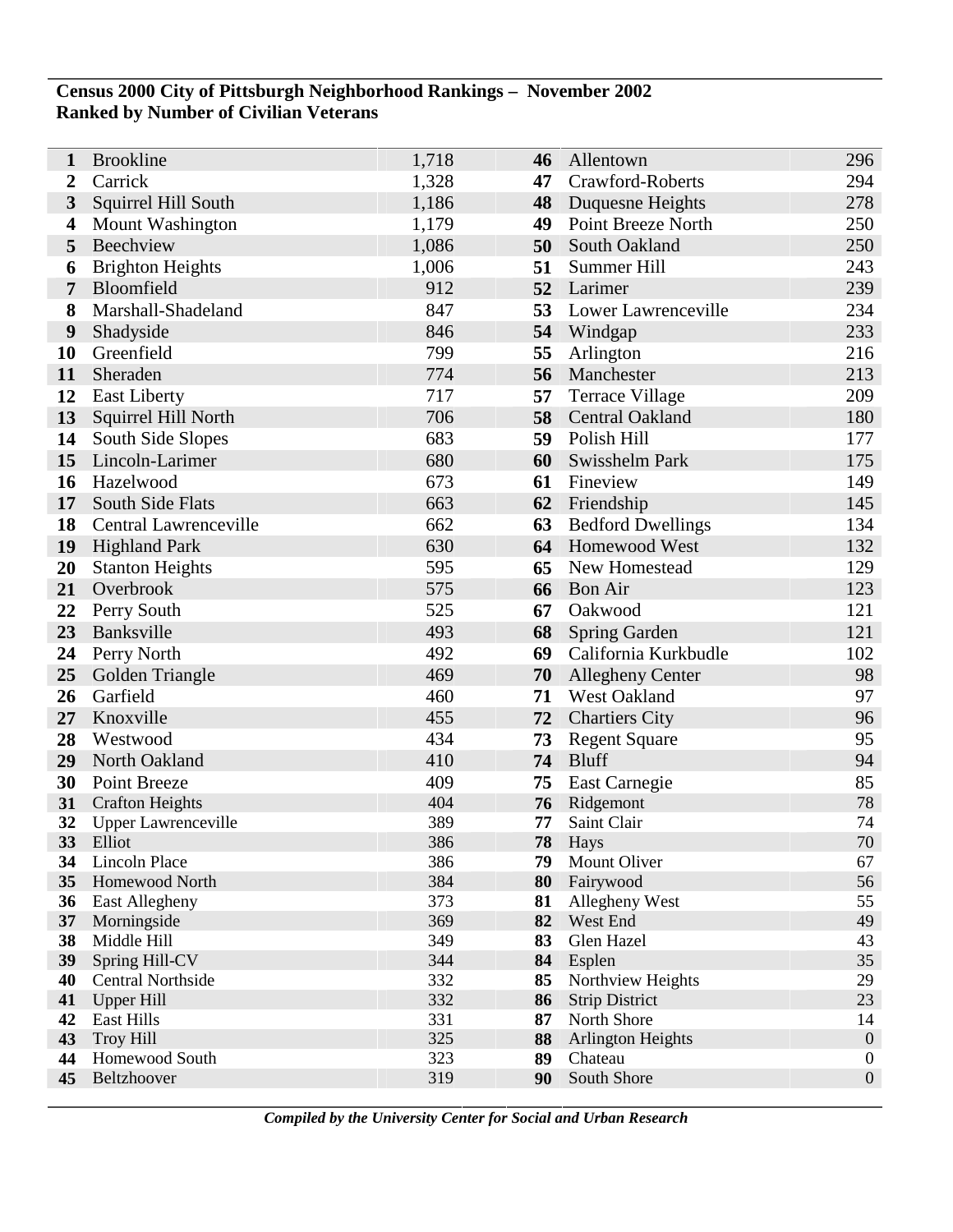## **Census 2000 City of Pittsburgh Neighborhood Rankings – November 2002 Ranked by Percentage of Households With Social Security Income**

| 1        | Glen Hazel                       | 53.8%          | 46 | Allentown                     | 31.0%          |
|----------|----------------------------------|----------------|----|-------------------------------|----------------|
| 2        | <b>Chartiers City</b>            | 52.7%          | 47 | East Allegheny                | 30.4%          |
| 3        | Central Lawrenceville            | 47.9%          | 48 | <b>Central Northside</b>      | 29.9%          |
| 4        | Windgap                          | 46.3%          | 49 | Knoxville                     | 29.6%          |
| 5        | Crawford-Roberts                 | 43.7%          | 50 | Sheraden                      | 29.5%          |
| 6        | New Homestead                    | 42.8%          | 51 | Garfield                      | 29.5%          |
| 7        | Larimer                          | 42.6%          | 52 | <b>Bedford Dwellings</b>      | 29.4%          |
| 8        | Lincoln-Larimer                  | 42.0%          | 53 | Perry South                   | 28.9%          |
| 9        | Ridgemont                        | 41.6%          | 54 | South Oakland                 | 28.8%          |
| 10       | Oakwood                          | 41.2%          | 55 | Duquesne Heights              | 28.8%          |
| 11       | <b>Upper Hill</b>                | 40.5%          | 56 | Perry North                   | 28.5%          |
| 12       | Summer Hill                      | 40.1%          | 57 | <b>Mount Washington</b>       | 28.3%          |
| 13       | Arlington                        | 39.5%          | 58 | South Side Slopes             | 28.3%          |
| 14       | <b>Upper Lawrenceville</b>       | 39.4%          | 59 | <b>Crafton Heights</b>        | 28.2%          |
| 15       | Polish Hill                      | 39.4%          | 60 | Bloomfield                    | 28.1%          |
| 16       | Esplen                           | 39.1%          | 61 | Lower Lawrenceville           | 27.6%          |
| 17       | Swisshelm Park                   | 38.6%          | 62 | <b>East Carnegie</b>          | 27.5%          |
| 18       | Hazelwood                        | 38.1%          | 63 | <b>Terrace Village</b>        | 26.8%          |
| 19       | Beltzhoover                      | 38.0%          | 64 | Squirrel Hill South           | 26.6%          |
| 20       | <b>Troy Hill</b>                 | 37.9%          | 65 | Banksville                    | 26.4%          |
| 21       | Homewood North                   | 37.3%          | 66 | Manchester                    | 26.1%          |
| 22       | Homewood West                    | 37.3%          | 67 | West Oakland                  | 25.8%          |
| 23       | Overbrook                        | 36.2%          | 68 | Hays                          | 25.6%          |
| 24       | <b>Brookline</b>                 | 35.9%          | 69 | California Kurkbudle          | 25.4%          |
| 25       | Spring Hill-CV                   | 35.2%          | 70 | Squirrel Hill North           | 24.8%          |
| 26       | Homewood South                   | 35.1%          | 71 | <b>Arlington Heights</b>      | 24.8%          |
| 27       | <b>Brighton Heights</b>          | 34.8%          | 72 | Point Breeze North            | 24.7%          |
| 28       | <b>Lincoln Place</b>             | 34.6%          | 73 | <b>East Liberty</b>           | 24.6%          |
| 29       | <b>Allegheny Center</b>          | 34.4%          | 74 | Northview Heights             | 23.2%          |
| 30       | Morningside                      | 34.1%          | 75 | <b>Point Breeze</b>           | 22.5%          |
| 31       | Middle Hill                      | 34.0%          | 76 | West End                      | 22.4%          |
| 32       | Carrick                          | 33.8%          | 77 | <b>Regent Square</b>          | 21.8%          |
| 33       | Westwood                         | 33.7%          | 78 | <b>Highland Park</b>          | 21.6%          |
| 34       | Golden Triangle                  | 33.3%          |    | 79 Bluff                      | 19.4%          |
| 35       | Spring Garden                    | 33.1%<br>33.0% | 80 | Saint Clair                   | 19.3%          |
| 36<br>37 | <b>Stanton Heights</b><br>Elliot | 32.9%          | 81 | Allegheny West<br>82 Fineview | 19.1%<br>18.9% |
| 38       | Mount Oliver                     | 32.2%          | 83 | Fairywood                     | 18.4%          |
| 39       | <b>East Hills</b>                | 32.0%          | 84 | Shadyside                     | 15.0%          |
| 40       | Marshall-Shadeland               | 31.8%          | 85 | North Shore                   | 13.8%          |
| 41       | <b>Bon Air</b>                   | 31.6%          | 86 | Friendship                    | 13.8%          |
| 42       | Greenfield                       | 31.6%          | 87 | Central Oakland               | 9.0%           |
| 43       | North Oakland                    | 31.4%          | 88 | <b>Strip District</b>         | 2.9%           |
| 44       | South Side Flats                 | 31.3%          | 89 | Chateau                       | 0.0%           |
| 45       | Beechview                        | 31.1%          | 90 | South Shore                   | 0.0%           |
|          |                                  |                |    |                               |                |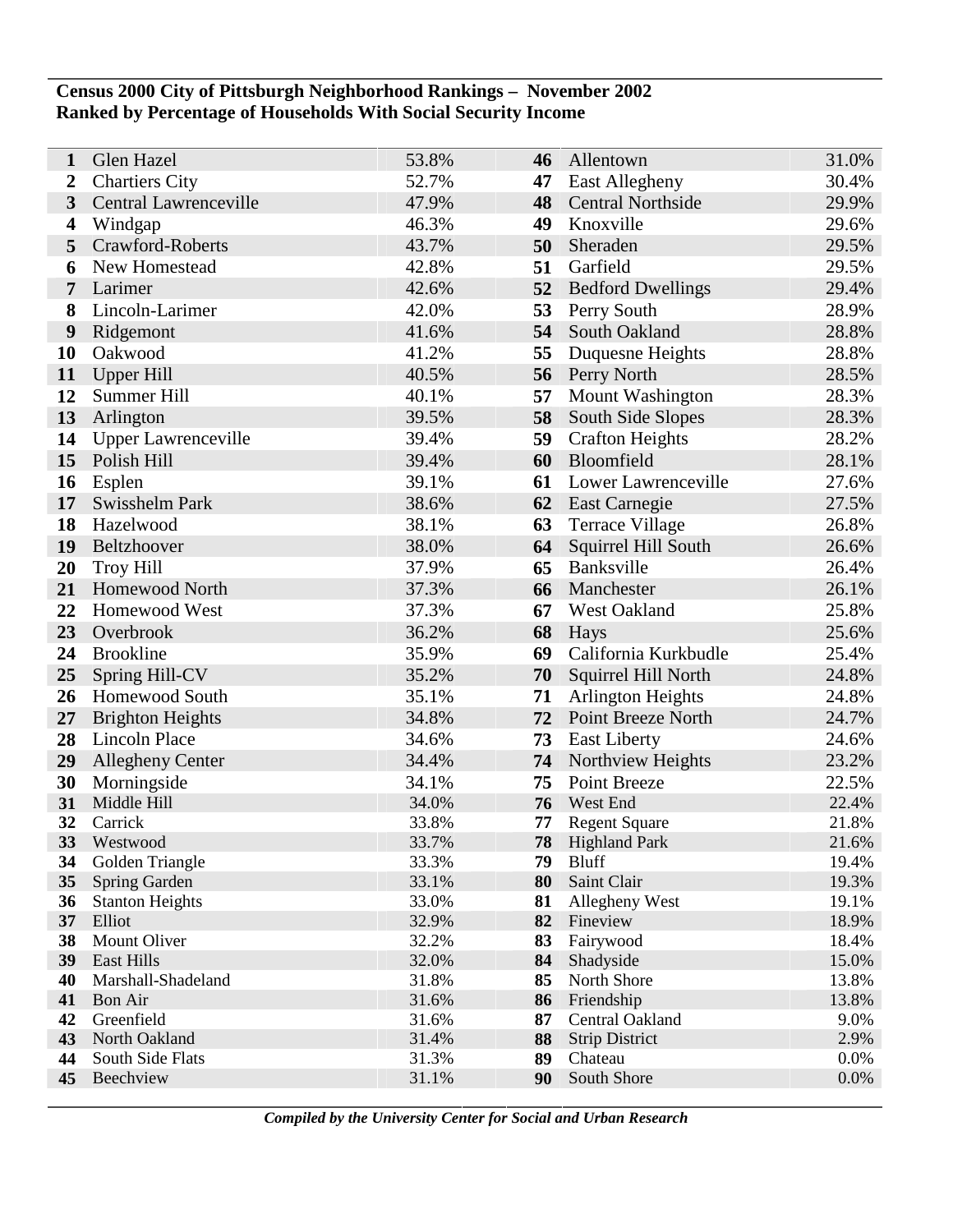## **Census 2000 City of Pittsburgh Neighborhood Rankings – November 2002 Ranked by Households With Social Security Income**

| 1                       | <b>Brookline</b>             | 2,163      | 46       | Allentown                 | 406              |
|-------------------------|------------------------------|------------|----------|---------------------------|------------------|
| 2                       | Squirrel Hill South          | 1,806      | 47       | South Oakland             | 402              |
| $\overline{\mathbf{3}}$ | Carrick                      | 1,579      | 48       | Beltzhoover               | 382              |
| 4                       | <b>Mount Washington</b>      | 1,354      | 49       | Duquesne Heights          | 361              |
| 5                       | Bloomfield                   | 1,352      | 50       | <b>Terrace Village</b>    | 351              |
| 6                       | Shadyside                    | 1,194      | 51       | Lower Lawrenceville       | 350              |
| 7                       | <b>Central Lawrenceville</b> | 1,190      | 52       | Middle Hill               | 324              |
| 8                       | <b>Brighton Heights</b>      | 1,185      | 53       | Windgap                   | 305              |
| 9                       | Beechview                    | 1,176      | 54       | Polish Hill               | 302              |
| 10                      | North Oakland                | 1,140      | 55       | Arlington                 | 296              |
| 11                      | Greenfield                   | 1,139      | 56       | Manchester                | 291              |
| 12                      | South Side Flats             | 977        | 57       | <b>Bedford Dwellings</b>  | 278              |
| 13                      | Squirrel Hill North          | 934        | 58       | Point Breeze North        | 257              |
| 14                      | <b>East Liberty</b>          | 874        | 59       | Swisshelm Park            | 228              |
| 15                      | Hazelwood                    | 868        | 60       | Central Oakland           | 214              |
| 16                      | Lincoln-Larimer              | 842        | 61       | Oakwood                   | 199              |
| 17                      | Sheraden                     | 692        | 62       | Summer Hill               | 193              |
| 18                      | <b>Stanton Heights</b>       | 680        | 63       | Allegheny Center          | 183              |
| 19                      | <b>Highland Park</b>         | 673        | 64       | Northview Heights         | 182              |
| 20                      | Homewood North               | 672        | 65       | New Homestead             | 169              |
| 21                      | Marshall-Shadeland           | 660        | 66       | Homewood West             | 167              |
| 22                      | South Side Slopes            | 641        | 67       | Spring Garden             | 164              |
| 23                      | Overbrook                    | 614        | 68       | Fineview                  | 151              |
| 24                      | Perry South                  | 602        | 69       | Friendship                | 151              |
| 25                      | Crawford-Roberts             | 587        | 70       | Glen Hazel                | 148              |
| 26                      | Garfield                     | 562        | 71       | West Oakland              | 134              |
| 27                      | Point Breeze                 | 551        | 72       | <b>Bon Air</b>            | 125              |
| 28                      | Homewood South               | 543        | 73       | <b>Regent Square</b>      | 123              |
| 29                      | Banksville                   | 539        | 74       | <b>Chartiers City</b>     | 116              |
| 30                      | Morningside                  | 529        | 75       | Saint Clair               | 97               |
| 31                      | Perry North                  | 525        | 76       | Ridgemont                 | 96               |
| 32                      | Lincoln Place                | 516        | 77       | <b>Bluff</b>              | 95               |
| 33                      | East Hills                   | 503        | 78       | California Kurkbudle      | 93               |
| 34<br>35                | Knoxville<br>Westwood        | 499<br>487 | 79<br>80 | Fairywood<br>Mount Oliver | 78<br>73         |
| 36                      | <b>Upper Lawrenceville</b>   | 477        | 81       | Esplen                    | 68               |
| 37                      | <b>Crafton Heights</b>       | 475        | 82       | Hays                      | 56               |
| 38                      | <b>Troy Hill</b>             | 466        | 83       | Allegheny West            | 55               |
| 39                      | Spring Hill-CV               | 449        | 84       | East Carnegie             | 50               |
| 40                      | <b>Central Northside</b>     | 439        | 85       | West End                  | 33               |
| 41                      | Larimer                      | 437        | 86       | <b>Arlington Heights</b>  | 25               |
| 42                      | East Allegheny               | 430        | 87       | North Shore               | 20               |
| 43                      | <b>Upper Hill</b>            | 417        | 88       | <b>Strip District</b>     | $\overline{4}$   |
| 44                      | Elliot                       | 413        | 89       | Chateau                   | $\boldsymbol{0}$ |
| 45                      | Golden Triangle              | 413        | 90       | South Shore               | $\boldsymbol{0}$ |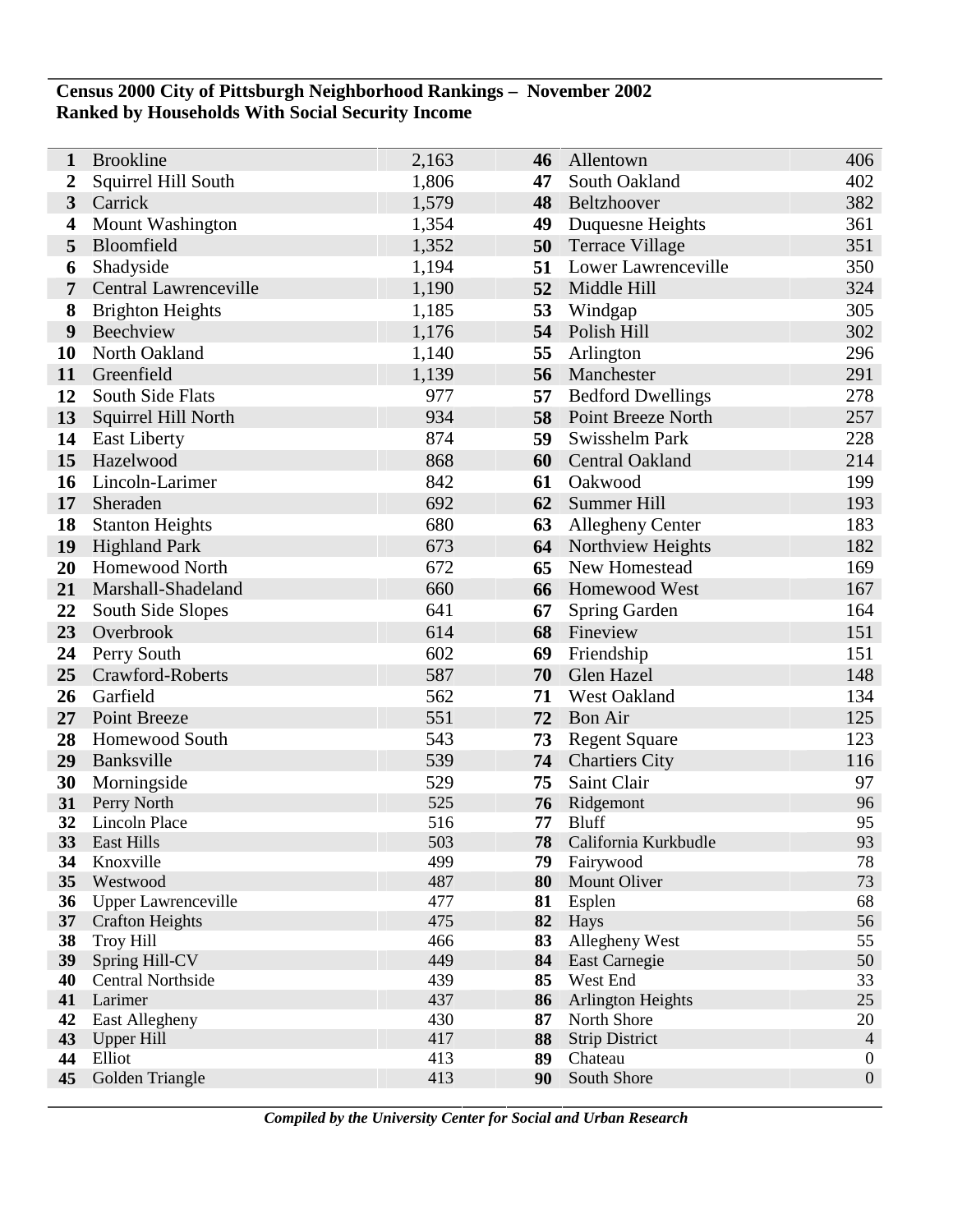## **Census 2000 City of Pittsburgh Neighborhood Rankings – November 2002 Ranked by Rate Under 200% of Poverty**

| 1                | Chateau                                | 100.0%         | 46       | Marshall-Shadeland         | 43.3%          |
|------------------|----------------------------------------|----------------|----------|----------------------------|----------------|
| $\boldsymbol{2}$ | <b>Arlington Heights</b>               | 89.3%          | 47       | Arlington                  | 43.1%          |
| 3                | Northview Heights                      | 87.0%          | 48       | Spring Garden              | 42.9%          |
| 4                | <b>Bedford Dwellings</b>               | 85.7%          | 49       | Friendship                 | 42.3%          |
| 5                | Glen Hazel                             | 84.6%          | 50       | Bloomfield                 | 41.9%          |
| 6                | <b>Terrace Village</b>                 | 82.4%          | 51       | South Side Flats           | 41.9%          |
| 7                | Saint Clair                            | 76.4%          | 52       | <b>Upper Hill</b>          | 41.3%          |
| 8                | Central Oakland                        | 75.4%          | 53       | Elliot                     | 39.2%          |
| 9                | South Shore                            | 75.3%          | 54       | <b>Crafton Heights</b>     | 38.9%          |
| 10               | <b>Bluff</b>                           | 75.3%          | 55       | <b>Upper Lawrenceville</b> | 38.9%          |
| 11               | Fairywood                              | 72.9%          | 56       | Esplen                     | 37.4%          |
| 12               | <b>Allegheny Center</b>                | 69.5%          | 57       | <b>Troy Hill</b>           | 37.3%          |
| 13               | <b>Homewood South</b>                  | 64.8%          | 58       | <b>Chartiers City</b>      | 36.6%          |
| 14               | Larimer                                | 63.5%          | 59       | Sheraden                   | 36.2%          |
| 15               | Crawford-Roberts                       | 63.5%          | 60       | <b>Mount Washington</b>    | 36.1%          |
| 16               | Garfield                               | 61.5%          | 61       | South Side Slopes          | 36.0%          |
| 17               | North Oakland                          | 61.2%          | 62       | Shadyside                  | 34.8%          |
| 18               | <b>East Hills</b>                      | 60.6%          | 63       | Carrick                    | 33.4%          |
| 19               | <b>Homewood North</b>                  | 60.6%          | 64       | Allegheny West             | 33.1%          |
| 20               | East Carnegie                          | 59.1%          | 65       | <b>Brighton Heights</b>    | 31.8%          |
| 21               | Fineview                               | 58.5%          | 66       | <b>Bon Air</b>             | 31.2%          |
| 22               | Polish Hill                            | 58.5%          | 67       | Beechview                  | 30.7%          |
| 23               | Middle Hill                            | 58.3%          | 68       | <b>Point Breeze North</b>  | 30.7%          |
| 24               | <b>East Allegheny</b>                  | 58.0%          | 69       | Duquesne Heights           | 30.0%          |
| 25               | California Kurkbudle                   | 57.6%          | 70       | Ridgemont                  | 29.0%          |
| 26               | <b>Strip District</b>                  | 57.1%          | 71       | Perry North                | 28.6%          |
| 27               | <b>East Liberty</b>                    | 56.2%          | 72       | Morningside                | 27.4%          |
| 28               | Allentown                              | 55.6%          | 73       | <b>Highland Park</b>       | 26.8%          |
| 29               | Spring Hill-CV                         | 54.5%          | 74       | Banksville                 | 26.7%          |
| 30               | South Oakland                          | 54.5%          | 75       | <b>Brookline</b>           | 26.7%          |
| 31               | Knoxville                              | 53.2%          | 76       | Greenfield                 | 25.7%          |
| 32               | Manchester                             | 53.1%          | 77       | Westwood                   | 25.3%          |
| 33               | Hazelwood                              | 52.9%          | 78       | Squirrel Hill South        | 25.1%          |
| 34               | Homewood West                          | 52.7%          | 79       | Oakwood                    | 25.0%          |
| 35               | West Oakland                           | 52.2%          | 80       | Overbrook                  | 24.6%          |
| 36<br>37         | Golden Triangle<br>Lower Lawrenceville | 51.9%<br>51.5% | 81<br>82 | Windgap<br>Summer Hill     | 24.1%<br>23.0% |
| 38               | Lincoln-Larimer                        | 51.3%          | 83       | Lincoln Place              | 21.9%          |
| 39               | Mount Oliver                           | 50.7%          | 84       | Squirrel Hill North        | 21.3%          |
| 40               | Perry South                            | 50.5%          | 85       | <b>Stanton Heights</b>     | 21.0%          |
| 41               | <b>Central Northside</b>               | 49.5%          | 86       | North Shore                | 19.6%          |
| 42               | Beltzhoover                            | 46.8%          | 87       | New Homestead              | 16.1%          |
| 43               | <b>Hays</b>                            | 46.2%          | 88       | Point Breeze               | 15.5%          |
| 44               | Central Lawrenceville                  | 46.0%          | 89       | <b>Regent Square</b>       | 15.2%          |
| 45               | West End                               | 45.4%          | 90       | Swisshelm Park             | 12.2%          |
|                  |                                        |                |          |                            |                |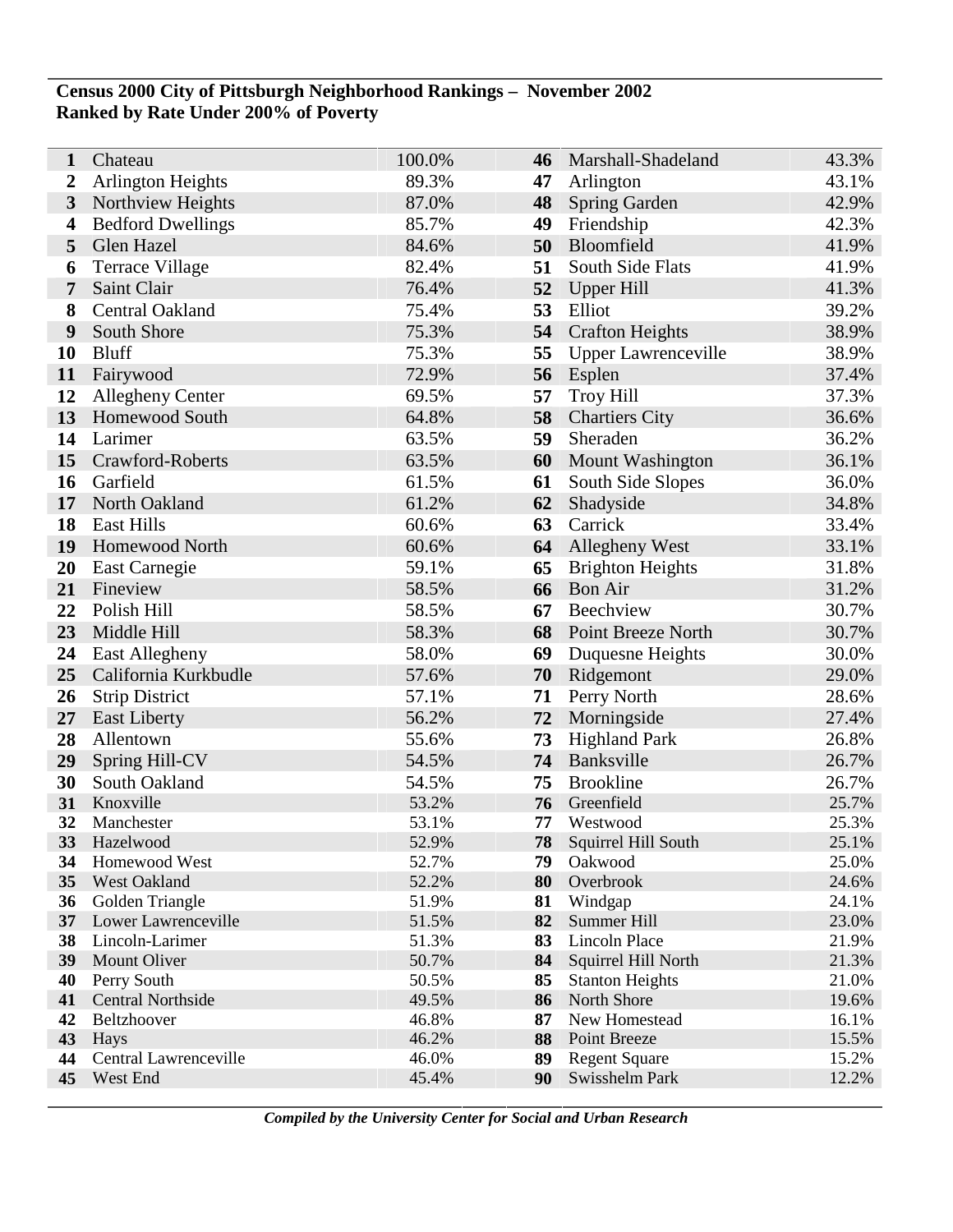## **Census 2000 City of Pittsburgh Neighborhood Rankings – November 2002 Ranked by Under 200% of Poverty**

Ī

| 1        | Shadyside                 | 4,544          | 46       | Saint Clair                   | 1,088      |
|----------|---------------------------|----------------|----------|-------------------------------|------------|
| 2        | <b>Brookline</b>          | 3,814          | 47       | Golden Triangle               | 1,080      |
| 3        | <b>East Liberty</b>       | 3,812          | 48       | Upper Lawrenceville           | 1,060      |
| 4        | Bloomfield                | 3,801          | 49       | Fineview                      | 1,053      |
| 5        | Central Oakland           | 3,795          | 50       | <b>Stanton Heights</b>        | 1,043      |
| 6        | Carrick                   | 3,554          | 51       | Overbrook                     | 987        |
| 7        | Mount Washington          | 3,528          | 52       | <b>Troy Hill</b>              | 981        |
| 8        | Squirrel Hill South       | 3,500          | 53       | Morningside                   | 974        |
| 9        | North Oakland             | 3,377          | 54       | <b>Upper Hill</b>             | 931        |
| 10       | Garfield                  | 3,287          | 55       | Point Breeze                  | 877        |
| 11       | Hazelwood                 | 2,807          | 56       | Polish Hill                   | 857        |
| 12       | Homewood North            | 2,793          | 57       | Arlington                     | 843        |
| 13       | Beechview                 | 2,679          | 58       | <b>Bluff</b>                  | 815        |
| 14       | Perry South               | 2,620          | 59       | Duquesne Heights              | 814        |
| 15       | Lincoln-Larimer           | 2,579          | 60       | Lincoln Place                 | 810        |
| 16       | <b>Brighton Heights</b>   | 2,542          | 61       | Westwood                      | 773        |
| 17       | <b>East Hills</b>         | 2,362          | 62       | Fairywood                     | 768        |
| 18       | Knoxville                 | 2,345          | 63       | Friendship                    | 755        |
| 19       | South Side Flats          | 2,316          | 64       | Point Breeze North            | 693        |
| 20       | Homewood South            | 2,299          | 65       | West Oakland                  | 679        |
| 21       | Northview Heights         | 2,213          | 66       | <b>Allegheny Center</b>       | 581        |
| 22       | Sheraden                  | 2,206          | 67       | California Kurkbudle          | 539        |
| 23       | Central Lawrenceville     | 2,196          | 68       | Homewood West                 | 522        |
| 24       | Marshall-Shadeland        | 2,164          | 69       | Glen Hazel                    | 509        |
| 25       | Terrace Village           | 2,144          | 70       | <b>Spring Garden</b>          | 496        |
| 26       | Greenfield                | 1,993          | 71       | Windgap                       | 351        |
| 27       | <b>Bedford Dwellings</b>  | 1,832          | 72       | Mount Oliver                  | 329        |
| 28       | <b>Highland Park</b>      | 1,805          | 73       | East Carnegie                 | 280        |
| 29       | South Side Slopes         | 1,792          | 74       | <b>Bon Air</b>                | 274        |
| 30       | Allentown                 | 1,765          | 75       | Oakwood                       | 260        |
| 31       | Squirrel Hill North       | 1,757          | 76       | <b>Arlington Heights</b>      | 259        |
| 32       | Crawford-Roberts          | 1,709          | 77       | Summer Hill                   | 251        |
| 33       | <b>Crafton Heights</b>    | 1,631          | 78       | <b>Chartiers City</b>         | 226        |
| 34<br>35 | Larimer<br>Spring Hill-CV | 1,599<br>1,597 | 79<br>80 | Hays<br><b>Strip District</b> | 213<br>180 |
| 36       | South Oakland             | 1,579          | 81       | Esplen                        | 174        |
| 37       | <b>Central Northside</b>  | 1,536          | 82       | <b>Regent Square</b>          | 173        |
| 38       | East Allegheny            | 1,531          | 83       | Swisshelm Park                | 168        |
| 39       | Lower Lawrenceville       | 1,339          | 84       | Allegheny West                | 166        |
| 40       | Beltzhoover               | 1,321          | 85       | Ridgemont                     | 146        |
| 41       | Perry North               | 1,317          | 86       | New Homestead                 | 144        |
| 42       | Manchester                | 1,309          | 87       | West End                      | 139        |
| 43       | Middle Hill               | 1,229          | 88       | South Shore                   | 55         |
| 44       | Elliot                    | 1,161          | 89       | North Shore                   | 45         |
| 45       | Banksville                | 1,155          | 90       | Chateau                       | 41         |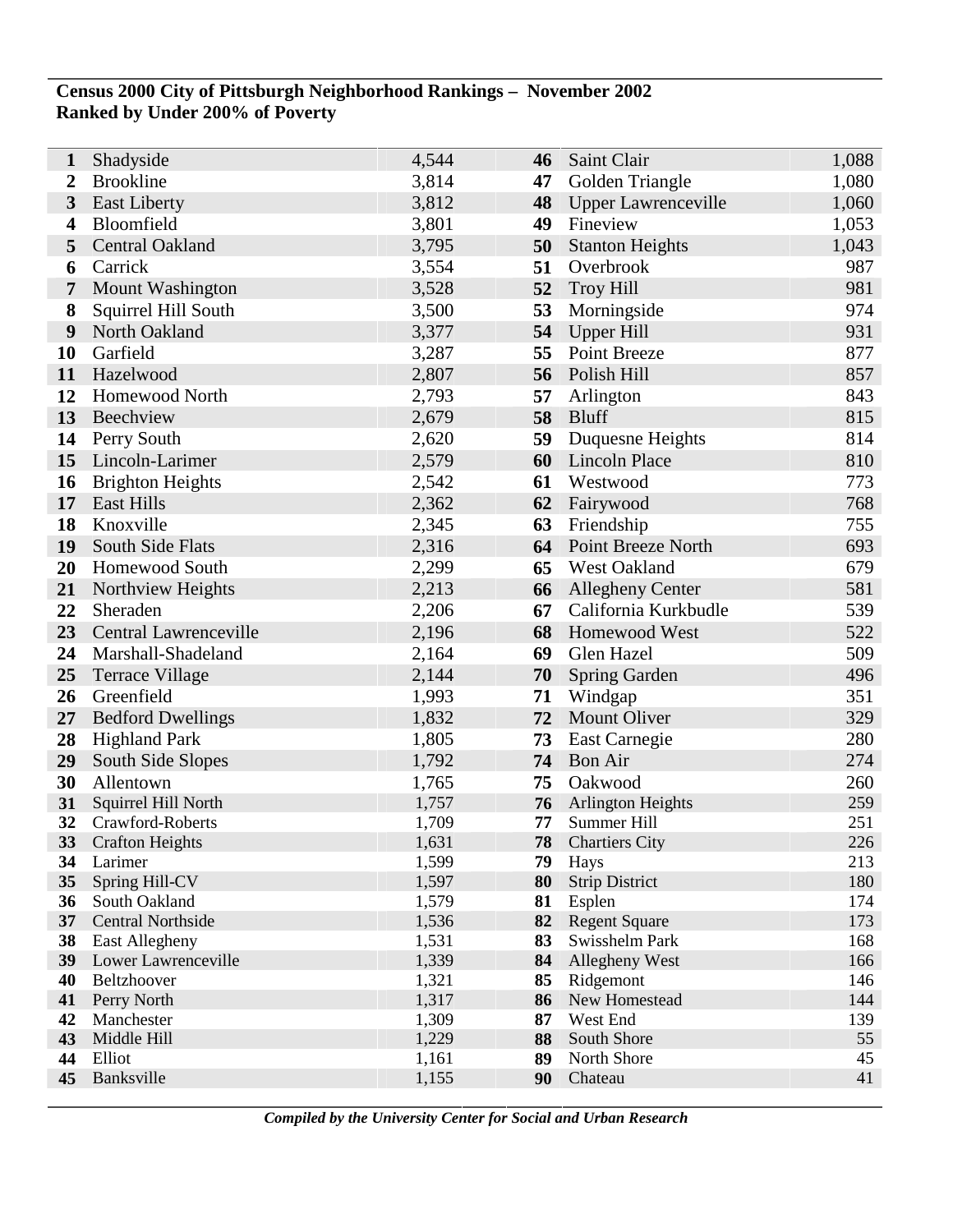## **Census 2000 City of Pittsburgh Neighborhood Rankings – November 2002 Ranked by Poverty Rate**

| 1        | Northview Heights             | 70.1%          | 46       | Shadyside               | 19.7%        |
|----------|-------------------------------|----------------|----------|-------------------------|--------------|
| 2        | <b>Bedford Dwellings</b>      | 62.3%          | 47       | Allegheny West          | 19.3%        |
| 3        | <b>Terrace Village</b>        | 61.6%          | 48       | <b>Spring Garden</b>    | 18.6%        |
| 4        | Glen Hazel                    | 60.5%          | 49       | Knoxville               | 17.8%        |
| 5        | South Shore                   | 60.3%          | 50       | Bloomfield              | 17.7%        |
| 6        | <b>Bluff</b>                  | 58.6%          | 51       | <b>Upper Hill</b>       | 17.1%        |
| 7        | <b>Central Oakland</b>        | 55.2%          | 52       | Sheraden                | 16.5%        |
| 8        | Fairywood                     | 55.1%          | 53       | Duquesne Heights        | 16.4%        |
| 9        | Saint Clair                   | 55.0%          | 54       | <b>Hays</b>             | 15.6%        |
| 10       | Chateau                       | 51.2%          | 55       | Marshall-Shadeland      | 15.3%        |
| 11       | <b>Allegheny Center</b>       | 47.4%          | 56       | Esplen                  | 15.3%        |
| 12       | Garfield                      | 40.6%          | 57       | Mount Washington        | 15.1%        |
| 13       | California Kurkbudle          | 39.9%          | 58       | South Side Slopes       | 15.0%        |
| 14       | North Oakland                 | 39.7%          | 59       | <b>Crafton Heights</b>  | 15.0%        |
| 15       | Homewood South                | 38.3%          | 60       | Elliot                  | 14.5%        |
| 16       | <b>Homewood North</b>         | 37.7%          | 61       | Homewood West           | 14.4%        |
| 17       | <b>East Hills</b>             | 36.7%          | 62       | <b>Chartiers City</b>   | 13.9%        |
| 18       | <b>Strip District</b>         | 36.5%          | 63       | Squirrel Hill North     | 13.6%        |
| 19       | Fineview                      | 34.6%          | 64       | Perry North             | 12.0%        |
| 20       | Golden Triangle               | 33.8%          | 65       | <b>Highland Park</b>    | 11.9%        |
| 21       | Middle Hill                   | 33.5%          | 66       | <b>Bon Air</b>          | 11.7%        |
| 22       | Crawford-Roberts              | 33.3%          | 67       | Windgap                 | 11.5%        |
| 23       | Mount Oliver                  | 32.4%          | 68       | West End                | 11.4%        |
| 24       | <b>East Allegheny</b>         | 32.1%          | 69       | Squirrel Hill South     | 11.3%        |
| 25       | <b>Central Northside</b>      | 30.0%          | 70       | <b>Troy Hill</b>        | 11.1%        |
| 26       | <b>East Liberty</b>           | 29.7%          | 71       | Carrick                 | 11.1%        |
| 27       | West Oakland                  | 29.6%          | 72       | Beechview               | 10.2%        |
| 28       | East Carnegie                 | 29.5%          | 73       | Overbrook               | 10.0%        |
| 29       | South Oakland                 | 29.0%          | 74       | <b>Brighton Heights</b> | 9.4%         |
| 30       | Perry South                   | 28.9%          | 75       | Ridgemont               | 8.9%         |
| 31       | Larimer                       | 28.6%          | 76       | <b>Brookline</b>        | 8.9%         |
| 32       | Lower Lawrenceville           | 28.5%          | 77       | Point Breeze North      | 8.6%         |
| 33       | Arlington                     | 26.0%          | 78       | Greenfield              | 7.9%         |
| 34       | Beltzhoover                   | 26.0%          | 79       | Summer Hill             | 7.7%         |
| 35<br>36 | Lincoln-Larimer<br>Friendship | 25.6%<br>24.2% | 80<br>81 | Oakwood<br>Banksville   | 7.6%<br>7.4% |
| 37       | Allentown                     | 24.2%          | 82       | Westwood                | 7.2%         |
| 38       | Hazelwood                     | 24.0%          | 83       | Morningside             | 7.1%         |
| 39       | Spring Hill-CV                | 23.2%          | 84       | <b>Stanton Heights</b>  | 6.7%         |
| 40       | Manchester                    | 23.1%          | 85       | <b>Lincoln Place</b>    | 6.3%         |
| 41       | <b>Upper Lawrenceville</b>    | 22.7%          | 86       | <b>Regent Square</b>    | 6.3%         |
| 42       | South Side Flats              | 22.2%          | 87       | Point Breeze            | 5.4%         |
| 43       | Polish Hill                   | 21.1%          | 88       | Swisshelm Park          | 4.3%         |
| 44       | Arlington Heights             | 20.7%          | 89       | North Shore             | 3.9%         |
| 45       | Central Lawrenceville         | 19.9%          | 90       | New Homestead           | 3.1%         |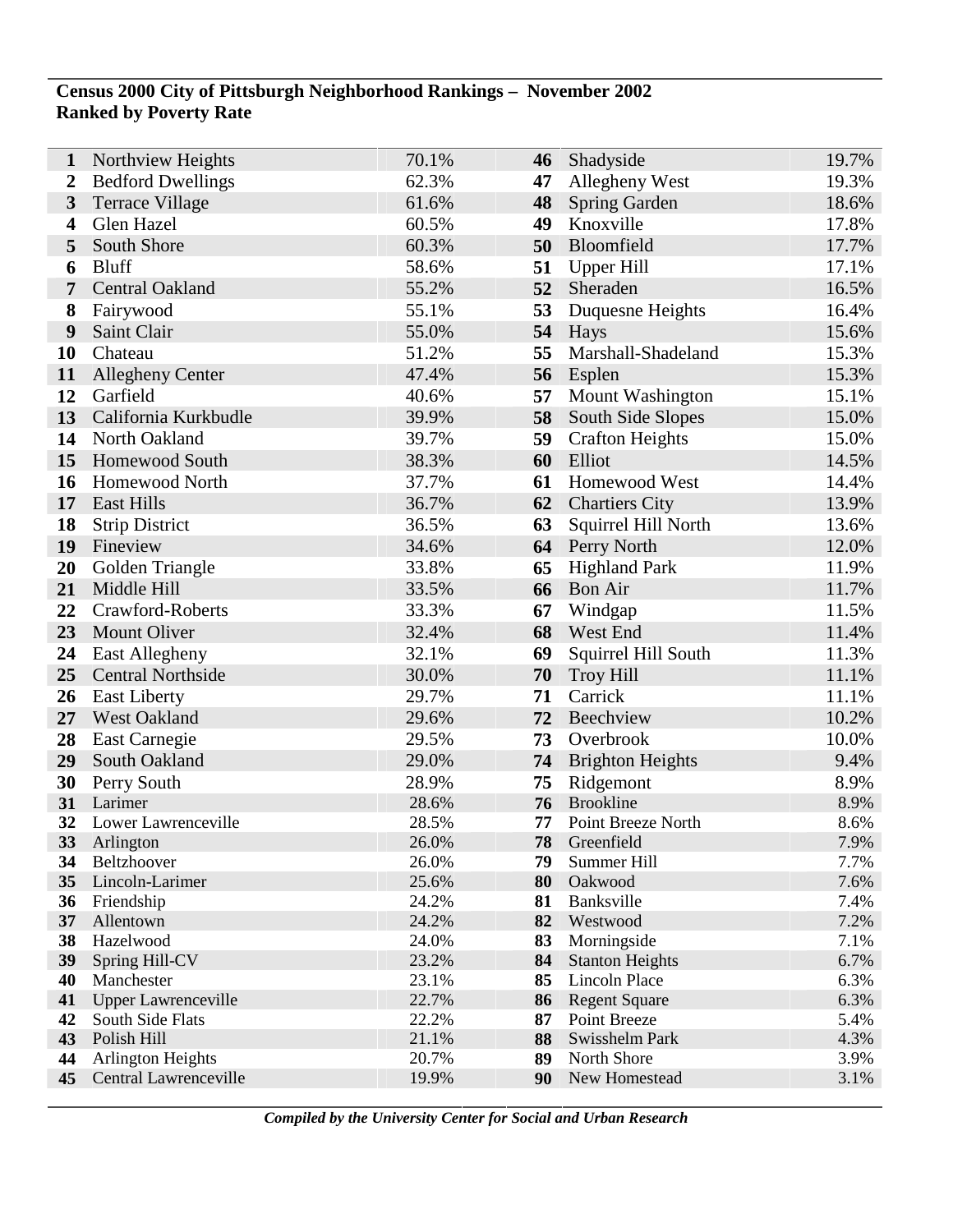## **Census 2000 City of Pittsburgh Neighborhood Rankings – November 2002 Ranked by Population in Poverty**

| 1                       | <b>Central Oakland</b>                   | 2,781      | 46       | Greenfield                   | 614      |
|-------------------------|------------------------------------------|------------|----------|------------------------------|----------|
| $\boldsymbol{2}$        | Shadyside                                | 2,570      | 47       | Fairywood                    | 581      |
| $\overline{3}$          | North Oakland                            | 2,190      | 48       | Manchester                   | 570      |
| $\overline{\mathbf{4}}$ | Garfield                                 | 2,171      | 49       | Perry North                  | 553      |
| 5                       | <b>East Liberty</b>                      | 2,011      | 50       | Arlington                    | 509      |
| 6                       | Northview Heights                        | 1,783      | 51       | Duquesne Heights             | 445      |
| 7                       | Homewood North                           | 1,739      | 52       | Friendship                   | 432      |
| 8                       | <b>Terrace Village</b>                   | 1,604      | 53       | Elliot                       | 429      |
| 9                       | Bloomfield                               | 1,601      |          | 54 Overbrook                 | 402      |
| <b>10</b>               | Squirrel Hill South                      | 1,573      | 55       | Allegheny Center             | 396      |
| 11                      | Perry South                              | 1,500      | 56       | Upper Hill                   | 386      |
| 12                      | <b>Mount Washington</b>                  | 1,478      | 57       | West Oakland                 | 386      |
| 13                      | East Hills                               | 1,430      | 58       | California Kurkbudle         | 373      |
| 14                      | <b>Homewood South</b>                    | 1,358      | 59       | Glen Hazel                   | 364      |
| 15                      | <b>Bedford Dwellings</b>                 | 1,332      | 60       | <b>Stanton Heights</b>       | 334      |
| 16                      | Lincoln-Larimer                          | 1,286      | 61       | Banksville                   | 318      |
| 17                      | Hazelwood                                | 1,272      | 62       | Polish Hill                  | 310      |
| 18                      | <b>Brookline</b>                         | 1,266      | 63       | Point Breeze                 | 304      |
| 19                      | South Side Flats                         | 1,228      | 64       | <b>Troy Hill</b>             | 292      |
| 20                      | Carrick                                  | 1,175      | 65       | Morningside                  | 252      |
| 21                      | Squirrel Hill North                      | 1,120      | 66       | <b>Lincoln Place</b>         | 235      |
| 22                      | Sheraden                                 | 1,004      | 67       | Westwood                     | 220      |
| 23                      | Central Lawrenceville                    | 948        | 68       | <b>Spring Garden</b>         | 215      |
| 24                      | <b>Central Northside</b>                 | 930        | 69       | <b>Mount Oliver</b>          | 210      |
| 25                      | Crawford-Roberts                         | 897        | 70       | Point Breeze North           | 194      |
| 26                      | Beechview                                | 892        | 71       | Windgap                      | 167      |
| 27                      | East Allegheny                           | 847        | 72       | Homewood West                | 143      |
| 28                      | South Oakland                            | 842        | 73       | East Carnegie                | 140      |
| 29                      | <b>Highland Park</b>                     | 800        | 74       | <b>Strip District</b>        | 115      |
| 30                      | Knoxville                                | 783        | 75       | <b>Bon Air</b>               | 103      |
| 31                      | Saint Clair                              | 783        | 76       | <b>Allegheny West</b>        | 97       |
| 32                      | Allentown                                | 768        | 77       | <b>Chartiers City</b>        | 86       |
| 33                      | Marshall-Shadeland                       | 765        | 78       | Summer Hill                  | 84       |
| 34                      | <b>Brighton Heights</b>                  | 748        | 79       | Oakwood                      | 79<br>72 |
| 35<br>36                | South Side Slopes<br>Lower Lawrenceville | 747<br>741 | 80<br>81 | Hays<br><b>Regent Square</b> | 72       |
| 37                      | Beltzhoover                              | 734        | 82       | Esplen                       | 71       |
| 38                      | Larimer                                  | 720        | 83       | Arlington Heights            | 60       |
| 39                      | Middle Hill                              | 707        | 84       | Swisshelm Park               | 59       |
| 40                      | Golden Triangle                          | 704        | 85       | Ridgemont                    | 45       |
| 41                      | Spring Hill-CV                           | 679        | 86       | South Shore                  | 44       |
| 42                      | <b>Bluff</b>                             | 635        | 87       | West End                     | 35       |
| 43                      | <b>Crafton Heights</b>                   | 629        | 88       | New Homestead                | 28       |
| 44                      | Fineview                                 | 622        | 89       | Chateau                      | 21       |
| 45                      | <b>Upper Lawrenceville</b>               | 619        | 90       | North Shore                  | 9        |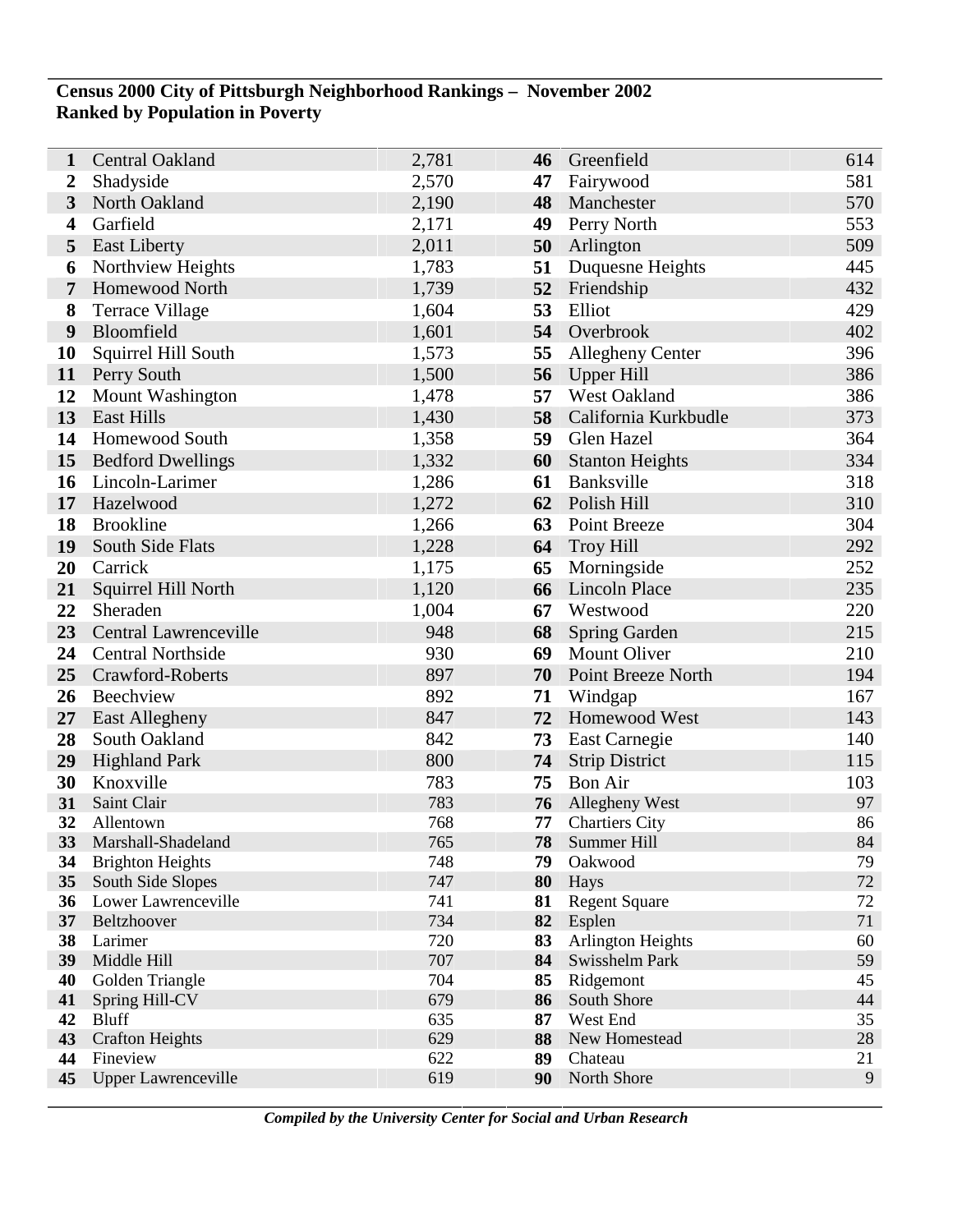### **Census 2000 City of Pittsburgh Neighborhood Rankings – November 2002 Ranked by Female Headed (No Husband Present) Families With Own Children Under 18 as Percentage of all families with Own Children Under 18**

| 1                | <b>East Liberty</b>             | 535        | 46       | Morningside                            | 112             |
|------------------|---------------------------------|------------|----------|----------------------------------------|-----------------|
| $\boldsymbol{2}$ | Garfield                        | 484        | 47       | South Side Slopes                      | 112             |
| 3                | Northview Heights               | 449        | 48       | <b>Troy Hill</b>                       | 103             |
| 4                | <b>East Hills</b>               | 405        | 49       | Point Breeze                           | 102             |
| 5                | Homewood North                  | 403        | 50       | <b>West Oakland</b>                    | 90              |
| 6                | Terrace Village                 | 386        | 51       | South Oakland                          | 88              |
| 7                | Perry South                     | 370        | 52       | East Allegheny                         | 86              |
| 8                | Homewood South                  | 352        | 53       | Squirrel Hill N.                       | 86              |
| $\boldsymbol{9}$ | <b>Bedford Dwellngs</b>         | 350        | 54       | Arlington                              | 84              |
| 10               | <b>Brookline</b>                | 339        | 55       | Homewood West                          | 77              |
| 11               | Lincoln-L.-B.                   | 337        | 56       | Overbrook                              | 77              |
| 12               | Carrick                         | 293        | 57       | South Side Flats                       | 74              |
| 13               | Hazelwood                       | 286        | 58       | Westwood                               | 73              |
| 14               | Sheraden                        | 280        | 59       | Polish Hill                            | 62              |
| 15               | Mount Washington                | 268        | 60       | <b>Lincoln Place</b>                   | 61              |
| 16               | Marshall-Shadeland              | 263        | 61       | Banksville                             | 60              |
| 17               | Beechview                       | 253        | 62       | Glen Hazel                             | 60              |
| 18               | <b>Highland Park</b>            | 248        | 63       | Allegheny Center                       | 55              |
| 19               | Knoxville                       | 247        | 64       | Friendship                             | 52              |
| 20               | Saint Clair                     | 236        | 65       | Duquesne Heights                       | 47              |
| 21               | <b>Crafton Heights</b>          | 230        | 66       | Windgap                                | 46              |
| 22               | <b>Brighton Heights</b>         | 228        | 67       | Spring Garden                          | 44              |
| 23               | Spring Hill-CV                  | 213        | 68       | <b>Arlington Heights</b>               | 38              |
| 24               | Bloomfield                      | 204        | 69       | <b>Bluff</b>                           | 30              |
| 25               | Crawford-Roberts                | 200        | 70       | <b>Central Oakland</b>                 | 30              |
| 26               | Fineview                        | 195        | 71       | Summer Hill                            | 28              |
| 27               | Perry North                     | 184        | 72       | <b>Mount Oliver</b>                    | 26              |
| 28               | Greenfield                      | 179        | 73       | <b>Regent Square</b>                   | 24              |
| 29               | Manchester                      | 176        | 74       | <b>Strip District</b>                  | 20              |
| 30               | Allentown                       | 168        | 75       | Swisshelm Park                         | 20              |
| 31<br>32         | Beltzhoover<br>Squirrel Hill S. | 168<br>162 | 76<br>77 | North Oakland<br><b>Chartiers City</b> | 19<br>18        |
| 33               | Central Northside               | 158        | 78       | Oakwood                                | 18              |
| 34               | Larimer                         | 156        | 79       | East Carnegie                          | 16              |
| 35               | Middle Hill                     | 152        | 80       | Esplen                                 | 16              |
| 36               | Central Lawrenceville           | 150        | 81       | West End                               | 16              |
| 37               | <b>Stanton Heights</b>          | 145        | 82       | <b>Bon Air</b>                         | 15              |
| 38               | Fairywood                       | 143        | 83       | New Homestead                          | 13              |
| 39               | Lower Lawrenceville             | 142        | 84       | Ridgemont                              | 12              |
| 40               | Shadyside                       | 137        | 85       | Allegheny West                         | 10              |
| 41               | Point Breeze N.                 | 134        | 86       | Hays                                   | 9               |
| 42<br>43         | California Kurkbudle<br>Elliot  | 121<br>121 | 87<br>88 | Golden Triangle<br>Chateau             | 6<br>$\sqrt{2}$ |
| 44               | <b>Upper Lawrenceville</b>      | 120        | 89       | North Shore                            | $\sqrt{2}$      |
| 45               | <b>Upper Hill</b>               | 116        | 90       | South Shore                            | $\overline{2}$  |
|                  |                                 |            |          |                                        |                 |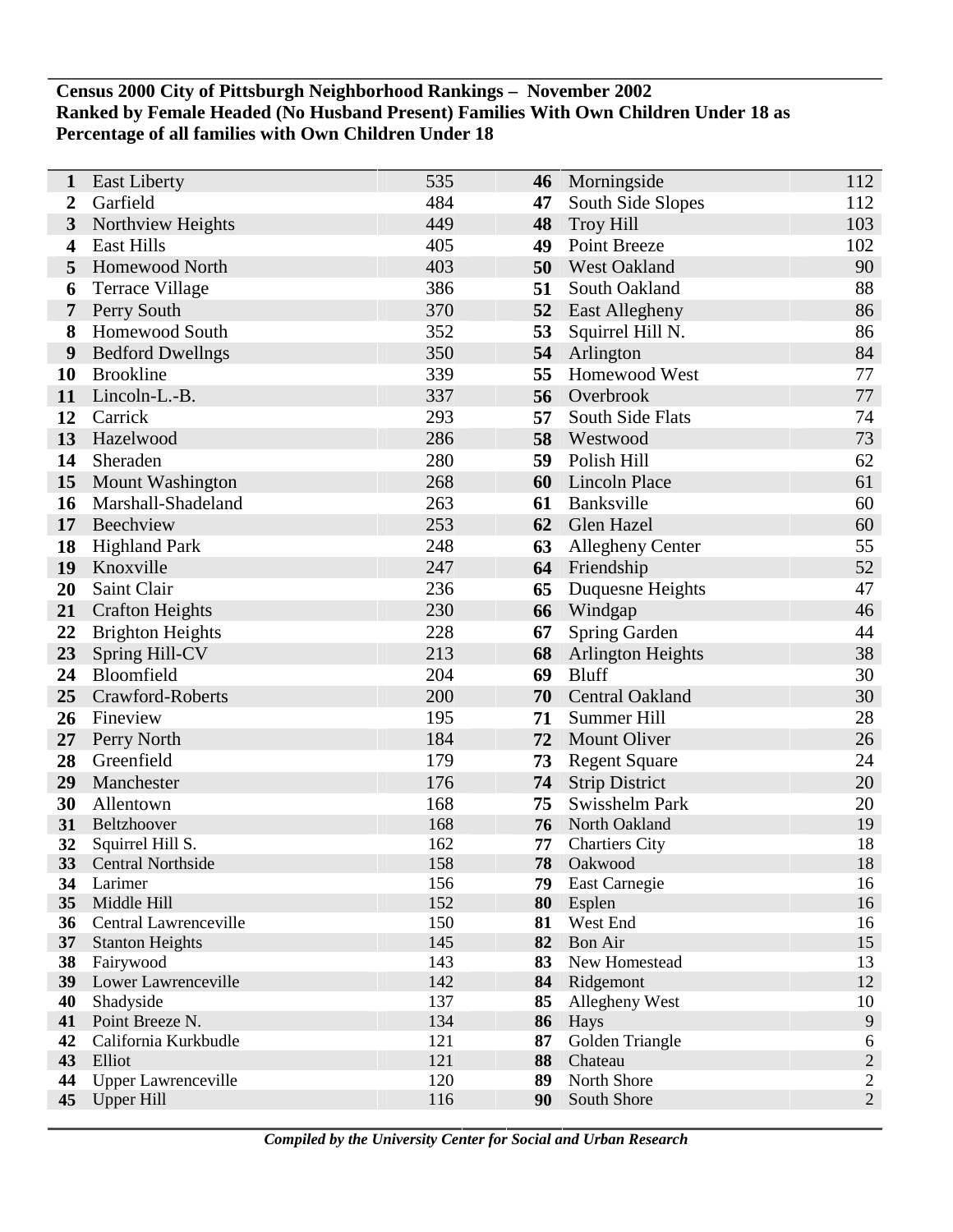### **Census 2000 City of Pittsburgh Neighborhood Rankings – November 2002 Ranked by Female Headed (No Husband Present) Families With Own Children Under 18**

| 1                     | Chateau                         | 100.0%         | 46       | Upper Lawrenceville     | 38.3%          |
|-----------------------|---------------------------------|----------------|----------|-------------------------|----------------|
| $\overline{2}$        | South Shore                     | 100.0%         | 47       | Sheraden                | 37.6%          |
| 3                     | <b>Bedford Dwellngs</b>         | 91.4%          | 48       | Elliot                  | 37.0%          |
| 4                     | Northview Heights               | 90.3%          | 49       | Central Lawrenceville   | 36.6%          |
| 5                     | <b>Terrace Village</b>          | 88.7%          | 50       | <b>Spring Garden</b>    | 36.4%          |
| 6                     | Saint Clair                     | 87.7%          | 51       | Allegheny West          | 35.7%          |
| 7                     | <b>Arlington Heights</b>        | 84.4%          | 52       | Arlington               | 35.4%          |
| 8                     | Fairywood                       | 82.7%          | 53       | Windgap                 | 33.8%          |
| 9                     | <b>Allegheny Center</b>         | 82.1%          | 54       | <b>Mount Oliver</b>     | 33.8%          |
| 10                    | California Kurkbudle            | 79.6%          | 55       | Mount Washington        | 33.4%          |
| 11                    | Glen Hazel                      | 78.9%          | 56       | Bloomfield              | 33.0%          |
| 12                    | Homewood South                  | 76.2%          | 57       | <b>Highland Park</b>    | 32.2%          |
| 13                    | Crawford-Roberts                | 72.5%          | 58       | Perry North             | 32.1%          |
| 14                    | <b>East Hills</b>               | 71.1%          | 59       | <b>Chartiers City</b>   | 31.0%          |
| 15                    | Fineview                        | 70.4%          | 60       | South Side Flats        | 30.7%          |
| 16                    | Middle Hill                     | 70.0%          | 61       | Esplen                  | 30.2%          |
| 17                    | Homewood North                  | 69.6%          | 62       | Morningside             | 29.6%          |
| 18                    | West Oakland                    | 69.2%          | 63       | Golden Triangle         | 28.6%          |
| 19                    | <b>Strip District</b>           | 69.0%          | 64       | Beechview               | 28.3%          |
| 20                    | <b>East Liberty</b>             | 68.6%          | 65       | Summer Hill             | 27.7%          |
| 21                    | Homewood West                   | 67.5%          | 66       | South Side Slopes       | 27.5%          |
| 22                    | Lincoln-L.-B.                   | 66.2%          | 67       | <b>Stanton Heights</b>  | 27.2%          |
| 23                    | Garfield                        | 66.0%          | 68       | <b>Brighton Heights</b> | 27.0%          |
| 24                    | Larimer                         | 63.7%          | 69       | Carrick                 | 25.4%          |
| 25                    | Manchester                      | 63.3%          | 70       | Westwood                | 23.7%          |
| 26                    | <b>Bluff</b>                    | 60.0%          | 71       | Greenfield              | 23.6%          |
| 27                    | Perry South                     | 59.2%          | 72       | Duquesne Heights        | 22.9%          |
| 28                    | <b>Central Northside</b>        | 57.7%          | 73       | Ridgemont               | 22.6%          |
| 29                    | Friendship                      | 54.7%          | 74       | Hays                    | 22.5%          |
| 30                    | Point Breeze N.                 | 54.3%          | 75       | <b>Brookline</b>        | 22.0%          |
| 31                    | Lower Lawrenceville             | 53.4%          | 76       | North Oakland           | 21.6%          |
| 32                    | Beltzhoover                     | 53.2%          | 77       | Central Oakland         | 21.4%          |
| 33                    | <b>Upper Hill</b>               | 51.6%          | 78       | Shadyside               | 20.8%          |
| 34                    | South Oakland                   | 50.9%          | 79       | <b>Regent Square</b>    | 20.3%          |
| 35<br>36 <sup>2</sup> | Spring Hill-CV<br>East Carnegie | 50.4%<br>48.5% | 80<br>81 | Oakwood<br>Overbrook    | 18.8%<br>18.5% |
| 37                    | East Allegheny                  | 48.3%          | 82       | North Shore             | 18.2%          |
| 38                    | Hazelwood                       | 47.9%          | 83       | Banksville              | 16.7%          |
| 39                    | Knoxville                       | 46.4%          | 84       | Lincoln Place           | 15.0%          |
| 40                    | Polish Hill                     | 45.3%          | 85       | Point Breeze            | 14.8%          |
| 41                    | Allentown                       | 44.1%          | 86       | <b>Bon Air</b>          | 14.6%          |
| 42                    | West End                        | 43.2%          | 87       | Swisshelm Park          | 14.5%          |
| 43                    | Marshall-Shadeland              | 42.5%          | 88       | New Homestead           | 13.1%          |
| 44                    | <b>Crafton Heights</b>          | 42.4%          | 89       | Squirrel Hill S.        | 12.5%          |
| 45                    | <b>Troy Hill</b>                | 38.9%          | 90       | Squirrel Hill N.        | 11.3%          |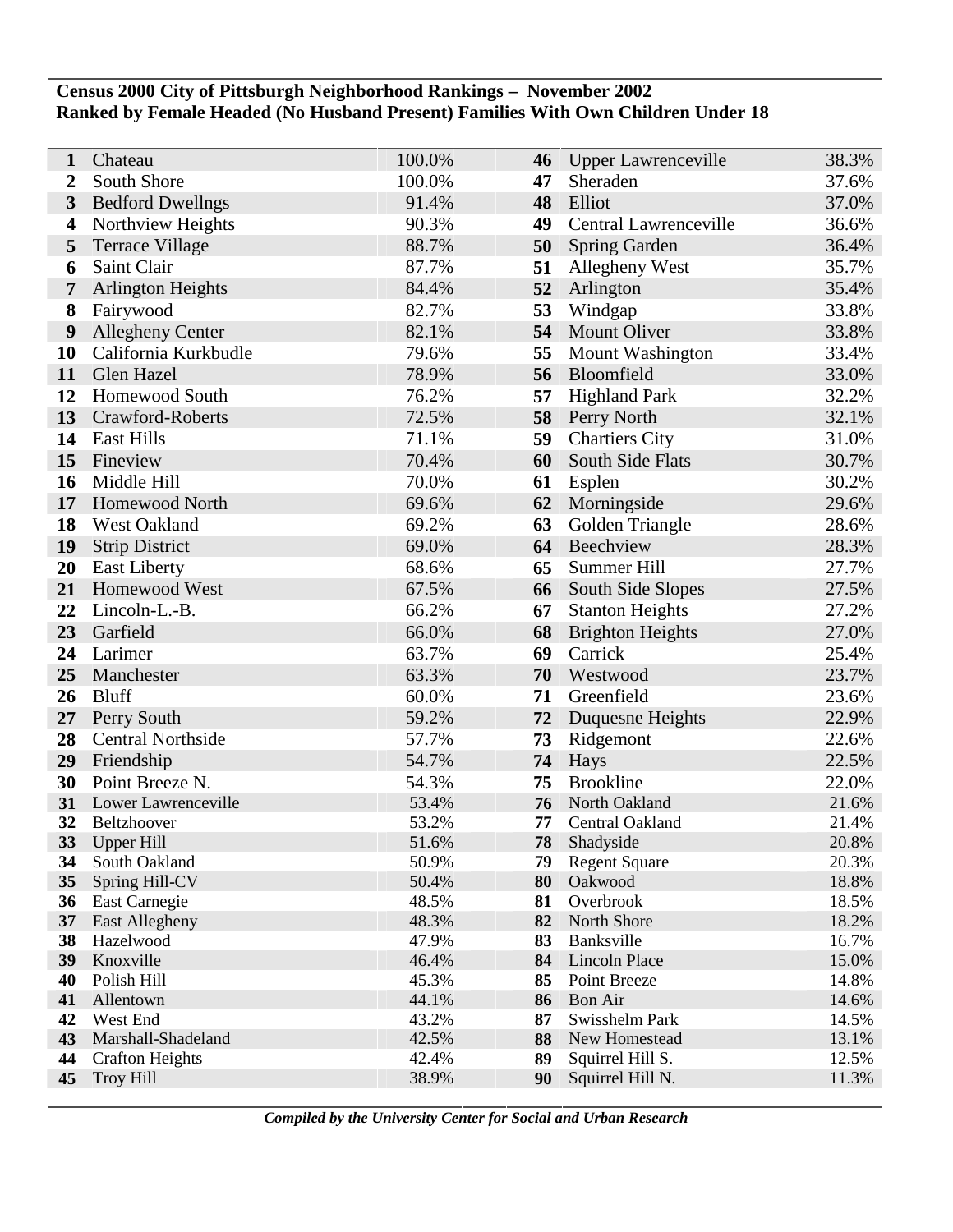## **Census 2000 City of Pittsburgh Neighborhood Rankings – November 2002 Ranked by Number of Occupied Housing Units with No Vehicle Available**

| 1                | <b>East Liberty</b>          | 1,847      | 46       | Saint Clair              | 363              |
|------------------|------------------------------|------------|----------|--------------------------|------------------|
| $\boldsymbol{2}$ | Shadyside                    | 1,743      | 47       | Squirrel Hill N.         | 359              |
| $\mathbf{3}$     | Bloomfield                   | 1,705      | 48       | <b>Crafton Heights</b>   | 326              |
| 4                | North Oakland                | 1,552      | 49       | Elliot                   | 310              |
| 5                | Squirrel Hill S.             | 1,510      | 50       | <b>Upper Hill</b>        | 301              |
| 6                | South Side Flats             | 1,221      | 51       | Perry North              | 300              |
| 7                | <b>Terrace Village</b>       | 1,096      | 52       | Morningside              | 293              |
| 8                | <b>Central Lawrenceville</b> | 1,073      | 53       | Allegheny Center         | 280              |
| 9                | <b>Brookline</b>             | 1,037      | 54       | <b>Stanton Heights</b>   | 277              |
| 10               | Carrick                      | 1,031      | 55       | Point Breeze N.          | 275              |
| 11               | Mount Washington             | 967        | 56       | <b>Bluff</b>             | 272              |
| 12               | <b>Homewood South</b>        | 962        | 57       | West Oakland             | 258              |
| 13               | Central Oakland              | 925        | 58       | Polish Hill              | 257              |
| 14               | Homewood North               | 859        | 59       | Homewood West            | 249              |
| 15               | Garfield                     | 841        | 60       | <b>Point Breeze</b>      | 219              |
| 16               | <b>East Allegheny</b>        | 836        | 61       | California Kurkbudle     | 195              |
| 17               | Beechview                    | 797        | 62       | Duquesne Heights         | 186              |
| 18               | Crawford-Roberts             | 770        | 63       | Fairywood                | 184              |
| 19               | <b>Bedford Dwellngs</b>      | 766        | 64       | Arlington                | 180              |
| 20               | <b>East Hills</b>            | 715        | 65       | Westwood                 | 178              |
| 21               | Hazelwood                    | 702        | 66       | Banksville               | 177              |
| 22               | Perry South                  | 675        | 67       | Glen Hazel               | 174              |
| 23               | Greenfield                   | 666        | 68       | <b>Spring Garden</b>     | 142              |
| 24               | <b>Central Northside</b>     | 644        | 69       | Overbrook                | 138              |
| 25               | <b>Highland Park</b>         | 632        | 70       | Oakwood                  | 135              |
| 26               | <b>Brighton Heights</b>      | 628        | 71       | <b>Lincoln Place</b>     | 134              |
| 27               | Lincoln-L.-B.                | 606        | 72       | Windgap                  | 94               |
| 28               | Golden Triangle              | 594        | 73       | <b>Arlington Heights</b> | 71               |
| 29               | Northview Heights            | 589        | 74       | Allegheny West           | 67               |
| 30               | Middle Hill                  | 552        | 75       | Summer Hill              | 67               |
| 31               | Sheraden                     | 543        | 76       | Esplen                   | 64               |
| 32               | Marshall-Shade.              | 534        | 77       | <b>Bon Air</b>           | 59               |
| 33               | Knoxville                    | 524        | 78       | <b>Mount Oliver</b>      | 56               |
| 34<br>35         | Allentown<br>Larimer         | 516<br>497 | 79<br>80 | Hays<br>Swisshelm Park   | 53<br>51         |
| 36               | South Side Slopes            | 494        | 81       | <b>Strip District</b>    | 48               |
|                  | 37 Lower Lawrenceville       | 473        | 82       | <b>Regent Square</b>     | 44               |
| 38               | Friendship                   | 448        | 83       | West End                 | 43               |
| 39               | Manchester                   | 419        | 84       | <b>Chartiers City</b>    | 37               |
| 40               | South Oakland                | 400        | 85       | <b>East Carnegie</b>     | 23               |
| 41               | Beltzhoover                  | 396        | 86       | Ridgemont                | 23               |
| 42               | <b>Troy Hill</b>             | 388        | 87       | Chateau                  | 19               |
| 43               | Fineview                     | 386        | 88       | New Homestead            | 12               |
| 44               | Spring Hill-CV               | 384        | 89       | North Shore              | 9                |
| 45               | <b>Upper Lawrenceville</b>   | 380        | 90       | South Shore              | $\boldsymbol{0}$ |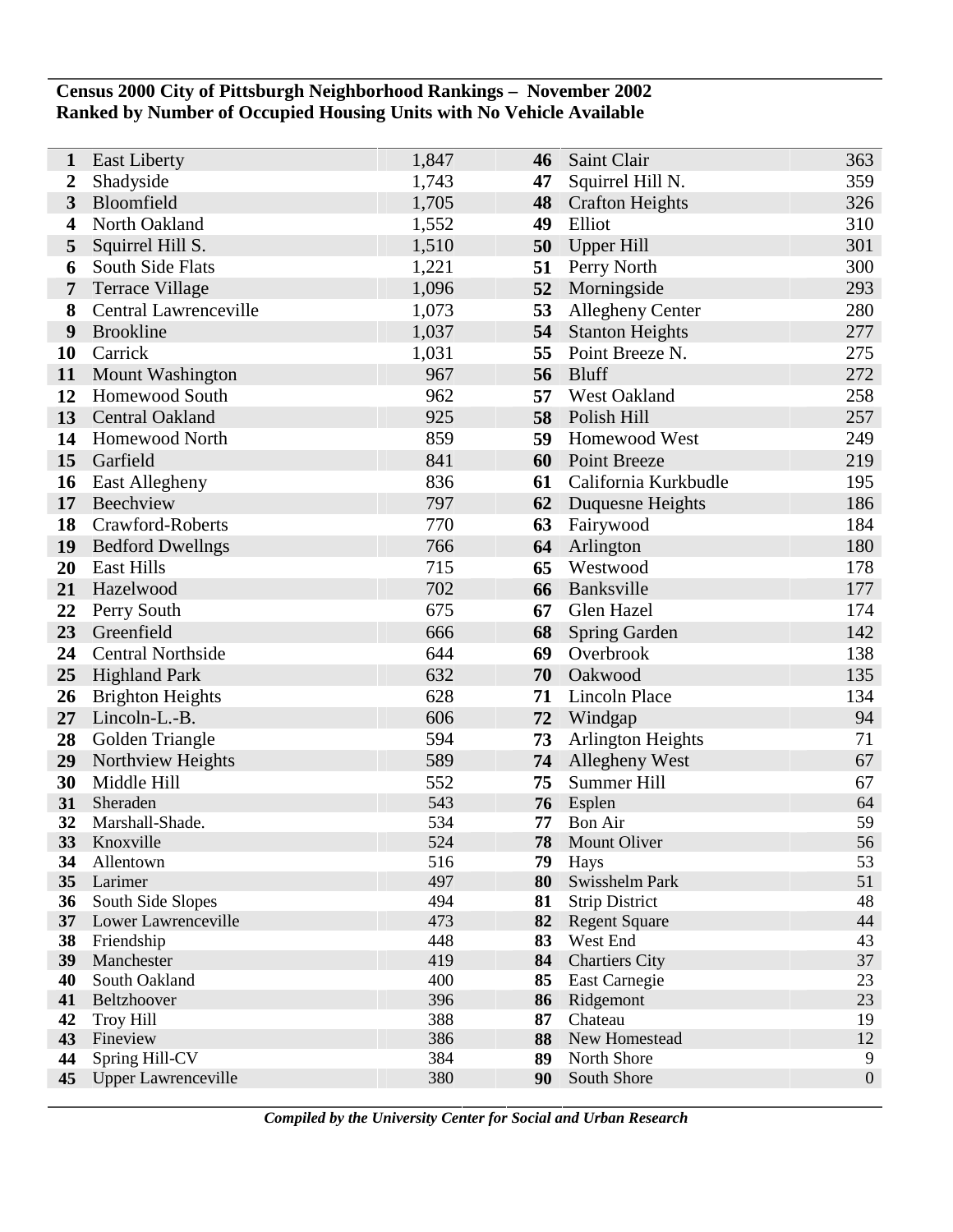## **Census 2000 City of Pittsburgh Neighborhood Rankings – November 2002 Ranked by Percent of Occupied Housing Units with No Vehicle Available**

| 1                     | Terrace Village                      | 85.5%          | 46       | Spring Hill-CV                   | 30.2%        |
|-----------------------|--------------------------------------|----------------|----------|----------------------------------|--------------|
| 2                     | <b>Bedford Dwellngs</b>              | 79.7%          | 47       | West End                         | 29.7%        |
| 3                     | Northview Heights                    | 77.5%          | 48       | South Oakland                    | 28.6%        |
| 4                     | Saint Clair                          | 74.2%          | 49       | Spring Garden                    | 27.7%        |
| 5                     | Chateau                              | 73.1%          | 50       | Oakwood                          | 26.1%        |
| 6                     | Glen Hazel                           | 62.6%          | 51       | Point Breeze N.                  | 25.9%        |
| 7                     | <b>Allegheny Center</b>              | 60.1%          | 52       | Hays                             | 25.6%        |
| 8                     | <b>East Allegheny</b>                | 59.7%          | 53       | Marshall-Shade.                  | 25.5%        |
| 9                     | Homewood South                       | 59.2%          | 54       | <b>Mount Oliver</b>              | 25.1%        |
| 10                    | <b>Bluff</b>                         | 58.9%          | 55       | Elliot                           | 25.0%        |
| 11                    | <b>Arlington Heights</b>             | 56.8%          | 56       | Arlington                        | 24.1%        |
| 12                    | Crawford-Roberts                     | 55.6%          | 57       | Sheraden                         | 22.5%        |
| 13                    | Middle Hill                          | 55.5%          | 58       | Squirrel Hill S.                 | 22.3%        |
| 14                    | Homewood West                        | 55.5%          | 59       | Carrick                          | 22.1%        |
| 15                    | <b>East Liberty</b>                  | 52.3%          | 60       | Shadyside                        | 21.9%        |
| 16                    | California Kurkbudle                 | 51.7%          | 61       | South Side Slopes                | 21.7%        |
| 17                    | Fairywood                            | 51.4%          | 62       | Allegheny West                   | 21.3%        |
| 18                    | West Oakland                         | 50.9%          | 63       | Beechview                        | 21.0%        |
| 19                    | Fineview                             | 50.7%          | 64       | Mount Washington                 | 20.6%        |
| 20                    | Homewood North                       | 49.9%          | 65       | <b>Highland Park</b>             | 20.3%        |
| 21                    | Larimer                              | 48.8%          | 66       | <b>Crafton Heights</b>           | 19.4%        |
| 22                    | Golden Triangle                      | 47.3%          | 67       | Morningside                      | 19.0%        |
| 23                    | <b>East Hills</b>                    | 46.0%          | 68       | <b>Brighton Heights</b>          | 18.5%        |
| 24                    | Garfield                             | 43.8%          | 69       | Greenfield                       | 18.5%        |
| 25                    | <b>Central Lawrenceville</b>         | 43.3%          | 70       | <b>Brookline</b>                 | 17.1%        |
| 26                    | North Oakland                        | 42.7%          | 71       | Perry North                      | 16.1%        |
| 27                    | <b>Central Northside</b>             | 42.0%          | 72       | <b>Chartiers City</b>            | 15.8%        |
| 28                    | Friendship                           | 40.8%          | 73       | <b>Bon Air</b>                   | 15.6%        |
| 29                    | Manchester                           | 39.9%          | 74       | Windgap                          | 14.6%        |
| 30                    | Allentown                            | 39.6%          | 75       | Duquesne Heights                 | 14.5%        |
| 31                    | Central Oakland                      | 39.3%          | 76       | Summer Hill                      | 14.0%        |
| 32                    | South Side Flats                     | 39.2%          | 77       | <b>Stanton Heights</b>           | 13.3%        |
| <b>33</b>             | Lower Lawrenceville                  | 37.4%          | 78       | Westwood                         | 12.5%        |
| 34                    | Beltzhoover                          | 36.1%          | 79       | <b>East Carnegie</b>             | 12.2%        |
| 35                    | Bloomfield                           | 35.2%          | 80       | Ridgemont                        | 9.7%         |
| 36<br>37 <sup>2</sup> | <b>Strip District</b><br>Polish Hill | 33.8%<br>33.6% | 81<br>82 | Squirrel Hill N.<br>Point Breeze | 9.5%<br>9.0% |
| 38                    | Esplen                               | 33.3%          | 83       | Lincoln Place                    | 8.7%         |
| 39                    | Perry South                          | 32.4%          | 84       | Swisshelm Park                   | 8.5%         |
| 40                    | <b>Troy Hill</b>                     | 32.1%          | 85       | Overbrook                        | 8.4%         |
| 41                    | <b>Upper Lawrenceville</b>           | 31.8%          | 86       | Banksville                       | 8.4%         |
| 42                    | Knoxville                            | 31.1%          | 87       | <b>Regent Square</b>             | 8.0%         |
| 43                    | Hazelwood                            | 30.7%          | 88       | North Shore                      | 5.9%         |
| 44                    | <b>Upper Hill</b>                    | 30.4%          | 89       | New Homestead                    | 3.3%         |
| 45                    | Lincoln-L.-B.                        | 30.2%          | 90       | South Shore                      | 0.0%         |
|                       |                                      |                |          |                                  |              |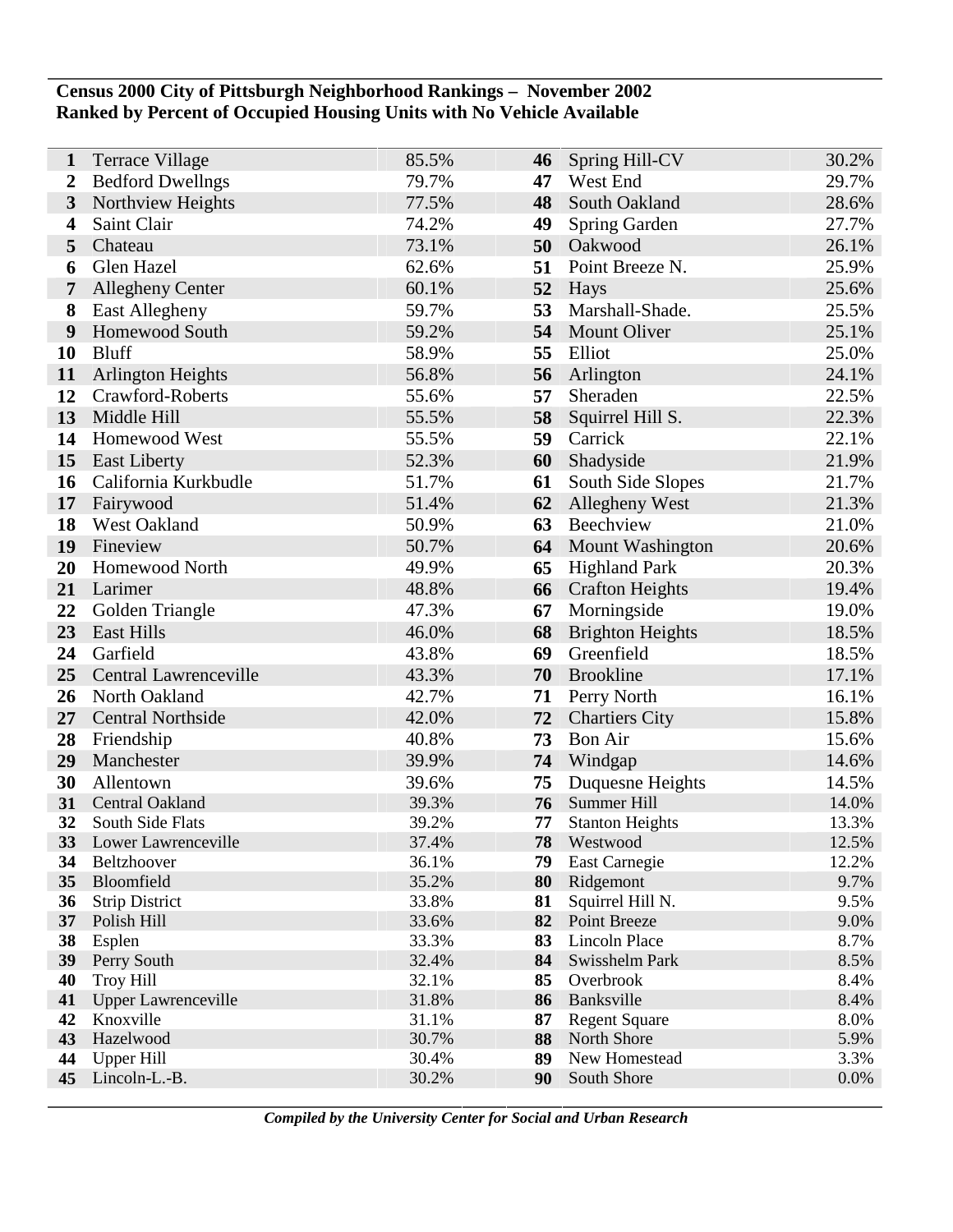## **Census 2000 City of Pittsburgh Neighborhood Rankings – November 2002 Ranked by Adult (age 16+) Male Unemployed**

| 1            | Squirrel Hill North        | 1,029    | 46       | Central Lawrenceville    | 59               |
|--------------|----------------------------|----------|----------|--------------------------|------------------|
| 2            | North Oakland              | 624      | 47       | Point Breeze North       | 57               |
| $\mathbf{3}$ | Shadyside                  | 364      |          | 48 Perry North           | 55               |
| 4            | Carrick                    | 255      | 49       | <b>East Allegheny</b>    | 54               |
| 5            | <b>East Liberty</b>        | 213      | 50       | Elliot                   | 54               |
| 6            | Lincoln-Larimer            | 212      | 51       | Lower Lawrenceville      | 53               |
| 7            | <b>Brookline</b>           | 195      | 52       | <b>Bedford Dwellings</b> | 52               |
| 8            | Golden Triangle            | 194      | 53       | Fineview                 | 52               |
| 9            | <b>Central Northside</b>   | 184      | 54       | Fairywood                | 50               |
| 10           | <b>Bluff</b>               | 172      | 55       | <b>Homewood West</b>     | 47               |
| 11           | <b>Brighton Heights</b>    | 155      | 56       | Spring Hill-CV           | 45               |
| 12           | Banksville                 | 147      | 57       | <b>Troy Hill</b>         | 45               |
| 13           | Greenfield                 | 147      | 58       | Larimer                  | 43               |
| 14           | Central Oakland            | 145      | 59       | Friendship               | 41               |
| 15           | South Side Slopes          | 142      | 60       | <b>West Oakland</b>      | 39               |
| 16           | <b>Mount Washington</b>    | 141      | 61       | Polish Hill              | 36               |
| 17           | <b>Highland Park</b>       | 138      | 62       | <b>Allegheny Center</b>  | 35               |
| 18           | <b>Homewood South</b>      | 136      | 63       | Arlington                | 33               |
| 19           | Middle Hill                | 134      | 64       | Glen Hazel               | 33               |
| 20           | Marshall-Shadeland         | 130      | 65       | <b>Crafton Heights</b>   | 30               |
| 21           | Bloomfield                 | 127      | 66       | <b>Chartiers City</b>    | 29               |
| 22           | Hazelwood                  | 120      | 67       | Westwood                 | 28               |
| 23           | Perry South                | 119      | 68       | Upper Hill               | 25               |
| 24           | <b>Lincoln Place</b>       | 112      | 69       | <b>East Carnegie</b>     | 24               |
| 25           | Beechview                  | 110      | 70       | Duquesne Heights         | 22               |
| 26           | Knoxville                  | 110      | 71       | New Homestead            | 18               |
| 27           | Squirrel Hill South        | 108      | 72       | Hays                     | 17               |
| 28           | California Kurkbudle       | 103      | 73       | Spring Garden            | 17               |
| 29           | <b>Homewood North</b>      | 103      | 74       | Saint Clair              | 16               |
| 30           | <b>Point Breeze</b>        | 103      | 75       | Esplen                   | 15               |
| 31           | Garfield                   | 100      | 76       | Windgap                  | 15               |
| 32           | Northview Heights          | 94       | 77       | <b>Arlington Heights</b> | 13               |
| 33           | South Oakland              | 94       | 78       | <b>Strip District</b>    | 12               |
| 34<br>35     | East Hills<br>Sheraden     | 92<br>92 | 79<br>80 | West End<br>Oakwood      | 12<br>10         |
| 36           | Manchester                 | 85       | 81       | Swisshelm Park           | $\,8\,$          |
| 37           | Overbrook                  | 85       | 82       | Summer Hill              | $\sqrt{6}$       |
| 38           | South Side Flats           | 80       | 83       | <b>Bon Air</b>           | $\sqrt{5}$       |
| 39           | <b>Terrace Village</b>     | 74       | 84       | <b>Regent Square</b>     | $\overline{4}$   |
| 40           | <b>Upper Lawrenceville</b> | 70       | 85       | Allegheny West           | $\boldsymbol{0}$ |
| 41           | Morningside                | 68       | 86       | Chateau                  | $\boldsymbol{0}$ |
| 42           | Crawford-Roberts           | 66       | 87       | Mount Oliver             | $\boldsymbol{0}$ |
| 43           | Allentown                  | 63       | 88       | North Shore              | $\boldsymbol{0}$ |
| 44           | <b>Stanton Heights</b>     | 60       | 89       | Ridgemont                | $\boldsymbol{0}$ |
| 45           | Beltzhoover                | 59       | 90       | South Shore              | $\boldsymbol{0}$ |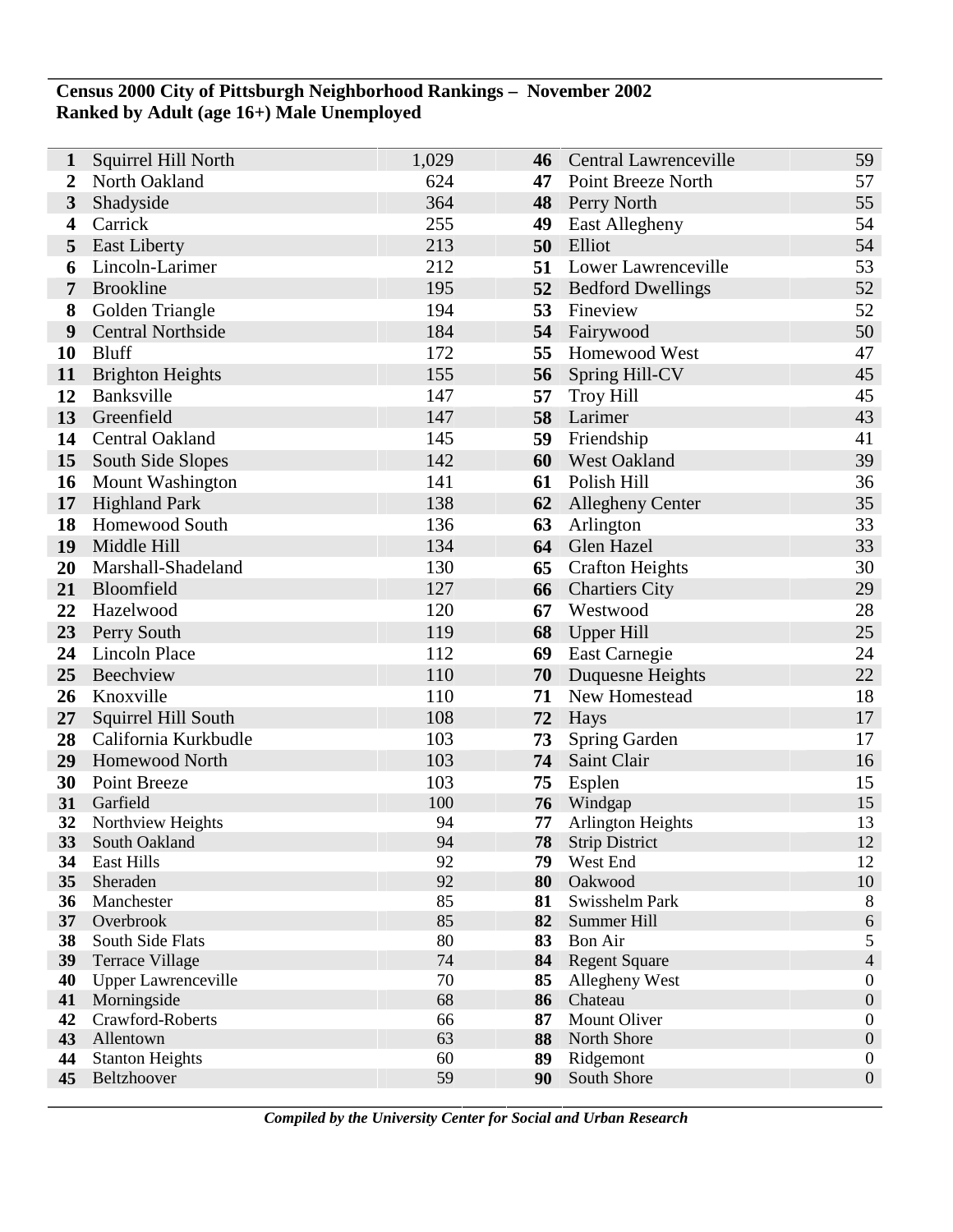## **Census 2000 City of Pittsburgh Neighborhood Rankings – November 2002 Ranked by Adult (age 16+) Male Unemployment Rate**

| 1                       | <b>Arlington Heights</b>                    | 52.0%          | 46       | Carrick                         | 9.3%         |
|-------------------------|---------------------------------------------|----------------|----------|---------------------------------|--------------|
| 2                       | California Kurkbudle                        | 48.1%          | 47       | Allentown                       | 8.8%         |
| $\mathbf{3}$            | Northview Heights                           | 42.3%          | 48       | South Side Slopes               | 8.7%         |
| $\overline{\mathbf{4}}$ | Glen Hazel                                  | 36.3%          | 49       | Lower Lawrenceville             | 7.8%         |
| 5                       | <b>Terrace Village</b>                      | 34.1%          | 50       | <b>Brighton Heights</b>         | 7.8%         |
| 6                       | Fairywood                                   | 32.5%          | 51       | Overbrook                       | 7.7%         |
| $\overline{7}$          | Golden Triangle                             | 28.6%          | 52       | Spring Hill-CV                  | 7.7%         |
| 8                       | Homewood West                               | 28.5%          | 53       | Central Oakland                 | 7.7%         |
| 9                       | Homewood South                              | 27.7%          | 54       | Shadyside                       | 7.6%         |
| <b>10</b>               | <b>Bluff</b>                                | 27.2%          | 55       | Elliot                          | 7.3%         |
| 11                      | Middle Hill                                 | 26.9%          | 56       | New Homestead                   | 7.3%         |
| 12                      | Squirrel Hill North                         | 26.5%          | 57       | Arlington                       | 7.2%         |
| 13                      | North Oakland                               | 25.2%          | 58       | <b>Highland Park</b>            | 7.2%         |
| 14                      | <b>Bedford Dwellings</b>                    | 24.1%          | 59       | Morningside                     | 7.1%         |
| 15                      | <b>Chartiers City</b>                       | 23.0%          | 60       | <b>Troy Hill</b>                | 6.8%         |
| 16                      | Lincoln-Larimer                             | 22.3%          | 61       | Sheraden                        | 6.4%         |
| 17                      | <b>Strip District</b>                       | 21.1%          | 62       | Greenfield                      | 6.4%         |
| 18                      | <b>Central Northside</b>                    | 20.9%          | 63       | Friendship                      | 6.2%         |
| 19                      | Manchester                                  | 20.8%          | 64       | Central Lawrenceville           | 6.1%         |
| 20                      | <b>Allegheny Center</b>                     | 20.6%          | 65       | Point Breeze                    | 5.9%         |
| 21                      | Esplen                                      | 19.7%          | 66       | <b>Spring Garden</b>            | 5.7%         |
| 22                      | East Carnegie                               | 19.2%          | 67       | Bloomfield                      | 5.5%         |
| 23                      | Crawford-Roberts                            | 18.6%          | 68       | Upper Hill                      | 5.4%         |
| 24                      | <b>East Hills</b>                           | 18.5%          | 69       | <b>Brookline</b>                | 5.2%         |
| 25                      | Fineview                                    | 15.8%          | 70       | <b>Stanton Heights</b>          | 5.1%         |
| 26                      | <b>East Liberty</b>                         | 15.7%          | 71       | South Side Flats                | 5.0%         |
| 27                      | Homewood North                              | 15.1%          | 72       | <b>Mount Washington</b>         | 5.0%         |
| 28                      | Hays                                        | 13.9%          | 73       | Oakwood                         | 4.7%         |
| 29                      | West End                                    | 12.8%          | 74       | Windgap                         | 4.7%         |
| 30                      | Polish Hill                                 | 12.2%          | 75       | Perry North                     | 4.5%         |
| 31                      | Beltzhoover                                 | 11.8%          | 76       | Beechview                       | 4.5%         |
| 32                      | Garfield                                    | 11.8%          | 77       | <b>Crafton Heights</b>          | 3.4%         |
| <b>33</b>               | <b>West Oakland</b>                         | 11.7%          | 78       | Westwood                        | 3.3%         |
| 34                      | Knoxville                                   | 11.6%          | 79       | Squirrel Hill South             | 2.7%         |
| 35                      | Hazelwood                                   | 11.5%          | 80       | Duquesne Heights<br>Summer Hill | 2.6%<br>2.2% |
| 36<br>37                | South Oakland<br><b>Upper Lawrenceville</b> | 11.1%<br>11.0% | 81<br>82 | Swisshelm Park                  | 2.2%         |
| 38                      | Lincoln Place                               | 11.0%          | 83       | Bon Air                         | 2.1%         |
| 39                      | Saint Clair                                 | 10.9%          | 84       | <b>Regent Square</b>            | 1.2%         |
| 40                      | Banksville                                  | 10.8%          | 85       | Allegheny West                  | 0.0%         |
| 41                      | Perry South                                 | 10.8%          | 86       | Chateau                         | 0.0%         |
| 42                      | Marshall-Shadeland                          | 10.6%          | 87       | Mount Oliver                    | 0.0%         |
| 43                      | East Allegheny                              | 10.0%          | 88       | North Shore                     | 0.0%         |
| 44                      | Larimer                                     | 10.0%          | 89       | Ridgemont                       | 0.0%         |
| 45                      | Point Breeze North                          | 9.6%           | 90       | South Shore                     | 0.0%         |
|                         |                                             |                |          |                                 |              |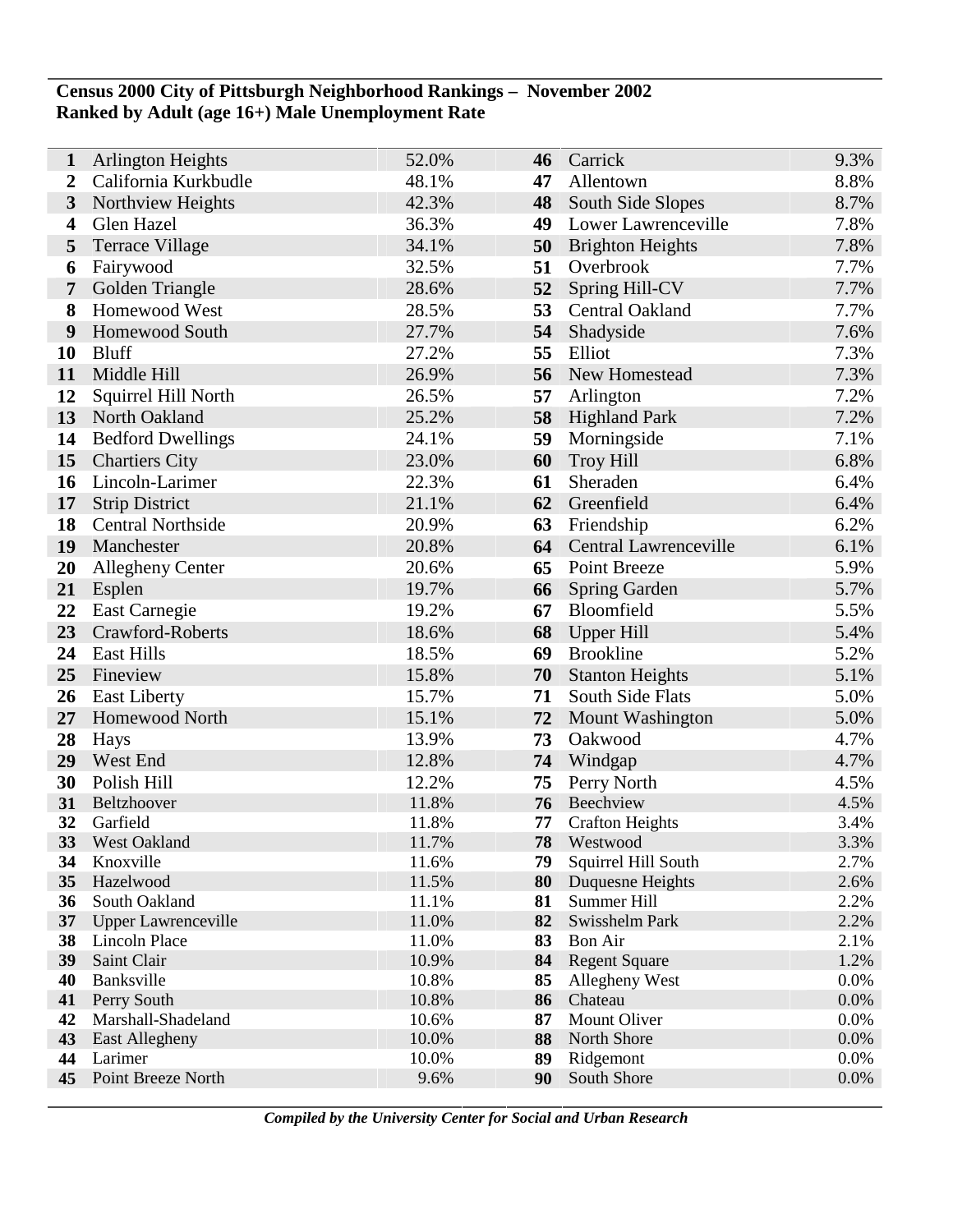## **Census 2000 City of Pittsburgh Neighborhood Rankings – November 2002 Ranked by Adult (age 16+) Female Unemployed**

| 1                       | North Oakland                 | 1,659    | 46       | Elliot                     | 50                                   |
|-------------------------|-------------------------------|----------|----------|----------------------------|--------------------------------------|
| $\boldsymbol{2}$        | Squirrel Hill North           | 549      | 47       | South Oakland              | 49                                   |
| $\overline{\mathbf{3}}$ | Shadyside                     | 260      | 48       | <b>Upper Lawrenceville</b> | 49                                   |
| 4                       | Lincoln-Larimer               | 212      | 49       | Fairywood                  | 47                                   |
| 5                       | Golden Triangle               | 194      | 50       | Spring Hill-CV             | 47                                   |
| 6                       | <b>Homewood North</b>         | 179      | 51       | Banksville                 | 45                                   |
| 7                       | Mount Washington              | 166      | 52       | Crawford-Roberts           | 44                                   |
| 8                       | Central Oakland               | 156      | 53       | Point Breeze North         | 43                                   |
| 9                       | Homewood South                | 144      |          | 54 Overbrook               | 37                                   |
| 10                      | Beechview                     | 142      | 55       | Beltzhoover                | 35                                   |
| 11                      | Squirrel Hill South           | 142      | 56       | Glen Hazel                 | 35                                   |
| 12                      | Perry South                   | 133      | 57       | Westwood                   | 34                                   |
| 13                      | <b>East Allegheny</b>         | 132      | 58       | <b>Crafton Heights</b>     | 33                                   |
| 14                      | <b>East Liberty</b>           | 131      | 59       | Manchester                 | 33                                   |
| 15                      | <b>West Oakland</b>           | 117      | 60       | Friendship                 | 31                                   |
| 16                      | Hazelwood                     | 115      | 61       | Morningside                | 31                                   |
| 17                      | Knoxville                     | 114      | 62       | Duquesne Heights           | 30                                   |
| 18                      | <b>Brookline</b>              | 113      | 63       | <b>Lincoln Place</b>       | 30                                   |
| 19                      | Garfield                      | 111      | 64       | Polish Hill                | 30                                   |
| 20                      | <b>Bedford Dwellings</b>      | 108      | 65       | Arlington                  | 25                                   |
| 21                      | <b>East Hills</b>             | 108      | 66       | California Kurkbudle       | 24                                   |
| 22                      | <b>Brighton Heights</b>       | 105      | 67       | Lower Lawrenceville        | 23                                   |
| 23                      | Greenfield                    | 105      | 68       | <b>Allegheny Center</b>    | 17                                   |
| 24                      | Northview Heights             | 105      | 69       | Allegheny West             | 13                                   |
| 25                      | <b>Highland Park</b>          | 104      | 70       | East Carnegie              | 13                                   |
| 26                      | Larimer                       | 102      | 71       | Swisshelm Park             | 13                                   |
| 27                      | <b>Bluff</b>                  | 101      | 72       | Windgap                    | 13                                   |
| 28                      | South Side Flats              | 99       | 73       | Summer Hill                | 12                                   |
| 29                      | Middle Hill                   | 96       | 74       | <b>Strip District</b>      | 11                                   |
| 30                      | Carrick                       | 95       | 75       | <b>Spring Garden</b>       | 10                                   |
| 31                      | Bloomfield                    | 91       | 76       | Homewood West              | 9                                    |
| 32<br>33                | Saint Clair<br>Fineview       | 84<br>80 | 77<br>78 | New Homestead<br>Oakwood   | 6<br>6                               |
| 34                      | <b>Terrace Village</b>        | 80       | 79       | <b>Chartiers City</b>      | 4                                    |
| 35                      | Marshall-Shadeland            | 78       | 80       | <b>Arlington Heights</b>   | $\boldsymbol{0}$                     |
| 36                      | Perry North                   | 77       | 81       | <b>Bon Air</b>             | $\boldsymbol{0}$                     |
| 37                      | Allentown                     | 76       | 82       | Chateau                    | $\boldsymbol{0}$                     |
| 38                      | Central Lawrenceville         | 68       | 83       | Esplen                     | $\boldsymbol{0}$                     |
| 39                      | <b>Central Northside</b>      | 66       | 84       | Hays                       | $\boldsymbol{0}$                     |
| 40                      | <b>Stanton Heights</b>        | 65       | 85       | Mount Oliver               | $\boldsymbol{0}$                     |
| 41                      | Point Breeze                  | 60       | 86       | North Shore                | $\boldsymbol{0}$                     |
| 42                      | South Side Slopes             | 56       | 87       | <b>Regent Square</b>       | $\boldsymbol{0}$                     |
| 43<br>44                | Sheraden<br><b>Upper Hill</b> | 52<br>52 | 88<br>89 | Ridgemont<br>South Shore   | $\boldsymbol{0}$<br>$\boldsymbol{0}$ |
| 45                      | <b>Troy Hill</b>              | 51       | 90       | West End                   | $\boldsymbol{0}$                     |
|                         |                               |          |          |                            |                                      |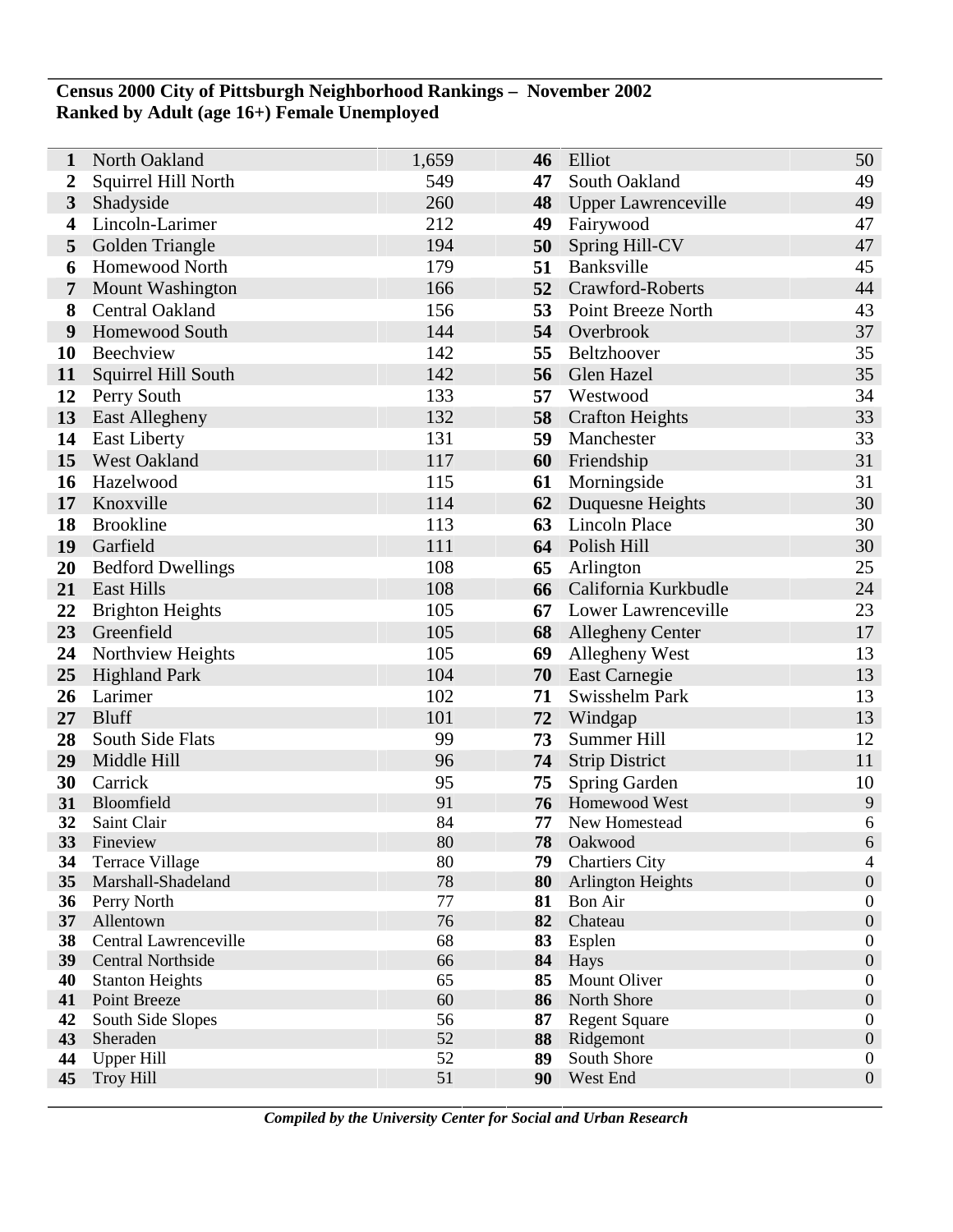## **Census 2000 City of Pittsburgh Neighborhood Rankings – November 2002 Ranked by Adult (age 16+) Female Unemployment Rate**

| 1              | North Oakland               | 55.4%        | 46       | Beechview                | 6.5%         |
|----------------|-----------------------------|--------------|----------|--------------------------|--------------|
| 2              | Golden Triangle             | 29.8%        | 47       | South Side Flats         | 6.4%         |
| $\mathbf{3}$   | <b>Bedford Dwellings</b>    | 27.1%        | 48       | Perry North              | 6.4%         |
| 4              | <b>East Allegheny</b>       | 26.2%        | 49       | Point Breeze North       | 6.1%         |
| 5              | Northview Heights           | 25.7%        | 50       | Beltzhoover              | 6.0%         |
| 6              | Fairywood                   | 25.7%        | 51       | Arlington                | 5.6%         |
| $\overline{7}$ | Saint Clair                 | 24.1%        | 52       | Manchester               | 5.4%         |
| 8              | Glen Hazel                  | 21.6%        | 53       | <b>Highland Park</b>     | 5.4%         |
| 9              | Middle Hill                 | 20.9%        | 54       | <b>Brighton Heights</b>  | 5.1%         |
| 10             | <b>Terrace Village</b>      | 20.4%        | 55       | Greenfield               | 5.0%         |
| 11             | Larimer                     | 19.8%        | 56       | South Side Slopes        | 4.9%         |
| 12             | Homewood South              | 19.6%        | 57       | Windgap                  | 4.9%         |
| 13             | Squirrel Hill North         | 18.5%        | 58       | <b>Stanton Heights</b>   | 4.5%         |
| 14             | Fineview                    | 18.2%        | 59       | Lower Lawrenceville      | 4.5%         |
| 15             | <b>Homewood North</b>       | 17.9%        | 60       | Westwood                 | 4.4%         |
| 16             | West Oakland                | 17.9%        | 61       | <b>Chartiers City</b>    | 4.3%         |
| 17             | Lincoln-Larimer             | 17.1%        | 62       | Swisshelm Park           | 4.2%         |
| 18             | <b>East Hills</b>           | 14.3%        | 63       | Spring Garden            | 4.1%         |
| 19             | California Kurkbudle        | 12.4%        |          | 64 Banksville            | 4.1%         |
| 20             | <b>Strip District</b>       | 11.8%        | 65       | Squirrel Hill South      | 4.1%         |
| 21             | Knoxville                   | 11.7%        | 66       | Duquesne Heights         | 4.0%         |
| 22             | Allentown                   | 11.1%        | 67       | Summer Hill              | 3.9%         |
| 23             | Hazelwood                   | 11.0%        | 68       | Carrick                  | 3.9%         |
| 24             | <b>Allegheny Center</b>     | 10.5%        | 69       | Lincoln Place            | 3.9%         |
| 25             | <b>Central Oakland</b>      | 10.4%        | 70       | <b>Point Breeze</b>      | 3.9%         |
| 26             | Garfield                    | 10.4%        | 71       | Homewood West            | 3.8%         |
| 27             | <b>Allegheny West</b>       | 10.3%        | 72       | Overbrook                | 3.8%         |
| 28             | Perry South                 | 10.1%        | 73       | Sheraden                 | 3.6%         |
| 29             | <b>Central Northside</b>    | 10.1%        | 74       | Bloomfield               | 3.5%         |
| 30             | East Carnegie               | 10.0%        | 75       | New Homestead            | 3.4%         |
| 31             | <b>Upper Hill</b>           | 9.5%         | 76       | Brookline                | 3.2%         |
| 32             | <b>Troy Hill</b>            | 9.0%         | 77       | <b>Crafton Heights</b>   | 3.1%<br>3.1% |
| 33<br>34       | <b>Bluff</b><br>Polish Hill | 8.6%<br>8.6% | 78<br>79 | Morningside<br>Oakwood   | 3.0%         |
| 35             | Crawford-Roberts            | 8.5%         | 80       | Chateau                  | 0.0%         |
| 36             | <b>Upper Lawrenceville</b>  | 8.4%         | 81       | <b>Arlington Heights</b> | 0.0%         |
| 37             | <b>East Liberty</b>         | 7.5%         | 82       | <b>Bon Air</b>           | 0.0%         |
| 38             | South Oakland               | 7.4%         | 83       | Esplen                   | 0.0%         |
| 39             | Shadyside                   | 7.2%         | 84       | Hays                     | 0.0%         |
| 40             | Marshall-Shadeland          | 7.1%         | 85       | Mount Oliver             | 0.0%         |
| 41             | Friendship                  | 7.1%         | 86       | North Shore              | 0.0%         |
| 42             | Central Lawrenceville       | 6.9%         | 87       | <b>Regent Square</b>     | 0.0%         |
| 43             | Spring Hill-CV              | 6.7%         | 88       | Ridgemont                | 0.0%         |
| 44             | Mount Washington            | 6.7%         | 89       | South Shore              | 0.0%         |
| 45             | Elliot                      | 6.5%         | 90       | West End                 | 0.0%         |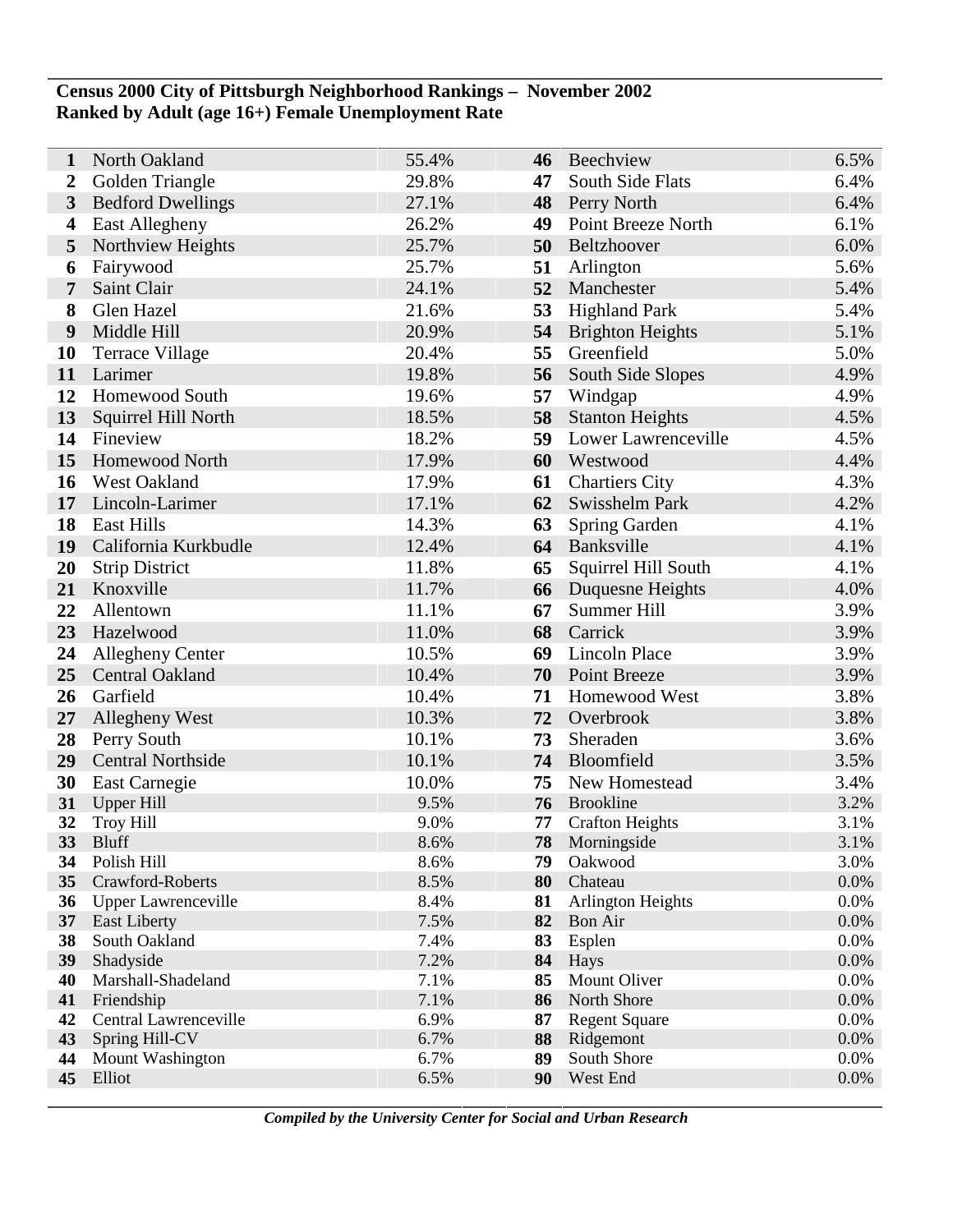## **Census 2000 City of Pittsburgh Neighborhood Rankings – November 2002 Ranked by Count of Youth (Age 16-19) Dropouts (not in School and not a HS Graduate)**

| 1                | Lincoln-L.-B.                 | 125      | 46       | Spring Hill-CV                 | 10                                   |
|------------------|-------------------------------|----------|----------|--------------------------------|--------------------------------------|
| 2                | Golden Triangle               | 75       | 47       | <b>Central Northside</b>       | 9                                    |
| 3                | <b>Homewood North</b>         | 72       | 48       | Glen Hazel                     | $8\,$                                |
| 4                | Carrick                       | 51       | 49       | <b>Homewood West</b>           | 8                                    |
| 5                | <b>Terrace Village</b>        | 48       | 50       | Lower Lawrenceville            | 8                                    |
| 6                | Marshall-Shade.               | 47       | 51       | Manchester                     | 8                                    |
| 7                | <b>Brighton Heights</b>       | 43       | 52       | New Homestead                  | 8                                    |
| 8                | Garfield                      | 43       | 53       | Allegheny West                 | $\boldsymbol{7}$                     |
| $\boldsymbol{9}$ | <b>Bedford Dwellngs</b>       | 41       |          | 54 California Kurkbudle        | $\overline{7}$                       |
| 10               | Allentown                     | 39       | 55       | Middle Hill                    | 7                                    |
| 11               | Perry South                   | 34       | 56       | Beltzhoover                    | $\boldsymbol{6}$                     |
| 12               | Sheraden                      | 32       | 57       | <b>Central Oakland</b>         | 6                                    |
| 13               | Mount Washington              | 31       | 58       | Greenfield                     | $\boldsymbol{6}$                     |
| 14               | Bloomfield                    | 26       | 59       | Larimer                        | $\mathfrak s$                        |
| 15               | <b>Crafton Heights</b>        | 26       | 60       | Perry North                    | 5                                    |
| 16               | <b>Upper Lawrenceville</b>    | 26       | 61       | South Side Flats               | $\mathfrak s$                        |
| 17               | Beechview                     | 24       | 62       | Westwood                       | 5                                    |
| 18               | <b>Brookline</b>              | 22       | 63       | Arlington                      | $\overline{4}$                       |
| 19               | Esplen                        | 22       |          | 64 Hays                        | $\overline{4}$                       |
| 20               | <b>Point Breeze</b>           | 22       | 65       | <b>Strip District</b>          | $\overline{4}$                       |
| 21               | Shadyside                     | 22       | 66       | <b>Troy Hill</b>               | $\overline{4}$                       |
| 22               | <b>Lincoln Place</b>          | 21       | 67       | <b>Chartiers City</b>          | 3                                    |
| 23               | Northview Heights             | 21       | 68       | Banksville                     | $\boldsymbol{0}$                     |
| 24               | Overbrook                     | 21       | 69       | <b>Bluff</b>                   | $\boldsymbol{0}$                     |
| 25               | Saint Clair                   | 20       | 70       | <b>Bon Air</b>                 | $\boldsymbol{0}$                     |
| 26               | Duquesne Heights              | 19       | 71       | Chateau                        | $\boldsymbol{0}$                     |
| 27               | Hazelwood                     | 19       | 72       | Crawford-Roberts               | $\boldsymbol{0}$                     |
| 28               | Central Lawrenceville         | 18       | 73       | East Carnegie                  | $\boldsymbol{0}$                     |
| 29               | <b>Highland Park</b>          | 18       | 74       | Elliot                         | $\boldsymbol{0}$                     |
| 30               | Homewood South                | 17       | 75       | Friendship                     | $\boldsymbol{0}$                     |
| 31               | Spring Garden                 | 17       | 76       | Morningside                    | $\boldsymbol{0}$                     |
| 32               | Fineview                      | 16       | 77       | North Oakland                  | $\boldsymbol{0}$                     |
| 33               | <b>East Allegheny</b>         | 15       | 78       | North Shore                    | $\boldsymbol{0}$                     |
| 34               | Mount Oliver Neighborhood     | 15       | 79       | Oakwood                        | $\boldsymbol{0}$                     |
| 35               | Fairywood<br>Squirrel Hill S. | 14<br>14 | 80<br>81 | Point Breeze N.<br>Polish Hill | $\boldsymbol{0}$<br>$\boldsymbol{0}$ |
| 36<br>37         | <b>East Liberty</b>           | 13       | 82       | <b>Regent Square</b>           | $\boldsymbol{0}$                     |
| 38               | Knoxville                     | 13       | 83       | Ridgemont                      | $\boldsymbol{0}$                     |
| 39               | South Side Slopes             | 13       | 84       | South Oakland                  | $\boldsymbol{0}$                     |
| 40               | Squirrel Hill N.              | 12       | 85       | South Shore                    | $\boldsymbol{0}$                     |
| 41               | West End                      | 12       | 86       | <b>Stanton Heights</b>         | $\boldsymbol{0}$                     |
| 42               | West Oakland                  | 12       | 87       | Summer Hill                    | $\boldsymbol{0}$                     |
| 43               | <b>Allegheny Center</b>       | 11       | 88       | Swisshelm Park                 | $\boldsymbol{0}$                     |
| 44               | East Hills                    | 11       | 89       | <b>Upper Hill</b>              | $\boldsymbol{0}$                     |
| 45               | <b>Arlington Heights</b>      | 10       | 90       | Windgap                        | $\boldsymbol{0}$                     |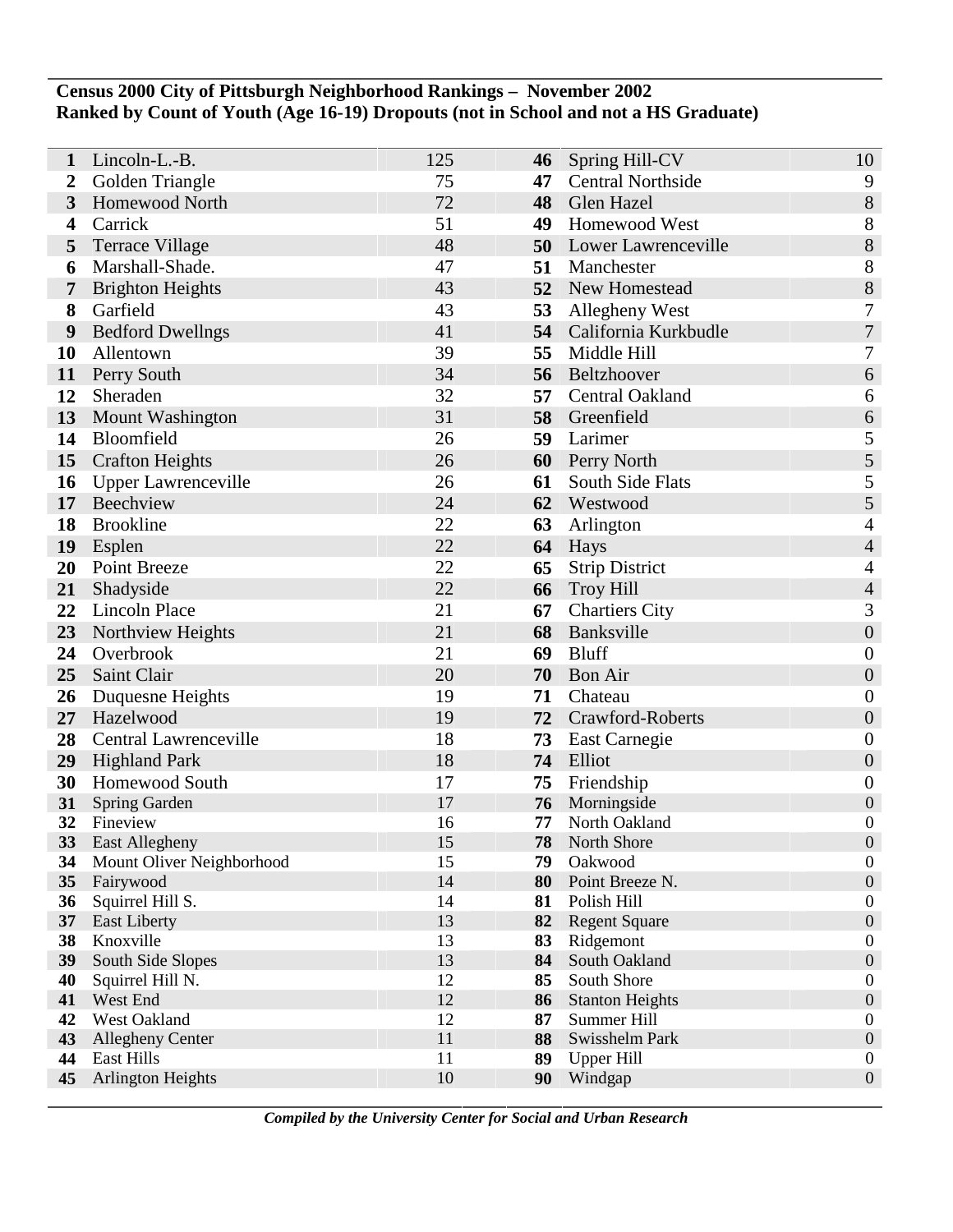## **Census 2000 City of Pittsburgh Neighborhood Rankings – November 2002 Ranked by Youth (age 16-19) dropout rate (not in School and not a HS Graduate)**

| 1                       | Mount Oliver Neighborhood            | 71.4%          | 46       | <b>Central Northside</b>     | 6.0%         |
|-------------------------|--------------------------------------|----------------|----------|------------------------------|--------------|
| $\boldsymbol{2}$        | Esplen                               | 68.8%          | 47       | Beechview                    | 5.8%         |
| $\mathbf{3}$            | <b>Arlington Heights</b>             | 66.7%          | 48       | Spring Hill-CV               | 5.5%         |
| $\overline{\mathbf{4}}$ | Saint Clair                          | 46.5%          | 49       | <b>Chartiers City</b>        | 5.2%         |
| 5                       | West End                             | 37.5%          | 50       | South Side Slopes            | 5.2%         |
| 6                       | <b>Terrace Village</b>               | 29.1%          | 51       | Westwood                     | 5.0%         |
| 7                       | Fineview                             | 27.1%          | 52       | Shadyside                    | 4.7%         |
| 8                       | Spring Garden                        | 27.0%          | 53       | <b>East Hills</b>            | 4.6%         |
| 9                       | Lincoln-L.-B.                        | 26.4%          | 54       | Knoxville                    | 4.4%         |
| 10                      | New Homestead                        | 25.8%          | 55       | <b>Brookline</b>             | 4.1%         |
| 11                      | Golden Triangle                      | 25.7%          | 56       | <b>East Liberty</b>          | 3.9%         |
| 12                      | <b>Bedford Dwellngs</b>              | 24.3%          | 57       | <b>Troy Hill</b>             | 3.4%         |
| 13                      | <b>Allegheny West</b>                | 22.6%          | 58       | Beltzhoover                  | 3.3%         |
| 14                      | <b>Strip District</b>                | 22.2%          | 59       | Arlington                    | 2.9%         |
| 15                      | Marshall-Shade.                      | 20.4%          | 60       | Larimer                      | 2.8%         |
| 16                      | <b>Crafton Heights</b>               | 19.1%          | 61       | South Side Flats             | 2.6%         |
| 17                      | Homewood North                       | 18.3%          | 62       | <b>West Oakland</b>          | 2.5%         |
| 18                      | Hays                                 | 18.2%          | 63       | Squirrel Hill S.             | 2.5%         |
| 19                      | <b>East Allegheny</b>                | 18.1%          | 64       | Greenfield                   | 2.0%         |
| 20                      | <b>Upper Lawrenceville</b>           | 17.2%          | 65       | Perry North                  | 2.0%         |
| 21                      | Northview Heights                    | 16.3%          | 66       | <b>Central Oakland</b>       | 1.2%         |
| 22                      | Allentown                            | 15.7%          | 67       | Squirrel Hill N.             | 0.6%         |
| 23                      | Duquesne Heights                     | 15.6%          | 68       | Chateau                      | 0.0%         |
| 24                      | Overbrook                            | 13.4%          | 69       | North Shore                  | 0.0%         |
| 25                      | Fairywood                            | 13.2%          | 70       | South Shore                  | 0.0%         |
| 26                      | <b>Lincoln Place</b>                 | 13.1%          | 71       | Banksville                   | 0.0%         |
| 27                      | Central Lawrenceville                | 12.9%          | 72       | <b>Bluff</b>                 | 0.0%         |
| 28                      | Garfield                             | 12.2%          | 73       | <b>Bon Air</b>               | 0.0%         |
| 29                      | <b>Homewood South</b>                | 11.8%          | 74       | Crawford-Roberts             | 0.0%         |
| 30                      | Point Breeze                         | 11.5%          | 75       | East Carnegie                | 0.0%         |
| 31                      | Homewood West                        | 11.4%          | 76       | Elliot                       | 0.0%         |
| 32                      | Glen Hazel<br>33 Lower Lawrenceville | 11.1%<br>11.1% | 77<br>78 | Friendship                   | 0.0%         |
| 34                      | Sheraden                             | 10.6%          | 79       | Morningside<br>North Oakland | 0.0%<br>0.0% |
| 35                      | California Kurkbudle                 | 10.6%          | 80       | Oakwood                      | $0.0\%$      |
| 36                      | Perry South                          | 10.5%          | 81       | Point Breeze N.              | 0.0%         |
| 37                      | Middle Hill                          | 10.4%          | 82       | Polish Hill                  | 0.0%         |
| 38                      | <b>Brighton Heights</b>              | 9.7%           | 83       | <b>Regent Square</b>         | 0.0%         |
| 39                      | Carrick                              | 9.5%           | 84       | Ridgemont                    | 0.0%         |
| 40                      | Manchester                           | 7.5%           | 85       | South Oakland                | 0.0%         |
| 41                      | Bloomfield                           | 7.2%           | 86       | <b>Stanton Heights</b>       | 0.0%         |
| 42                      | Hazelwood                            | 6.5%           | 87       | Summer Hill                  | 0.0%         |
| 43                      | <b>Allegheny Center</b>              | 6.5%           | 88       | Swisshelm Park               | 0.0%         |
| 44                      | <b>Mount Washington</b>              | 6.4%           | 89       | <b>Upper Hill</b>            | 0.0%         |
| 45                      | <b>Highland Park</b>                 | 6.3%           | 90       | Windgap                      | 0.0%         |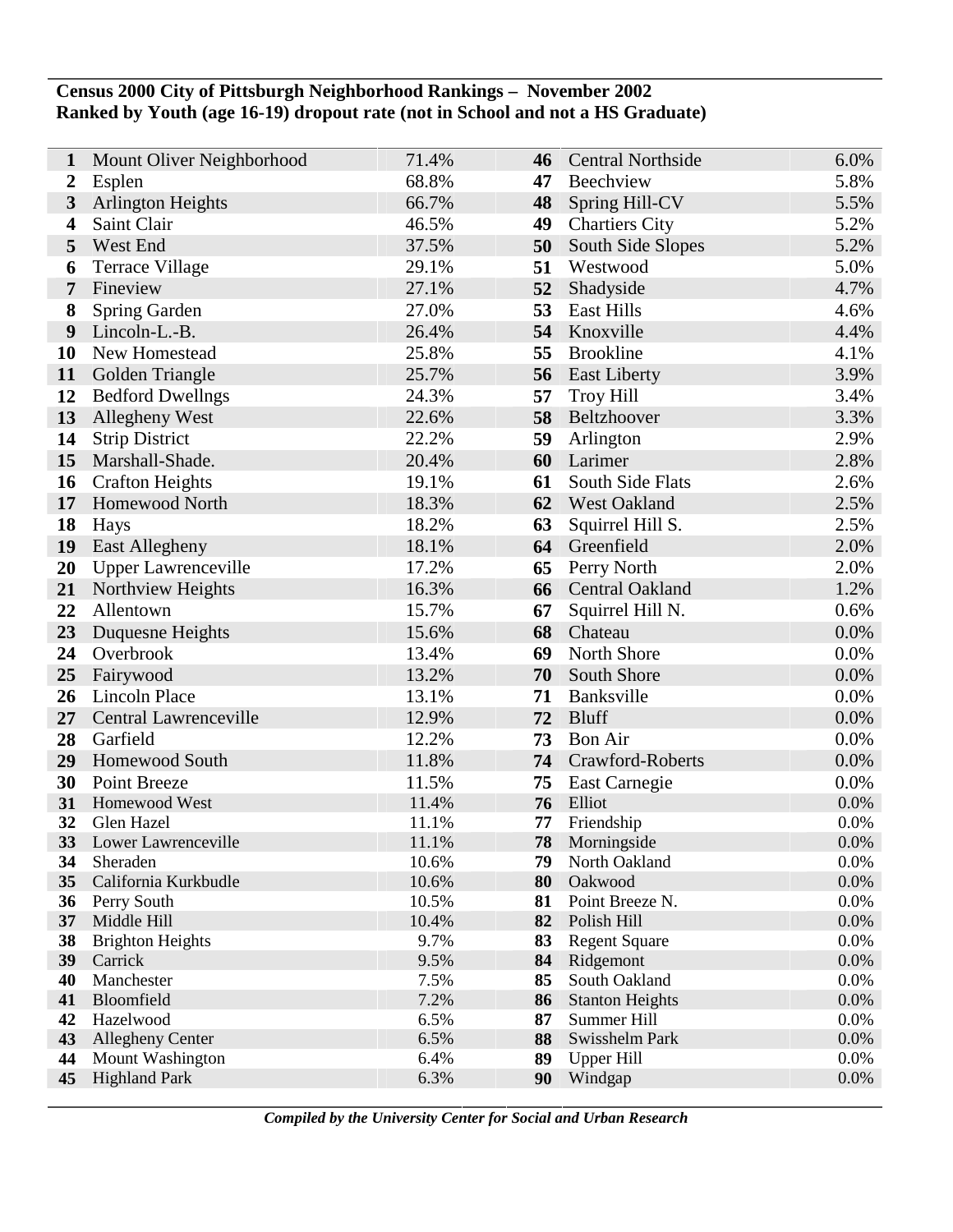## **Census 2000 City of Pittsburgh Neighborhood Rankings – November 2002 Ranked by Count of Idle Youth (age 16-19) not in School and not Employed**

| 1        | Lincoln-L.-B.                          | 201      | 46       | Esplen                       | 12                                   |
|----------|----------------------------------------|----------|----------|------------------------------|--------------------------------------|
| 2        | Homewood North                         | 100      | 47       | West End                     | 12                                   |
| 3        | <b>Brighton Heights</b>                | 81       | 48       | <b>West Oakland</b>          | 12                                   |
| 4        | Golden Triangle                        | 75       | 49       | Arlington                    | 11                                   |
| 5        | <b>Terrace Village</b>                 | 66       | 50       | <b>Troy Hill</b>             | 11                                   |
| 6        | Marshall-Shade.                        | 54       | 51       | <b>Arlington Heights</b>     | 10                                   |
| 7        | <b>East Liberty</b>                    | 50       | 52       | Shadyside                    | 9                                    |
| 8        | Garfield                               | 45       | 53       | Glen Hazel                   | 8                                    |
| 9        | South Side Slopes                      | 41       |          | 54 Lower Lawrenceville       | $8\,$                                |
| 10       | Hazelwood                              | 39       | 55       | Manchester                   | 8                                    |
| 11       | Homewood South                         | 39       | 56       | New Homestead                | 8                                    |
| 12       | Carrick                                | 36       | 57       | Allegheny West               | $\tau$                               |
| 13       | <b>East Hills</b>                      | 36       | 58       | Banksville                   | $\boldsymbol{7}$                     |
| 14       | <b>Highland Park</b>                   | 35       | 59       | <b>Bon Air</b>               | $\tau$                               |
| 15       | Fairywood                              | 34       | 60       | California Kurkbudle         | $\boldsymbol{7}$                     |
| 16       | Perry South                            | 34       | 61       | Fineview                     | 7                                    |
| 17       | Northview Heights                      | 33       | 62       | Middle Hill                  | $\boldsymbol{7}$                     |
| 18       | Beechview                              | 32       | 63       | Perry North                  | 7                                    |
| 19       | Beltzhoover                            | 31       | 64       | South Oakland                | $\overline{7}$                       |
| 20       | Mount Washington                       | 31       | 65       | <b>Spring Garden</b>         | 6                                    |
| 21       | Squirrel Hill S.                       | 31       | 66       | Squirrel Hill N.             | 6                                    |
| 22       | Larimer                                | 30       | 67       | <b>Allegheny Center</b>      | $\mathfrak{S}$                       |
| 23       | <b>Brookline</b>                       | 29       | 68       | Duquesne Heights             | $\sqrt{5}$                           |
| 24       | <b>Central Northside</b>               | 29       | 69       | Polish Hill                  | $\mathfrak s$                        |
| 25       | Knoxville                              | 29       | 70       | South Side Flats             | 5                                    |
| 26       | Spring Hill-CV                         | 29       | 71       | Westwood                     | 5                                    |
| 27       | Saint Clair                            | 27       | 72       | <b>Stanton Heights</b>       | 3                                    |
| 28       | Allentown                              | 25       | 73       | <b>Bluff</b>                 | $\boldsymbol{0}$                     |
| 29       | Bloomfield                             | 24       | 74       | <b>Central Oakland</b>       | $\boldsymbol{0}$                     |
| 30       | <b>Bedford Dwellngs</b>                | 23       | 75       | Chateau                      | $\boldsymbol{0}$                     |
| 31       | Overbrook                              | 23       | 76       | East Carnegie                | $\boldsymbol{0}$                     |
| 32<br>33 | Lincoln Place<br>Sheraden              | 21<br>21 | 77       | Friendship                   | $\boldsymbol{0}$<br>$\overline{0}$   |
| 34       | <b>Crafton Heights</b>                 | 20       | 78<br>79 | Hays<br>Morningside          | $\boldsymbol{0}$                     |
| 35       | Crawford-Roberts                       | 20       | 80       | North Oakland                | $\boldsymbol{0}$                     |
| 36       | Greenfield                             | 19       | 81       | North Shore                  | $\boldsymbol{0}$                     |
| 37       | <b>Upper Lawrenceville</b>             | 19       | 82       | Oakwood                      | $\boldsymbol{0}$                     |
| 38       | Central Lawrenceville                  | 17       | 83       | Point Breeze N.              | $\boldsymbol{0}$                     |
| 39       | Point Breeze                           | 16       | 84       | <b>Regent Square</b>         | $\boldsymbol{0}$                     |
| 40       | East Allegheny                         | 15       | 85       | Ridgemont                    | $\boldsymbol{0}$                     |
| 41       | Elliot                                 | 15       | 86       | South Shore                  | $\boldsymbol{0}$                     |
| 42       | Mount Oliver Neighborhood              | 15       | 87       | Summer Hill                  | $\boldsymbol{0}$                     |
| 43       | <b>Chartiers City</b>                  | 13       | 88       | Swisshelm Park               | $\boldsymbol{0}$                     |
| 44<br>45 | Homewood West<br><b>Strip District</b> | 13<br>13 | 89<br>90 | <b>Upper Hill</b><br>Windgap | $\boldsymbol{0}$<br>$\boldsymbol{0}$ |
|          |                                        |          |          |                              |                                      |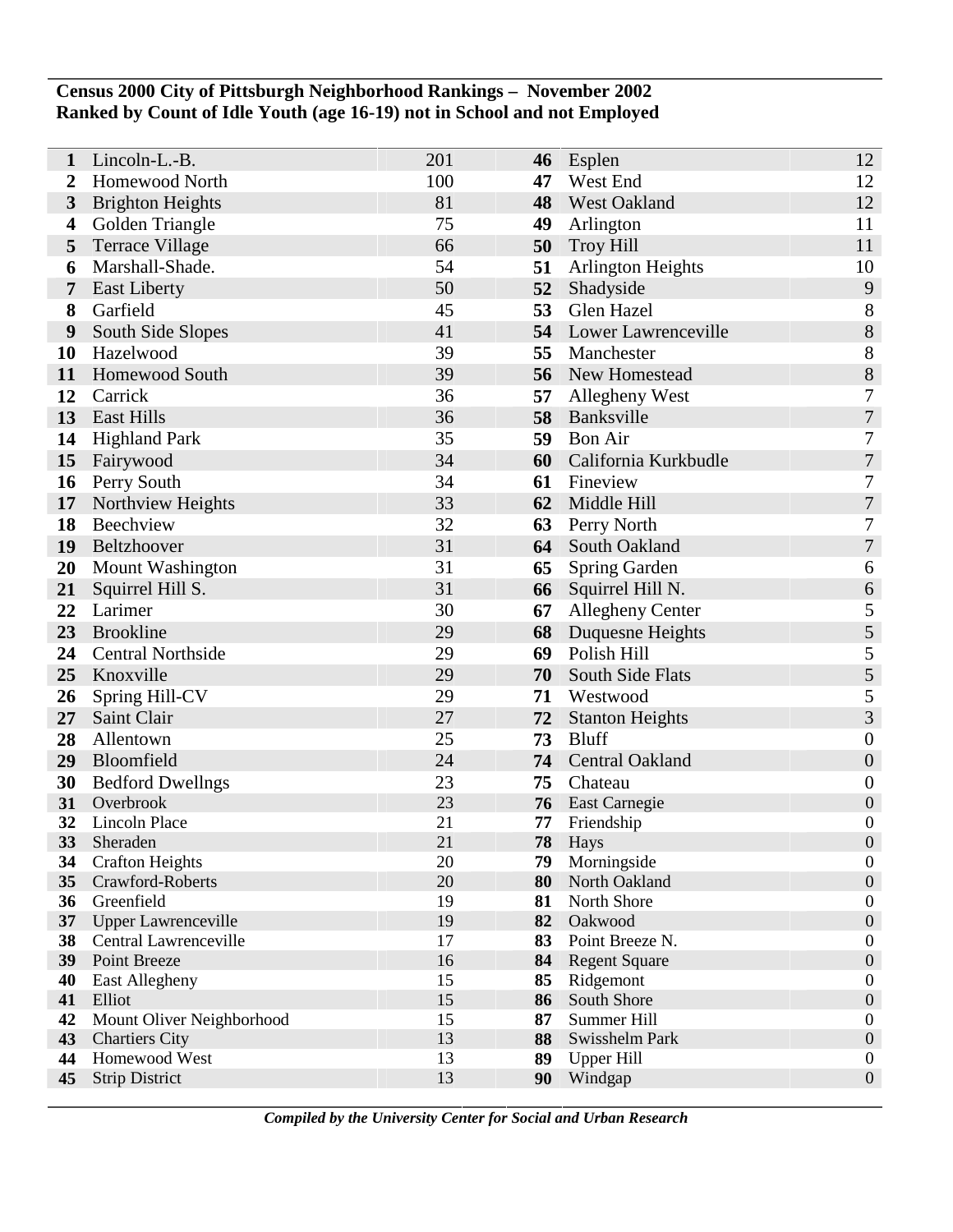## **Census 2000 City of Pittsburgh Neighborhood Rankings – November 2002 Ranked by Youth (age 16-19) Idleness rate - not in School and not Employed**

| 1                       | <b>Strip District</b>                | 72.2%          | 46       | Allentown                          | 10.1%        |
|-------------------------|--------------------------------------|----------------|----------|------------------------------------|--------------|
| 2                       | Mount Oliver Neighborhood            | 71.4%          | 47       | Knoxville                          | 9.8%         |
| $\overline{\mathbf{3}}$ | <b>Arlington Heights</b>             | 66.7%          | 48       | <b>Spring Garden</b>               | 9.5%         |
| $\boldsymbol{4}$        | Saint Clair                          | 62.8%          | 49       | <b>Troy Hill</b>                   | 9.5%         |
| 5                       | Lincoln-L.-B.                        | 42.5%          | 50       | <b>Point Breeze</b>                | 8.4%         |
| 6                       | Terrace Village                      | 40.0%          | 51       | Arlington                          | 8.0%         |
| 7                       | Esplen                               | 37.5%          | 52       | Beechview                          | 7.7%         |
| 8                       | West End                             | 37.5%          | 53       | Manchester                         | 7.5%         |
| 9                       | Fairywood                            | 32.1%          | 54       | Polish Hill                        | 7.5%         |
| 10                      | Homewood South                       | 27.1%          | 55       | Sheraden                           | 7.0%         |
| 11                      | New Homestead                        | 25.8%          | 56       | Carrick                            | 6.7%         |
| 12                      | Golden Triangle                      | 25.7%          | 57       | Bloomfield                         | 6.7%         |
| 13                      | Northview Heights                    | 25.6%          | 58       | Greenfield                         | 6.4%         |
| 14                      | Homewood North                       | 25.4%          | 59       | <b>Mount Washington</b>            | 6.4%         |
| 15                      | <b>Bon Air</b>                       | 24.1%          | 60       | Squirrel Hill S.                   | 5.5%         |
| 16                      | Marshall-Shade.                      | 23.5%          | 61       | <b>Brookline</b>                   | 5.4%         |
| 17                      | Allegheny West                       | 22.6%          | 62       | Westwood                           | 5.0%         |
| 18                      | <b>Chartiers City</b>                | 22.4%          | 63       | South Oakland                      | 4.8%         |
| 19                      | <b>Central Northside</b>             | 19.2%          | 64       | Duquesne Heights                   | 4.1%         |
| 20                      | <b>Homewood West</b>                 | 18.6%          | 65       | Banksville                         | 3.8%         |
| 21                      | <b>Brighton Heights</b>              | 18.3%          | 66       | <b>Allegheny Center</b>            | 2.9%         |
| 22                      | East Allegheny                       | 18.1%          | 67       | Perry North                        | 2.8%         |
| 23                      | Beltzhoover                          | 17.0%          | 68       | South Side Flats                   | 2.6%         |
| 24                      | Larimer                              | 16.8%          | 69       | West Oakland                       | 2.5%         |
| 25                      | Crawford-Roberts                     | 16.7%          | 70       | Shadyside                          | 1.9%         |
| 26                      | South Side Slopes                    | 16.3%          | 71       | <b>Stanton Heights</b>             | 1.4%         |
| 27                      | Spring Hill-CV                       | 15.9%          | 72       | Squirrel Hill N.                   | 0.3%         |
| 28                      | <b>East Liberty</b>                  | 15.2%          | 73       | Chateau                            | 0.0%         |
| 29                      | <b>East Hills</b>                    | 14.9%          | 74       | North Shore                        | 0.0%         |
| 30                      | <b>Crafton Heights</b>               | 14.7%          | 75       | South Shore                        | 0.0%         |
| 31                      | Overbrook                            | 14.6%          | 76       | <b>Bluff</b>                       | 0.0%         |
| 32<br>33                | <b>Bedford Dwellngs</b><br>Hazelwood | 13.6%<br>13.4% | 77<br>78 | Central Oakland                    | 0.0%         |
| 34                      | Lincoln Place                        | 13.1%          | 79       | <b>East Carnegie</b><br>Friendship | 0.0%<br>0.0% |
| 35                      | Garfield                             | 12.7%          | 80       | Hays                               | 0.0%         |
| 36                      | Elliot                               | 12.7%          | 81       | Morningside                        | 0.0%         |
| 37 <sup>2</sup>         | <b>Upper Lawrenceville</b>           | 12.6%          | 82       | North Oakland                      | 0.0%         |
| 38                      | <b>Highland Park</b>                 | 12.2%          | 83       | Oakwood                            | 0.0%         |
|                         | 39 Central Lawrenceville             | 12.2%          | 84       | Point Breeze N.                    | 0.0%         |
| 40                      | Fineview                             | 11.9%          | 85       | <b>Regent Square</b>               | 0.0%         |
| 41                      | Glen Hazel                           | 11.1%          | 86       | Ridgemont                          | 0.0%         |
| 42                      | Lower Lawrenceville                  | 11.1%          | 87       | Summer Hill                        | 0.0%         |
| 43                      | California Kurkbudle                 | 10.6%          | 88       | Swisshelm Park                     | 0.0%         |
| 44                      | Perry South<br>Middle Hill           | 10.5%<br>10.4% | 89       | <b>Upper Hill</b>                  | 0.0%<br>0.0% |
| 45                      |                                      |                | 90       | Windgap                            |              |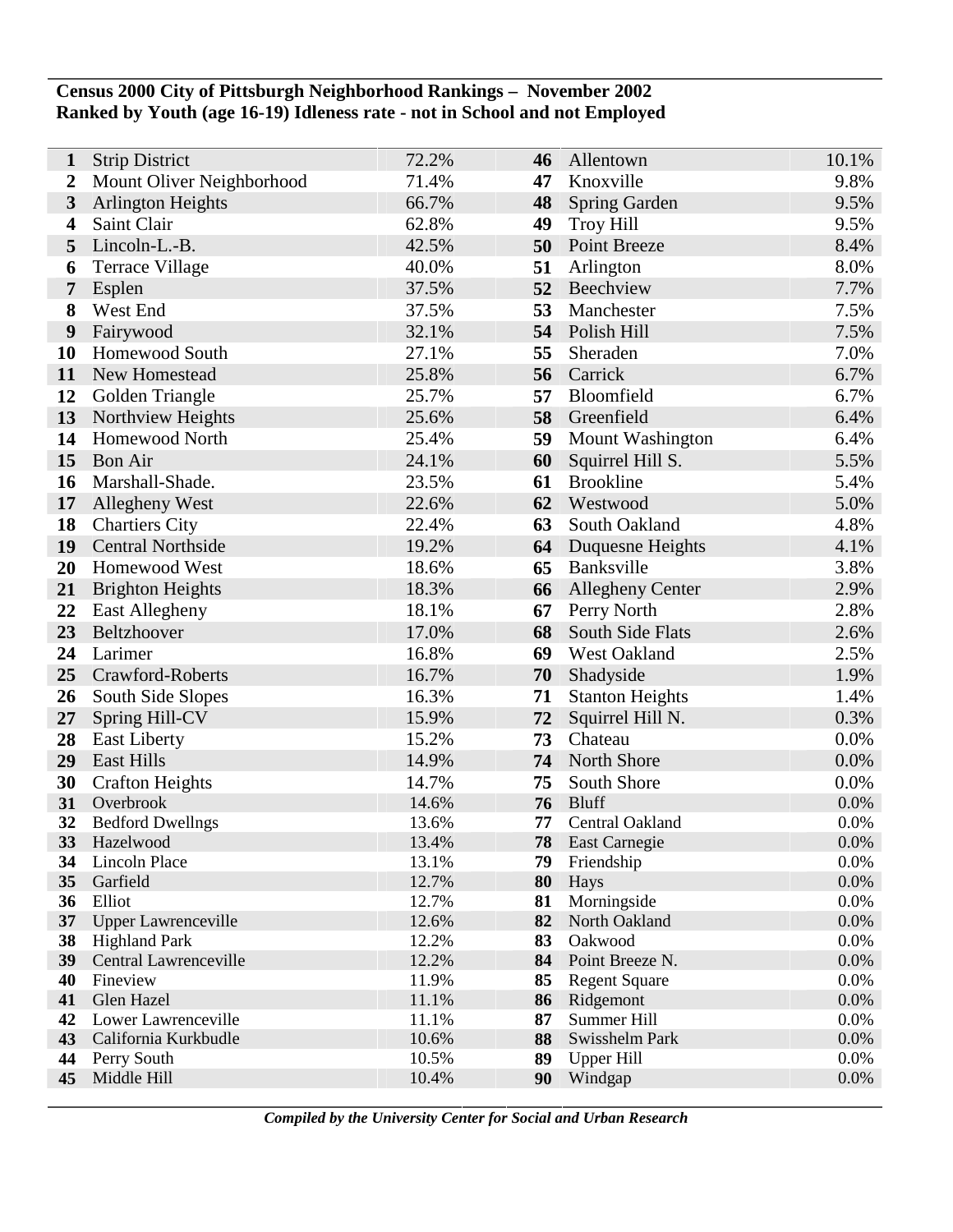## **Census 2000 City of Pittsburgh Neighborhood Rankings – November 2002 Ranked by Count of Youth (age 16-19) Unemployed**

| 1                       | North Oakland                      | 1,404    | 46       | <b>East Carnegie</b>       | 9                                    |
|-------------------------|------------------------------------|----------|----------|----------------------------|--------------------------------------|
| 2                       | Squirrel Hill N.                   | 935      | 47       | Perry North                | 9                                    |
| $\mathbf{3}$            | Shadyside                          | 185      | 48       | South Oakland              | 9                                    |
| $\overline{\mathbf{4}}$ | <b>Bluff</b>                       | 93       | 49       | Fineview                   | 8                                    |
| 5                       | Homewood North                     | 74       | 50       | Lincoln Place              | $\boldsymbol{8}$                     |
| 6                       | Central Oakland                    | 70       | 51       | Morningside                | 8                                    |
| 7                       | Banksville                         | 53       | 52       | Westwood                   | 8                                    |
| 8                       | Knoxville                          | 46       | 53       | Homewood West              | $\overline{7}$                       |
| 9                       | Lincoln-L.-B.                      | 41       | 54       | Point Breeze               | $\boldsymbol{7}$                     |
| 10                      | Spring Hill-CV                     | 38       | 55       | Sheraden                   | 6                                    |
| 11                      | Glen Hazel                         | 36       | 56       | South Side Flats           | 6                                    |
| 12                      | Northview Heights                  | 36       | 57       | <b>Upper Lawrenceville</b> | 6                                    |
| 13                      | <b>Allegheny Center</b>            | 35       |          | 58 New Homestead           | 5                                    |
| 14                      | Bloomfield                         | 30       | 59       | <b>Chartiers City</b>      | $\overline{4}$                       |
| 15                      | West Oakland                       | 30       | 60       | Oakwood                    | $\overline{4}$                       |
| 16                      | Beechview                          | 29       | 61       | Larimer                    | 3                                    |
| 17                      | Greenfield                         | 29       | 62       | <b>Allegheny West</b>      | $\boldsymbol{0}$                     |
| 18                      | Fairywood                          | 28       | 63       | Arlington                  | $\boldsymbol{0}$                     |
| 19                      | Garfield                           | 28       | 64       | <b>Arlington Heights</b>   | $\boldsymbol{0}$                     |
| 20                      | <b>Brighton Heights</b>            | 26       | 65       | <b>Bon Air</b>             | $\boldsymbol{0}$                     |
| 21                      | Homewood South                     | 26       | 66       | Chateau                    | $\boldsymbol{0}$                     |
| 22                      | <b>Highland Park</b>               | 25       | 67       | Duquesne Heights           | $\boldsymbol{0}$                     |
| 23                      | <b>Brookline</b>                   | 24       |          | 68 Esplen                  | $\boldsymbol{0}$                     |
| 24                      | Crawford-Roberts                   | 24       | 69       | Golden Triangle            | $\boldsymbol{0}$                     |
| 25                      | <b>East Hills</b>                  | 24       | 70       | Hays                       | $\boldsymbol{0}$                     |
| 26                      | <b>Stanton Heights</b>             | 23       | 71       | Lower Lawrenceville        | $\boldsymbol{0}$                     |
| 27                      | Carrick                            | 22       | 72       | Manchester                 | $\boldsymbol{0}$                     |
| 28                      | <b>Bedford Dwellngs</b>            | 21       | 73       | Mount Oliver Neighborhood  | $\boldsymbol{0}$                     |
| 29                      | Hazelwood                          | 21       | 74       | <b>North Shore</b>         | $\boldsymbol{0}$                     |
| 30                      | Elliot                             | 20       | 75       | Overbrook                  | $\boldsymbol{0}$                     |
| 31                      | Perry South                        | 20       | 76       | Point Breeze N.            | $\boldsymbol{0}$                     |
| 32                      | <b>Terrace Village</b>             | 20       | 77       | Polish Hill                | $\boldsymbol{0}$                     |
| 33                      | <b>East Allegheny</b>              | 19<br>19 | 78       | <b>Regent Square</b>       | $\boldsymbol{0}$<br>$\boldsymbol{0}$ |
| 34<br>35                | <b>East Liberty</b><br>Middle Hill | 18       | 79<br>80 | Ridgemont<br>Saint Clair   | $\boldsymbol{0}$                     |
| 36                      | Allentown                          | 16       | 81       | South Shore                | $\boldsymbol{0}$                     |
| 37                      | <b>Central Northside</b>           | 16       | 82       | <b>Spring Garden</b>       | $\boldsymbol{0}$                     |
| 38                      | Beltzhoover                        | 15       | 83       | Squirrel Hill S.           | $\boldsymbol{0}$                     |
| 39                      | Mount Washington                   | 15       | 84       | <b>Strip District</b>      | $\boldsymbol{0}$                     |
| 40                      | South Side Slopes                  | 14       | 85       | Summer Hill                | $\boldsymbol{0}$                     |
| 41                      | California Kurkbudle               | 13       | 86       | Swisshelm Park             | $\boldsymbol{0}$                     |
| 42                      | Friendship                         | 12       | 87       | <b>Troy Hill</b>           | $\boldsymbol{0}$                     |
| 43                      | <b>Crafton Heights</b>             | 11       | 88       | <b>Upper Hill</b>          | $\boldsymbol{0}$                     |
| 44                      | Central Lawrenceville              | 10       | 89       | West End                   | $\boldsymbol{0}$                     |
| 45                      | Marshall-Shade.                    | 10       | 90       | Windgap                    | $\boldsymbol{0}$                     |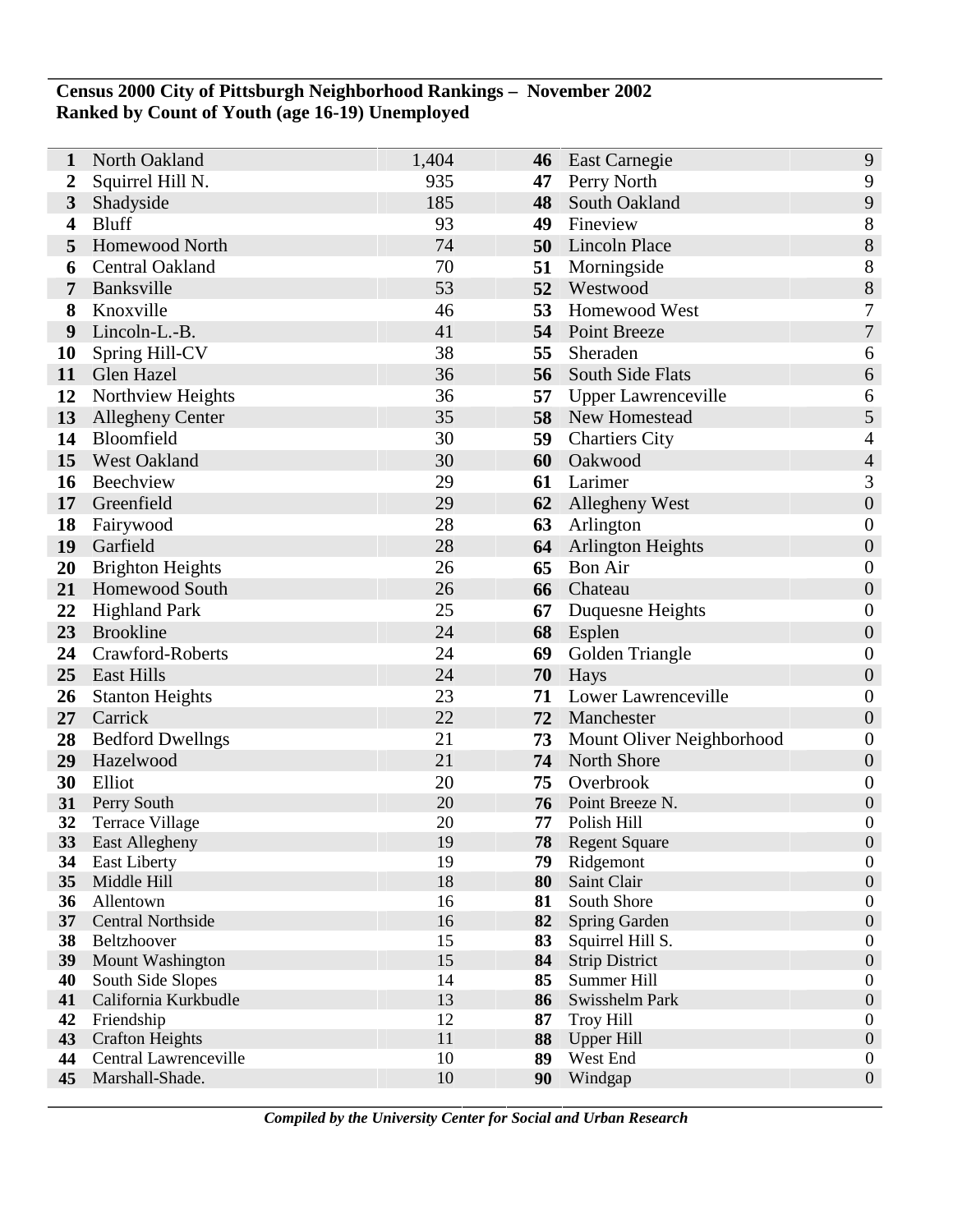## **Census 2000 City of Pittsburgh Neighborhood Rankings – November 2002 Ranked by Youth Unemployment Rate**

Ī

| 1        | California Kurkbudle                    | 100.0%         | 46       | <b>Central Lawrenceville</b>        | 17.2%        |
|----------|-----------------------------------------|----------------|----------|-------------------------------------|--------------|
| 2        | East Carnegie                           | 100.0%         | 47       | South Oakland                       | 16.7%        |
| 3        | Glen Hazel                              | 100.0%         | 48       | <b>West Oakland</b>                 | 16.4%        |
| 4        | New Homestead                           | 100.0%         | 49       | Carrick                             | 15.7%        |
| 5        | Oakwood                                 | 100.0%         | 50       | Bloomfield                          | 14.9%        |
| 6        | East Allegheny                          | 82.6%          | 51       | Lincoln Place                       | 12.9%        |
| 7        | Fairywood                               | 75.7%          | 52       | <b>Bluff</b>                        | 12.7%        |
| 8        | Shadyside                               | 73.7%          | 53       | Morningside                         | 12.5%        |
| 9        | North Oakland                           | 70.8%          | 54       | <b>Point Breeze</b>                 | 12.5%        |
| 10       | <b>Bedford Dwellngs</b>                 | 67.7%          | 55       | <b>Brookline</b>                    | 11.2%        |
| 11       | Squirrel Hill N.                        | 65.6%          | 56       | Westwood                            | 10.0%        |
| 12       | <b>Terrace Village</b>                  | 60.6%          | 57       | <b>Mount Washington</b>             | 8.5%         |
| 13       | <b>Homewood South</b>                   | 59.1%          | 58       | Larimer                             | 6.8%         |
| 14       | Northview Heights                       | 59.0%          | 59       | South Side Flats                    | 6.8%         |
| 15       | Lincoln-L.-B.                           | 56.9%          | 60       | <b>Perry North</b>                  | 6.3%         |
| 16       | Homewood North                          | 56.5%          | 61       | Sheraden                            | 5.8%         |
| 17       | Elliot                                  | 52.6%          | 62       | <b>Arlington Heights</b>            | 0.0%         |
| 18       | Middle Hill                             | 51.4%          | 63       | Chateau                             | 0.0%         |
| 19       | Banksville                              | 50.5%          | 64       | Esplen                              | 0.0%         |
| 20       | <b>Chartiers City</b>                   | 50.0%          | 65       | Mount Oliver Neighborhood           | 0.0%         |
| 21       | Knoxville                               | 49.5%          | 66       | North Shore                         | 0.0%         |
| 22       | Crawford-Roberts                        | 42.1%          | 67       | Saint Clair                         | 0.0%         |
| 23       | Spring Hill-CV                          | 40.4%          | 68       | South Shore                         | 0.0%         |
| 24       | Fineview                                | 40.0%          | 69       | <b>Strip District</b>               | 0.0%         |
| 25       | Beltzhoover                             | 39.5%          | 70       | Allegheny West                      | 0.0%         |
| 26       | <b>Allegheny Center</b>                 | 37.2%          | 71       | Arlington                           | 0.0%         |
| 27       | <b>Central Northside</b>                | 35.6%          | 72       | <b>Bon Air</b>                      | 0.0%         |
| 28       | Friendship                              | 34.3%          | 73       | Duquesne Heights                    | 0.0%         |
| 29       | Homewood West                           | 33.3%          | 74       | Golden Triangle                     | 0.0%         |
| 30       | <b>Stanton Heights</b>                  | 29.1%          | 75       | <b>Hays</b>                         | 0.0%         |
| 31       | Garfield                                | 27.5%          | 76       | Lower Lawrenceville                 | 0.0%         |
| 32       | East Hills                              | 27.0%          | 77       | Manchester                          | 0.0%         |
| 33       | Hazelwood                               | 25.3%          | 78       | Overbrook                           | 0.0%         |
| 34       | <b>East Liberty</b>                     | 25.0%          | 79       | Point Breeze N.                     | 0.0%         |
| 35<br>36 | <b>Highland Park</b><br>Marshall-Shade. | 23.6%<br>23.3% | 80<br>81 | Polish Hill<br><b>Regent Square</b> | 0.0%<br>0.0% |
| 37       | Beechview                               | 22.1%          | 82       | Ridgemont                           | 0.0%         |
| 38       | Allentown                               | 21.9%          | 83       | Spring Garden                       | 0.0%         |
| 39       | Greenfield                              | 21.0%          | 84       | Squirrel Hill S.                    | 0.0%         |
| 40       | Central Oakland                         | 20.0%          | 85       | Summer Hill                         | 0.0%         |
| 41       | South Side Slopes                       | 19.2%          | 86       | Swisshelm Park                      | 0.0%         |
| 42       | <b>Upper Lawrenceville</b>              | 18.8%          | 87       | <b>Troy Hill</b>                    | 0.0%         |
| 43       | <b>Crafton Heights</b>                  | 18.6%          | 88       | <b>Upper Hill</b>                   | 0.0%         |
| 44       | Perry South                             | 18.5%          | 89       | West End                            | 0.0%         |
| 45       | <b>Brighton Heights</b>                 | 17.7%          | 90       | Windgap                             | 0.0%         |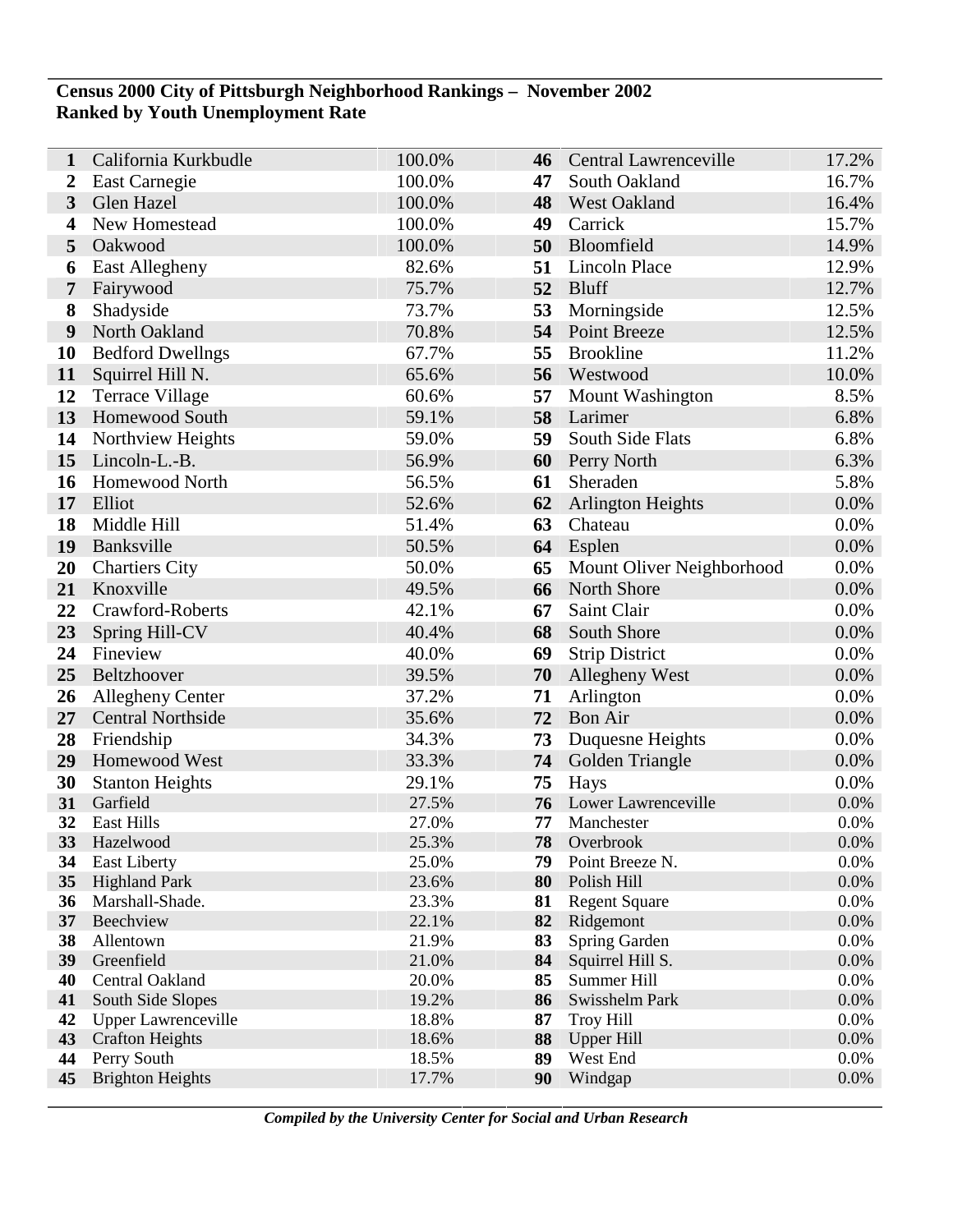## **Census 2000 City of Pittsburgh Neighborhood Rankings – November 2002 Ranked by Count of Persons age 5-20 with a Disability**

| 1                       | Carrick                      | 237      | 46       | Perry North                  | 54                                   |
|-------------------------|------------------------------|----------|----------|------------------------------|--------------------------------------|
| 2                       | <b>Bluff</b>                 | 211      | 47       | Lincoln Place                | 52                                   |
| 3                       | Squirrel Hill North          | 209      | 48       | <b>Stanton Heights</b>       | 52                                   |
| $\overline{\mathbf{4}}$ | Garfield                     | 185      | 49       | Beltzhoover                  | 49                                   |
| 5                       | Northview Heights            | 158      | 50       | <b>Allegheny Center</b>      | 48                                   |
| 6                       | <b>Homewood North</b>        | 152      | 51       | Saint Clair                  | 48                                   |
| 7                       | <b>Brighton Heights</b>      | 137      | 52       | South Oakland                | 47                                   |
| 8                       | Perry South                  | 136      | 53       | Upper Hill                   | 46                                   |
| 9                       | <b>Brookline</b>             | 135      | 54       | South Side Flats             | 44                                   |
| 10                      | Sheraden                     | 135      | 55       | Polish Hill                  | 43                                   |
| 11                      | East Allegheny               | 133      | 56       | <b>Regent Square</b>         | 42                                   |
| 12                      | West Oakland                 | 133      | 57       | Fineview                     | 41                                   |
| 13                      | Knoxville                    | 129      |          | 58 Lower Lawrenceville       | 35                                   |
| 14                      | Lincoln-Larimer              | 124      | 59       | Middle Hill                  | 34                                   |
| 15                      | Bloomfield                   | 120      | 60       | <b>Mount Oliver</b>          | 34                                   |
| 16                      | <b>Terrace Village</b>       | 118      | 61       | Morningside                  | 33                                   |
| 17                      | <b>Mount Washington</b>      | 113      | 62       | <b>Point Breeze</b>          | 32                                   |
| 18                      | <b>East Hills</b>            | 105      | 63       | Allegheny West               | 29                                   |
| 19                      | Marshall-Shadeland           | 105      | 64       | Westwood                     | 29                                   |
| 20                      | <b>Highland Park</b>         | 98       | 65       | Homewood West                | 28                                   |
| 21                      | <b>Crafton Heights</b>       | 94       | 66       | <b>Chartiers City</b>        | 26                                   |
| 22                      | Homewood South               | 94       | 67       | Point Breeze North           | 26                                   |
| 23                      | Hazelwood                    | 92       |          | 68 Glen Hazel                | 25                                   |
| 24                      | <b>Bedford Dwellings</b>     | 90       | 69       | Overbrook                    | 23                                   |
| 25                      | Beechview                    | 87       | 70       | Windgap                      | 22                                   |
| 26                      | Crawford-Roberts             | 86       | 71       | Hays                         | 19                                   |
| 27                      | <b>Upper Lawrenceville</b>   | 84       | 72       | Ridgemont                    | 18                                   |
| 28                      | Central Oakland              | 78       | 73       | Banksville                   | 14                                   |
| 29                      | <b>East Liberty</b>          | 77       |          | 74 California Kurkbudle      | 14                                   |
| 30                      | <b>Central Northside</b>     | 76       | 75       | Duquesne Heights             | 14                                   |
| 31<br>32                | North Oakland<br>Larimer     | 75<br>72 | 76<br>77 | Esplen<br>West End           | 12<br>12                             |
| 33                      | Shadyside                    | 72       | 78       | New Homestead                | $\,8\,$                              |
| 34                      | Elliot                       | 71       | 79       | East Carnegie                | $\boldsymbol{7}$                     |
| 35                      | <b>Troy Hill</b>             | 67       | 80       | Golden Triangle              | $\mathfrak s$                        |
| 36                      | Squirrel Hill South          | 64       | 81       | Swisshelm Park               | $\overline{\mathcal{L}}$             |
| 37                      | Spring Hill-CV               | 63       | 82       | <b>Arlington Heights</b>     | $\boldsymbol{0}$                     |
| 38                      | Greenfield                   | 62       | 83       | Bon Air                      | $\boldsymbol{0}$                     |
| 39                      | <b>Central Lawrenceville</b> | 61       | 84       | Chateau                      | $\boldsymbol{0}$                     |
| 40                      | Manchester                   | 61       | 85       | North Shore                  | $\boldsymbol{0}$                     |
| 41                      | South Side Slopes            | 61       | 86       | Oakwood                      | $\boldsymbol{0}$                     |
| 42<br>43                | Arlington<br>Fairywood       | 60<br>59 | 87<br>88 | South Shore<br>Spring Garden | $\boldsymbol{0}$<br>$\boldsymbol{0}$ |
| 44                      | Friendship                   | 59       | 89       | <b>Strip District</b>        | $\boldsymbol{0}$                     |
| 45                      | Allentown                    | 56       | 90       | Summer Hill                  | $\boldsymbol{0}$                     |
|                         |                              |          |          |                              |                                      |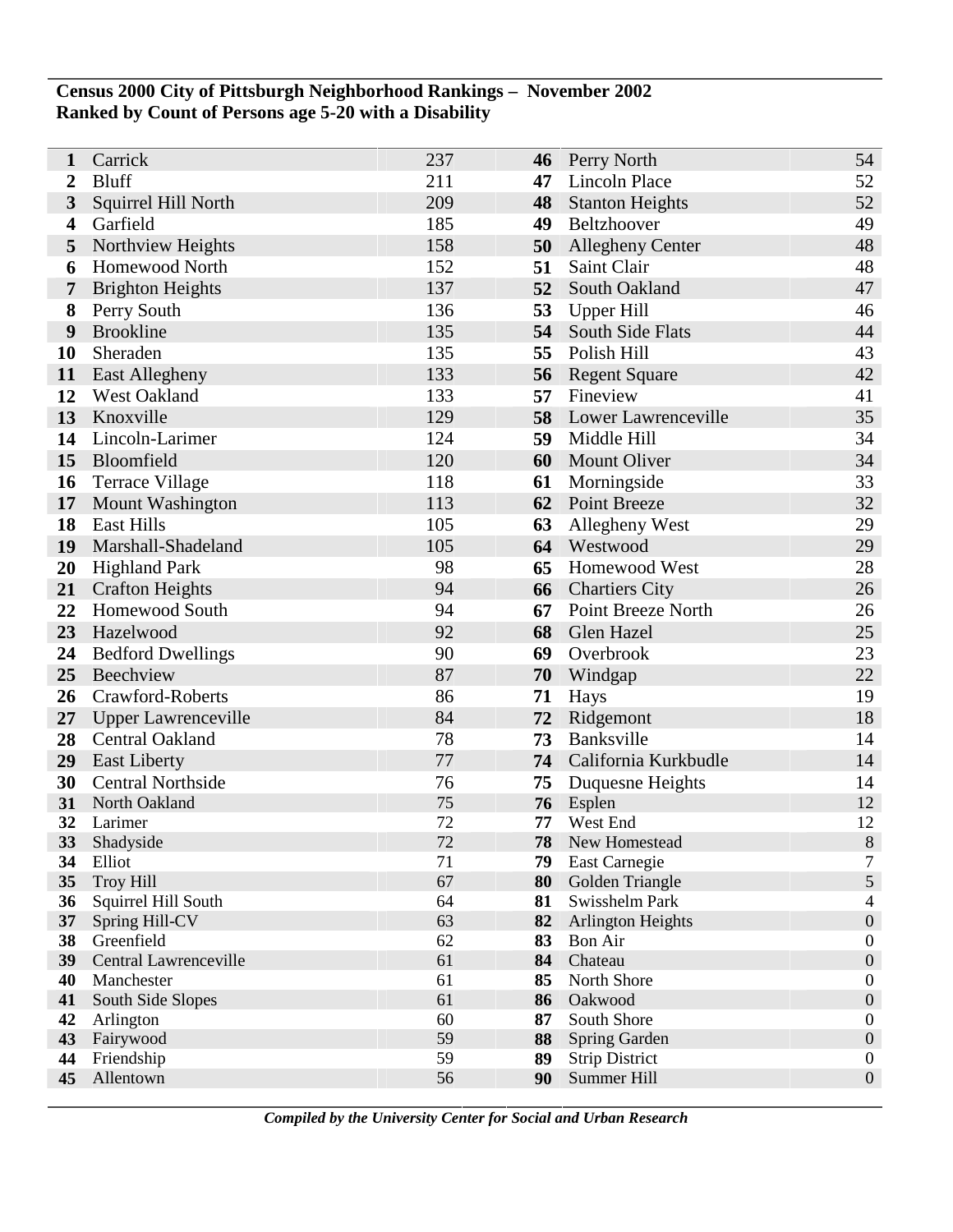## **Census 2000 City of Pittsburgh Neighborhood Rankings – November 2002 Ranked by Count of Persons age 21-64 with a Disability**

| 1              | <b>Brookline</b>                      | 1,388      | 46       | Fineview                         | 357      |
|----------------|---------------------------------------|------------|----------|----------------------------------|----------|
| 2              | <b>East Liberty</b>                   | 1,223      | 47       | Central Oakland                  | 349      |
| $\overline{3}$ | Carrick                               | 1,159      | 48       | North Oakland                    | 344      |
| 4              | Beechview                             | 1,111      | 49       | Duquesne Heights                 | 337      |
| 5              | Bloomfield                            | 1,036      |          | <b>50</b> Point Breeze North     | 331      |
| 6              | Mount Washington                      | 927        | 51       | Lower Lawrenceville              | 322      |
| 7              | <b>Brighton Heights</b>               | 847        | 52       | <b>Bedford Dwellings</b>         | 316      |
| 8              | Perry South                           | 842        | 53       | Westwood                         | 316      |
| 9              | Shadyside                             | 838        | 54       | Northview Heights                | 308      |
| 10             | Garfield                              | 818        | 55       | Upper Hill                       | 296      |
| 11             | Squirrel Hill South                   | 815        | 56       | Friendship                       | 283      |
| 12             | Hazelwood                             | 779        | 57       | Point Breeze                     | 282      |
| 13             | Lincoln-Larimer                       | 697        | 58       | Saint Clair                      | 281      |
| 14             | Marshall-Shadeland                    | 693        | 59       | <b>Lincoln Place</b>             | 279      |
| 15             | Homewood North                        | 674        | 60       | <b>Bluff</b>                     | 257      |
| 16             | Sheraden                              | 667        | 61       | Arlington                        | 251      |
| 17             | <b>Highland Park</b>                  | 666        | 62       | <b>West Oakland</b>              | 237      |
| 18             | Knoxville                             | 636        | 63       | <b>Troy Hill</b>                 | 234      |
| 19             | <b>Terrace Village</b>                | 621        | 64       | Polish Hill                      | 216      |
| 20             | Squirrel Hill North                   | 620        | 65       | Windgap                          | 212      |
| 21             | <b>Homewood South</b>                 | 619        | 66       | <b>Spring Garden</b>             | 208      |
| 22             | Greenfield                            | 616        | 67       | Homewood West                    | 190      |
| 23             | South Side Slopes                     | 614        | 68       | <b>Mount Oliver</b>              | 186      |
| 24             | Central Lawrenceville                 | 586        | 69       | Fairywood                        | 182      |
| 25             | <b>East Hills</b>                     | 574        | 70       | California Kurkbudle             | 163      |
| 26             | <b>Central Northside</b>              | 572        | 71       | Glen Hazel                       | 118      |
| 27             | South Side Flats                      | 570        | 72       | <b>Bon Air</b>                   | 100      |
| 28             | Golden Triangle                       | 508        | 73       | Summer Hill                      | 90       |
| 29             | East Allegheny                        | 481        | 74       | New Homestead                    | 84       |
| 30             | Banksville                            | 476        | 75       | <b>Chartiers City</b>            | 82       |
| 31             | Manchester                            | 451        | 76       | Allegheny Center                 | 81       |
| 32             | <b>Crafton Heights</b>                | 443        | 77       | Hays                             | 66       |
| 33             | Overbrook                             | 443<br>443 | 78       | Swisshelm Park                   | 66       |
| 34<br>35       | Perry North<br><b>Stanton Heights</b> | 435        | 79<br>80 | Oakwood<br><b>Strip District</b> | 65<br>62 |
| 36             | Crawford-Roberts                      | 429        | 81       | <b>Regent Square</b>             | 56       |
| 37             | Morningside                           | 427        | 82       | East Carnegie                    | 53       |
| 38             | Larimer                               | 409        | 83       | West End                         | 45       |
| 39             | Beltzhoover                           | 407        | 84       | South Shore                      | 44       |
| 40             | South Oakland                         | 405        | 85       | Allegheny West                   | 42       |
| 41             | Allentown                             | 403        | 86       | Ridgemont                        | 37       |
| 42             | <b>Upper Lawrenceville</b>            | 377        | 87       | Esplen                           | 36       |
| 43             | Elliot                                | 368        | 88       | <b>Arlington Heights</b>         | 26       |
| 44             | Middle Hill                           | 364        | 89       | North Shore                      | 20       |
| 45             | Spring Hill-CV                        | 362        | 90       | Chateau                          | 9        |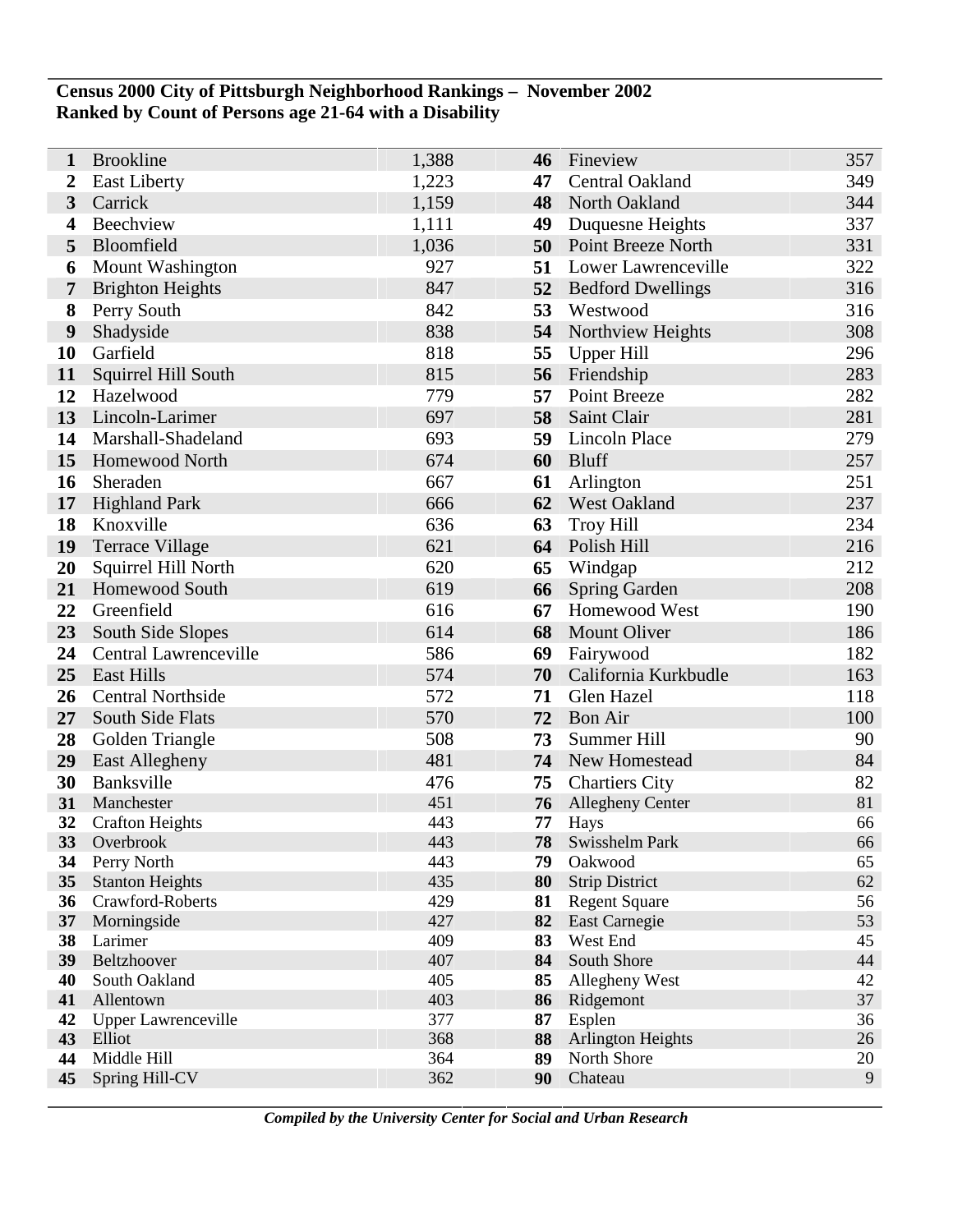#### **Census 2000 City of Pittsburgh Neighborhood Rankings – November 2002 Ranked by Grandparents Living With Grandchildren**

| 1               | Lincoln-Larimer                     | 345      | 46       | Middle Hill                        | 51                                   |
|-----------------|-------------------------------------|----------|----------|------------------------------------|--------------------------------------|
| 2               | Garfield                            | 293      | 47       | Arlington                          | 48                                   |
| 3               | Homewood North                      | 253      | 48       | Upper Hill                         | 48                                   |
| 4               | <b>Brookline</b>                    | 222      | 49       | Point Breeze                       | 43                                   |
| 5               | Perry South                         | 183      | 50       | <b>Crafton Heights</b>             | 40                                   |
| 6               | Bloomfield                          | 167      | 51       | <b>Chartiers City</b>              | 39                                   |
| 7               | Marshall-Shadeland                  | 165      | 52       | Elliot                             | 39                                   |
| 8               | <b>East Hills</b>                   | 164      | 53       | Fairywood                          | 37                                   |
| 9               | Carrick                             | 159      | 54       | Friendship                         | 37                                   |
| 10              | <b>Stanton Heights</b>              | 145      | 55       | South Side Flats                   | 34                                   |
| 11              | <b>Brighton Heights</b>             | 144      | 56       | Summer Hill                        | 31                                   |
| 12              | Overbrook                           | 142      | 57       | Saint Clair                        | 29                                   |
| 13              | Hazelwood                           | 141      | 58       | <b>Bedford Dwellings</b>           | 28                                   |
| 14              | Mount Washington                    | 141      | 59       | Spring Garden                      | 27                                   |
| 15              | <b>East Liberty</b>                 | 137      | 60       | Squirrel Hill South                | 23                                   |
| 16              | Sheraden                            | 122      | 61       | Squirrel Hill North                | 22                                   |
| 17              | Knoxville                           | 120      | 62       | <b>East Allegheny</b>              | 20                                   |
| 18              | Beltzhoover                         | 113      | 63       | Windgap                            | 20                                   |
| 19              | South Side Slopes                   | 109      | 64       | <b>Regent Square</b>               | 18                                   |
| 20              | Beechview                           | 104      | 65       | <b>Bon Air</b>                     | 15                                   |
| 21              | Allentown                           | 102      | 66       | Fineview                           | 14                                   |
| 22              | Morningside                         | 98       | 67       | <b>Lincoln Place</b>               | 13                                   |
| 23              | Banksville                          | 94       | 68       | South Oakland                      | 13                                   |
| 24              | <b>Highland Park</b>                | 94       | 69       | <b>Bluff</b>                       | 10                                   |
| 25              | Homewood South                      | 87       | 70       | Westwood                           | 10                                   |
| 26              | Northview Heights                   | 85       | 71       | Hays                               | 9                                    |
| 27              | <b>Central Northside</b>            | 84       | 72       | <b>East Carnegie</b>               | 8                                    |
| 28              | Greenfield                          | 83       | 73       | <b>Mount Oliver</b>                | $8\,$                                |
| 29              | Homewood West                       | 81       | 74       | California Kurkbudle               | $\boldsymbol{7}$                     |
| 30              | Manchester                          | 81       | 75       | Polish Hill                        | 7                                    |
| 31              | <b>Troy Hill</b>                    | 80       | 76       | North Oakland                      | $\sqrt{6}$                           |
| 32              | <b>Terrace Village</b>              | 77       | 77       | Oakwood                            | 6                                    |
| 33              | Point Breeze North                  | 76       | 78       | <b>Strip District</b>              | $\overline{2}$                       |
| 34              | Central Oakland<br>Crawford-Roberts | 74<br>74 | 79<br>80 | Allegheny Center<br>Allegheny West | $\boldsymbol{0}$<br>$\boldsymbol{0}$ |
| 35<br>36        | Duquesne Heights                    | 71       | 81       | <b>Arlington Heights</b>           | $\boldsymbol{0}$                     |
| 37 <sup>2</sup> | Shadyside                           | $70\,$   | 82       | Chateau                            | $\boldsymbol{0}$                     |
| 38              | West Oakland                        | 66       | 83       | Esplen                             | $\boldsymbol{0}$                     |
| 39              | Larimer                             | 58       | 84       | Glen Hazel                         | $\boldsymbol{0}$                     |
| 40              | Lower Lawrenceville                 | 58       | 85       | Golden Triangle                    | $\boldsymbol{0}$                     |
| 41              | Spring Hill-CV                      | 57       | 86       | New Homestead                      | $\boldsymbol{0}$                     |
| 42              | <b>Upper Lawrenceville</b>          | 57       | 87       | North Shore                        | $\boldsymbol{0}$                     |
| 43              | Perry North                         | 54       | 88       | Ridgemont                          | $\boldsymbol{0}$                     |
| 44              | Swisshelm Park                      | 54       | 89       | South Shore                        | $\boldsymbol{0}$                     |
| 45              | Central Lawrenceville               | 53       | 90       | West End                           | $\boldsymbol{0}$                     |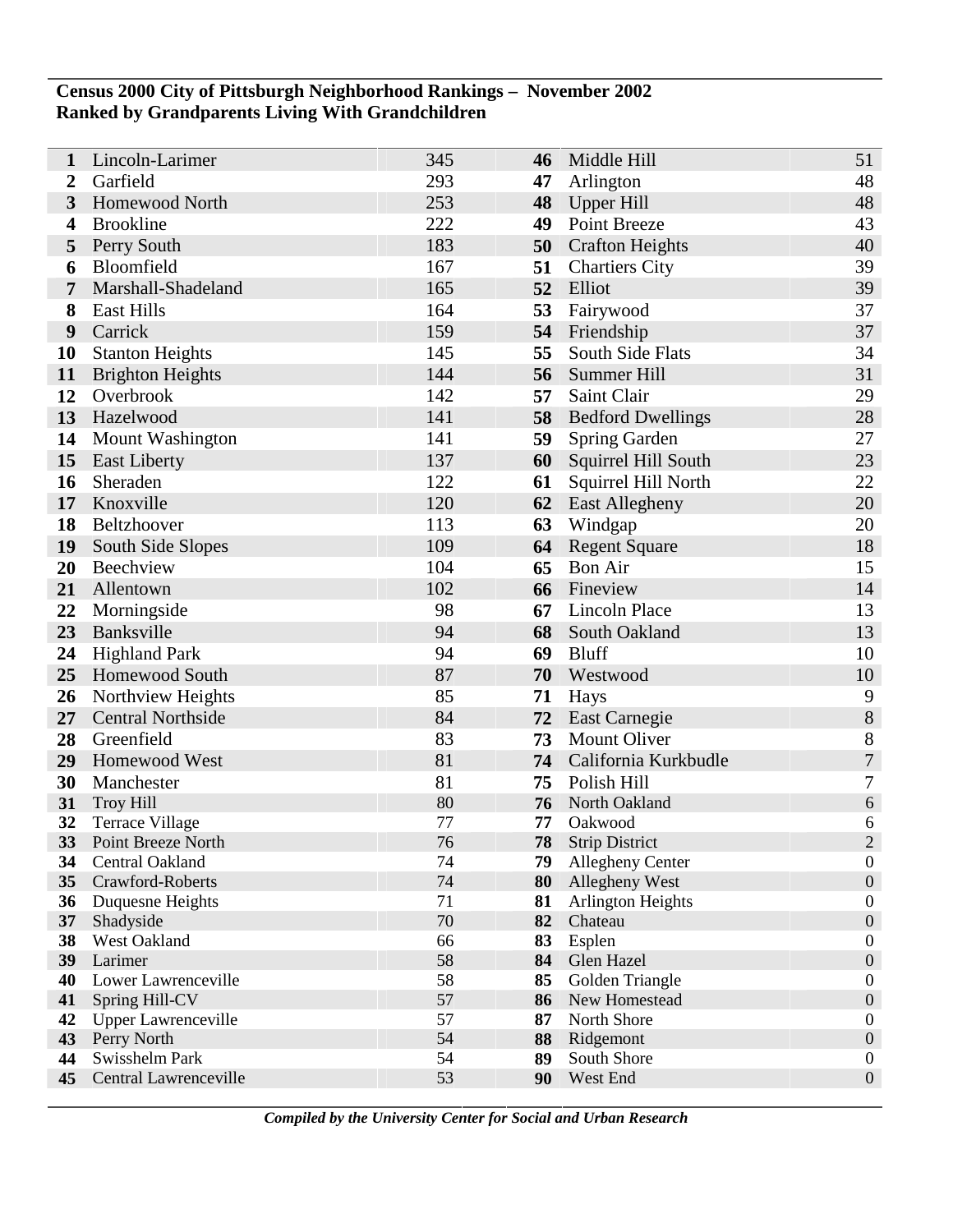## **Census 2000 City of Pittsburgh Neighborhood Rankings – November 2002 Ranked by Grandparents Responsible for Own Grandchildren**

| 1               | Lincoln-Larimer                           | 184      | 46       | Spring Garden                | 22                                   |
|-----------------|-------------------------------------------|----------|----------|------------------------------|--------------------------------------|
| 2               | Garfield                                  | 123      | 47       | Bloomfield                   | 21                                   |
| 3               | <b>Homewood North</b>                     | 110      | 48       | Windgap                      | 20                                   |
| 4               | Perry South                               | 97       | 49       | South Side Slopes            | 18                                   |
| 5               | Hazelwood                                 | 85       | 50       | Perry North                  | 16                                   |
| 6               | <b>East Hills</b>                         | 78       | 51       | <b>Central Lawrenceville</b> | 14                                   |
| 7               | <b>Stanton Heights</b>                    | 77       | 52       | <b>Point Breeze North</b>    | 13                                   |
| 8               | Marshall-Shadeland                        | 73       | 53       | South Oakland                | 13                                   |
| 9               | Sheraden                                  | 73       | 54       | Squirrel Hill North          | 13                                   |
| 10              | Banksville                                | 72       | 55       | Swisshelm Park               | 13                                   |
| 11              | Homewood West                             | 69       | 56       | Saint Clair                  | 11                                   |
| 12              | Beltzhoover                               | 67       | 57       | Duquesne Heights             | 10                                   |
| 13              | <b>Terrace Village</b>                    | 64       | 58       | <b>Regent Square</b>         | 9                                    |
| 14              | Carrick                                   | 62       | 59       | <b>East Carnegie</b>         | 8                                    |
| 15              | West Oakland                              | 59       | 60       | Squirrel Hill South          | $\,8\,$                              |
| 16              | <b>Brookline</b>                          | 58       | 61       | <b>East Allegheny</b>        | $\sqrt{ }$                           |
| 17              | <b>Homewood South</b>                     | 58       | 62       | Polish Hill                  | $\overline{7}$                       |
| 18              | <b>Troy Hill</b>                          | 55       | 63       | <b>Lincoln Place</b>         | 6                                    |
| 19              | Allentown                                 | 54       |          | 64 Point Breeze              | 6                                    |
| 20              | <b>Brighton Heights</b>                   | 51       | 65       | <b>Upper Lawrenceville</b>   | 6                                    |
| 21              | Knoxville                                 | 50       | 66       | Morningside                  | 5                                    |
| 22              | <b>Mount Washington</b>                   | 47       | 67       | <b>Bluff</b>                 | $\mathfrak{Z}$                       |
| 23              | Beechview                                 | 45       |          | <b>68</b> Strip District     | $\overline{2}$                       |
| 24              | Overbrook                                 | 44       | 69       | <b>Allegheny Center</b>      | $\boldsymbol{0}$                     |
| 25              | <b>East Liberty</b>                       | 43       | 70       | <b>Allegheny West</b>        | $\boldsymbol{0}$                     |
| 26              | Manchester                                | 43       | 71       | <b>Arlington Heights</b>     | $\boldsymbol{0}$                     |
| 27              | Central Oakland                           | 41       | 72       | <b>Bon Air</b>               | $\boldsymbol{0}$                     |
| 28              | <b>Highland Park</b>                      | 40       | 73       | California Kurkbudle         | $\boldsymbol{0}$                     |
| 29              | Spring Hill-CV                            | 40       |          | 74 Chateau                   | $\boldsymbol{0}$                     |
| 30              | <b>Upper Hill</b>                         | 39       | 75       | Esplen                       | $\boldsymbol{0}$                     |
| 31              | <b>Central Northside</b>                  | 37       | 76       | Fineview                     | $\boldsymbol{0}$                     |
| 32<br>33        | <b>Chartiers City</b><br>Crawford-Roberts | 36<br>36 | 77<br>78 | Friendship<br>Glen Hazel     | $\boldsymbol{0}$<br>$\mathbf{0}$     |
| 34              | Elliot                                    | 35       | 79       | Golden Triangle              | $\boldsymbol{0}$                     |
| 35              | Middle Hill                               | 35       | 80       | Greenfield                   | $\boldsymbol{0}$                     |
| 36              | Arlington                                 | 32       | 81       | Hays                         | $\boldsymbol{0}$                     |
| 37 <sup>2</sup> | Northview Heights                         | 31       | 82       | <b>Mount Oliver</b>          | $\boldsymbol{0}$                     |
| 38              | Larimer                                   | 30       | 83       | New Homestead                | $\boldsymbol{0}$                     |
| 39              | Lower Lawrenceville                       | 30       | 84       | North Oakland                | $\boldsymbol{0}$                     |
| 40              | <b>Bedford Dwellings</b>                  | 28       | 85       | North Shore                  | $\boldsymbol{0}$                     |
| 41              | Shadyside                                 | 26       | 86       | Oakwood                      | $\boldsymbol{0}$                     |
| 42              | Fairywood                                 | 23       | 87       | Ridgemont                    | $\boldsymbol{0}$                     |
| 43<br>44        | South Side Flats<br>Summer Hill           | 23<br>23 | 88<br>89 | South Shore<br>West End      | $\boldsymbol{0}$                     |
| 45              | <b>Crafton Heights</b>                    | 22       | 90       | Westwood                     | $\boldsymbol{0}$<br>$\boldsymbol{0}$ |
|                 |                                           |          |          |                              |                                      |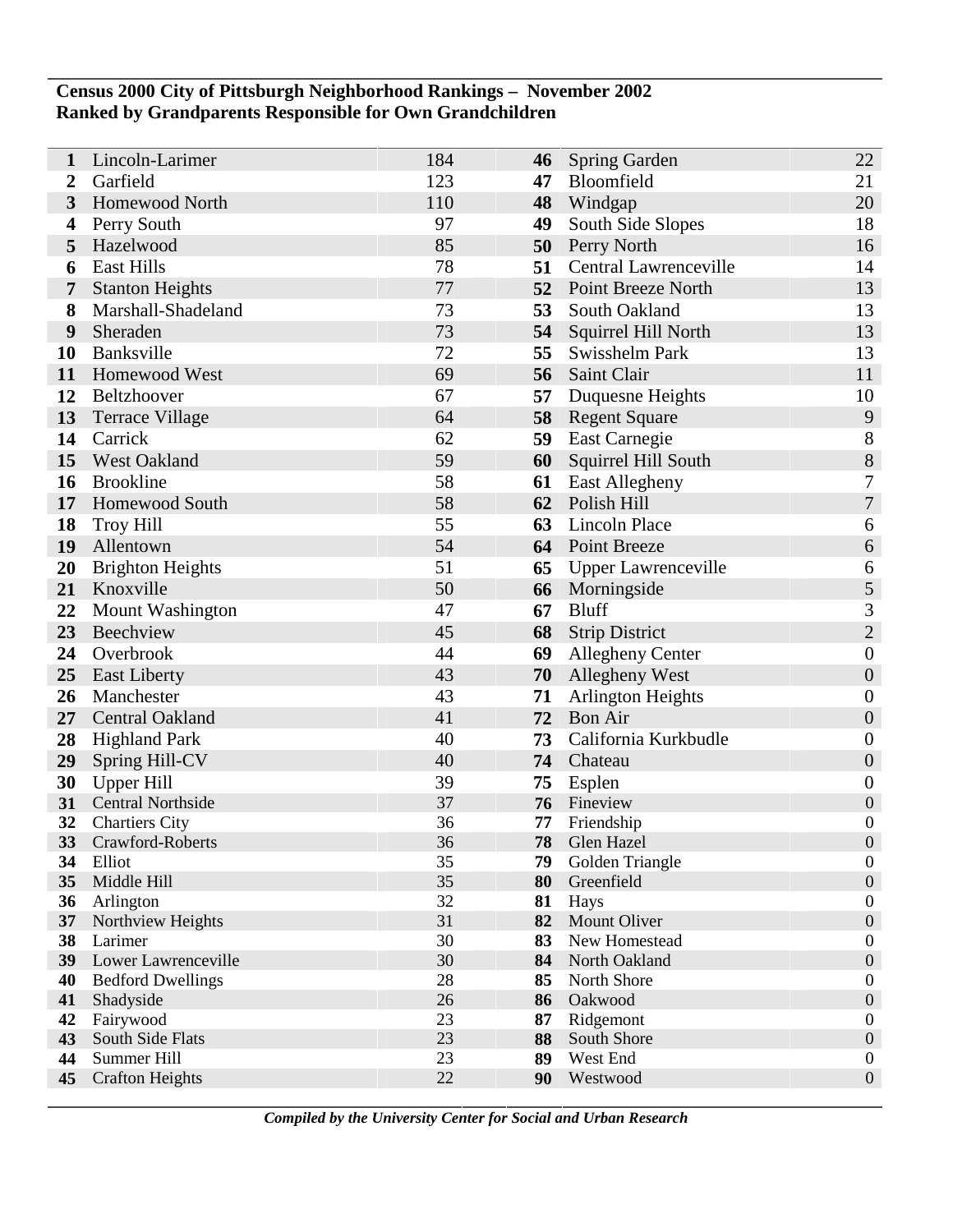#### **Census 2000 City of Pittsburgh Neighborhood Rankings – November 2002 Ranked by Number of Children under age 18 in Poverty**

| $\mathbf{1}$     | Garfield                           | 1130       | 46       | Duquesne Heights                        | 123                                  |
|------------------|------------------------------------|------------|----------|-----------------------------------------|--------------------------------------|
| $\boldsymbol{2}$ | Northview Heights                  | 1099       | 47       | South Side Slopes                       | 119                                  |
| $\mathbf{3}$     | <b>Homewood North</b>              | 817        | 48       | Upper Hill                              | 114                                  |
| 4                | <b>East Hills</b>                  | 754        | 49       | <b>Stanton Heights</b>                  | 107                                  |
| 5                | Perry South                        | 659        | 50       | South Oakland                           | 103                                  |
| 6                | <b>Terrace Village</b>             | 623        | 51       | West Oakland                            | 102                                  |
| $\overline{7}$   | <b>Bedford Dwellings</b>           | 585        | 52       | Squirrel Hill North                     | 96                                   |
| 8                | Homewood South                     | 544        | 53       | Greenfield                              | 94                                   |
| 9                | <b>East Liberty</b>                | 540        | 54       | Lincoln Place                           | 87                                   |
| 10               | Lincoln-Larimer                    | 474        | 55       | Overbrook                               | 86                                   |
| 11               | Saint Clair                        | 466        | 56       | <b>Mount Oliver</b>                     | 80                                   |
| 12               | Hazelwood                          | 432        | 57       | Polish Hill                             | 76                                   |
| 13               | Sheraden                           | 377        | 58       | <b>Spring Garden</b>                    | 76                                   |
| 14               | Beltzhoover                        | 366        | 59       | Troy Hill                               | 69                                   |
| 15               | Carrick                            | 361        | 60       | <b>East Carnegie</b>                    | 56                                   |
| 16               | <b>Brookline</b>                   | 331        | 61       | <b>Strip District</b>                   | 54                                   |
| 17               | <b>Crafton Heights</b>             | 324        | 62       | Point Breeze North                      | 51                                   |
| 18               | Marshall-Shadeland                 | 319        | 63       | Point Breeze                            | 48                                   |
| 19               | Knoxville                          | 292        | 64       | Windgap                                 | 47                                   |
| 20               | Fineview                           | 288        | 65       | Banksville                              | 44                                   |
| 21               | Fairywood                          | 286        | 66       | <b>Bon Air</b>                          | 43                                   |
| 22               | Beechview                          | 284        | 67       | Westwood                                | 43                                   |
| 23               | Spring Hill-CV                     | 282        |          | <b>68</b> Chartiers City                | 41                                   |
| 24               | <b>Central Northside</b>           | 273        | 69       | Friendship                              | 40                                   |
| 25               | Crawford-Roberts                   | 266        | 70       | <b>Bluff</b>                            | 38                                   |
| 26               | <b>Mount Washington</b>            | 257        | 71       | North Oakland                           | 34                                   |
| 27               | Larimer                            | 256        | 72       | <b>Regent Square</b>                    | 32                                   |
| 28               | Central Lawrenceville              | 239        | 73       | Hays                                    | 27                                   |
| 29               | Allentown                          | 237        | 74       | Homewood West                           | 25                                   |
| 30               | <b>Upper Lawrenceville</b>         | 214        | 75       | Morningside                             | 20                                   |
|                  | 31 East Allegheny                  | 213        | 76       | <b>Allegheny Center</b>                 | 19                                   |
| 32<br><b>33</b>  | Lower Lawrenceville<br>Middle Hill | 208<br>205 | 77<br>78 | <b>Arlington Heights</b><br>Summer Hill | 19<br>19                             |
| 34               | Perry North                        | 202        | 79       | Esplen                                  | 17                                   |
| 35               | <b>Brighton Heights</b>            | 194        | 80       | Swisshelm Park                          | 17                                   |
| 36               | California Kurkbudle               | 190        | 81       | Oakwood                                 | 15                                   |
| 37               | Manchester                         | 184        | 82       | Ridgemont                               | 15                                   |
| 38               | Arlington                          | 176        | 83       | Central Oakland                         | 14                                   |
| 39               | Bloomfield                         | 175        | 84       | Golden Triangle                         | 6                                    |
| 40               | <b>Highland Park</b>               | 171        | 85       | Allegheny West                          | $\boldsymbol{0}$                     |
| 41               | Elliot                             | 169        | 86       | Chateau                                 | $\boldsymbol{0}$                     |
| 42               | Squirrel Hill South                | 163        | 87       | New Homestead                           | $\boldsymbol{0}$                     |
| 43<br>44         | Shadyside<br>Glen Hazel            | 135<br>134 | 88<br>89 | North Shore<br>South Shore              | $\boldsymbol{0}$<br>$\boldsymbol{0}$ |
| 45               | South Side Flats                   | 126        | 90       | West End                                | $\boldsymbol{0}$                     |
|                  |                                    |            |          |                                         |                                      |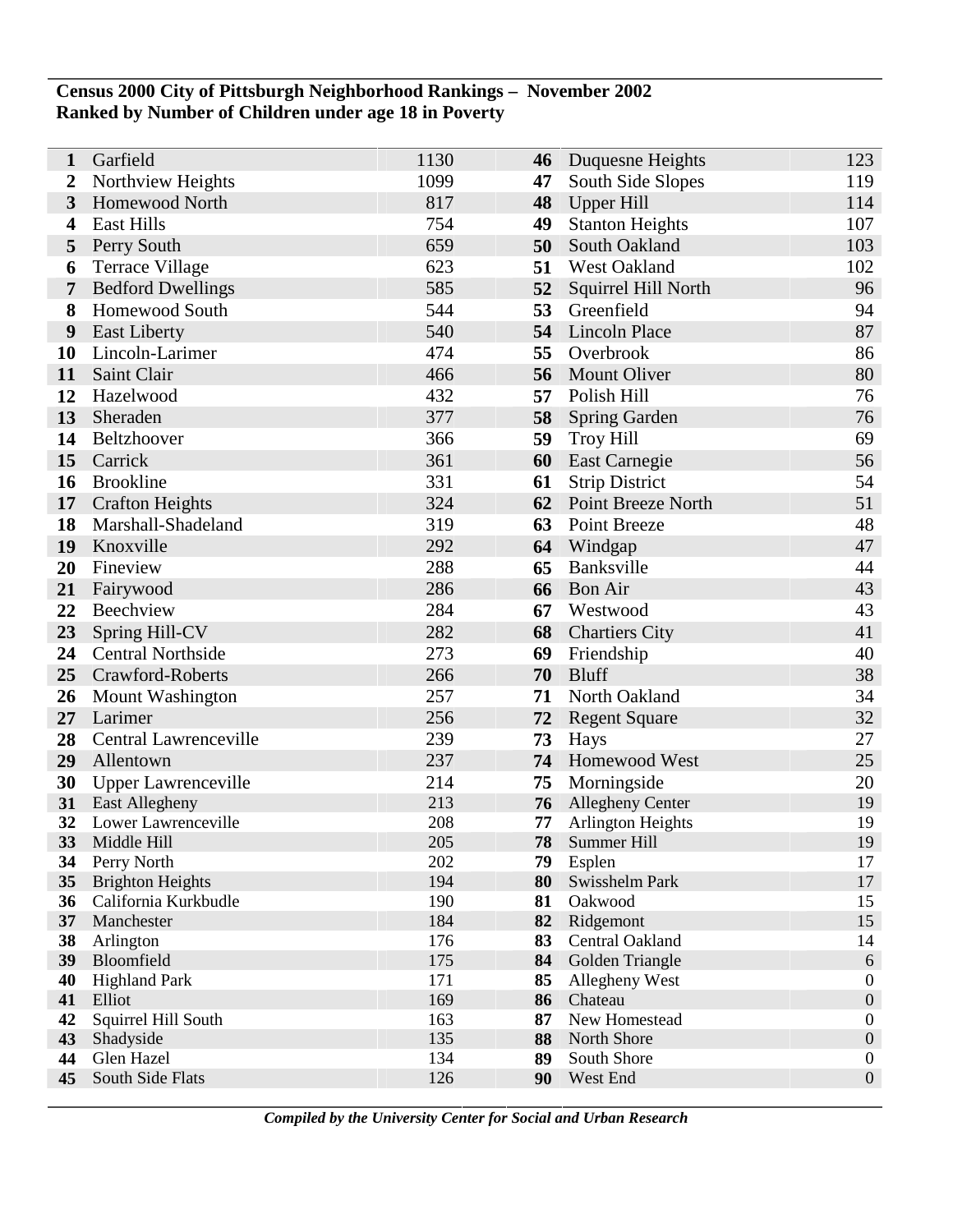## **Census 2000 City of Pittsburgh Neighborhood Rankings – November 2002 Ranked by Percent of Children under age 18 in Poverty**

| 1            | Northview Heights          | 75.2%          | 46       | Knoxville                         | 23.2%        |
|--------------|----------------------------|----------------|----------|-----------------------------------|--------------|
| 2            | Glen Hazel                 | 72.8%          | 47       | Sheraden                          | 22.6%        |
| $\mathbf{3}$ | <b>Bedford Dwellings</b>   | 71.0%          | 48       | Upper Hill                        | 21.9%        |
| 4            | <b>Terrace Village</b>     | 69.5%          | 49       | Friendship                        | 21.5%        |
| 5            | Saint Clair                | 68.6%          | 50       | <b>Chartiers City</b>             | 21.4%        |
| 6            | East Carnegie              | 66.7%          | 51       | Windgap                           | 20.3%        |
| 7            | Fairywood                  | 66.4%          | 52       | Perry North                       | 18.2%        |
| 8            | California Kurkbudle       | 64.2%          | 53       | Ridgemont                         | 18.1%        |
| 9            | <b>Allegheny Center</b>    | 61.3%          | 54       | Golden Triangle                   | 16.7%        |
| 10           | <b>Strip District</b>      | 60.0%          | 55       | North Oakland                     | 16.7%        |
| 11           | Fineview                   | 57.3%          | 56       | Mount Washington                  | 16.6%        |
| 12           | Garfield                   | 56.5%          | 57       | Carrick                           | 16.4%        |
| 13           | <b>East Hills</b>          | 54.5%          | 58       | Beechview                         | 16.3%        |
| 14           | <b>Homewood North</b>      | 54.4%          | 59       | <b>Regent Square</b>              | 16.0%        |
| 15           | Homewood South             | 50.1%          | 60       | South Side Slopes                 | 15.8%        |
| 16           | Middle Hill                | 48.6%          | 61       | Bloomfield                        | 13.5%        |
| 17           | <b>Bluff</b>               | 46.3%          | 62       | <b>Arlington Heights</b>          | 13.3%        |
| 18           | Perry South                | 44.0%          | 63       | <b>Troy Hill</b>                  | 13.1%        |
| 19           | Crawford-Roberts           | 43.9%          | 64       | Shadyside                         | 12.5%        |
| 20           | <b>Central Northside</b>   | 43.7%          | 65       | Esplen                            | 12.3%        |
| 21           | Beltzhoover                | 43.5%          | 66       | <b>Highland Park</b>              | 11.9%        |
| 22           | <b>Mount Oliver</b>        | 42.8%          | 67       | Overbrook                         | 11.8%        |
| 23           | Lower Lawrenceville        | 39.0%          | 68       | Point Breeze North                | 11.4%        |
| 24           | <b>Upper Lawrenceville</b> | 37.5%          | 69       | <b>Brookline</b>                  | 10.9%        |
| 25           | East Allegheny             | 37.2%          | 70       | <b>Lincoln Place</b>              | 10.7%        |
| 26           | Lincoln-Larimer            | 36.3%          | 71       | <b>Brighton Heights</b>           | 10.7%        |
| 27           | Arlington                  | 36.1%          | 72       | Homewood West                     | 10.3%        |
| 28           | Larimer                    | 36.1%          | 73       | Summer Hill                       | 10.0%        |
| 29           | Spring Hill-CV             | 35.5%          | 74       | <b>Stanton Heights</b>            | 9.2%         |
| 30           | <b>East Liberty</b>        | 34.6%          | 75       | Westwood                          | 8.5%         |
| 31           | Hazelwood                  | 33.5%          | 76       | Greenfield                        | 7.7%         |
| 32           | South Oakland              | 33.1%          | 77       | Squirrel Hill South               | 6.9%         |
| 33           | Central Lawrenceville      | 32.9%          | 78       | Squirrel Hill North               | 6.8%         |
| 34           | West Oakland               | 32.8%          | 79       | Banksville                        | 6.6%         |
| 35<br>36     | Hays<br>Spring Garden      | 31.8%<br>31.1% | 80<br>81 | Swisshelm Park<br>Central Oakland | 6.2%<br>5.9% |
| 37           | Duquesne Heights           | 30.8%          | 82       | Oakwood                           | 5.7%         |
| 38           | South Side Flats           | 28.4%          | 83       | Point Breeze                      | 3.7%         |
| 39           | <b>Crafton Heights</b>     | 28.3%          | 84       | Morningside                       | 2.9%         |
| 40           | Manchester                 | 28.2%          | 85       | Chateau                           | 0.0%         |
| 41           | Allentown                  | 28.1%          | 86       | South Shore                       | 0.0%         |
| 42           | Polish Hill                | 27.3%          | 87       | Allegheny West                    | 0.0%         |
| 43           | Marshall-Shadeland         | 27.0%          | 88       | New Homestead                     | 0.0%         |
| 44           | Elliot                     | 25.4%          | 89       | North Shore                       | 0.0%         |
| 45           | <b>Bon Air</b>             | 23.9%          | 90       | West End                          | 0.0%         |
|              |                            |                |          |                                   |              |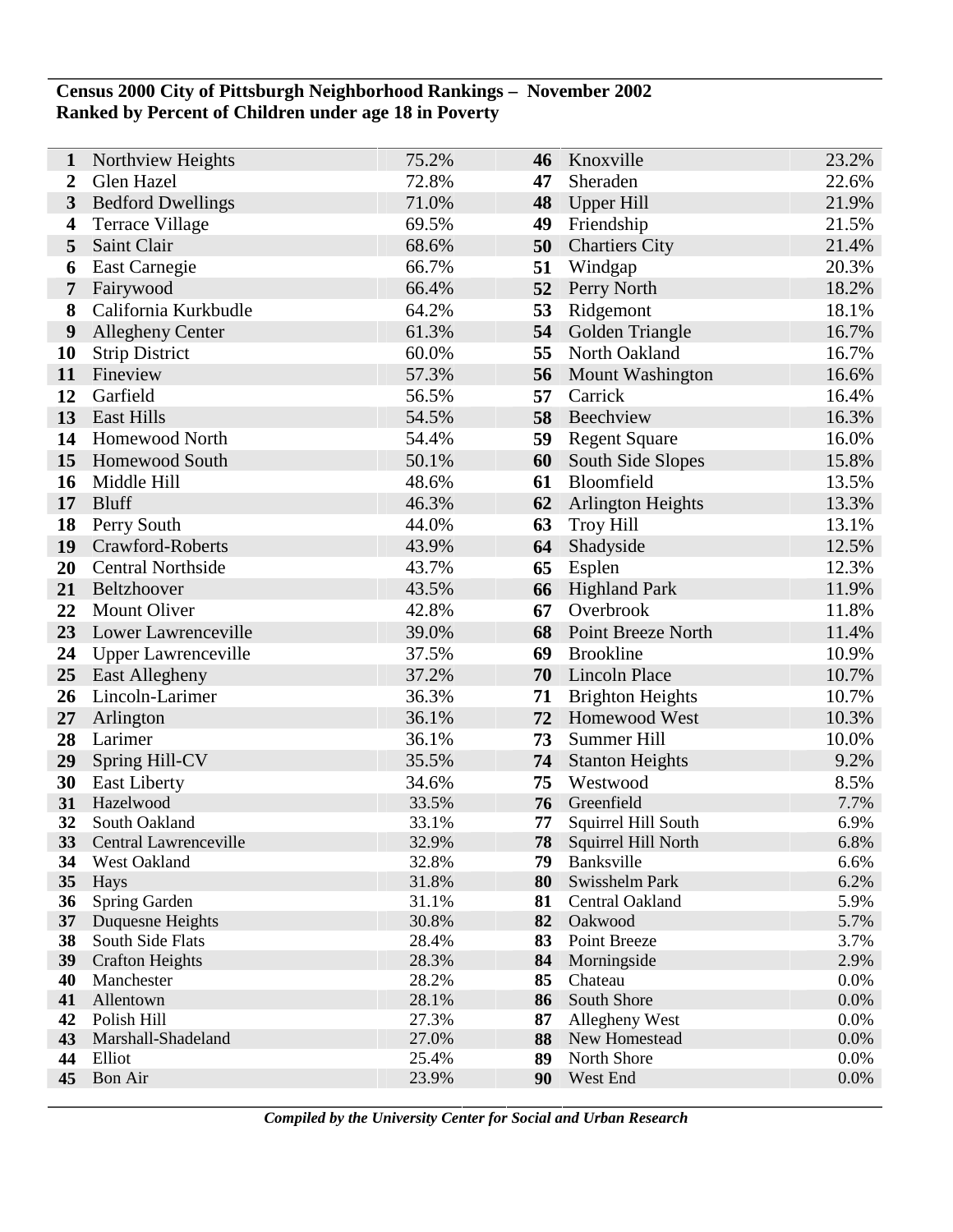## **Census 2000 City of Pittsburgh Neighborhood Rankings – November 2002 Ranked by Percentage of Residents (Age 5+) who Lived Outside the Pittsburgh MSA in 1995**

| 1                       | Central Oakland                         | 38.8%        | 46       | <b>Perry South</b>                 | 4.5%         |
|-------------------------|-----------------------------------------|--------------|----------|------------------------------------|--------------|
| $\overline{2}$          | North Oakland                           | 36.1%        | 47       | Sheraden                           | 4.1%         |
| 3                       | <b>Allegheny Center</b>                 | 34.5%        | 48       | <b>East Hills</b>                  | 4.0%         |
| $\overline{\mathbf{4}}$ | <b>Bluff</b>                            | 31.7%        | 49       | Knoxville                          | 3.9%         |
| 5                       | Squirrel Hill N.                        | 30.3%        | 50       | Central Lawrenceville              | 3.9%         |
| 6                       | Chateau                                 | 29.3%        | 51       | Elliot                             | 3.8%         |
| 7                       | North Shore                             | 28.3%        | 52       | <b>Homewood North</b>              | 3.7%         |
| 8                       | Shadyside                               | 26.6%        | 53       | Homewood South                     | 3.6%         |
| 9                       | Friendship                              | 21.3%        | 54       | <b>Crafton Heights</b>             | 3.6%         |
| 10                      | Golden Triangle                         | 16.5%        | 55       | <b>Brookline</b>                   | 3.4%         |
| 11                      | South Oakland                           | 15.2%        | 56       | Mount Oliver                       | 3.2%         |
| 12                      | South Shore                             | 15.1%        | 57       | <b>Terrace Village</b>             | 3.0%         |
| 13                      | Squirrel Hill S.                        | 14.8%        | 58       | Summer Hill                        | 3.0%         |
| 14                      | Allegheny West                          | 11.8%        | 59       | Crawford-Roberts                   | 3.0%         |
| 15                      | Bloomfield                              | 11.2%        | 60       | Upper Hill                         | 2.9%         |
| 16                      | <b>Arlington Heights</b>                | 10.6%        | 61       | Garfield                           | 2.9%         |
| 17                      | <b>West Oakland</b>                     | 10.6%        | 62       | Fairywood                          | 2.7%         |
| 18                      | Point Breeze                            | 10.0%        | 63       | Beechview                          | 2.7%         |
| 19                      | <b>Mount Washington</b>                 | 9.6%         | 64       | Spring Hill-CV                     | 2.6%         |
| 20                      | Fineview                                | 9.3%         | 65       | Larimer                            | 2.5%         |
| 21                      | South Side Flats                        | 8.9%         | 66       | <b>Bedford Dwellngs</b>            | 2.4%         |
| 22                      | <b>Highland Park</b>                    | 8.6%         | 67       | New Homestead                      | 2.3%         |
| 23                      | <b>Regent Square</b>                    | 8.0%         | 68       | <b>Lincoln Place</b>               | 2.2%         |
| 24                      | Banksville                              | 7.9%         | 69       | Perry North                        | 2.2%         |
| 25                      | Arlington                               | 7.5%         | 70       | Esplen                             | 2.1%         |
| 26                      | Point Breeze N.                         | 7.3%         | 71       | Homewood West                      | 2.1%         |
| 27                      | <b>East Liberty</b>                     | 7.1%         | 72       | <b>Bon Air</b>                     | 2.1%         |
| 28                      | <b>Strip District</b>                   | 7.0%         | 73       | Marshall-Shade.                    | 2.1%         |
| 29                      | South Side Slopes                       | 7.0%         | 74       | Swisshelm Park                     | 2.0%         |
| 30                      | <b>Central Northside</b>                | 6.9%         | 75       | Hazelwood                          | 1.9%         |
| 31                      | Greenfield                              | 6.6%         | 76       | <b>Stanton Heights</b>             | 1.9%         |
| 32                      | Lincoln-L.-B.<br>33 Lower Lawrenceville | 6.5%<br>6.2% | 77<br>78 | <b>Brighton Heights</b><br>Carrick | 1.9%<br>1.9% |
| 34                      | West End                                | 6.1%         | 79       | <b>Upper Lawrenceville</b>         | 1.9%         |
| 35                      | Allentown                               | 5.8%         | 80       | Ridgemont                          | 1.9%         |
| 36                      | Duquesne Heights                        | 5.7%         | 81       | Beltzhoover                        | 1.8%         |
| 37                      | <b>Troy Hill</b>                        | 5.1%         | 82       | Overbrook                          | 1.6%         |
| 38                      | Manchester                              | 5.0%         | 83       | Spring Garden                      | 1.6%         |
| 39                      | Saint Clair                             | 5.0%         | 84       | Windgap                            | 1.5%         |
| 40                      | California Kurkbudle                    | 5.0%         | 85       | Middle Hill                        | 0.8%         |
| 41                      | Morningside                             | 4.9%         | 86       | Northview Heights                  | 0.6%         |
| 42                      | Oakwood                                 | 4.8%         | 87       | <b>Chartiers City</b>              | 0.0%         |
| 43<br>44                | Polish Hill<br>East Allegheny           | 4.7%<br>4.6% | 88<br>89 | East Carnegie<br>Glen Hazel        | 0.0%<br>0.0% |
| 45                      | Westwood                                | 4.6%         | 90       | Hays                               | 0.0%         |
|                         |                                         |              |          |                                    |              |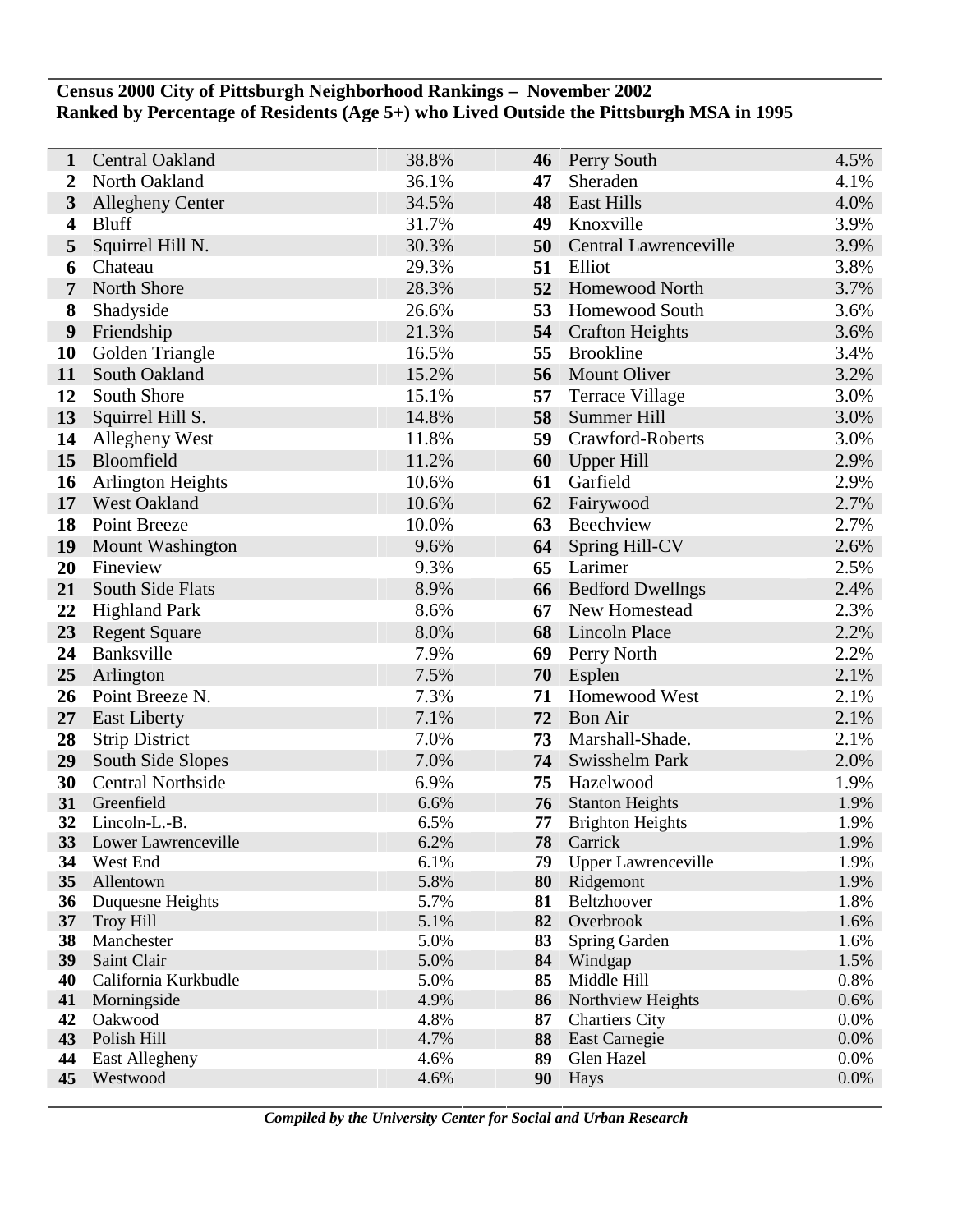## **Census 2000 City of Pittsburgh Neighborhood Rankings – November 2002 Ranked by Foreign Born Population Arrived between 1990-2000**

| 1                | Shadyside                  | 1,975    | 46       | Saint Clair              | 18                                   |
|------------------|----------------------------|----------|----------|--------------------------|--------------------------------------|
| $\boldsymbol{2}$ | Squirrel Hill South        | 1,866    | 47       | Lincoln-Larimer          | 16                                   |
| $\mathbf{3}$     | North Oakland              | 972      | 48       | Fineview                 | 14                                   |
| 4                | Squirrel Hill North        | 783      | 49       | Glen Hazel               | 14                                   |
| 5                | Central Oakland            | 597      | 50       | Perry North              | 14                                   |
| 6                | Bloomfield                 | 487      | 51       | South Side Slopes        | 12                                   |
| 7                | Greenfield                 | 487      | 52       | East Allegheny           | 11                                   |
| 8                | <b>East Liberty</b>        | 253      | 53       | <b>Upper Hill</b>        | 10                                   |
| 9                | Banksville                 | 247      | 54       | <b>Terrace Village</b>   | $8\,$                                |
| <b>10</b>        | Westwood                   | 218      | 55       | <b>Bon Air</b>           | 7                                    |
| 11               | Point Breeze               | 191      | 56       | California Kurkbudle     | $\overline{7}$                       |
| 12               | <b>Highland Park</b>       | 189      | 57       | <b>Crafton Heights</b>   | 7                                    |
| 13               | Friendship                 | 187      | 58       | <b>East Hills</b>        | $\boldsymbol{7}$                     |
| 14               | Beechview                  | 177      | 59       | <b>Mount Oliver</b>      | 6                                    |
| 15               | South Oakland              | 124      | 60       | <b>Regent Square</b>     | $\sqrt{5}$                           |
| 16               | Hazelwood                  | 112      | 61       | South Shore              | $\mathfrak s$                        |
| 17               | Golden Triangle            | 106      | 62       | Spring Hill-CV           | 5                                    |
| 18               | <b>Brookline</b>           | 102      | 63       | <b>Brighton Heights</b>  | 4                                    |
| 19               | <b>Bluff</b>               | 91       | 64       | Arlington                | $\boldsymbol{0}$                     |
| 20               | <b>Mount Washington</b>    | 81       | 65       | Arlington Heights        | $\boldsymbol{0}$                     |
| 21               | Allentown                  | 76       | 66       | <b>Bedford Dwellings</b> | $\boldsymbol{0}$                     |
| 22               | Point Breeze North         | 73       | 67       | <b>Chartiers City</b>    | $\boldsymbol{0}$                     |
| 23               | Duquesne Heights           | 69       | 68       | Chateau                  | $\boldsymbol{0}$                     |
| 24               | Lower Lawrenceville        | 69       | 69       | Crawford-Roberts         | $\boldsymbol{0}$                     |
| 25               | Marshall-Shadeland         | 67       | 70       | <b>East Carnegie</b>     | $\boldsymbol{0}$                     |
| 26               | Garfield                   | 64       | 71       | Elliot                   | $\boldsymbol{0}$                     |
| 27               | North Shore                | 57       | 72       | Esplen                   | $\boldsymbol{0}$                     |
| 28               | South Side Flats           | 56       | 73       | Fairywood                | $\boldsymbol{0}$                     |
| 29               | Morningside                | 55       | 74       | Hays                     | $\boldsymbol{0}$                     |
| 30               | Central Lawrenceville      | 54       | 75       | Homewood West            | $\boldsymbol{0}$                     |
| 31               | <b>Allegheny Center</b>    | 45       | 76       | Larimer                  | $\boldsymbol{0}$                     |
| 32               | <b>Upper Lawrenceville</b> | 45       | 77       | Middle Hill              | $\boldsymbol{0}$                     |
| 33 <sup>°</sup>  | <b>West Oakland</b>        | 43       | 78       | New Homestead            | $\boldsymbol{0}$                     |
| 34               | <b>Central Northside</b>   | 41       | 79       | Northview Heights        | $\boldsymbol{0}$                     |
| 35               | Allegheny West<br>Sheraden | 39<br>30 | 80       | Overbrook                | $\boldsymbol{0}$<br>$\boldsymbol{0}$ |
| 36<br>37         | Manchester                 | 28       | 81<br>82 | Perry South<br>Ridgemont | $\boldsymbol{0}$                     |
| 38               | Oakwood                    | 28       | 83       | Spring Garden            | $\boldsymbol{0}$                     |
| 39               | Beltzhoover                | 26       | 84       | <b>Stanton Heights</b>   | $\boldsymbol{0}$                     |
| 40               | Carrick                    | 26       | 85       | <b>Strip District</b>    | $\boldsymbol{0}$                     |
| 41               | Knoxville                  | 24       | 86       | Summer Hill              | $\boldsymbol{0}$                     |
| 42               | <b>Lincoln Place</b>       | 21       | 87       | Swisshelm Park           | $\boldsymbol{0}$                     |
| 43               | Polish Hill                | 20       | 88       | <b>Troy Hill</b>         | $\boldsymbol{0}$                     |
| 44               | Homewood North             | 19       | 89       | West End                 | $\boldsymbol{0}$                     |
| 45               | Homewood South             | 18       | 90       | Windgap                  | $\boldsymbol{0}$                     |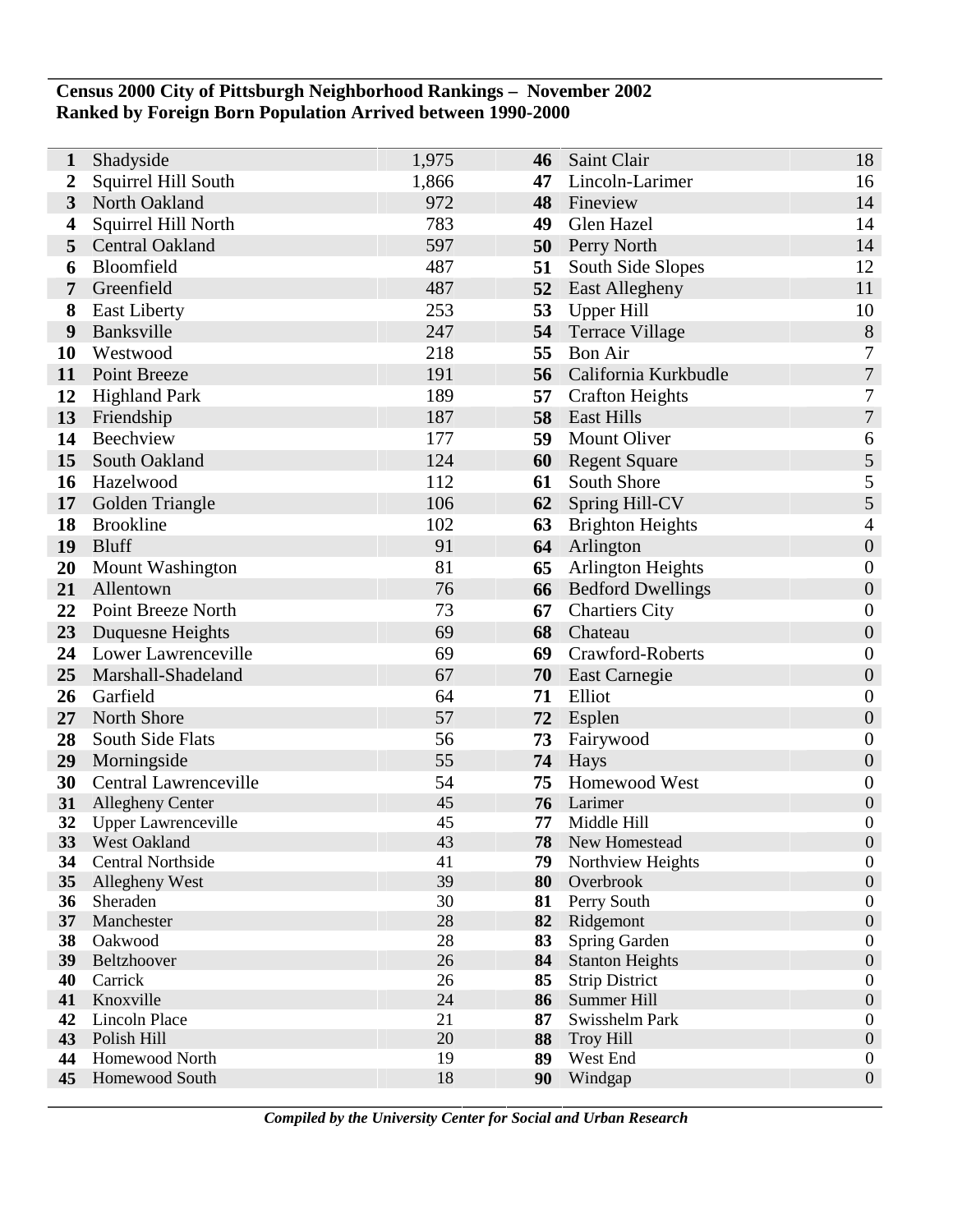## **Census 2000 City of Pittsburgh Neighborhood Rankings – November 2002 Ranked by Foreign Born Population Arrived between 1990-2000 as Percentage of Population**

| 1                | North Shore                                | 16.1%        | 46       | <b>Brookline</b>             | 0.8%         |
|------------------|--------------------------------------------|--------------|----------|------------------------------|--------------|
| $\boldsymbol{2}$ | Shadyside                                  | 14.3%        | 47       | <b>Lincoln Place</b>         | 0.6%         |
| $\mathbf{3}$     | Squirrel Hill South                        | 13.6%        | 48       | Knoxville                    | 0.6%         |
| $\boldsymbol{4}$ | North Oakland                              | 10.9%        | 49       | <b>Homewood South</b>        | 0.6%         |
| 5                | <b>Central Oakland</b>                     | 10.4%        | 50       | Sheraden                     | 0.5%         |
| 6                | Friendship                                 | 10.1%        | 51       | <b>Upper Hill</b>            | 0.5%         |
| 7                | South Shore                                | 8.6%         | 52       | <b>Regent Square</b>         | 0.5%         |
| 8                | Westwood                                   | 7.5%         | 53       | <b>Homewood North</b>        | 0.5%         |
| 9                | <b>Allegheny West</b>                      | 6.6%         |          | 54 East Allegheny            | 0.4%         |
| 10               | Greenfield                                 | 6.6%         | 55       | <b>Terrace Village</b>       | 0.4%         |
| 11               | Squirrel Hill North                        | 6.4%         | 56       | Perry North                  | 0.3%         |
| 12               | Banksville                                 | 5.7%         | 57       | Lincoln-Larimer              | 0.3%         |
| 13               | Bloomfield                                 | 5.6%         | 58       | Carrick                      | 0.3%         |
| 14               | <b>Allegheny Center</b>                    | 5.1%         | 59       | South Side Slopes            | 0.2%         |
| 15               | <b>East Liberty</b>                        | 4.3%         | 60       | <b>East Hills</b>            | 0.2%         |
| 16               | South Oakland                              | 4.0%         | 61       | Spring Hill-CV               | 0.2%         |
| 17               | Point Breeze                               | 3.5%         | 62       | <b>Crafton Heights</b>       | 0.2%         |
| 18               | Point Breeze North                         | 3.5%         | 63       | <b>Brighton Heights</b>      | 0.1%         |
| 19               | Oakwood                                    | 3.1%         | 64       | Arlington                    | 0.0%         |
| <b>20</b>        | <b>Highland Park</b>                       | 3.0%         | 65       | Arlington Heights            | 0.0%         |
| 21               | <b>Bluff</b>                               | 2.8%         | 66       | <b>Bedford Dwellings</b>     | 0.0%         |
| 22               | Lower Lawrenceville                        | 2.8%         | 67       | <b>Chartiers City</b>        | 0.0%         |
| 23               | Glen Hazel                                 | 2.7%         | 68       | Chateau                      | 0.0%         |
| 24               | Duquesne Heights                           | 2.6%         | 69       | Crawford-Roberts             | 0.0%         |
| 25               | Allentown                                  | 2.6%         | 70       | <b>East Carnegie</b>         | 0.0%         |
| 26               | Hazelwood                                  | 2.3%         | 71       | Elliot                       | 0.0%         |
| 27               | West Oakland                               | 2.2%         | 72       | Esplen                       | 0.0%         |
| 28               | Beechview                                  | 2.1%         | 73       | Fairywood                    | 0.0%         |
| 29               | Morningside                                | 1.7%         | 74       | Hays                         | 0.0%         |
| 30               | <b>Upper Lawrenceville</b>                 | 1.6%         | 75       | Homewood West                | 0.0%         |
| 31               | Saint Clair                                | 1.6%         | 76       | Larimer                      | 0.0%         |
| 32<br>33         | Golden Triangle<br>Polish Hill             | 1.5%<br>1.4% | 77<br>78 | Middle Hill<br>New Homestead | 0.0%<br>0.0% |
| 34               | Garfield                                   | 1.3%         | 79       | Northview Heights            | 0.0%         |
| 35               | Manchester                                 | 1.3%         | 80       | Overbrook                    | 0.0%         |
| 36               | Central Northside                          | 1.2%         | 81       | Perry South                  | 0.0%         |
| 37               | Central Lawrenceville                      | 1.2%         | 82       | Ridgemont                    | 0.0%         |
| 38               | Mount Oliver                               | 1.1%         | 83       | Spring Garden                | 0.0%         |
| 39               | Beltzhoover                                | 1.0%         | 84       | <b>Stanton Heights</b>       | 0.0%         |
| 40               | South Side Flats                           | 1.0%         | 85       | <b>Strip District</b>        | 0.0%         |
| 41               | Fineview                                   | 0.9%         | 86       | Summer Hill                  | 0.0%         |
| 42               | Bon Air                                    | 0.9%         | 87       | Swisshelm Park               | 0.0%         |
| 43<br>44         | Mount Washington                           | 0.8%         | 88<br>89 | <b>Troy Hill</b>             | 0.0%<br>0.0% |
| 45               | California Kurkbudle<br>Marshall-Shadeland | 0.8%<br>0.8% | 90       | West End<br>Windgap          | 0.0%         |
|                  |                                            |              |          |                              |              |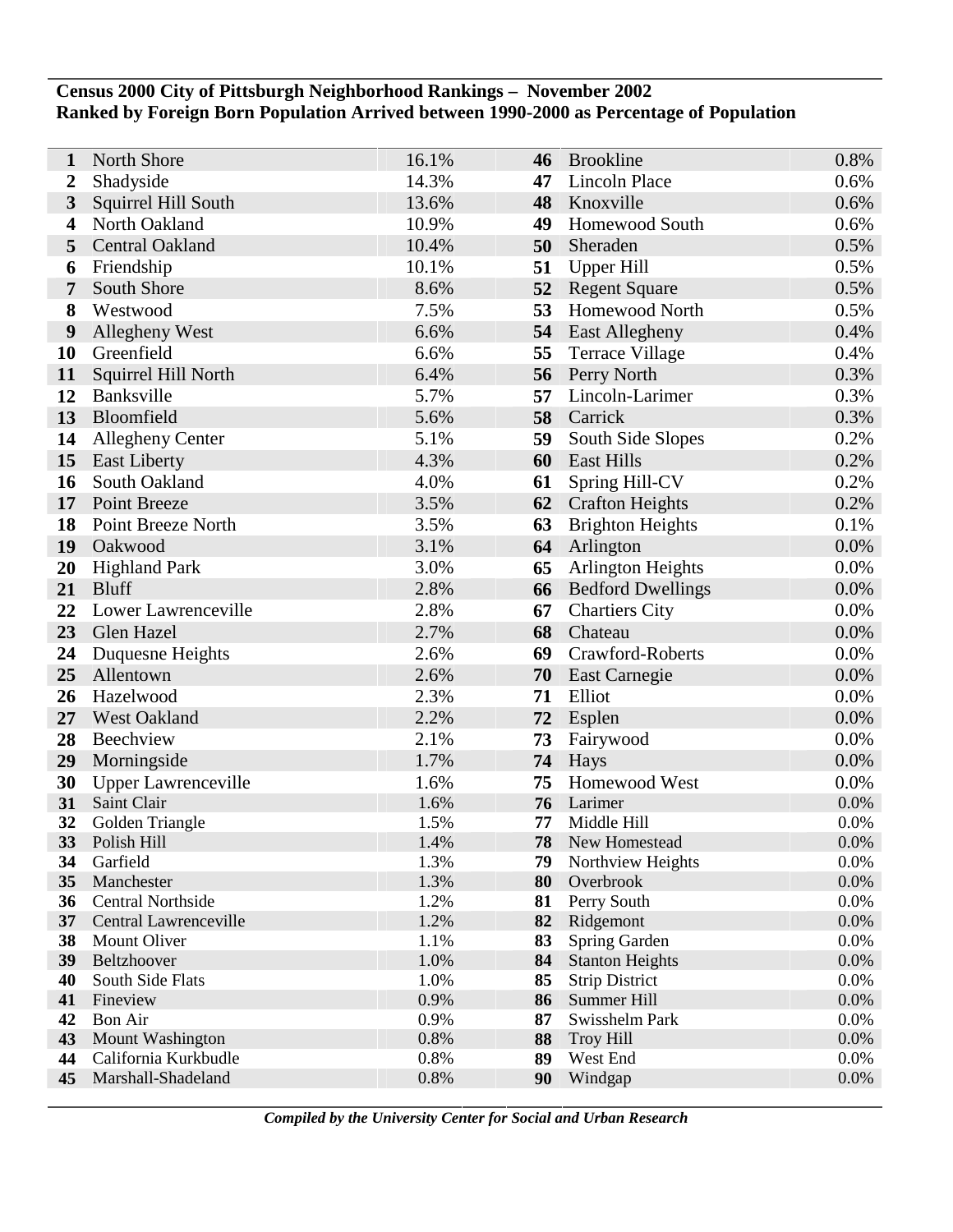## **Census 2000 City of Pittsburgh Neighborhood Rankings – November 2002 Ranked by Foreign Born Population Total**

| $\mathbf{1}$     | Squirrel Hill South        | 2,786      | 46       | Swisshelm Park                    | 59                                   |
|------------------|----------------------------|------------|----------|-----------------------------------|--------------------------------------|
| $\boldsymbol{2}$ | Shadyside                  | 2,653      | 47       | Lincoln-Larimer                   | 57                                   |
| $\mathbf{3}$     | Squirrel Hill North        | 1,476      | 48       | Manchester                        | 56                                   |
| 4                | North Oakland              | 1,280      | 49       | Overbrook                         | 56                                   |
| 5                | Greenfield                 | 989        | 50       | Beltzhoover                       | 55                                   |
| 6                | Bloomfield                 | 960        | 51       | Allegheny West                    | 49                                   |
| 7                | <b>Central Oakland</b>     | 889        | 52       | Oakwood                           | 48                                   |
| 8                | <b>Highland Park</b>       | 533        | 53       | Polish Hill                       | 43                                   |
| 9                | <b>Brookline</b>           | 487        |          | 54 Perry South                    | 42                                   |
| 10               | <b>Point Breeze</b>        | 436        | 55       | Elliot                            | 37                                   |
| 11               | <b>East Liberty</b>        | 397        | 56       | <b>Homewood South</b>             | 35                                   |
| 12               | Banksville                 | 381        | 57       | Spring Hill-CV                    | 32                                   |
| 13               | Beechview                  | 375        | 58       | Arlington                         | 27                                   |
| 14               | Westwood                   | 281        | 59       | Summer Hill                       | 27                                   |
| 15               | Mount Washington           | 275        | 60       | Homewood West                     | 25                                   |
| 16               | South Side Flats           | 252        | 61       | Upper Hill                        | 25                                   |
| 17               | South Oakland              | 244        | 62       | <b>Mount Oliver</b>               | 24                                   |
| 18               | Friendship                 | 222        | 63       | Saint Clair                       | 24                                   |
| 19               | Golden Triangle            | 191        |          | <b>64</b> Crafton Heights         | 21                                   |
| 20               | <b>Bluff</b>               | 188        | 65       | <b>Terrace Village</b>            | 21                                   |
| 21               | Garfield                   | 178        | 66       | Glen Hazel                        | 20                                   |
| 22               | Marshall-Shadeland         | 156        | 67       | Fineview                          | 19                                   |
| 23               | Hazelwood                  | 150        | 68       | <b>Homewood North</b>             | 19                                   |
| 24               | Allentown                  | 137        | 69       | <b>Troy Hill</b>                  | 17                                   |
| 25               | Morningside                | 137        | 70       | <b>Bon Air</b>                    | 14                                   |
| 26               | Point Breeze North         | 124        | 71       | West End                          | 14                                   |
| 27               | <b>Brighton Heights</b>    | 122        | 72       | New Homestead                     | 13                                   |
| 28               | Sheraden                   | 122        | 73       | <b>Regent Square</b>              | 13                                   |
| 29               | Duquesne Heights           | 119        |          | <b>74</b> Bedford Dwellings       | 12                                   |
| 30               | Central Lawrenceville      | 115        | 75       | Ridgemont                         | 12                                   |
| 31               | Lower Lawrenceville        | 108        | 76       | Middle Hill                       | $\,8\,$                              |
| 32<br>33         | Carrick<br>Perry North     | 105<br>100 | 77<br>78 | California Kurkbudle<br>Fairywood | 7<br>$\overline{7}$                  |
| 34               | <b>Stanton Heights</b>     | 97         | 79       | Northview Heights                 | 7                                    |
| 35               | South Side Slopes          | 96         | 80       | Spring Garden                     | $\boldsymbol{7}$                     |
| 36               | Lincoln Place              | 95         | 81       | Windgap                           | 6                                    |
| 37               | Larimer                    | 76         | 82       | <b>Chartiers City</b>             | $\sqrt{5}$                           |
| 38               | <b>Upper Lawrenceville</b> | 75         | 83       | South Shore                       | $\mathfrak{S}$                       |
| 39               | <b>Allegheny Center</b>    | 74         | 84       | <b>Strip District</b>             | $\overline{4}$                       |
| 40               | <b>Central Northside</b>   | 73         | 85       | Arlington Heights                 | $\boldsymbol{0}$                     |
| 41               | East Allegheny             | 73         | 86       | Chateau                           | $\boldsymbol{0}$                     |
| 42               | West Oakland               | 73         | 87       | Crawford-Roberts                  | $\boldsymbol{0}$                     |
| 43<br>44         | East Hills<br>Knoxville    | 70<br>66   | 88<br>89 | East Carnegie<br>Esplen           | $\boldsymbol{0}$<br>$\boldsymbol{0}$ |
| 45               | North Shore                | 66         | 90       | Hays                              | $\boldsymbol{0}$                     |
|                  |                            |            |          |                                   |                                      |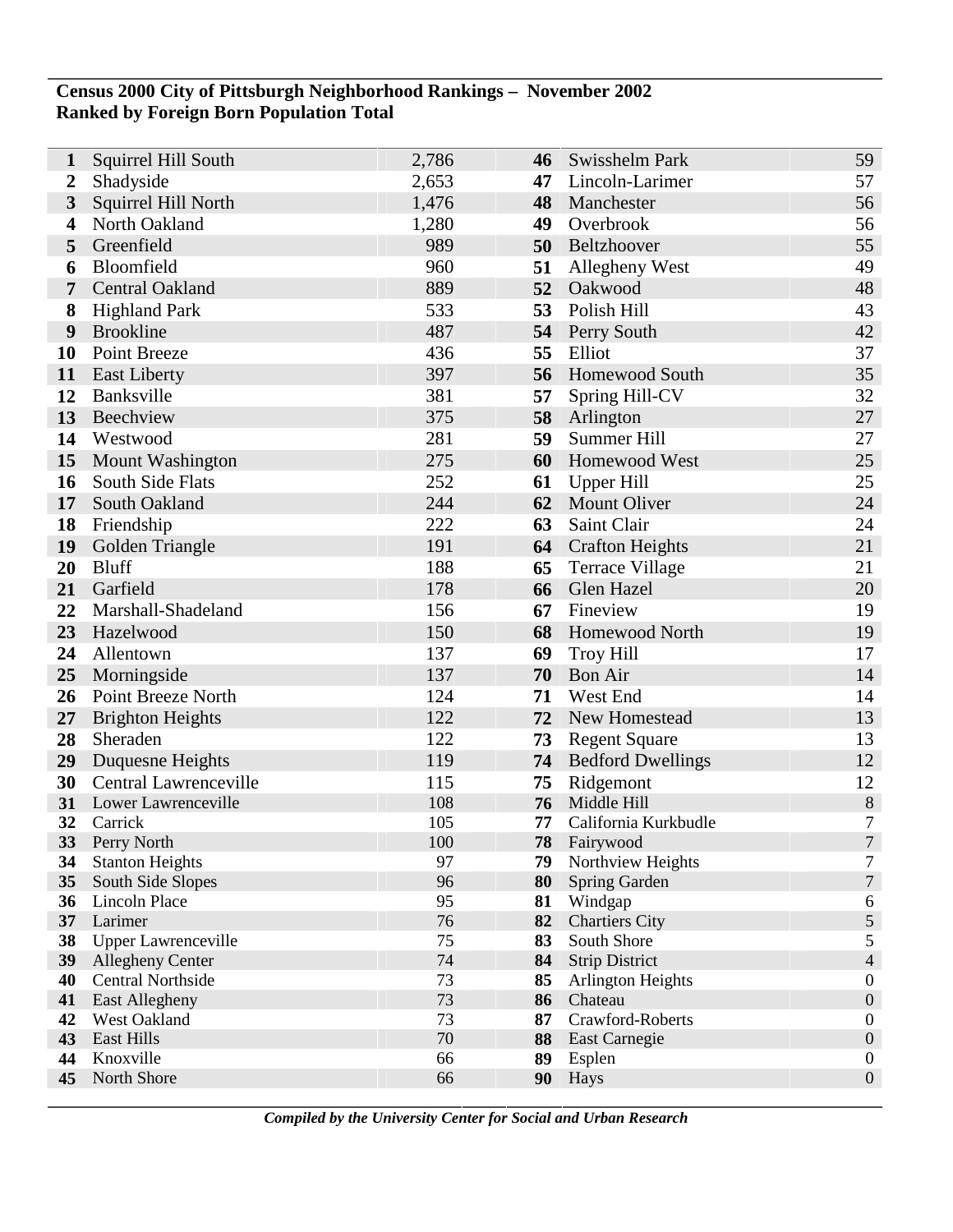## **Census 2000 City of Pittsburgh Neighborhood Rankings – November 2002 Ranked by Foreign Born Population Total as Percentage of Population**

Ī

| $\mathbf{1}$            | Squirrel Hill South        | 20.3%        | 46       | Ridgemont                               | 2.4%         |
|-------------------------|----------------------------|--------------|----------|-----------------------------------------|--------------|
| $\boldsymbol{2}$        | Shadyside                  | 19.2%        | 47       | Homewood West                           | 2.4%         |
| $\overline{\mathbf{3}}$ | North Shore                | 18.6%        | 48       | <b>Perry North</b>                      | 2.2%         |
| 4                       | Central Oakland            | 15.5%        | 49       | <b>Stanton Heights</b>                  | 2.2%         |
| 5                       | North Oakland              | 14.3%        | 50       | <b>Central Northside</b>                | 2.2%         |
| 6                       | Greenfield                 | 13.3%        | 51       | Sheraden                                | 2.2%         |
| 7                       | Squirrel Hill North        | 12.1%        | 52       | Beltzhoover                             | 2.1%         |
| 8                       | Friendship                 | 12.0%        | 53       | <b>East Hills</b>                       | 2.1%         |
| 9                       | Bloomfield                 | 11.1%        | 54       | Saint Clair                             | 2.1%         |
| 10                      | Westwood                   | 9.6%         | 55       | South Side Slopes                       | 1.9%         |
| 11                      | Banksville                 | 8.8%         | 56       | Marshall-Shadeland                      | 1.8%         |
| 12                      | South Shore                | 8.6%         | 57       | <b>Bon Air</b>                          | 1.7%         |
| 13                      | <b>Highland Park</b>       | 8.5%         | 58       | <b>Brighton Heights</b>                 | 1.7%         |
| 14                      | <b>Allegheny Center</b>    | 8.3%         | 59       | Knoxville                               | 1.6%         |
| 15                      | <b>Allegheny West</b>      | 8.3%         | 60       | <b>Strip District</b>                   | 1.6%         |
| 16                      | Point Breeze               | 8.0%         | 61       | Overbrook                               | 1.4%         |
| 17                      | South Oakland              | 7.8%         | 62       | Arlington                               | 1.4%         |
| 18                      | <b>East Liberty</b>        | 6.7%         | 63       | New Homestead                           | 1.4%         |
| 19                      | Point Breeze North         | 5.9%         | 64       | Elliot                                  | 1.3%         |
| 20                      | <b>Bluff</b>               | 5.9%         | 65       | <b>Regent Square</b>                    | 1.3%         |
| 21                      | Oakwood                    | 5.4%         | 66       | <b>Upper Hill</b>                       | 1.2%         |
| 22                      | Allentown                  | 4.6%         | 67       | Fineview                                | 1.2%         |
| 23                      | Duquesne Heights           | 4.6%         | 68       | <b>Spring Hill-CV</b>                   | 1.2%         |
| 24                      | Beechview                  | 4.5%         | 69       | Homewood South                          | 1.1%         |
| 25                      | Swisshelm Park             | 4.5%         | 70       | Lincoln-Larimer                         | 1.1%         |
| 26                      | South Side Flats           | 4.5%         | 71       | Carrick                                 | 1.0%         |
| 27                      | <b>Mount Oliver</b>        | 4.4%         | 72       | <b>Terrace Village</b>                  | 1.0%         |
| 28                      | Lower Lawrenceville        | 4.3%         | 73       | <b>Chartiers City</b>                   | 0.9%         |
| 29                      | Morningside                | 4.3%         | 74       | Perry South                             | 0.9%         |
| 30                      | Glen Hazel                 | 3.9%         | 75       | California Kurkbudle                    | 0.8%         |
| 31                      | Garfield                   | 3.7%         | 76       | <b>Bedford Dwellings</b>                | 0.8%         |
| 32                      | <b>Brookline</b>           | 3.7%         | 77       | Fairywood                               | 0.7%         |
| 33                      | <b>West Oakland</b>        | 3.7%         | 78       | <b>Troy Hill</b>                        | 0.7%<br>0.6% |
| 34<br>35                | West End<br>Larimer        | 3.5%<br>3.4% | 79<br>80 | Spring Garden<br><b>Crafton Heights</b> | 0.5%         |
| 36                      | Polish Hill                | 3.1%         | 81       | Homewood North                          | 0.5%         |
| 37                      | Hazelwood                  | 3.1%         | 82       | Windgap                                 | 0.4%         |
| 38                      | Mount Washington           | 2.8%         | 83       | Middle Hill                             | 0.4%         |
| 39                      | Summer Hill                | 2.7%         | 84       | Northview Heights                       | 0.3%         |
| 40                      | East Allegheny             | 2.7%         | 85       | <b>Arlington Heights</b>                | 0.0%         |
| 41                      | <b>Upper Lawrenceville</b> | 2.7%         | 86       | Chateau                                 | 0.0%         |
| 42                      | <b>Lincoln Place</b>       | 2.7%         | 87       | Crawford-Roberts                        | 0.0%         |
| 43                      | Golden Triangle            | 2.7%         | 88       | East Carnegie                           | 0.0%         |
| 44                      | Central Lawrenceville      | 2.6%         | 89       | Esplen                                  | 0.0%         |
| 45                      | Manchester                 | 2.6%         | 90       | Hays                                    | 0.0%         |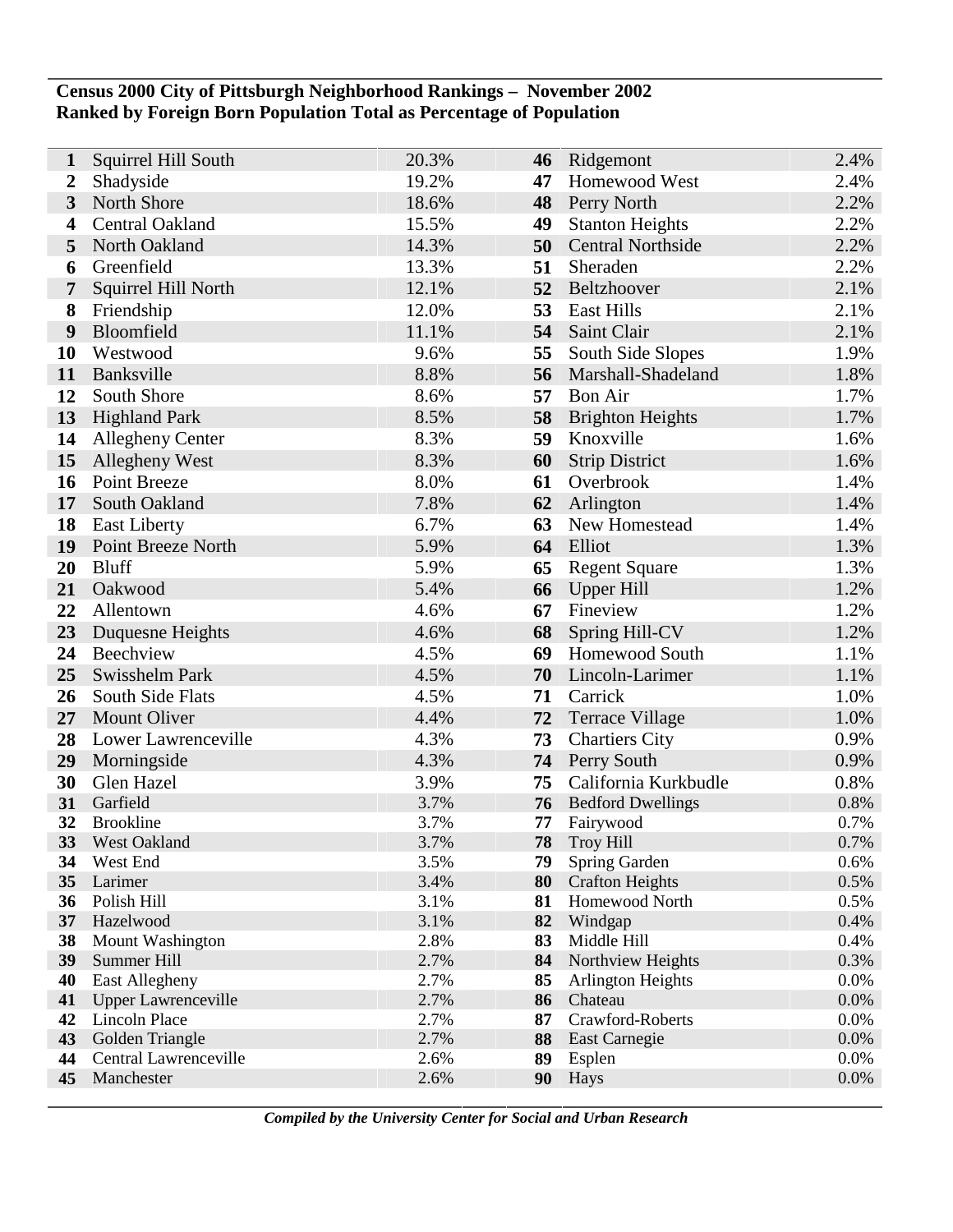## **Census 2000 City of Pittsburgh Neighborhood Rankings – November 2002 Ranked by Enrolled in College (Undergraduate Years)**

| 1               | North Oakland                       | 5,878      | 46       | Westwood                  | 125              |
|-----------------|-------------------------------------|------------|----------|---------------------------|------------------|
| 2               | Squirrel Hill N.                    | 3,870      | 47       | Allentown                 | 122              |
| $\overline{3}$  | <b>Bluff</b>                        | 3,315      | 48       | Lower Lawrenceville       | 122              |
| 4               | Central Oakland                     | 2,960      | 49       | Duquesne Heights          | 119              |
| 5               | Shadyside                           | 1,947      | 50       | Manchester                | 118              |
| 6               | Squirrel Hill S.                    | 862        | 51       | Morningside               | 109              |
| 7               | <b>West Oakland</b>                 | 859        | 52       | Marshall-Shade.           | 106              |
| 8               | <b>Mount Washington</b>             | 735        | 53       | Beltzhoover               | 100              |
| 9               | Bloomfield                          | 700        |          | 54 East Allegheny         | 98               |
| 10              | South Side Flats                    | 603        | 55       | Arlington                 | 92               |
| 11              | <b>Brookline</b>                    | 601        | 56       | <b>Bedford Dwellngs</b>   | 92               |
| 12              | South Oakland                       | 545        | 57       | Fineview                  | 86               |
| 13              | Greenfield                          | 440        | 58       | Larimer                   | 78               |
| 14              | Golden Triangle                     | 437        | 59       | Elliot                    | 70               |
| 15              | <b>East Liberty</b>                 | 422        | 60       | Spring Garden             | 69               |
| 16              | Beechview                           | 383        | 61       | <b>Troy Hill</b>          | 65               |
| 17              | Carrick                             | 372        | 62       | Northview Heights         | 60               |
| 18              | Banksville                          | 359        | 63       | Swisshelm Park            | 60               |
| 19              | <b>Brighton Heights</b>             | 324        |          | 64 Upper Lawrenceville    | 52               |
| 20              | <b>Highland Park</b>                | 306        | 65       | <b>Allegheny West</b>     | 50               |
| 21              | <b>Allegheny Center</b>             | 279        | 66       | Windgap                   | 37               |
| 22              | South Side Slopes                   | 263        | 67       | East Carnegie             | 36               |
| 23              | Lincoln-L.-B.                       | 235        | 68       | Hays                      | 33               |
| 24              | <b>Central Northside</b>            | 233        | 69       | Esplen                    | 31               |
| 25              | Crawford-Roberts                    | 220        | 70       | Polish Hill               | 31               |
| 26              | Perry South                         | 216        | 71       | <b>Bon Air</b>            | 30               |
| 27              | <b>Stanton Heights</b>              | 213        | 72       | <b>Homewood West</b>      | 30               |
| 28              | Garfield                            | 211        | 73       | North Shore               | 30               |
| 29              | Lincoln Place                       | 204        | 74       | <b>Regent Square</b>      | 30               |
| 30              | Friendship                          | 200        | 75       | Oakwood                   | 29               |
| 31              | Homewood North                      | 200        | 76       | Ridgemont                 | 28               |
| 32              | <b>East Hills</b>                   | 196        | 77       | New Homestead             | 27               |
| 33              | Overbrook                           | 192        | 78       | Saint Clair               | 27               |
| 34<br>35        | Knoxville<br><b>Crafton Heights</b> | 189<br>188 | 79<br>80 | Summer Hill<br>Fairywood  | 24<br>23         |
| 36              | Hazelwood                           | 188        | 81       | Mount Oliver Neighborhood | 22               |
| 37 <sup>2</sup> | Central Lawrenceville               | 177        | 82       | West End                  | 19               |
| 38              | Perry North                         | 177        | 83       | <b>Arlington Heights</b>  | 14               |
| 39              | Point Breeze                        | 176        | 84       | Glen Hazel                | 14               |
| 40              | Point Breeze N.                     | 175        | 85       | <b>Chartiers City</b>     | 13               |
| 41              | Homewood South                      | 173        | 86       | <b>Strip District</b>     | 13               |
| 42              | Spring Hill-CV                      | 147        | 87       | California Kurkbudle      | 12               |
| 43              | Middle Hill                         | 143        | 88       | <b>Terrace Village</b>    | $\overline{7}$   |
| 44              | Sheraden                            | 138        | 89       | South Shore               | 6                |
| 45              | <b>Upper Hill</b>                   | 131        | 90       | Chateau                   | $\boldsymbol{0}$ |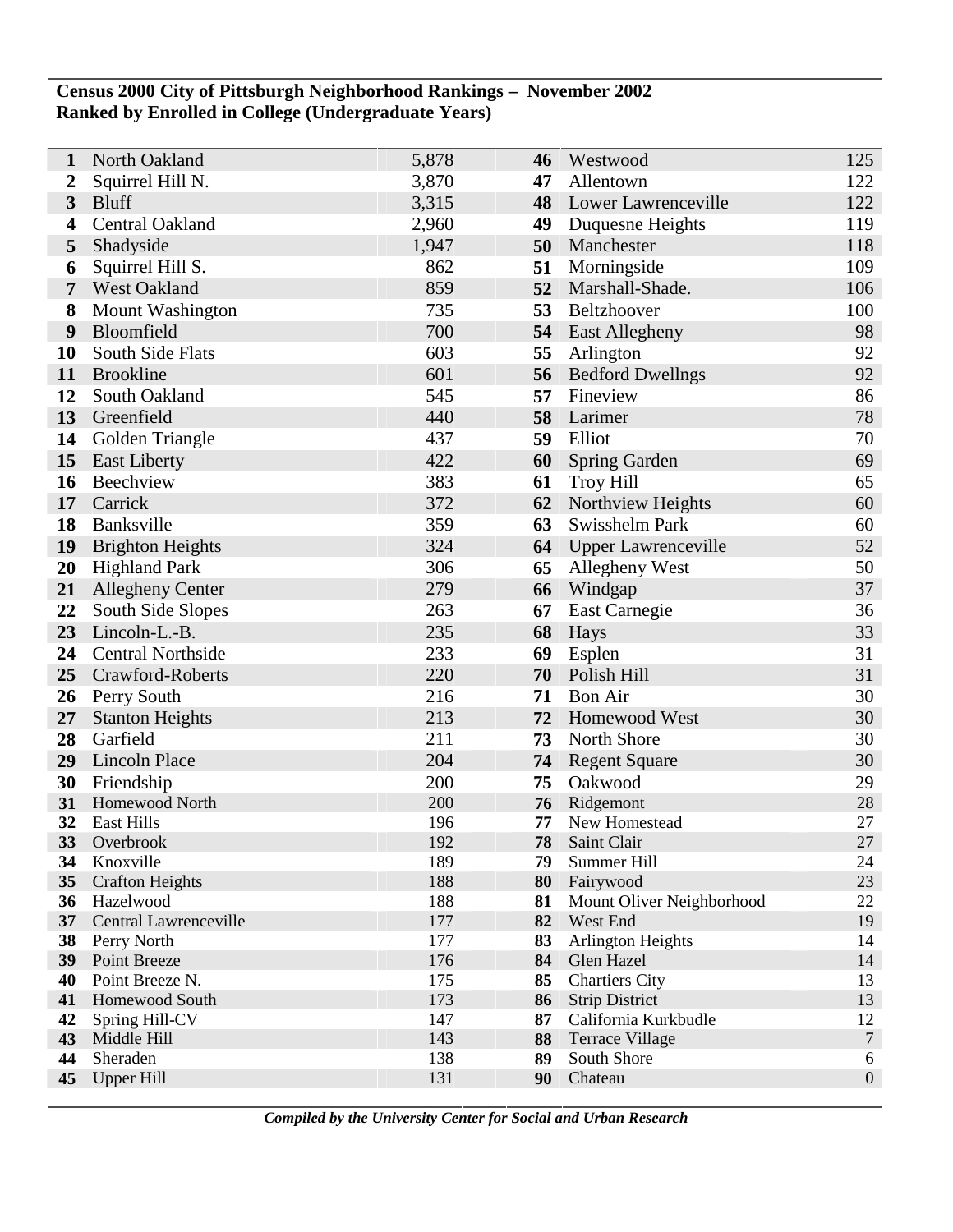# **Census 2000 City of Pittsburgh Neighborhood Rankings – November 2002 Ranked by Percentage of Population Enrolled in College (Undergraduate Years)**

| 1         | <b>Bluff</b>                      | 69.0%        | 46       | Arlington                               | 3.2%         |
|-----------|-----------------------------------|--------------|----------|-----------------------------------------|--------------|
| 2         | North Oakland                     | 43.8%        | 47       | <b>Crafton Heights</b>                  | 3.2%         |
| 3         | Central Oakland                   | 34.5%        | 48       | West End                                | 3.2%         |
| 4         | West Oakland                      | 28.6%        | 49       | Beechview                               | 3.1%         |
| 5         | Squirrel Hill N.                  | 21.1%        | 50       | Knoxville                               | 3.1%         |
| 6         | <b>Allegheny Center</b>           | 20.9%        | 51       | Duquesne Heights                        | 3.0%         |
| 7         | South Oakland                     | 11.6%        | 52       | Swisshelm Park                          | 3.0%         |
| 8         | Shadyside                         | 9.4%         | 53       | Lincoln-L.-B.                           | 3.0%         |
| 9         | Friendship                        | 7.2%         | 54       | Brookline                               | 3.0%         |
| <b>10</b> | South Side Flats                  | 7.1%         | 55       | Perry South                             | 3.0%         |
| 11        | South Shore                       | 6.9%         | 56       | <b>Brighton Heights</b>                 | 2.9%         |
| 12        | Crawford-Roberts                  | 6.3%         | 57       | Garfield                                | 2.9%         |
| 13        | North Shore                       | 5.6%         | 58       | Westwood                                | 2.9%         |
| 14        | Allegheny West                    | 5.6%         | 59       | Allentown                               | 2.7%         |
| 15        | Point Breeze N.                   | 5.5%         | 60       | Mount Oliver Neighborhood               | 2.7%         |
| 16        | Banksville                        | 5.5%         | 61       | Central Lawrenceville                   | 2.6%         |
| 17        | Bloomfield                        | 5.4%         | 62       | Perry North                             | 2.6%         |
| 18        | <b>Arlington Heights</b>          | 5.2%         | 63       | Beltzhoover                             | 2.6%         |
| 19        | Mount Washington                  | 5.0%         | 64       | Hazelwood                               | 2.6%         |
| 20        | East Carnegie                     | 4.9%         | 65       | Carrick                                 | 2.5%         |
| 21        | <b>East Liberty</b>               | 4.7%         | 66       | <b>Bon Air</b>                          | 2.4%         |
| 22        | Hays                              | 4.7%         | 67       | East Allegheny                          | 2.4%         |
| 23        | Esplen                            | 4.7%         | 68       | Larimer                                 | 2.4%         |
| 24        | Middle Hill                       | 4.7%         | 69       | Morningside                             | 2.3%         |
| 25        | <b>Central Northside</b>          | 4.6%         | 70       | <b>Point Breeze</b>                     | 2.2%         |
| 26        | <b>Upper Hill</b>                 | 4.3%         | 71       | Oakwood                                 | 2.2%         |
| 27        | Squirrel Hill S.                  | 4.2%         | 72       | Northview Heights                       | 2.0%         |
| 28        | Golden Triangle                   | 4.1%         | 73       | <b>Regent Square</b>                    | 2.0%         |
| 29        | <b>East Hills</b>                 | 4.0%         | 74       | New Homestead                           | 1.9%         |
| 30        | Greenfield                        | 4.0%         | 75       | Homewood West                           | 1.9%         |
| 31<br>32  | Spring Garden<br>Lincoln Place    | 3.9%<br>3.9% | 76<br>77 | Glen Hazel                              | 1.8%<br>1.8% |
| 33        | <b>Bedford Dwellngs</b>           | 3.8%         | 78       | Windgap<br>Troy Hill                    | 1.8%         |
| 34        | Ridgemont                         | 3.7%         | 79       | Elliot                                  | 1.7%         |
| 35        | Fineview                          | 3.7%         | 80       | Fairywood                               | 1.6%         |
| 36        | Homewood South                    | 3.7%         | 81       | Sheraden                                | 1.6%         |
| 37        | Manchester                        | 3.6%         | 82       | Summer Hill                             | 1.6%         |
| 38        | Spring Hill-CV                    | 3.6%         | 83       | <b>Chartiers City</b>                   | 1.6%         |
| 39        | South Side Slopes                 | 3.5%         | 84       | Saint Clair                             | 1.6%         |
| 40        | <b>Strip District</b>             | 3.4%         | 85       | Polish Hill                             | 1.5%         |
| 41        | Homewood North                    | 3.4%         | 86       | <b>Upper Lawrenceville</b>              | 1.3%         |
| 42<br>43  | Overbrook<br><b>Highland Park</b> | 3.3%<br>3.3% | 87<br>88 | California Kurkbudle<br>Marshall-Shade. | 0.9%<br>0.8% |
| 44        | Lower Lawrenceville               | 3.3%         | 89       | <b>Terrace Village</b>                  | 0.2%         |
| 45        | <b>Stanton Heights</b>            | 3.2%         | 90       | Chateau                                 | 0.0%         |
|           |                                   |              |          |                                         |              |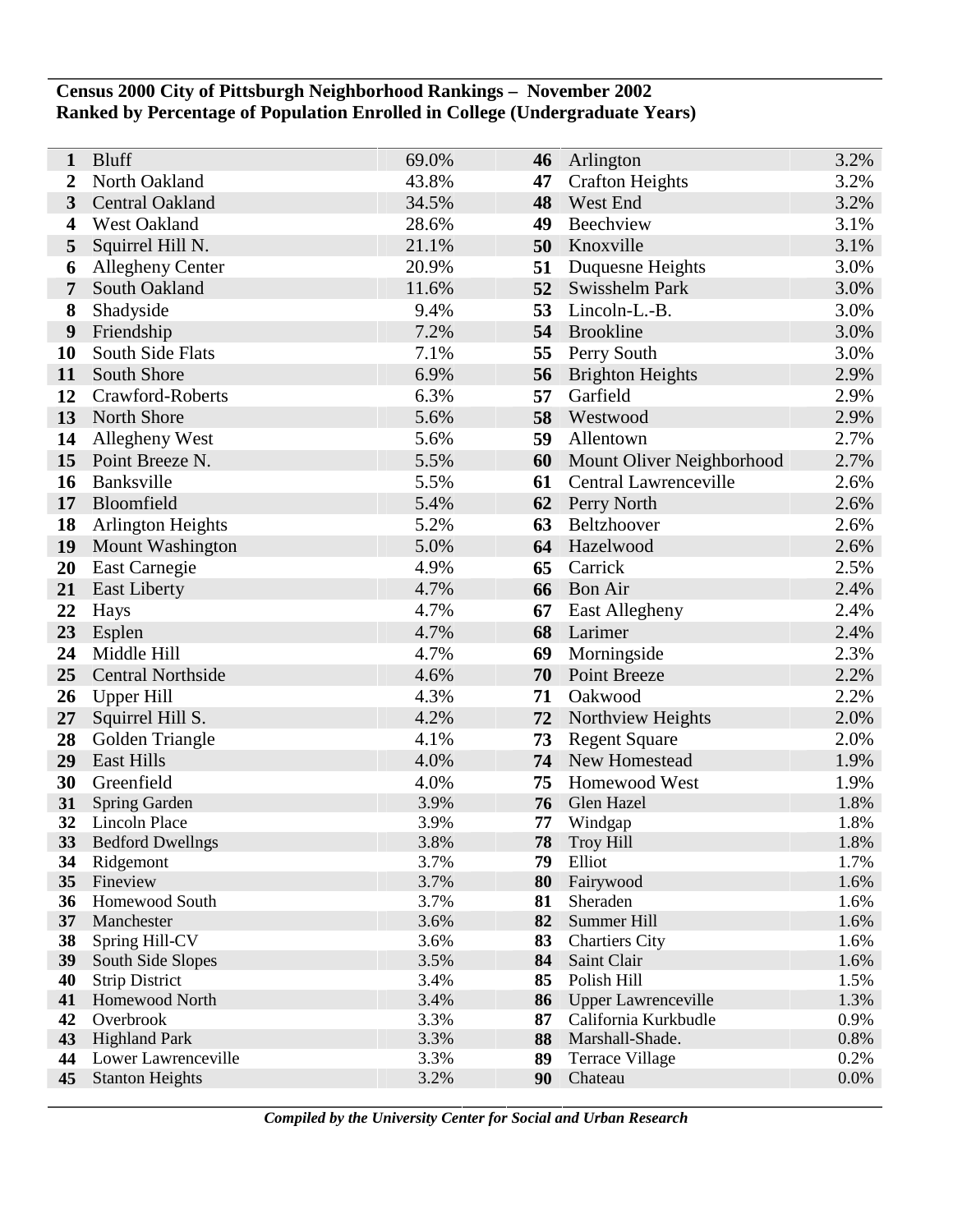## **Census 2000 City of Pittsburgh Neighborhood Rankings – November 2002 Ranked by Enrolled in College (Graduate or Professional School)**

| 1                | Shadyside                             | 2,129    | 46       | <b>Homewood South</b>                  | 28                                   |
|------------------|---------------------------------------|----------|----------|----------------------------------------|--------------------------------------|
| $\boldsymbol{2}$ | Squirrel Hill S.                      | 1,570    | 47       | Lincoln-L.-B.                          | 26                                   |
| 3                | North Oakland                         | 1,104    | 48       | Lower Lawrenceville                    | 25                                   |
| 4                | Squirrel Hill N.                      | 635      | 49       | Swisshelm Park                         | 25                                   |
| 5                | Bloomfield                            | 556      | 50       | Summer Hill                            | 24                                   |
| 6                | <b>Central Oakland</b>                | 526      | 51       | Spring Hill-CV                         | 23                                   |
| 7                | <b>Mount Washington</b>               | 319      | 52       | Garfield                               | 21                                   |
| 8                | Point Breeze                          | 308      | 53       | Overbrook                              | 19                                   |
| 9                | <b>Highland Park</b>                  | 256      |          | 54 Beltzhoover                         | 18                                   |
| <b>10</b>        | South Side Flats                      | 254      | 55       | Knoxville                              | 17                                   |
| 11               | Greenfield                            | 221      | 56       | North Shore                            | 16                                   |
| 12               | Friendship                            | 190      | 57       | Middle Hill                            | 15                                   |
| 13               | South Oakland                         | 184      | 58       | <b>East Allegheny</b>                  | 13                                   |
| 14               | <b>East Liberty</b>                   | 182      | 59       | Polish Hill                            | 13                                   |
| 15               | Banksville                            | 156      | 60       | Chateau                                | 12                                   |
| 16               | <b>Brookline</b>                      | 155      | 61       | New Homestead                          | 12                                   |
| 17               | <b>Bluff</b>                          | 143      | 62       | Oakwood                                | 12                                   |
| 18               | <b>Brighton Heights</b>               | 101      | 63       | <b>Bon Air</b>                         | 11                                   |
| 19               | Beechview                             | 99       | 64       | <b>Terrace Village</b>                 | 11                                   |
| <b>20</b>        | <b>Stanton Heights</b>                | 96       | 65       | <b>Homewood West</b>                   | 10                                   |
| 21               | Marshall-Shade.                       | 93       | 66       | Larimer                                | 10                                   |
| 22               | Golden Triangle                       | 91       | 67       | <b>East Hills</b>                      | 8                                    |
| 23               | Duquesne Heights                      | 79       | 68       | <b>Strip District</b>                  | 6                                    |
| 24               | Point Breeze N.                       | 76       | 69       | South Shore                            | $\mathfrak{S}$                       |
| 25               | Carrick                               | 75       | 70       | <b>East Carnegie</b>                   | $\overline{4}$                       |
| 26               | Westwood                              | 70       | 71       | Allegheny West                         | $\boldsymbol{0}$                     |
| 27               | Hazelwood                             | 68       | 72       | Arlington                              | $\boldsymbol{0}$                     |
| 28               | Crawford-Roberts                      | 60       | 73       | <b>Arlington Heights</b>               | $\boldsymbol{0}$                     |
| 29               | South Side Slopes                     | 59       |          | <b>74</b> Bedford Dwellngs             | $\boldsymbol{0}$                     |
| 30               | <b>Central Northside</b>              | 57       | 75       | California Kurkbudle                   | $\boldsymbol{0}$                     |
| 31<br>32         | Perry North<br><b>Crafton Heights</b> | 56<br>51 | 76<br>77 | <b>Chartiers City</b>                  | $\boldsymbol{0}$<br>$\boldsymbol{0}$ |
| 33               | <b>Upper Hill</b>                     | 48       | 78       | Esplen<br>Fairywood                    | $\boldsymbol{0}$                     |
| 34               | Perry South                           | 45       | 79       | Fineview                               | $\boldsymbol{0}$                     |
| 35               | Central Lawrenceville                 | 43       | 80       | Glen Hazel                             | $\boldsymbol{0}$                     |
| 36               | Sheraden                              | 40       | 81       | Hays                                   | $\boldsymbol{0}$                     |
| 37 <sup>2</sup>  | Morningside                           | 39       |          | 82 Mount Oliver Neighborhood           | $\boldsymbol{0}$                     |
| 38               | Allentown                             | 38       | 83       | Northview Heights                      | $\boldsymbol{0}$                     |
| 39               | <b>Lincoln Place</b>                  | 37       | 84       | Ridgemont                              | $\boldsymbol{0}$                     |
| 40               | Manchester                            | 36       | 85       | Saint Clair                            | $\boldsymbol{0}$                     |
| 41               | <b>Regent Square</b>                  | 33<br>31 | 86       | Spring Garden                          | $\boldsymbol{0}$<br>$\boldsymbol{0}$ |
| 42<br>43         | Allegheny Center<br><b>Troy Hill</b>  | 30       | 87<br>88 | <b>Upper Lawrenceville</b><br>West End | $\boldsymbol{0}$                     |
| 44               | Elliot                                | 28       | 89       | West Oakland                           | $\boldsymbol{0}$                     |
| 45               | Homewood North                        | 28       | 90       | Windgap                                | $\boldsymbol{0}$                     |
|                  |                                       |          |          |                                        |                                      |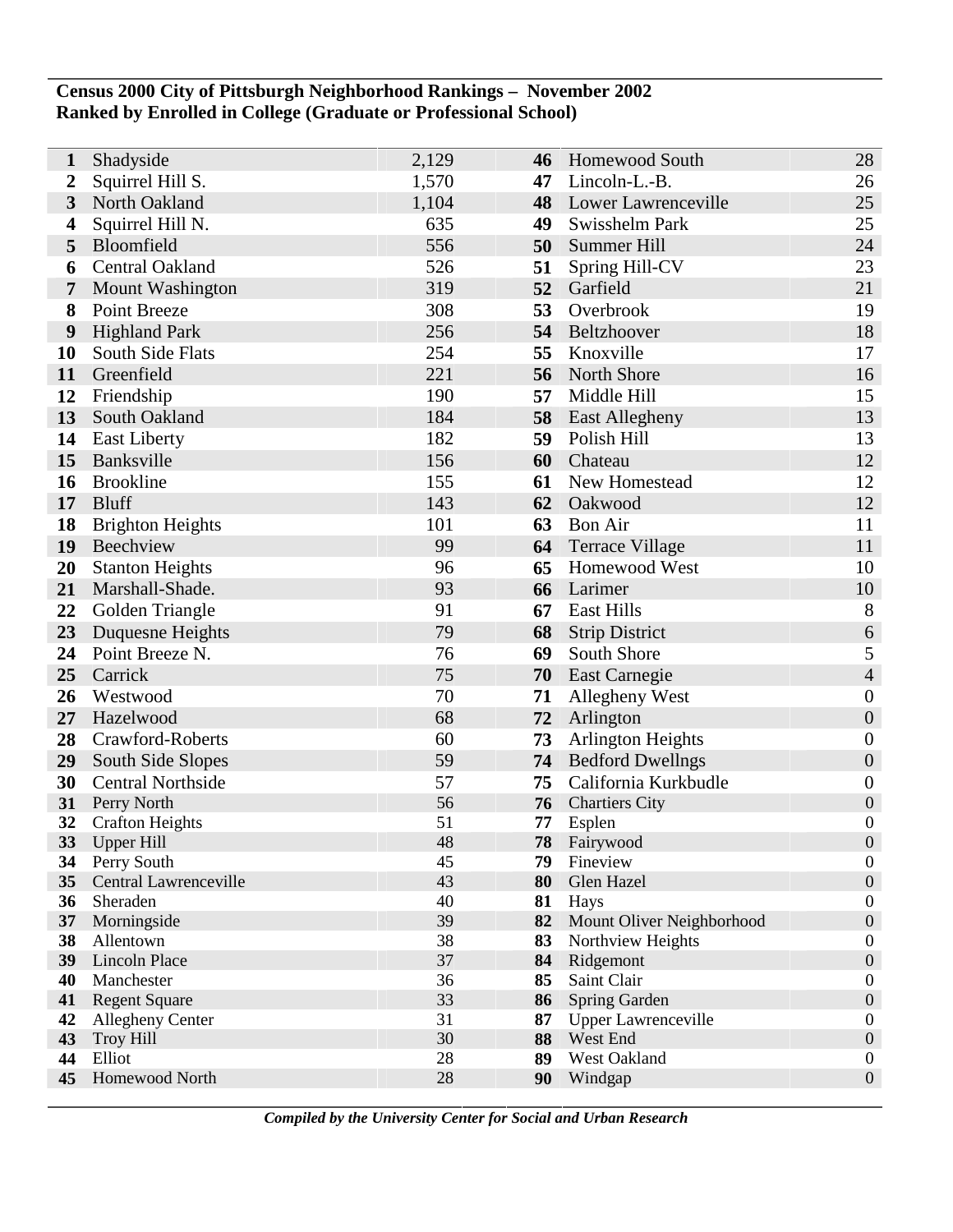# **Census 2000 City of Pittsburgh Neighborhood Rankings – November 2002 Ranked by Percentage of Population Enrolled in College (Graduate or Professional School)**

| 1                | Chateau                                | 19.4%        | 46       | <b>Brookline</b>           | 1.0%            |
|------------------|----------------------------------------|--------------|----------|----------------------------|-----------------|
| $\boldsymbol{2}$ | North Oakland                          | 14.3%        | 47       | Allentown                  | 1.0%            |
| 3                | Shadyside                              | 13.6%        | 48       | Lincoln Place              | 0.9%            |
| 4                | Squirrel Hill S.                       | 10.1%        | 49       | Homewood West              | 0.9%            |
| 5                | Friendship                             | 8.6%         | 50       | Elliot                     | 0.8%            |
| 6                | <b>Bluff</b>                           | 8.3%         | 51       | Central Lawrenceville      | 0.8%            |
| 7                | Squirrel Hill N.                       | 6.8%         | 52       | Lower Lawrenceville        | 0.7%            |
| 8                | Central Oakland                        | 6.7%         | 53       | Polish Hill                | 0.7%            |
| 9                | North Shore                            | 6.7%         | 54       | Perry South                | 0.7%            |
| <b>10</b>        | Bloomfield                             | 5.2%         | 55       | East Carnegie              | 0.7%            |
| 11               | Point Breeze                           | 5.2%         | 56       | Spring Hill-CV             | 0.6%            |
| 12               | South Oakland                          | 4.9%         | 57       | Carrick                    | 0.6%            |
| 13               | South Shore                            | 4.3%         | 58       | <b>Homewood South</b>      | 0.6%            |
| 14               | South Side Flats                       | 3.8%         | 59       | Sheraden                   | 0.6%            |
| 15               | <b>Highland Park</b>                   | 3.4%         | 60       | Middle Hill                | 0.5%            |
| 16               | Banksville                             | 3.4%         | 61       | Beltzhoover                | 0.5%            |
| 17               | Golden Triangle                        | 3.3%         | 62       | Homewood North             | 0.4%            |
| 18               | Point Breeze N.                        | 3.1%         | 63       | Overbrook                  | 0.4%            |
| 19               | <b>Mount Washington</b>                | 2.8%         | 64       | Lincoln-L.-B.              | 0.4%            |
| 20               | <b>Regent Square</b>                   | 2.7%         | 65       | <b>East Allegheny</b>      | 0.4%            |
| 21               | Greenfield                             | 2.6%         | 66       | Knoxville                  | 0.3%            |
| 22               | <b>Allegheny Center</b>                | 2.5%         | 67       | Larimer                    | 0.3%            |
| 23               | Duquesne Heights                       | 2.5%         | 68       | Garfield                   | 0.3%            |
| 24               | Westwood                               | 2.1%         | 69       | Terrace Village            | 0.3%            |
| 25               | <b>East Liberty</b>                    | 2.1%         | 70       | <b>East Hills</b>          | 0.2%            |
| 26               | Summer Hill                            | 2.0%         | 71       | Allegheny West             | 0.0%            |
| 27               | <b>Upper Hill</b>                      | 1.8%         | 72       | Arlington                  | 0.0%            |
| 28               | <b>Stanton Heights</b>                 | 1.8%         | 73       | <b>Arlington Heights</b>   | 0.0%            |
| 29               | Swisshelm Park                         | 1.7%         | 74       | <b>Bedford Dwellngs</b>    | 0.0%            |
| 30               | Crawford-Roberts                       | 1.7%         | 75       | California Kurkbudle       | 0.0%            |
| 31               | Marshall-Shade.                        | 1.6%         | 76       | <b>Chartiers City</b>      | 0.0%            |
| 32               | <b>Central Northside</b>               | 1.4%         | 77       | Esplen                     | 0.0%            |
| 33<br>34         | <b>Strip District</b><br>New Homestead | 1.4%<br>1.3% | 78<br>79 | Fairywood<br>Fineview      | $0.0\%$<br>0.0% |
| 35               | Manchester                             | 1.2%         | 80       | Glen Hazel                 | $0.0\%$         |
| 36               | <b>Brighton Heights</b>                | 1.2%         | 81       | Hays                       | 0.0%            |
|                  | 37 Bon Air                             | 1.1%         | 82       | Mount Oliver Neighborhood  | 0.0%            |
| 38               | Perry North                            | 1.1%         | 83       | Northview Heights          | 0.0%            |
| 39               | Oakwood                                | 1.1%         | 84       | Ridgemont                  | 0.0%            |
| 40               | <b>Crafton Heights</b>                 | 1.1%         | 85       | Saint Clair                | 0.0%            |
| 41               | Hazelwood                              | 1.0%         | 86       | Spring Garden              | 0.0%            |
| 42               | South Side Slopes                      | 1.0%         | 87       | <b>Upper Lawrenceville</b> | 0.0%            |
| 43               | Beechview                              | 1.0%         | 88       | West End                   | 0.0%            |
| 44               | Morningside                            | 1.0%         | 89       | West Oakland               | 0.0%            |
| 45               | <b>Troy Hill</b>                       | 1.0%         | 90       | Windgap                    | 0.0%            |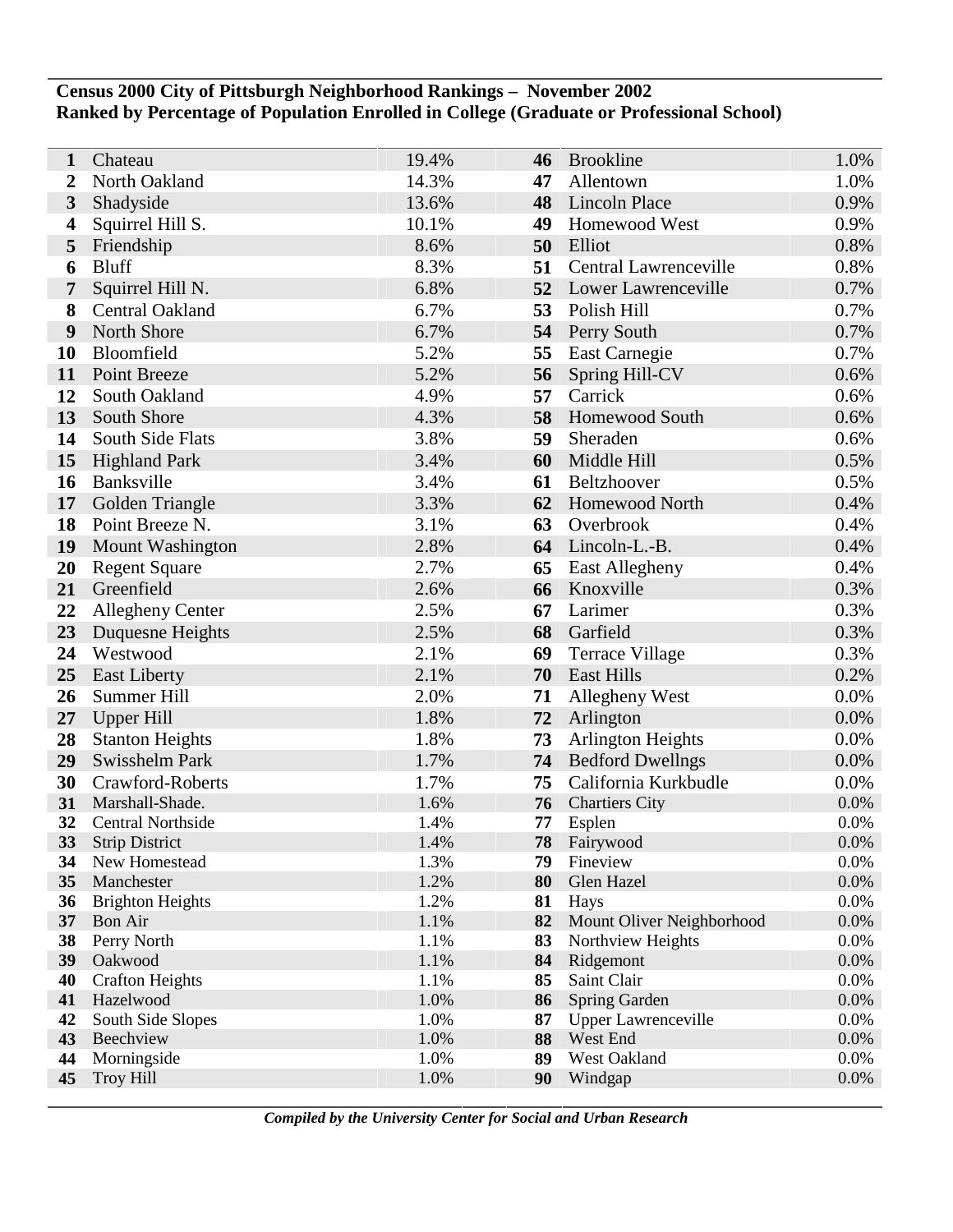# **Census 2000 City of Pittsburgh Neighborhood Rankings – November 2002 Ranked by Population (Age 3+) Enrolled in Public School Grade 12 and Under**

| 1                | Carrick                             | 822        | 46       | <b>Upper Lawrenceville</b>     | 196                                  |
|------------------|-------------------------------------|------------|----------|--------------------------------|--------------------------------------|
| 2                | Garfield                            | 800        | 47       | Point Breeze N.                | 185                                  |
| 3                | <b>Brookline</b>                    | 752        | 48       | Fairywood                      | 170                                  |
| 4                | Beechview                           | 677        | 49       | Morningside                    | 170                                  |
| 5                | Perry South                         | 641        | 50       | Arlington                      | 164                                  |
| 6                | Homewood North                      | 621        | 51       | <b>Troy Hill</b>               | 153                                  |
| 7                | Marshall-Shade.                     | 571        | 52       | Golden Triangle                | 138                                  |
| 8                | Sheraden                            | 566        | 53       | South Oakland                  | 128                                  |
| $\boldsymbol{9}$ | Squirrel Hill S.                    | 564        | 54       | Banksville                     | 126                                  |
| 10               | Northview Heights                   | 550        | 55       | <b>West Oakland</b>            | 123                                  |
| 11               | Knoxville                           | 543        | 56       | Fineview                       | 122                                  |
| 12               | Lincoln-L.-B.                       | 540        | 57       | South Side Flats               | 120                                  |
| 13               | Mount Washington                    | 536        | 58       | Homewood West                  | 115                                  |
| 14               | <b>Brighton Heights</b>             | 528        | 59       | Shadyside                      | 111                                  |
| 15               | <b>East Hills</b>                   | 528        | 60       | Westwood                       | 109                                  |
| 16               | <b>East Liberty</b>                 | 524        | 61       | California Kurkbudle           | 107                                  |
| 17               | Hazelwood                           | 425        | 62       | <b>Spring Garden</b>           | 78                                   |
| 18               | Perry North                         | 397        | 63       | Polish Hill                    | 76                                   |
| 19               | <b>Highland Park</b>                | 395        |          | 64 Central Oakland             | 75                                   |
| 20               | Greenfield                          | 392        | 65       | Swisshelm Park                 | 73                                   |
| 21               | Beltzhoover                         | 378        | 66       | <b>Regent Square</b>           | 71                                   |
| 22               | <b>Stanton Heights</b>              | 366        | 67       | Glen Hazel                     | 69                                   |
| 23               | <b>Homewood South</b>               | 363        | 68       | Oakwood                        | 68                                   |
| 24               | <b>Crafton Heights</b>              | 360        | 69       | Duquesne Heights               | 61                                   |
| 25               | <b>Bedford Dwellngs</b>             | 352        | 70       | Friendship                     | 59                                   |
| 26               | <b>Terrace Village</b>              | 331        | 71       | New Homestead                  | 58                                   |
| 27               | Allentown                           | 291        | 72       | Mount Oliver Neighborhood      | 57                                   |
| 28               | Larimer                             | 287        | 73       | <b>Bon Air</b>                 | 54                                   |
| 29               | South Side Slopes                   | 283        | 74       | <b>Arlington Heights</b>       | 51                                   |
| 30               | Spring Hill-CV                      | 283        | 75       | Ridgemont                      | 47                                   |
| 31               | Point Breeze                        | 265        | 76       | Windgap                        | 45                                   |
| 32<br>33         | Manchester<br>Central Lawrenceville | 262        | 77       | <b>Chartiers City</b>          | 38                                   |
| 34               | East Allegheny                      | 260<br>259 | 78<br>79 | East Carnegie<br>North Oakland | 36<br>36                             |
| 35               | Saint Clair                         | 252        | 80       | Esplen                         | 30                                   |
| 36               | Elliot                              | 251        | 81       | <b>Strip District</b>          | 24                                   |
| 37 <sup>7</sup>  | Crawford-Roberts                    | 240        |          | 82 Bluff                       | $22\,$                               |
| 38               | Lower Lawrenceville                 | 238        | 83       | Allegheny West                 | 17                                   |
| 39               | Central Northside                   | 237        | 84       | Hays                           | 16                                   |
| 40               | Bloomfield                          | 233        | 85       | West End                       | 10                                   |
| 41               | Squirrel Hill N.                    | 224        | 86       | Summer Hill                    | 9                                    |
| 42               | Overbrook                           | 221        | 87       | South Shore                    | 6                                    |
| 43               | Middle Hill                         | 213        | 88       | <b>Allegheny Center</b>        | $\boldsymbol{0}$                     |
| 44               | <b>Lincoln Place</b>                | 210<br>209 | 89<br>90 | Chateau<br>North Shore         | $\boldsymbol{0}$<br>$\boldsymbol{0}$ |
| 45               | <b>Upper Hill</b>                   |            |          |                                |                                      |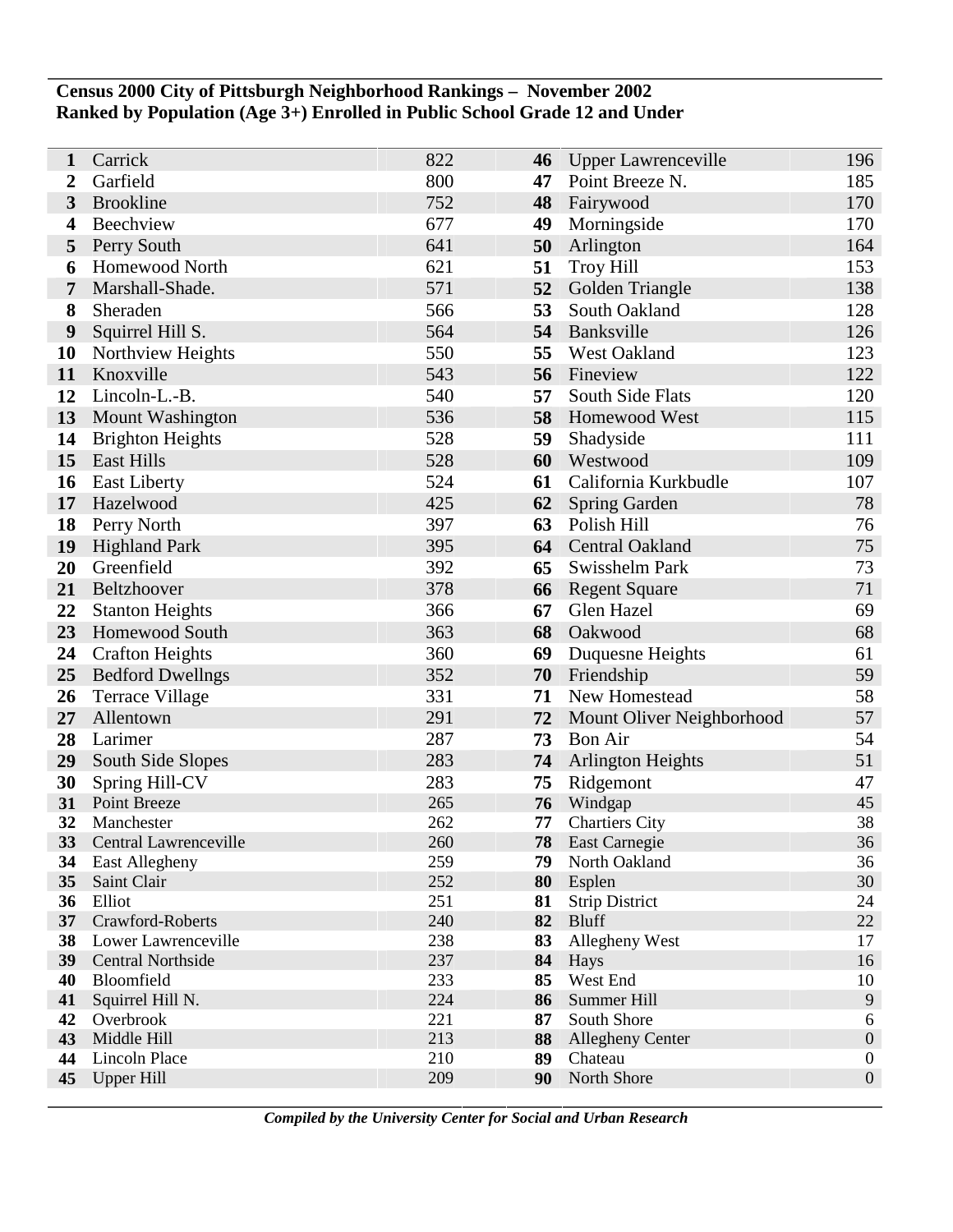## **Census 2000 City of Pittsburgh Neighborhood Rankings – November 2002 Ranked by Population (Age 3+) Enrolled in Private School Grade 12 and Under**

| 1                       | Squirrel Hill S.                   | 472      | 46       | <b>Regent Square</b>                | 34                                   |
|-------------------------|------------------------------------|----------|----------|-------------------------------------|--------------------------------------|
| 2                       | Squirrel Hill N.                   | 442      | 47       | North Oakland                       | 32                                   |
| $\overline{\mathbf{3}}$ | <b>Brookline</b>                   | 429      | 48       | Upper Hill                          | 30                                   |
| 4                       | <b>Point Breeze</b>                | 291      | 49       | South Side Flats                    | 29                                   |
| 5                       | <b>Brighton Heights</b>            | 277      | 50       | Fairywood                           | 27                                   |
| 6                       | Shadyside                          | 257      | 51       | New Homestead                       | 23                                   |
| 7                       | <b>Highland Park</b>               | 216      |          | 52 Oakwood                          | 23                                   |
| 8                       | Bloomfield                         | 199      | 53       | <b>Chartiers City</b>               | 21                                   |
| 9                       | Sheraden                           | 179      | 54       | <b>Homewood South</b>               | 21                                   |
| 10                      | Carrick                            | 155      | 55       | Saint Clair                         | 21                                   |
| 11                      | <b>Stanton Heights</b>             | 151      | 56       | Mount Oliver Neighborhood           | 20                                   |
| 12                      | <b>Lincoln Place</b>               | 150      | 57       | South Side Slopes                   | 20                                   |
| 13                      | Hazelwood                          | 137      | 58       | Beltzhoover                         | 18                                   |
| 14                      | Mount Washington                   | 135      | 59       | Larimer                             | 18                                   |
| 15                      | <b>Crafton Heights</b>             | 130      | 60       | <b>Swisshelm Park</b>               | 18                                   |
| 16                      | Greenfield                         | 130      | 61       | Arlington                           | 17                                   |
| 17                      | Perry North                        | 128      | 62       | <b>Terrace Village</b>              | 17                                   |
| 18                      | Beechview                          | 125      | 63       | West Oakland                        | 15                                   |
| 19                      | Morningside                        | 122      | 64       | Middle Hill                         | 12                                   |
| 20                      | <b>East Liberty</b>                | 111      | 65       | South Oakland                       | 12                                   |
| 21                      | Marshall-Shade.                    | 104      | 66       | Manchester                          | 10                                   |
| 22                      | Duquesne Heights                   | 102      | 67       | <b>Strip District</b>               | 8                                    |
| 23                      | Banksville                         | 95       | 68       | West End                            | $\boldsymbol{8}$                     |
| 24                      | <b>Central Lawrenceville</b>       | 94       | 69       | <b>Bluff</b>                        | $\boldsymbol{7}$                     |
| 25                      | Golden Triangle                    | 90       | 70       | Friendship                          | $\overline{7}$                       |
| 26                      | Spring Hill-CV                     | 85       | 71       | Northview Heights                   | 6                                    |
| 27                      | <b>Troy Hill</b>                   | 85       | 72       | <b>Bedford Dwellngs</b>             | $\sqrt{5}$                           |
| 28                      | Lincoln-L.-B.                      | 83       | 73       | <b>Bon Air</b>                      | 5                                    |
| 29                      | Windgap                            | 67       | 74       | Hays                                | 5                                    |
| 30                      | Elliot                             | 61       | 75       | Homewood West                       | 3                                    |
| 31                      | Allentown                          | 60       | 76       | <b>Allegheny Center</b>             | $\boldsymbol{0}$                     |
| 32                      | Overbrook                          | 58       | 77       | Allegheny West                      | $\boldsymbol{0}$                     |
| 33                      | Westwood                           | 56       | 78       | <b>Arlington Heights</b>            | $\mathbf{0}$                         |
| 34                      | East Hills                         | 55<br>53 | 79       | California Kurkbudle                | $\boldsymbol{0}$                     |
| 35<br>36                | Homewood North<br>Crawford-Roberts | 52       | 80<br>81 | <b>Central Northside</b><br>Chateau | $\boldsymbol{0}$<br>$\boldsymbol{0}$ |
|                         | 37 Perry South                     | 51       | 82       | <b>East Allegheny</b>               | $\boldsymbol{0}$                     |
| 38                      | Point Breeze N.                    | 46       | 83       | East Carnegie                       | $\boldsymbol{0}$                     |
| 39                      | Summer Hill                        | 44       | 84       | Esplen                              | $\boldsymbol{0}$                     |
| 40                      | Garfield                           | 40       | 85       | Glen Hazel                          | $\boldsymbol{0}$                     |
| 41                      | Knoxville                          | 40       | 86       | North Shore                         | $\boldsymbol{0}$                     |
| 42                      | Central Oakland                    | 39       | 87       | Ridgemont                           | $\boldsymbol{0}$                     |
| 43                      | Lower Lawrenceville                | 39       | 88       | South Shore                         | $\boldsymbol{0}$                     |
| 44                      | Polish Hill                        | 39       | 89       | Spring Garden                       | $\boldsymbol{0}$                     |
| 45                      | Fineview                           | 35       | 90       | <b>Upper Lawrenceville</b>          | $\boldsymbol{0}$                     |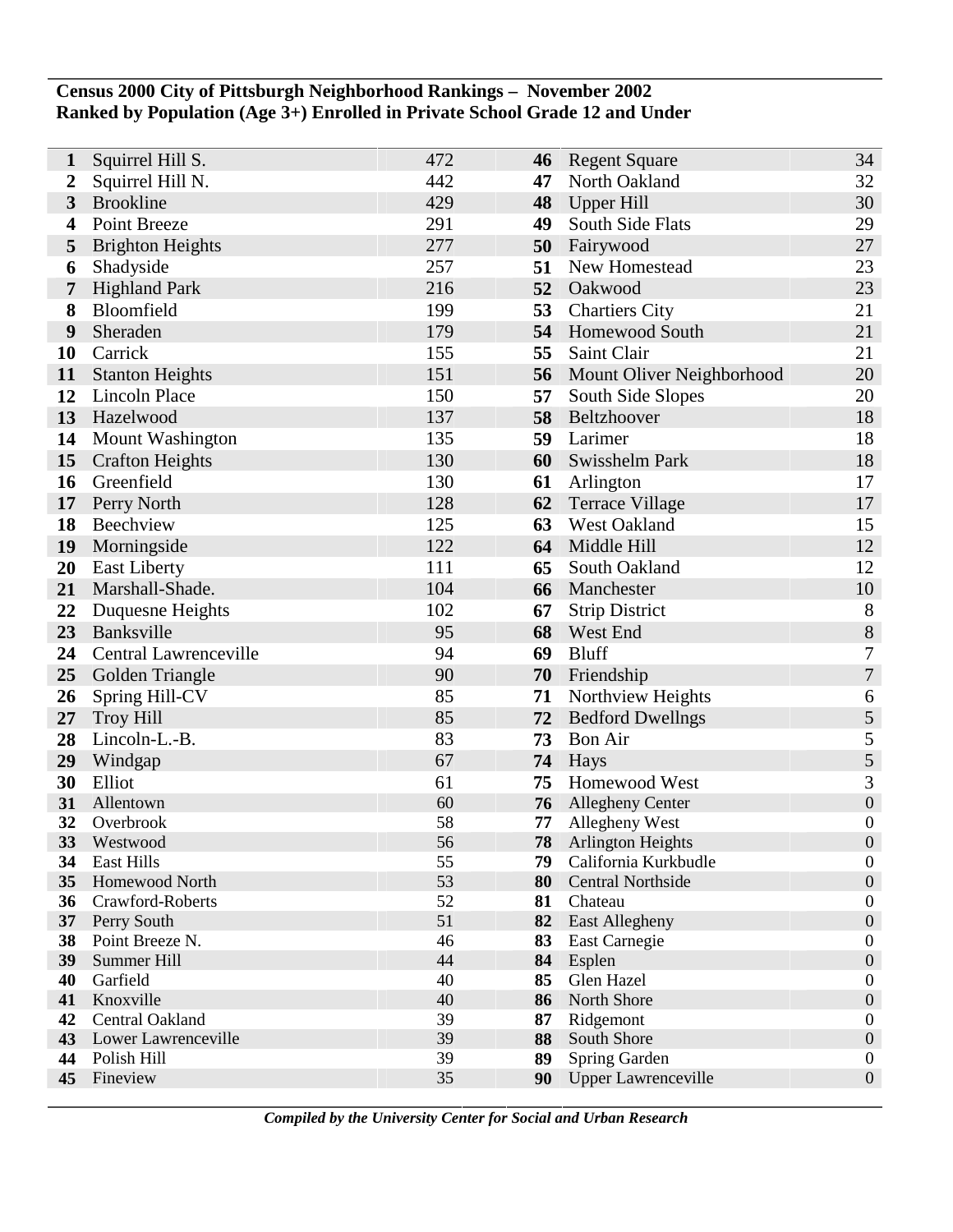## **Census 2000 City of Pittsburgh Neighborhood Rankings – November 2002 Ranked by Percentage of Students Grade 12 and Under Enrolled in Private School**

| $\mathbf{1}$            | Summer Hill               | 83.0%          | 46       | <b>East Liberty</b>              | 17.5%        |
|-------------------------|---------------------------|----------------|----------|----------------------------------|--------------|
| $\boldsymbol{2}$        | Shadyside                 | 69.8%          | 47       | Allentown                        | 17.1%        |
| $\overline{\mathbf{3}}$ | Squirrel Hill N.          | 66.4%          | 48       | Carrick                          | 15.9%        |
| 4                       | Duquesne Heights          | 62.6%          | 49       | Beechview                        | 15.6%        |
| 5                       | Windgap                   | 59.8%          | 50       | Marshall-Shade.                  | 15.4%        |
| 6                       | Point Breeze              | 52.3%          | 51       | Lower Lawrenceville              | 14.1%        |
| 7                       | North Oakland             | 47.1%          | 52       | Fairywood                        | 13.7%        |
| 8                       | Bloomfield                | 46.1%          | 53       | Lincoln-L.-B.                    | 13.3%        |
| 9                       | Squirrel Hill S.          | 45.6%          | 54       | Upper Hill                       | 12.6%        |
| 10                      | West End                  | 44.4%          | 55       | <b>West Oakland</b>              | 10.9%        |
| 11                      | Banksville                | 43.0%          | 56       | Friendship                       | 10.6%        |
| 12                      | Morningside               | 41.8%          | 57       | <b>East Hills</b>                | 9.4%         |
| 13                      | Lincoln Place             | 41.7%          | 58       | Arlington                        | 9.4%         |
| 14                      | Golden Triangle           | 39.5%          | 59       | South Oakland                    | 8.6%         |
| 15                      | <b>Brookline</b>          | 36.3%          | 60       | <b>Bon Air</b>                   | 8.5%         |
| 16                      | <b>Troy Hill</b>          | 35.7%          | 61       | <b>Homewood North</b>            | 7.9%         |
| 17                      | <b>Chartiers City</b>     | 35.6%          | 62       | Saint Clair                      | 7.7%         |
| 18                      | <b>Highland Park</b>      | 35.4%          | 63       | Perry South                      | 7.4%         |
| 19                      | <b>Brighton Heights</b>   | 34.4%          | 64       | Knoxville                        | 6.9%         |
| 20                      | Central Oakland           | 34.2%          | 65       | South Side Slopes                | 6.6%         |
| 21                      | Westwood                  | 33.9%          | 66       | Larimer                          | 5.9%         |
| 22                      | Polish Hill               | 33.9%          | 67       | Homewood South                   | 5.5%         |
| 23                      | <b>Regent Square</b>      | 32.4%          | 68       | Middle Hill                      | 5.3%         |
| 24                      | <b>Stanton Heights</b>    | 29.2%          | 69       | Terrace Village                  | 4.9%         |
| 25                      | New Homestead             | 28.4%          | 70       | Garfield                         | 4.8%         |
| 26                      | Central Lawrenceville     | 26.6%          | 71       | Beltzhoover                      | 4.5%         |
| 27                      | <b>Crafton Heights</b>    | 26.5%          | 72       | Manchester                       | 3.7%         |
| 28                      | Mount Oliver Neighborhood | 26.0%          | 73       | Homewood West                    | 2.5%         |
| 29                      | Oakwood                   | 25.3%          | 74       | <b>Bedford Dwellngs</b>          | 1.4%         |
| 30                      | <b>Strip District</b>     | 25.0%          | 75       | Northview Heights                | 1.1%         |
| 31                      | Greenfield                | 24.9%          | 76       | <b>Allegheny Center</b>          | 0.0%         |
| 32                      | Perry North               | 24.4%          | 77       | Allegheny West                   | 0.0%         |
| 33                      | Hazelwood                 | 24.4%          | 78       | <b>Arlington Heights</b>         | 0.0%         |
| 34                      | <b>Bluff</b>              | 24.1%          | 79       | California Kurkbudle             | 0.0%         |
| 35                      | Sheraden                  | 24.0%<br>23.8% | 80       | <b>Central Northside</b>         | 0.0%         |
| 36<br>37 <sup>7</sup>   | Hays<br>Spring Hill-CV    | 23.1%          | 81<br>82 | Chateau<br><b>East Allegheny</b> | 0.0%<br>0.0% |
| 38                      | Fineview                  | 22.3%          | 83       | East Carnegie                    | 0.0%         |
| 39                      | Overbrook                 | 20.8%          | 84       | Esplen                           | 0.0%         |
| 40                      | Mount Washington          | 20.1%          | 85       | Glen Hazel                       | 0.0%         |
| 41                      | Point Breeze N.           | 19.9%          | 86       | North Shore                      | 0.0%         |
| 42                      | Swisshelm Park            | 19.8%          | 87       | Ridgemont                        | 0.0%         |
| 43                      | Elliot                    | 19.6%          | 88       | South Shore                      | 0.0%         |
| 44                      | South Side Flats          | 19.5%          | 89       | Spring Garden                    | 0.0%         |
| 45                      | Crawford-Roberts          | 17.8%          | 90       | <b>Upper Lawrenceville</b>       | 0.0%         |
|                         |                           |                |          |                                  |              |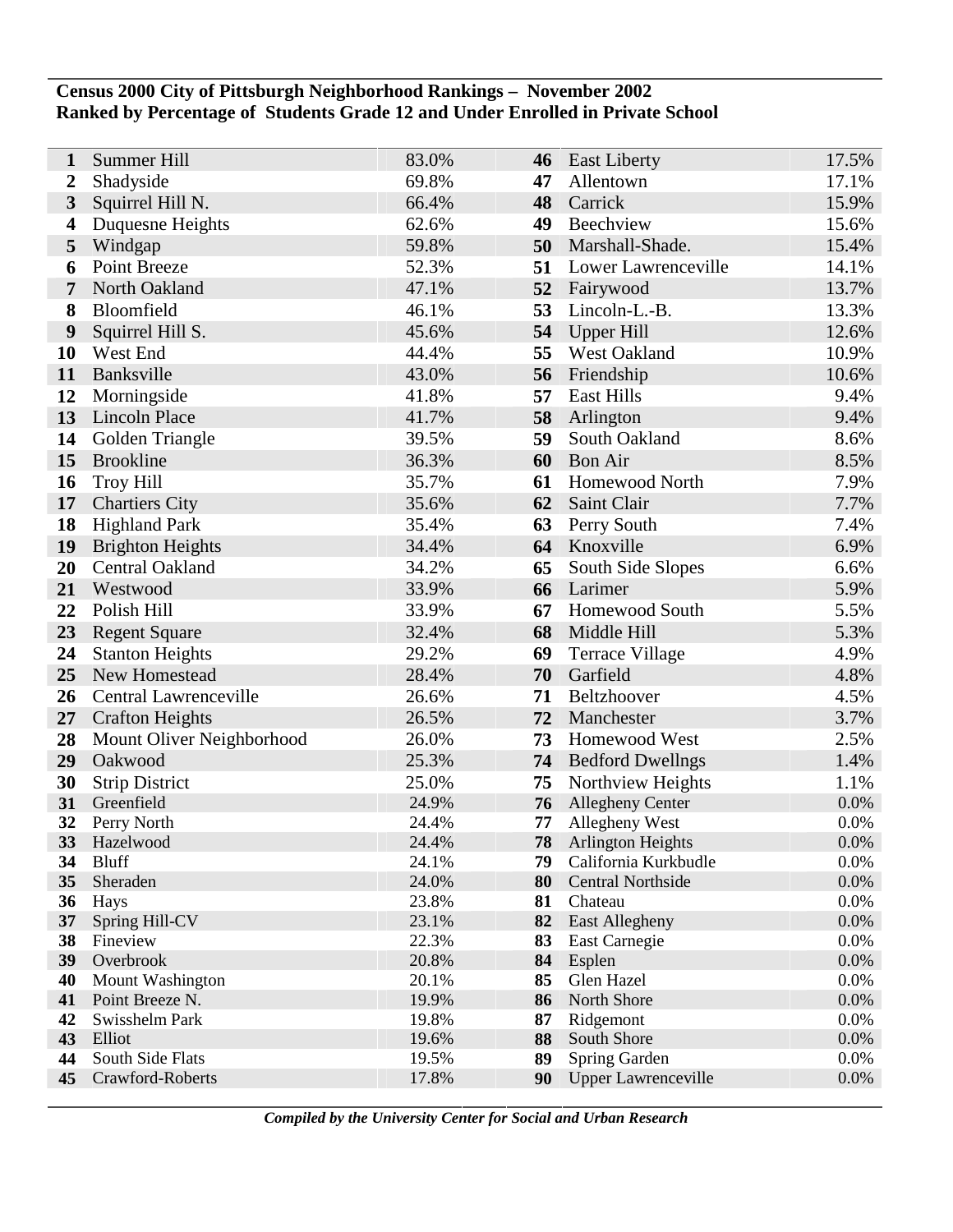## **Census 2000 City of Pittsburgh Neighborhood Rankings – November 2002 Ranked by Percentage of Population (Age 15+) Never Married**

| 1                     | <b>Bluff</b>                     | 87.9%          | 46       | Knoxville                      | 37.8%          |
|-----------------------|----------------------------------|----------------|----------|--------------------------------|----------------|
| $\boldsymbol{2}$      | Chateau                          | 78.0%          | 47       | <b>Highland Park</b>           | 37.2%          |
| 3                     | Central Oakland                  | 77.3%          | 48       | <b>Upper Hill</b>              | 37.1%          |
| 4                     | West Oakland                     | 67.7%          | 49       | <b>Troy Hill</b>               | 37.1%          |
| 5                     | South Shore                      | 65.8%          | 50       | Middle Hill                    | 36.4%          |
| 6                     | <b>Bedford Dwellngs</b>          | 65.0%          | 51       | <b>Upper Lawrenceville</b>     | 36.3%          |
| 7                     | <b>Strip District</b>            | 60.9%          | 52       | Esplen                         | 35.8%          |
| 8                     | Northview Heights                | 60.6%          | 53       | Squirrel Hill S.               | 35.4%          |
| 9                     | North Oakland                    | 60.6%          | 54       | Allentown                      | 34.8%          |
| 10                    | Saint Clair                      | 60.4%          | 55       | <b>Regent Square</b>           | 34.7%          |
| 11                    | Friendship                       | 58.8%          | 56       | Central Lawrenceville          | 34.4%          |
| 12                    | Allegheny West                   | 57.2%          | 57       | Homewood West                  | 34.1%          |
| 13                    | <b>Arlington Heights</b>         | 55.2%          | 58       | Duquesne Heights               | 34.0%          |
| 14                    | <b>Allegheny Center</b>          | 53.9%          | 59       | Hazelwood                      | 33.9%          |
| 15                    | Shadyside                        | 53.3%          | 60       | <b>Chartiers City</b>          | 33.7%          |
| 16                    | South Oakland                    | 53.1%          | 61       | <b>Crafton Heights</b>         | 33.2%          |
| 17                    | Fairywood                        | 51.2%          | 62       | Glen Hazel                     | 32.9%          |
| 18                    | <b>Terrace Village</b>           | 49.8%          | 63       | Lincoln-L.-B.                  | 32.8%          |
| 19                    | <b>East Liberty</b>              | 48.9%          | 64       | Sheraden                       | 32.6%          |
| 20                    | South Side Flats                 | 48.8%          | 65       | Polish Hill                    | 32.5%          |
| 21                    | Garfield                         | 48.4%          | 66       | Spring Hill-CV                 | 32.1%          |
| 22                    | <b>Central Northside</b>         | 48.3%          | 67       | Elliot                         | 31.7%          |
| 23                    | <b>Spring Garden</b>             | 47.5%          | 68       | Greenfield                     | 31.6%          |
| 24                    | California Kurkbudle             | 46.7%          | 69       | <b>Brighton Heights</b>        | 30.9%          |
| 25                    | Homewood South                   | 46.1%          | 70       | Beechview                      | 30.8%          |
| 26                    | Fineview                         | 46.0%          | 71       | Morningside                    | 30.2%          |
| 27                    | Crawford-Roberts                 | 45.3%          | 72       | Banksville                     | 30.0%          |
| 28                    | Manchester                       | 45.3%          | 73       | Carrick                        | 30.0%          |
| 29                    | Bloomfield                       | 44.9%          | 74       | Westwood                       | 30.0%          |
| 30                    | Point Breeze N.                  | 44.3%          | 75       | <b>Brookline</b>               | 28.6%          |
| 31                    | Lower Lawrenceville              | 43.0%          | 76       | <b>Stanton Heights</b>         | 27.8%          |
| 32                    | Squirrel Hill N.                 | 42.9%          | 77<br>78 | Mount Oliver Neighborhood      | 27.3%          |
| 33 <sup>°</sup><br>34 | Perry South<br>South Side Slopes | 42.9%<br>42.6% | 79       | Lincoln Place<br>New Homestead | 26.0%<br>26.0% |
| 35                    | Mount Washington                 | 42.6%          | 80       | Overbrook                      | 25.8%          |
| 36                    | <b>East Allegheny</b>            | 42.2%          | 81       | North Shore                    | 25.7%          |
| 37                    | Larimer                          | 42.1%          | 82       | Point Breeze                   | 25.7%          |
| 38                    | Marshall-Shade.                  | 42.0%          | 83       | Oakwood                        | 24.3%          |
| 39                    | East Carnegie                    | 40.4%          | 84       | Summer Hill                    | 23.9%          |
| 40                    | Beltzhoover                      | 39.6%          | 85       | Hays                           | 23.3%          |
| 41                    | Arlington                        | 39.4%          | 86       | Windgap                        | 22.7%          |
| 42                    | Perry North                      | 39.1%          | 87       | Bon Air                        | 22.3%          |
| 43                    | East Hills                       | 39.1%          | 88       | Swisshelm Park                 | 20.3%          |
| 44<br>45              | Homewood North<br>West End       | 38.9%<br>37.8% | 89<br>90 | Golden Triangle<br>Ridgemont   | 18.8%<br>13.6% |
|                       |                                  |                |          |                                |                |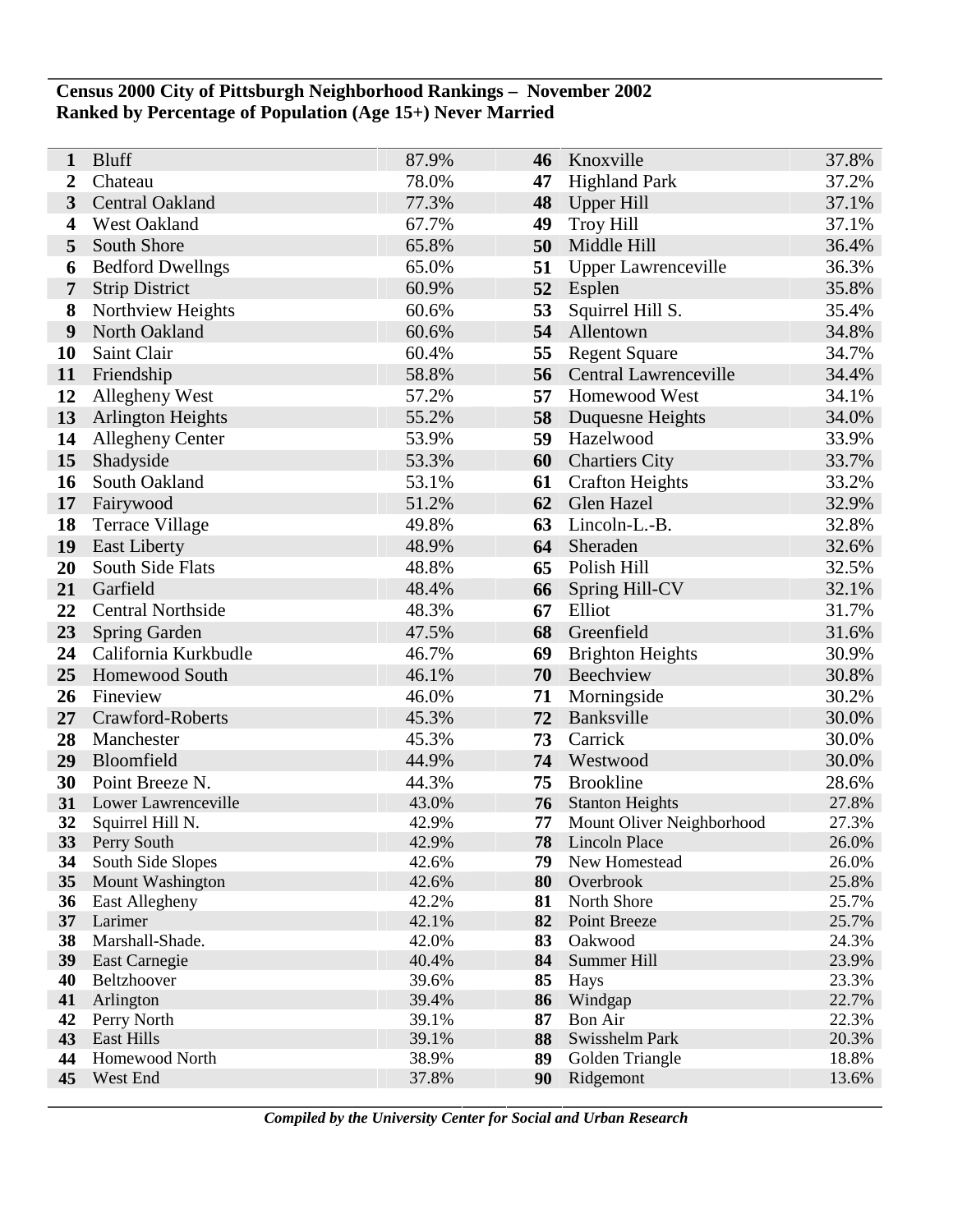## **Census 2000 City of Pittsburgh Neighborhood Rankings – November 2002 Ranked by Percentage of Population (Age 15+) Currently Married**

| 1        | North Shore                     | 70.0%          | 46       | <b>Troy Hill</b>               | 38.5%          |
|----------|---------------------------------|----------------|----------|--------------------------------|----------------|
| 2        | Golden Triangle                 | 68.1%          | 47       | Fineview                       | 38.3%          |
| 3        | Point Breeze                    | 60.8%          | 48       | Point Breeze N.                | 37.9%          |
| 4        | Ridgemont                       | 60.5%          | 49       | East Carnegie                  | 37.8%          |
| 5        | Summer Hill                     | 60.1%          | 50       | Lower Lawrenceville            | 37.3%          |
| 6        | Swisshelm Park                  | 58.5%          | 51       | South Side Slopes              | 37.2%          |
| 7        | <b>Bon Air</b>                  | 58.3%          | 52       | Glen Hazel                     | 36.5%          |
| 8        | <b>Lincoln Place</b>            | 57.1%          | 53       | Bloomfield                     | 36.2%          |
| 9        | Overbrook                       | 56.7%          | 54       | Middle Hill                    | 36.0%          |
| 10       | Oakwood                         | 56.4%          | 55       | Shadyside                      | 35.4%          |
| 11       | New Homestead                   | 56.2%          | 56       | <b>Arlington Heights</b>       | 35.2%          |
| 12       | Windgap                         | 53.8%          | 57       | <b>East Hills</b>              | 35.1%          |
| 13       | <b>Brookline</b>                | 53.2%          | 58       | California Kurkbudle           | 34.8%          |
| 14       | Westwood                        | 52.3%          | 59       | South Shore                    | 34.2%          |
| 15       | <b>Stanton Heights</b>          | 52.3%          | 60       | <b>Upper Hill</b>              | 34.1%          |
| 16       | <b>Regent Square</b>            | 52.2%          | 61       | Esplen                         | 34.0%          |
| 17       | Greenfield                      | 50.3%          | 62       | Larimer                        | 34.0%          |
| 18       | Banksville                      | 50.0%          | 63       | Homewood West                  | 33.9%          |
| 19       | Squirrel Hill S.                | 49.8%          | 64       | Perry South                    | 33.8%          |
| 20       | Mount Oliver Neighborhood       | 49.3%          | 65       | Friendship                     | 32.3%          |
| 21       | <b>Crafton Heights</b>          | 49.1%          | 66       | Garfield                       | 31.7%          |
| 22       | Morningside                     | 49.0%          | 67       | Manchester                     | 30.7%          |
| 23       | Beechview                       | 49.0%          | 68       | <b>East Allegheny</b>          | 30.1%          |
| 24       | Carrick                         | 48.8%          | 69       | Saint Clair                    | 29.4%          |
| 25       | <b>Brighton Heights</b>         | 48.5%          | 70       | Homewood North                 | 29.3%          |
| 26       | Sheraden                        | 47.5%          | 71       | North Oakland                  | 29.2%          |
| 27       | Elliot                          | 47.2%          | 72       | <b>Central Northside</b>       | 29.1%          |
| 28       | Squirrel Hill N.                | 46.2%          | 73       | Spring Garden                  | 29.0%          |
| 29       | <b>Highland Park</b>            | 45.9%          | 74       | Allegheny West                 | 28.7%          |
| 30       | Duquesne Heights                | 45.5%          | 75       | South Oakland                  | 27.9%          |
| 31       | Perry North                     | 44.7%          | 76       | <b>East Liberty</b>            | 27.5%          |
| 32       | Hays                            | 44.5%          | 77       | South Side Flats               | 27.2%          |
| 33       | Allentown                       | 43.5%          | 78       | <b>Allegheny Center</b>        | 27.0%          |
| 34       | Hazelwood                       | 42.7%          | 79       | Fairywood                      | 26.8%          |
| 35       | Knoxville                       | 42.7%          | 80       | West End                       | 26.6%          |
| 36       | <b>Chartiers City</b>           | 42.3%          | 81       | <b>Terrace Village</b>         | 24.0%          |
| 37       | Marshall-Shade.                 | 42.0%          | 82       | Crawford-Roberts               | 23.9%          |
| 38       | <b>Upper Lawrenceville</b>      | 42.0%<br>41.3% | 83<br>84 | Homewood South<br>West Oakland | 23.2%<br>22.6% |
| 39<br>40 | Spring Hill-CV<br>Lincoln-L.-B. | 40.8%          | 85       | Northview Heights              | 20.8%          |
| 41       | Beltzhoover                     | 40.5%          | 86       | Central Oakland                | 19.1%          |
| 42       | Arlington                       | 40.3%          | 87       | <b>Strip District</b>          | 12.2%          |
| 43       | Polish Hill                     | 40.2%          | 88       | <b>Bedford Dwellngs</b>        | 10.7%          |
| 44       | Mount Washington                | 38.5%          | 89       | <b>Bluff</b>                   | 8.2%           |
| 45       | Central Lawrenceville           | 38.5%          | 90       | Chateau                        | 0.0%           |
|          |                                 |                |          |                                |                |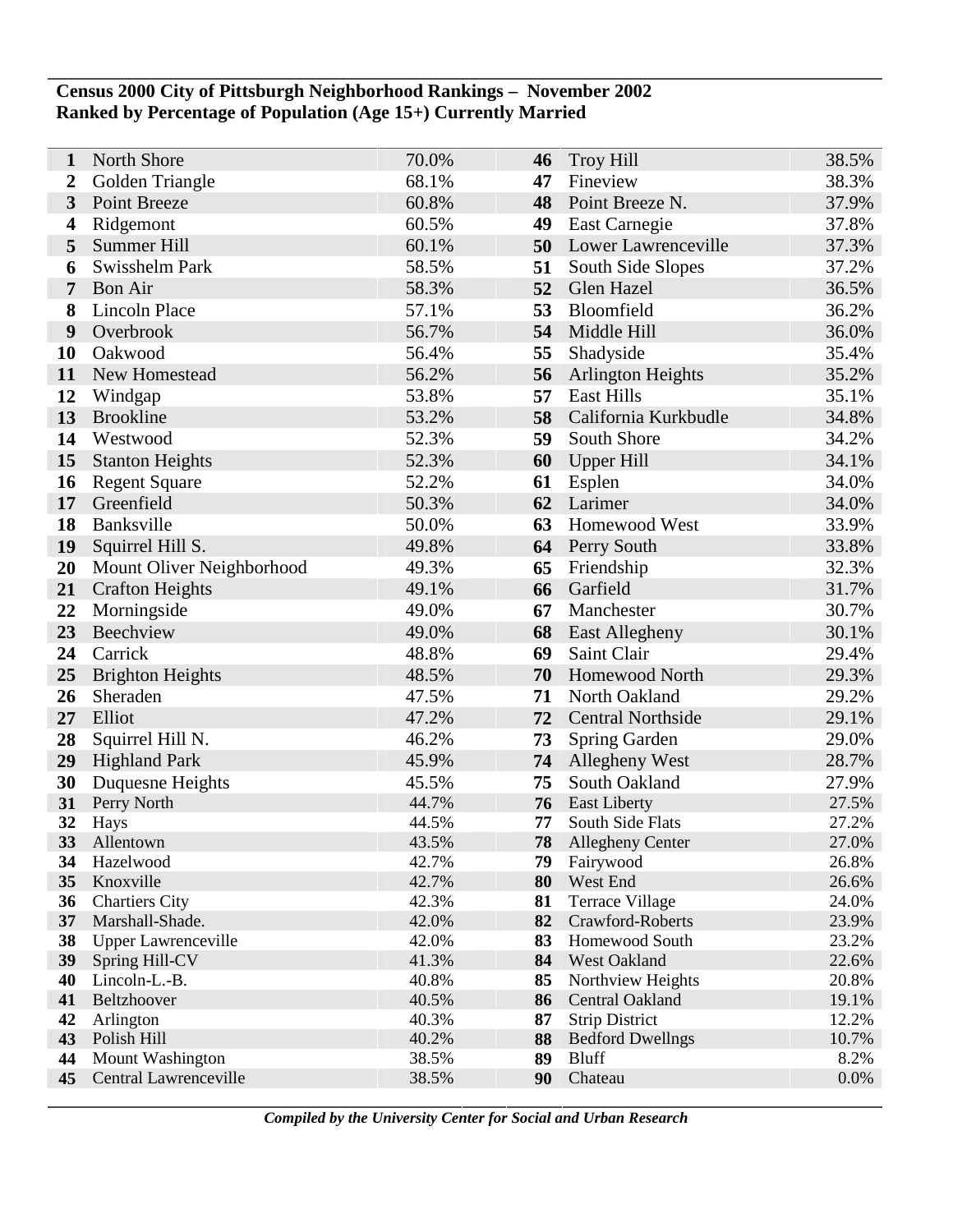## **Census 2000 City of Pittsburgh Neighborhood Rankings – November 2002 Ranked by Male Elderly Living Alone**

| 1        | Squirrel Hill S.                             | 267      | 46       | <b>Homewood West</b>               | 47                    |
|----------|----------------------------------------------|----------|----------|------------------------------------|-----------------------|
| 2        | <b>Central Lawrenceville</b>                 | 194      | 47       | Allegheny Center                   | 46                    |
| 3        | <b>Brookline</b>                             | 191      | 48       | Overbrook                          | 45                    |
| 4        | <b>Mount Washington</b>                      | 183      | 49       | Garfield                           | 44                    |
| 5        | <b>East Liberty</b>                          | 171      | 50       | <b>Lincoln Place</b>               | 44                    |
| 6        | Carrick                                      | 149      | 51       | Duquesne Heights                   | 39                    |
| 7        | Bloomfield                                   | 148      | 52       | Friendship                         | 39                    |
| 8        | Lincoln-L.-B.                                | 145      | 53       | Manchester                         | 37                    |
| 9        | Beechview                                    | 142      | 54       | Arlington                          | 36                    |
| 10       | North Oakland                                | 123      | 55       | Polish Hill                        | 34                    |
| 11       | <b>East Allegheny</b>                        | 120      | 56       | <b>Crafton Heights</b>             | 33                    |
| 12       | Greenfield                                   | 110      | 57       | Elliot                             | 33                    |
| 13       | <b>Point Breeze</b>                          | 108      | 58       | Bluff                              | 32                    |
| 14       | Shadyside                                    | 107      | 59       | Windgap                            | 32                    |
| 15       | Homewood South                               | 103      | 60       | Morningside                        | 31                    |
| 16       | <b>Brighton Heights</b>                      | 98       | 61       | Perry North                        | 30                    |
| 17       | <b>Highland Park</b>                         | 97       | 62       | Allegheny West                     | 25                    |
| 18       | South Side Flats                             | 91       | 63       | <b>Upper Hill</b>                  | 25                    |
| 19       | South Side Slopes                            | 88       | 64       | Point Breeze N.                    | 19                    |
| 20       | Squirrel Hill N.                             | 88       | 65       | Saint Clair                        | 19                    |
| 21       | Crawford-Roberts                             | 87       | 66       | <b>East Carnegie</b>               | 16                    |
| 22       | Golden Triangle                              | 87       | 67       | California Kurkbudle               | 13                    |
| 23       | Knoxville                                    | 82       | 68       | Summer Hill                        | 13                    |
| 24       | Hazelwood                                    | 80       | 69       | West End                           | 12                    |
| 25       | Perry South                                  | 78       | 70       | Glen Hazel                         | 11                    |
| 26       | Banksville                                   | 74       | 71       | Hays                               | 11                    |
| 27       | <b>Terrace Village</b>                       | 71       | 72       | <b>Regent Square</b>               | 11                    |
| 28       | Sheraden                                     | 66       | 73       | New Homestead                      | 10                    |
| 29       | <b>Stanton Heights</b>                       | 66       |          | 74 Fineview                        | 9                     |
| 30       | Lower Lawrenceville                          | 65       | 75       | Spring Garden                      | 8                     |
| 31       | Allentown                                    | 64       | 76       | <b>Chartiers City</b>              | $\sqrt{ }$            |
| 32       | Larimer                                      | 64       | 77       | Ridgemont                          | $\tau$                |
| 33       | Spring Hill-CV                               | 60       | 78       | <b>Bon Air</b>                     | $\sqrt{6}$            |
| 34       | <b>Upper Lawrenceville</b>                   | 59       | 79       | Mount Oliver Neighborhood          | 5                     |
| 35       | <b>Troy Hill</b><br><b>Central Northside</b> | 58<br>57 | 80       | Oakwood                            | 5                     |
| 36<br>37 | Marshall-Shade.                              | 57       | 81<br>82 | Esplen<br><b>Arlington Heights</b> | 4<br>$\boldsymbol{0}$ |
| 38       | Middle Hill                                  | 57       | 83       | Chateau                            | $\boldsymbol{0}$      |
| 39       | Westwood                                     | 57       | 84       | Fairywood                          | $\boldsymbol{0}$      |
| 40       | <b>Bedford Dwellngs</b>                      | 55       | 85       | North Shore                        | $\boldsymbol{0}$      |
| 41       | Beltzhoover                                  | 53       | 86       | Northview Heights                  | $\boldsymbol{0}$      |
| 42       | South Oakland                                | 53       | 87       | South Shore                        | $\boldsymbol{0}$      |
| 43       | Homewood North                               | 52       | 88       | <b>Strip District</b>              | $\boldsymbol{0}$      |
| 44       | <b>East Hills</b>                            | 50       | 89       | Swisshelm Park                     | $\boldsymbol{0}$      |
| 45       | Central Oakland                              | 49       | 90       | West Oakland                       | $\boldsymbol{0}$      |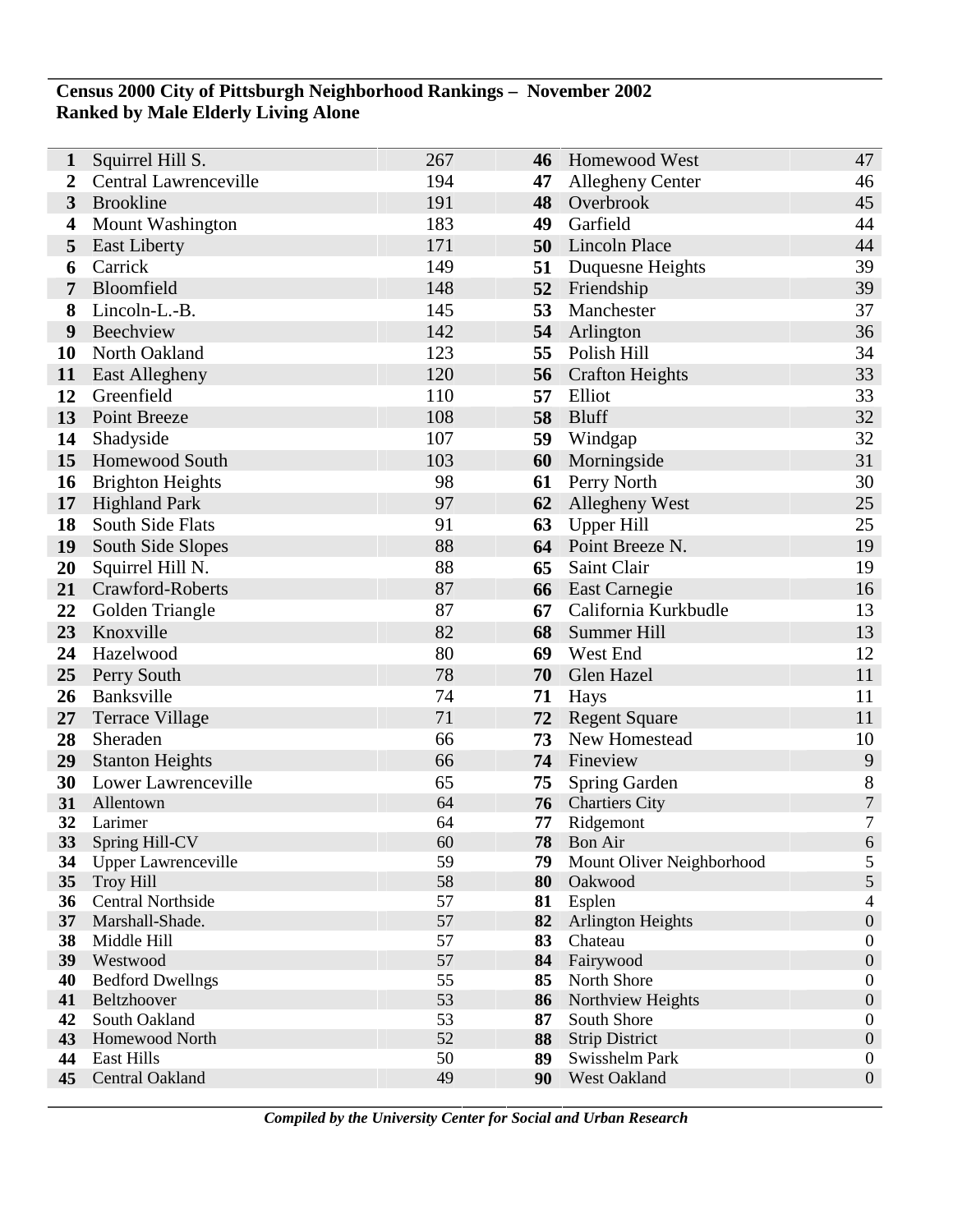## **Census 2000 City of Pittsburgh Neighborhood Rankings – November 2002 Ranked by Female Elderly Living Alone**

| 1                       | <b>Brookline</b>                     | 768        | 46       | Knoxville                    | 136                   |
|-------------------------|--------------------------------------|------------|----------|------------------------------|-----------------------|
| $\boldsymbol{2}$        | Squirrel Hill S.                     | 657        | 47       | Larimer                      | 136                   |
| 3                       | North Oakland                        | 605        | 48       | South Oakland                | 133                   |
| $\overline{\mathbf{4}}$ | Carrick                              | 591        | 49       | Lower Lawrenceville          | 125                   |
| 5                       | Central Lawrenceville                | 534        | 50       | Upper Lawrenceville          | 122                   |
| 6                       | Shadyside                            | 457        | 51       | Middle Hill                  | 121                   |
| $\overline{7}$          | <b>Mount Washington</b>              | 454        | 52       | Banksville                   | 120                   |
| 8                       | <b>Brighton Heights</b>              | 447        | 53       | Duquesne Heights             | 113                   |
| 9                       | South Side Flats                     | 432        |          | 54 Beltzhoover               | 93                    |
| 10                      | Beechview                            | 428        | 55       | Oakwood                      | 92                    |
| 11                      | Bloomfield                           | 414        | 56       | <b>Allegheny Center</b>      | 85                    |
| 12                      | Greenfield                           | 352        | 57       | Arlington                    | 77                    |
| 13                      | <b>East Liberty</b>                  | 333        | 58       | Glen Hazel                   | 77                    |
| 14                      | Squirrel Hill N.                     | 325        | 59       | Point Breeze N.              | 73                    |
| 15                      | Crawford-Roberts                     | 300        | 60       | Manchester                   | 71                    |
| 16                      | Golden Triangle                      | 287        | 61       | Swisshelm Park               | 70                    |
| 17                      | Hazelwood                            | 253        | 62       | Windgap                      | 62                    |
| 18                      | Perry South                          | 240        | 63       | Friendship                   | 53                    |
| 19                      | <b>Homewood North</b>                | 237        | 64       | New Homestead                | 48                    |
| 20                      | <b>East Hills</b>                    | 229        | 65       | <b>Regent Square</b>         | 48                    |
| 21                      | Marshall-Shade.                      | 218        | 66       | Northview Heights            | 47                    |
| 22                      | Lincoln-L.-B.                        | 211        | 67       | Central Oakland              | 43                    |
| 23                      | <b>East Allegheny</b>                | 201        | 68       | <b>Spring Garden</b>         | 43                    |
| 24                      | Homewood South                       | 201        | 69       | Homewood West                | 39                    |
| 25                      | Spring Hill-CV                       | 201        | 70       | <b>Bon Air</b>               | 38                    |
| 26                      | Sheraden                             | 198        | 71       | Hays                         | 35                    |
| 27                      | Morningside                          | 191        | 72       | California Kurkbudle         | 32                    |
| 28                      | Perry North                          | 185        | 73       | Esplen                       | 31                    |
| 29                      | South Side Slopes                    | 183        |          | 74 Summer Hill               | 31                    |
| 30                      | <b>Stanton Heights</b>               | 182<br>180 | 75       | West Oakland                 | 31                    |
| 31<br>32                | Point Breeze<br><b>Highland Park</b> | 162        | 76<br>77 | Fineview<br>Ridgemont        | 28<br>28              |
|                         | 33 Lincoln Place                     | 158        | 78       | <b>Chartiers City</b>        | $27\,$                |
| 34                      | Westwood                             | 157        | 79       | <b>Bluff</b>                 | 25                    |
| 35                      | <b>Central Northside</b>             | 156        | 80       | <b>Arlington Heights</b>     | 16                    |
| 36                      | <b>Troy Hill</b>                     | 156        | 81       | Mount Oliver Neighborhood    | 16                    |
| 37                      | <b>Crafton Heights</b>               | 153        | 82       | Allegheny West               | 14                    |
| 38                      | Garfield                             | 153        | 83       | Saint Clair                  | 12                    |
| 39                      | Overbrook                            | 153        | 84       | Chateau                      | 9                     |
| 40                      | <b>Upper Hill</b>                    | 153        | 85       | Fairywood                    | 7                     |
| 41<br>42                | Allentown<br>Elliot                  | 142<br>141 | 86       | West End                     | $\boldsymbol{7}$<br>5 |
| 43                      | <b>Terrace Village</b>               | 141        | 87<br>88 | East Carnegie<br>North Shore | $\boldsymbol{0}$      |
| 44                      | Polish Hill                          | 140        | 89       | South Shore                  | $\boldsymbol{0}$      |
| 45                      | <b>Bedford Dwellngs</b>              | 137        | 90       | <b>Strip District</b>        | $\boldsymbol{0}$      |
|                         |                                      |            |          |                              |                       |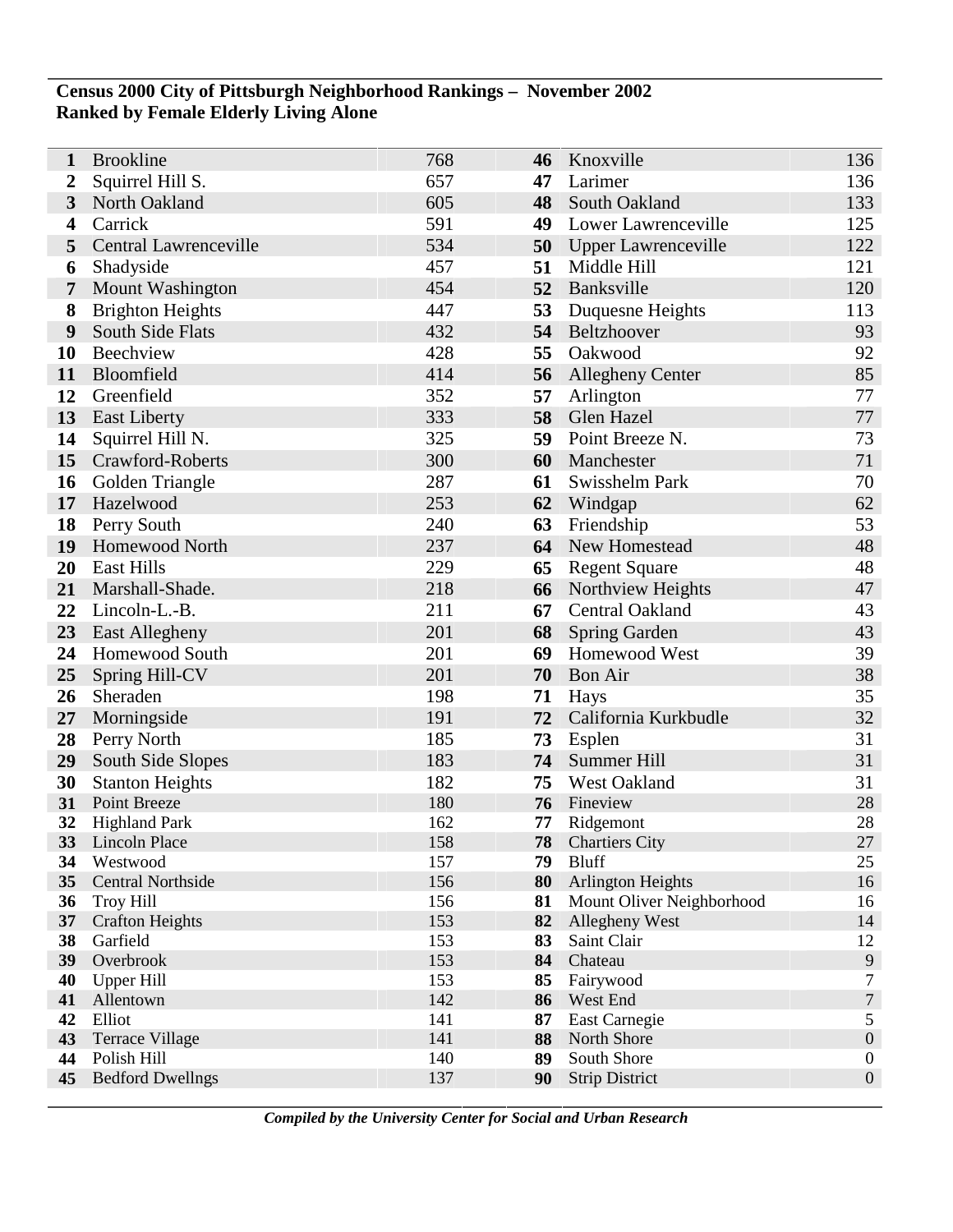## **Census 2000 City of Pittsburgh Neighborhood Rankings – November 2002 Ranked by Black Only Count of Youth (Age 16-19) dropouts (not in school and not a HS grad)**

| 1                     | Lincoln-L.-B.                                  | 86                  | 46       | Carrick                            | $\boldsymbol{0}$                     |
|-----------------------|------------------------------------------------|---------------------|----------|------------------------------------|--------------------------------------|
| $\overline{2}$        | Golden Triangle                                | 75                  | 47       | <b>Central Lawrenceville</b>       | $\boldsymbol{0}$                     |
| 3                     | <b>Homewood North</b>                          | 72                  | 48       | <b>Central Oakland</b>             | $\boldsymbol{0}$                     |
| 4                     | <b>Terrace Village</b>                         | 48                  | 49       | Chateau                            | $\boldsymbol{0}$                     |
| 5                     | <b>Bedford Dwellngs</b>                        | 41                  | 50       | <b>Crawford-Roberts</b>            | $\boldsymbol{0}$                     |
| 6                     | Garfield                                       | 29                  | 51       | Duquesne Heights                   | $\boldsymbol{0}$                     |
| 7                     | Perry South                                    | 29                  | 52       | <b>East Allegheny</b>              | $\boldsymbol{0}$                     |
| 8                     | Northview Heights                              | 21                  | 53       | <b>East Carnegie</b>               | $\boldsymbol{0}$                     |
| 9                     | Saint Clair                                    | 20                  | 54       | Elliot                             | $\boldsymbol{0}$                     |
| <b>10</b>             | Homewood South                                 | 17                  | 55       | Esplen                             | $\boldsymbol{0}$                     |
| 11                    | Fineview                                       | 16                  | 56       | Friendship                         | $\boldsymbol{0}$                     |
| 12                    | <b>Highland Park</b>                           | 14                  | 57       | Greenfield                         | $\boldsymbol{0}$                     |
| 13                    | West End                                       | 12                  | 58       | Hays                               | $\boldsymbol{0}$                     |
| 14                    | West Oakland                                   | 12                  | 59       | Hazelwood                          | $\boldsymbol{0}$                     |
| 15                    | <b>Allegheny Center</b>                        | 11                  | 60       | Lincoln Place                      | $\boldsymbol{0}$                     |
| 16                    | East Hills                                     | 11                  | 61       | <b>Lower Lawrenceville</b>         | $\boldsymbol{0}$                     |
| 17                    | <b>Arlington Heights</b>                       | 10                  | 62       | Morningside                        | $\boldsymbol{0}$                     |
| 18                    | <b>Central Northside</b>                       | 9                   | 63       | Mount Oliver Neighborhood          | $\boldsymbol{0}$                     |
| 19                    | <b>Crafton Heights</b>                         | 9                   | 64       | New Homestead                      | $\boldsymbol{0}$                     |
| 20                    | Fairywood                                      | 9                   | 65       | North Oakland                      | $\boldsymbol{0}$                     |
| 21                    | <b>East Liberty</b>                            | 8                   | 66       | North Shore                        | $\boldsymbol{0}$                     |
| 22                    | Glen Hazel                                     | 8                   | 67       | Oakwood                            | $\boldsymbol{0}$                     |
| 23                    | Homewood West                                  | $8\,$               | 68       | Overbrook                          | $\boldsymbol{0}$                     |
| 24                    | Manchester                                     | 8                   | 69       | Perry North                        | $\boldsymbol{0}$                     |
| 25                    | <b>Mount Washington</b>                        | 8                   | 70       | Point Breeze N.                    | $\boldsymbol{0}$                     |
| 26                    | Allegheny West                                 | 7                   | 71       | Polish Hill                        | $\boldsymbol{0}$                     |
| 27                    | California Kurkbudle                           | 7                   | 72       | <b>Regent Square</b>               | $\boldsymbol{0}$                     |
| 28                    | Marshall-Shade.                                | 7                   | 73       | Ridgemont                          | $\boldsymbol{0}$                     |
| 29                    | Middle Hill                                    | $\boldsymbol{7}$    | 74       | Shadyside                          | $\boldsymbol{0}$                     |
| 30                    | Sheraden                                       | 7                   | 75       | South Oakland                      | $\boldsymbol{0}$                     |
| 31                    | Beltzhoover                                    | 6                   | 76       | South Shore                        | $\boldsymbol{0}$                     |
| 32                    | Point Breeze                                   | 6                   | 77       | South Side Flats                   | $\boldsymbol{0}$                     |
| 33                    | Knoxville                                      | 5                   | 78       | South Side Slopes                  | $\boldsymbol{0}$                     |
| 34                    | Larimer                                        | 5                   | 79       | Spring Garden                      | $\boldsymbol{0}$                     |
| 35<br>36 <sup>2</sup> | <b>Strip District</b><br><b>Chartiers City</b> | $\overline{4}$<br>3 | 80<br>81 | Spring Hill-CV<br>Squirrel Hill N. | $\boldsymbol{0}$<br>$\boldsymbol{0}$ |
| 37                    | Allentown                                      | $\boldsymbol{0}$    | 82       | Squirrel Hill S.                   | $\boldsymbol{0}$                     |
| 38                    | Arlington                                      | $\boldsymbol{0}$    | 83       | <b>Stanton Heights</b>             | $\boldsymbol{0}$                     |
| 39                    | Banksville                                     | $\boldsymbol{0}$    | 84       | Summer Hill                        | $\boldsymbol{0}$                     |
| 40                    | Beechview                                      | $\boldsymbol{0}$    | 85       | Swisshelm Park                     | $\boldsymbol{0}$                     |
| 41                    | Bloomfield                                     | $\boldsymbol{0}$    | 86       | <b>Troy Hill</b>                   | $\boldsymbol{0}$                     |
| 42                    | <b>Bluff</b>                                   | $\boldsymbol{0}$    | 87       | <b>Upper Hill</b>                  | $\boldsymbol{0}$                     |
| 43                    | <b>Bon Air</b>                                 | $\boldsymbol{0}$    | 88       | <b>Upper Lawrenceville</b>         | $\boldsymbol{0}$                     |
| 44                    | <b>Brighton Heights</b>                        | $\boldsymbol{0}$    | 89       | Westwood                           | $\boldsymbol{0}$                     |
| 45                    | <b>Brookline</b>                               | $\boldsymbol{0}$    | 90       | Windgap                            | $\boldsymbol{0}$                     |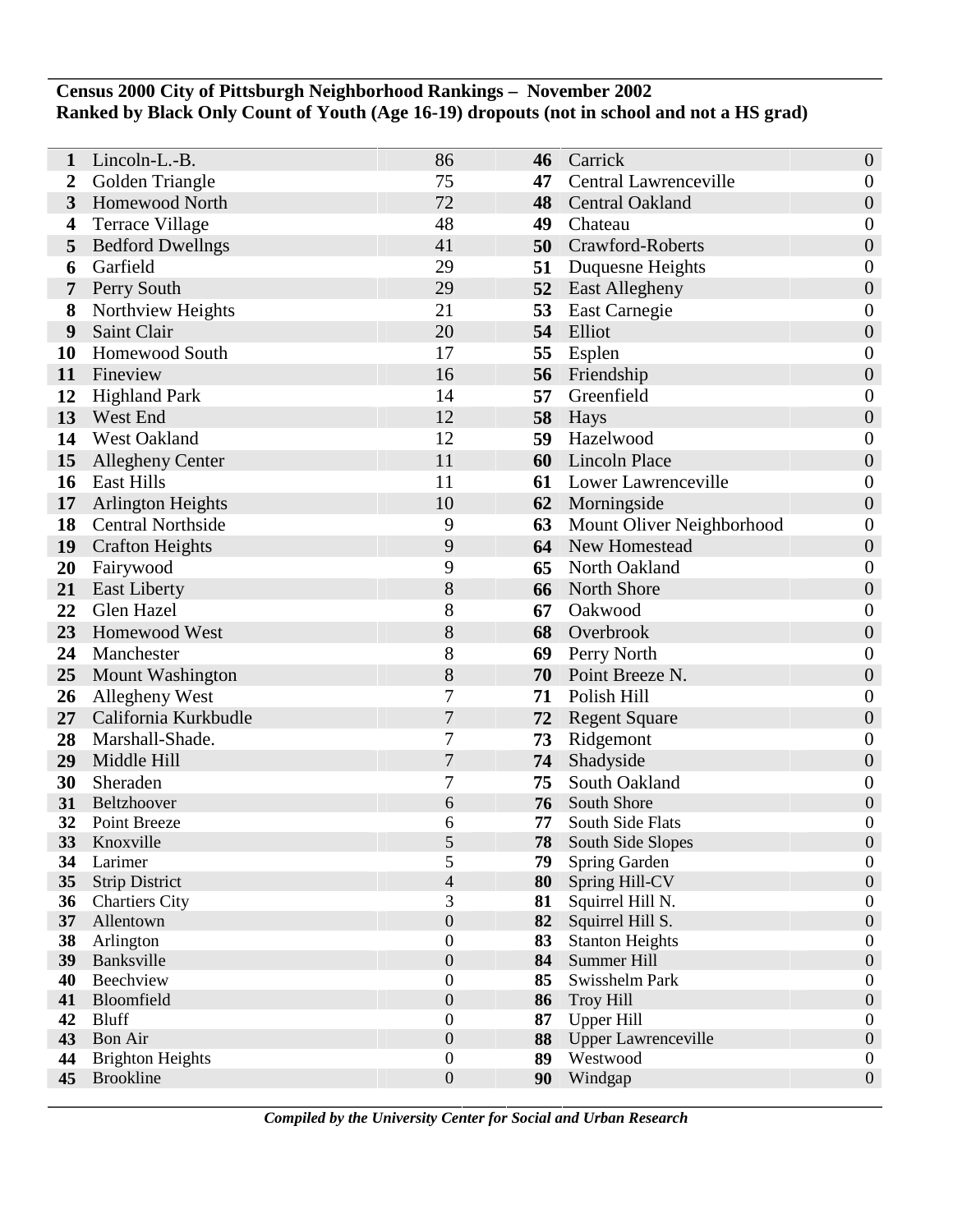## **Census 2000 City of Pittsburgh Neighborhood Rankings – November 2002 Ranked by Black Only Youth (age 16-19) dropout rate (not in school and not a HS grad)**

| $\mathbf{1}$            | Allegheny West                              | 100.0%       | 46       | Carrick                                | 0.0%            |
|-------------------------|---------------------------------------------|--------------|----------|----------------------------------------|-----------------|
| $\boldsymbol{2}$        | West End                                    | 70.6%        | 47       | Central Lawrenceville                  | 0.0%            |
| 3                       | Golden Triangle                             | 68.8%        | 48       | Central Oakland                        | 0.0%            |
| $\overline{\mathbf{4}}$ | <b>Arlington Heights</b>                    | 66.7%        | 49       | Chateau                                | 0.0%            |
| 5                       | <b>Crafton Heights</b>                      | 60.0%        | 50       | Crawford-Roberts                       | 0.0%            |
| 6                       | Saint Clair                                 | 46.5%        | 51       | Duquesne Heights                       | 0.0%            |
| 7                       | Fineview                                    | 43.2%        | 52       | East Allegheny                         | 0.0%            |
| 8                       | <b>Allegheny Center</b>                     | 37.9%        | 53       | East Carnegie                          | 0.0%            |
| 9                       | <b>Terrace Village</b>                      | 31.2%        | 54       | Elliot                                 | 0.0%            |
| 10                      | <b>Point Breeze</b>                         | 27.3%        | 55       | Esplen                                 | 0.0%            |
| 11                      | <b>Bedford Dwellngs</b>                     | 24.8%        | 56       | Friendship                             | 0.0%            |
| 12                      | West Oakland                                | 24.5%        | 57       | Greenfield                             | 0.0%            |
| 13                      | <b>Strip District</b>                       | 22.2%        | 58       | <b>Hays</b>                            | 0.0%            |
| 14                      | Lincoln-L.-B.                               | 21.7%        | 59       | Hazelwood                              | 0.0%            |
| 15                      | Homewood North                              | 19.5%        | 60       | <b>Lincoln Place</b>                   | 0.0%            |
| 16                      | <b>Homewood South</b>                       | 16.5%        | 61       | Lower Lawrenceville                    | 0.0%            |
| 17                      | Northview Heights                           | 16.3%        | 62       | Morningside                            | 0.0%            |
| 18                      | <b>Mount Washington</b>                     | 15.7%        | 63       | Mount Oliver Neighborhood              | 0.0%            |
| 19                      | Marshall-Shade.                             | 14.3%        | 64       | New Homestead                          | 0.0%            |
| 20                      | Perry South                                 | 12.5%        | 65       | North Oakland                          | 0.0%            |
| 21                      | California Kurkbudle                        | 11.9%        | 66       | North Shore                            | 0.0%            |
| 22                      | Homewood West                               | 11.4%        | 67       | Oakwood                                | 0.0%            |
| 23                      | Glen Hazel                                  | 11.1%        | 68       | Overbrook                              | 0.0%            |
| 24                      | Fairywood                                   | 11.0%        | 69       | Perry North                            | 0.0%            |
| 25                      | <b>Highland Park</b>                        | 10.4%        | 70       | Point Breeze N.                        | 0.0%            |
| 26                      | Middle Hill                                 | 10.4%        | 71       | Polish Hill                            | 0.0%            |
| 27                      | Garfield                                    | 9.3%         | 72       | <b>Regent Square</b>                   | 0.0%            |
| 28                      | <b>Central Northside</b>                    | 8.7%         | 73       | Ridgemont                              | 0.0%            |
| 29                      | <b>Chartiers City</b>                       | 8.6%         | 74       | Shadyside                              | 0.0%            |
| 30                      | Manchester                                  | 7.8%         | 75       | South Oakland                          | 0.0%            |
| 31                      | Sheraden                                    | 7.4%         | 76       | South Shore                            | 0.0%            |
| 32<br>33                | <b>East Hills</b><br>Beltzhoover            | 4.6%<br>4.0% | 77<br>78 | South Side Flats<br>South Side Slopes  | 0.0%<br>$0.0\%$ |
| 34                      | <b>East Liberty</b>                         | 3.9%         | 79       | Spring Garden                          | 0.0%            |
| 35                      | Knoxville                                   | 3.8%         | 80       | Spring Hill-CV                         | 0.0%            |
| 36                      | Larimer                                     | 3.5%         | 81       | Squirrel Hill N.                       | 0.0%            |
| 37                      | Allentown                                   | 0.0%         | 82       | Squirrel Hill S.                       | 0.0%            |
| 38                      | Arlington                                   | 0.0%         | 83       | <b>Stanton Heights</b>                 | 0.0%            |
| 39                      | Banksville                                  | 0.0%         | 84       | Summer Hill                            | 0.0%            |
| 40                      | Beechview                                   | 0.0%         | 85       | Swisshelm Park                         | 0.0%            |
| 41                      | Bloomfield                                  | 0.0%         | 86       | <b>Troy Hill</b>                       | 0.0%            |
| 42                      | <b>Bluff</b>                                | 0.0%         | 87       | <b>Upper Hill</b>                      | 0.0%            |
| 43<br>44                | Bon Air                                     | 0.0%<br>0.0% | 88<br>89 | <b>Upper Lawrenceville</b><br>Westwood | 0.0%<br>0.0%    |
| 45                      | <b>Brighton Heights</b><br><b>Brookline</b> | 0.0%         | 90       | Windgap                                | 0.0%            |
|                         |                                             |              |          |                                        |                 |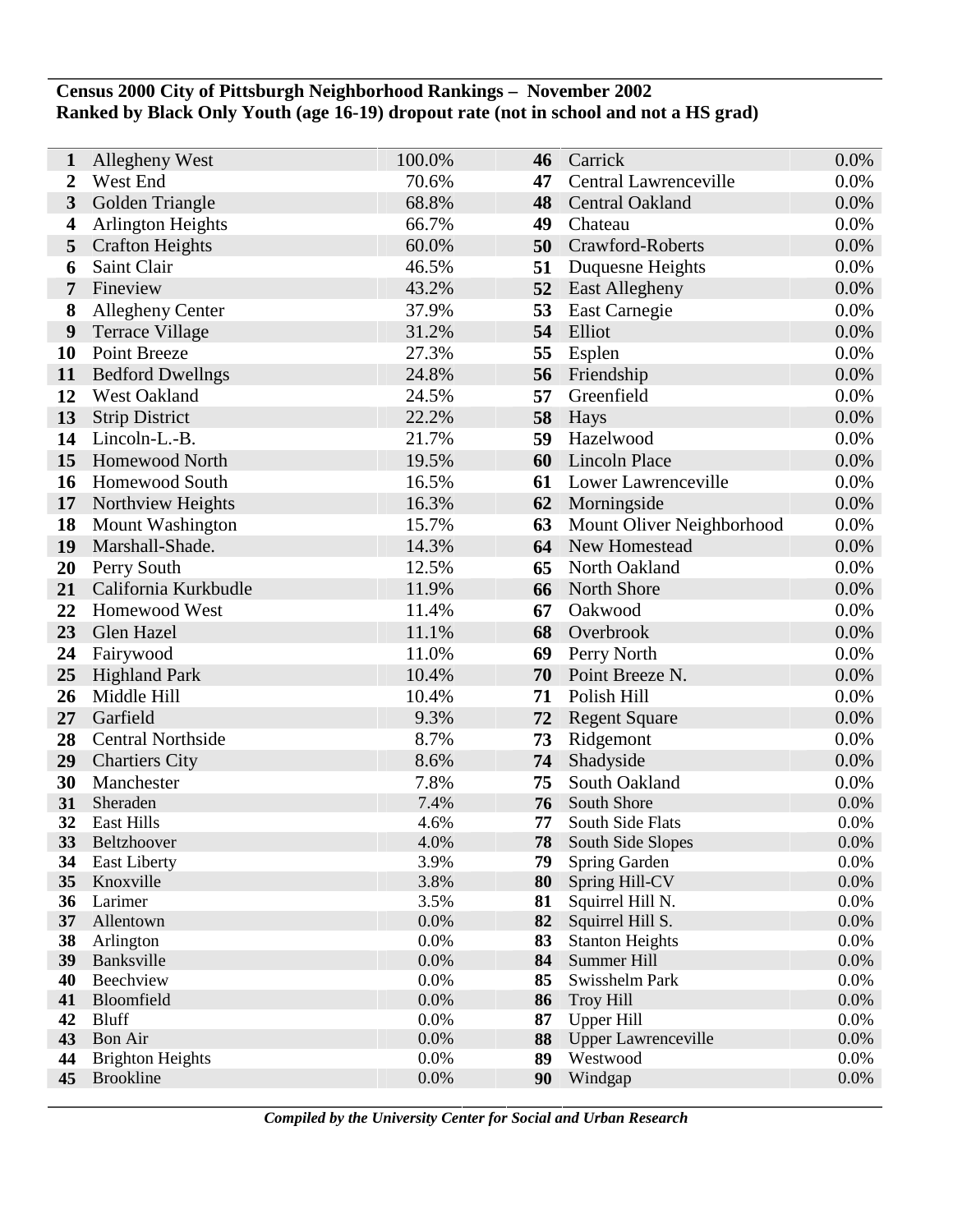## **Census 2000 City of Pittsburgh Neighborhood Rankings – November 2002 Ranked by Count of Idle Black Only Youth (not in school and not employed)**

| 1        | Lincoln-L.-B.                         | 143                | 46       | Banksville                             | $\boldsymbol{0}$                     |
|----------|---------------------------------------|--------------------|----------|----------------------------------------|--------------------------------------|
| 2        | Homewood North                        | 100                | 47       | Beechview                              | $\boldsymbol{0}$                     |
| 3        | Golden Triangle                       | 75                 | 48       | Bloomfield                             | $\boldsymbol{0}$                     |
| 4        | <b>Terrace Village</b>                | 66                 | 49       | <b>Bluff</b>                           | $\boldsymbol{0}$                     |
| 5        | Homewood South                        | 39                 | 50       | <b>Bon Air</b>                         | $\boldsymbol{0}$                     |
| 6        | Garfield                              | 38                 | 51       | <b>Brookline</b>                       | $\boldsymbol{0}$                     |
| 7        | <b>East Hills</b>                     | 36                 | 52       | Carrick                                | $\boldsymbol{0}$                     |
| 8        | <b>East Liberty</b>                   | 35                 | 53       | <b>Central Lawrenceville</b>           | $\boldsymbol{0}$                     |
| 9        | Northview Heights                     | 33                 |          | 54 Central Oakland                     | $\boldsymbol{0}$                     |
| 10       | Larimer                               | 30                 | 55       | Chateau                                | $\boldsymbol{0}$                     |
| 11       | Fairywood                             | 29                 | 56       | Duquesne Heights                       | $\boldsymbol{0}$                     |
| 12       | Perry South                           | 29                 | 57       | East Allegheny                         | $\boldsymbol{0}$                     |
| 13       | Saint Clair                           | 27                 | 58       | <b>East Carnegie</b>                   | $\boldsymbol{0}$                     |
| 14       | <b>Highland Park</b>                  | 25                 | 59       | Elliot                                 | $\boldsymbol{0}$                     |
| 15       | <b>Bedford Dwellngs</b>               | 23                 | 60       | Esplen                                 | $\boldsymbol{0}$                     |
| 16       | Beltzhoover                           | 21                 | 61       | Friendship                             | $\boldsymbol{0}$                     |
| 17       | <b>Brighton Heights</b>               | 21                 | 62       | Greenfield                             | $\boldsymbol{0}$                     |
| 18       | Sheraden                              | 21                 | 63       | Hays                                   | $\boldsymbol{0}$                     |
| 19       | Marshall-Shade.                       | 19                 | 64       | <b>Lincoln Place</b>                   | $\boldsymbol{0}$                     |
| 20       | <b>Central Northside</b>              | 15                 | 65       | Lower Lawrenceville                    | $\boldsymbol{0}$                     |
| 21       | Homewood West                         | 13                 | 66       | Morningside                            | $\boldsymbol{0}$                     |
| 22       | <b>Strip District</b>                 | 13                 | 67       | Mount Oliver Neighborhood              | $\boldsymbol{0}$                     |
| 23       | Spring Hill-CV                        | 12                 | 68       | New Homestead                          | $\boldsymbol{0}$                     |
| 24       | West End                              | 12                 | 69       | North Oakland                          | $\boldsymbol{0}$                     |
| 25       | West Oakland                          | 12                 | 70       | North Shore                            | $\boldsymbol{0}$                     |
| 26       | Arlington                             | 11                 | 71       | Oakwood                                | $\boldsymbol{0}$                     |
| 27       | <b>Arlington Heights</b>              | 10                 | 72       | Overbrook                              | $\boldsymbol{0}$                     |
| 28       | Knoxville                             | 10                 | 73       | Perry North                            | $\boldsymbol{0}$                     |
| 29       | <b>Crafton Heights</b>                | 9                  | 74       | Point Breeze N.                        | $\boldsymbol{0}$                     |
| 30       | Glen Hazel                            | 8                  | 75       | Polish Hill                            | $\boldsymbol{0}$                     |
| 31<br>32 | Manchester                            | $8\,$<br>$8\,$     | 76<br>77 | <b>Regent Square</b>                   | $\boldsymbol{0}$<br>$\boldsymbol{0}$ |
| 33       | Mount Washington<br>Allegheny West    | 7                  | 78       | Ridgemont<br>Shadyside                 | $\Omega$                             |
| 34       | Allentown                             | 7                  | 79       | South Shore                            | $\boldsymbol{0}$                     |
| 35       | California Kurkbudle                  | $\tau$             | 80       | South Side Flats                       | $\boldsymbol{0}$                     |
| 36       | Crawford-Roberts                      | 7                  | 81       | Spring Garden                          | $\boldsymbol{0}$                     |
|          | 37 Fineview                           | $\boldsymbol{7}$   | 82       | Squirrel Hill N.                       | $\boldsymbol{0}$                     |
| 38       | Hazelwood                             | 7                  | 83       | Squirrel Hill S.                       | $\boldsymbol{0}$                     |
| 39       | Middle Hill                           | $\boldsymbol{7}$   | 84       | Summer Hill                            | $\boldsymbol{0}$                     |
| 40       | South Oakland                         | 7                  | 85       | Swisshelm Park                         | $\boldsymbol{0}$                     |
| 41       | South Side Slopes                     | $\overline{7}$     | 86       | <b>Troy Hill</b>                       | $\boldsymbol{0}$                     |
| 42<br>43 | Point Breeze<br><b>Chartiers City</b> | 6                  | 87<br>88 | <b>Upper Hill</b>                      | $\boldsymbol{0}$<br>$\boldsymbol{0}$ |
| 44       | <b>Stanton Heights</b>                | $\mathfrak s$<br>3 | 89       | <b>Upper Lawrenceville</b><br>Westwood | $\boldsymbol{0}$                     |
| 45       | <b>Allegheny Center</b>               | $\boldsymbol{0}$   | 90       | Windgap                                | $\boldsymbol{0}$                     |
|          |                                       |                    |          |                                        |                                      |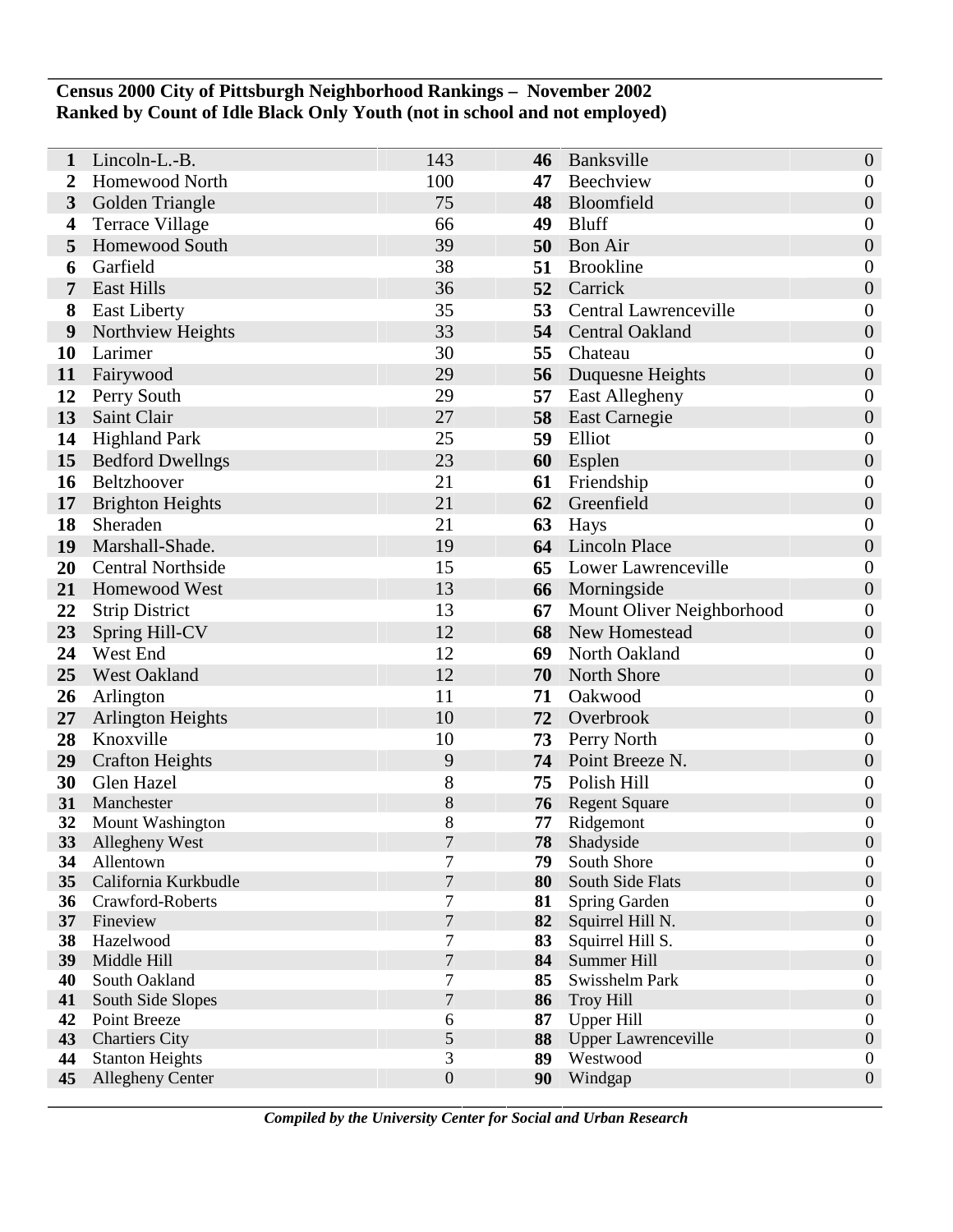## **Census 2000 City of Pittsburgh Neighborhood Rankings – November 2002 Ranked by Black Only Youth idleness rate (not in school and not employed)**

| 1                | Allegheny West                   | 100.0%         | 46       | <b>Bon Air</b>                 | 0.0%         |
|------------------|----------------------------------|----------------|----------|--------------------------------|--------------|
| $\boldsymbol{2}$ | <b>Strip District</b>            | 72.2%          | 47       | Carrick                        | 0.0%         |
| $\mathbf{3}$     | West End                         | 70.6%          | 48       | Chateau                        | 0.0%         |
| 4                | Golden Triangle                  | 68.8%          | 49       | Duquesne Heights               | 0.0%         |
| 5                | <b>Arlington Heights</b>         | 66.7%          | 50       | East Carnegie                  | 0.0%         |
| 6                | Spring Hill-CV                   | 63.2%          | 51       | Hays                           | 0.0%         |
| 7                | Saint Clair                      | 62.8%          | 52       | Lincoln Place                  | 0.0%         |
| 8                | <b>Crafton Heights</b>           | 60.0%          | 53       | Morningside                    | 0.0%         |
| 9                | Arlington                        | 57.9%          | 54       | Mount Oliver Neighborhood      | 0.0%         |
| 10               | <b>Terrace Village</b>           | 42.9%          | 55       | New Homestead                  | 0.0%         |
| 11               | Marshall-Shade.                  | 38.8%          | 56       | North Shore                    | 0.0%         |
| 12               | <b>Homewood South</b>            | 37.9%          | 57       | Oakwood                        | 0.0%         |
| 13               | South Side Slopes                | 36.8%          | 58       | Overbrook                      | 0.0%         |
| 14               | Lincoln-L.-B.                    | 36.1%          | 59       | Ridgemont                      | 0.0%         |
| 15               | Fairywood                        | 35.4%          | 60       | South Shore                    | 0.0%         |
| 16               | <b>Brighton Heights</b>          | 32.8%          | 61       | South Side Flats               | 0.0%         |
| 17               | Point Breeze                     | 27.3%          | 62       | <b>Spring Garden</b>           | 0.0%         |
| 18               | <b>Homewood North</b>            | 27.1%          | 63       | Squirrel Hill S.               | 0.0%         |
| 19               | Northview Heights                | 25.6%          | 64       | Swisshelm Park                 | 0.0%         |
| 20               | West Oakland                     | 24.5%          | 65       | <b>Troy Hill</b>               | 0.0%         |
| 21               | Sheraden                         | 22.3%          | 66       | Westwood                       | 0.0%         |
| 22               | Larimer                          | 21.1%          | 67       | <b>Allegheny Center</b>        | 0.0%         |
| 23               | Allentown                        | 20.6%          | 68       | Beechview                      | 0.0%         |
| 24               | Fineview                         | 18.9%          | 69       | Bloomfield                     | 0.0%         |
| 25               | <b>Highland Park</b>             | 18.7%          | 70       | <b>Bluff</b>                   | 0.0%         |
| 26               | Homewood West                    | 18.6%          | 71       | <b>Brookline</b>               | 0.0%         |
| 27               | <b>East Liberty</b>              | 16.9%          | 72       | Central Lawrenceville          | 0.0%         |
| 28               | <b>Mount Washington</b>          | 15.7%          | 73       | Central Oakland                | 0.0%         |
| 29               | <b>East Hills</b>                | 14.9%          | 74       | <b>East Allegheny</b>          | 0.0%         |
| 30               | <b>Central Northside</b>         | 14.4%          | 75       | Elliot                         | 0.0%         |
| 31               | <b>Chartiers City</b>            | 14.3%          | 76       | Esplen                         | 0.0%         |
| 32               | South Oakland                    | 14.3%          | 77       | Friendship                     | 0.0%         |
| 33               | <b>Beltzhoover</b>               | 14.1%          | 78       | Greenfield                     | 0.0%         |
| 34               | <b>Bedford Dwellngs</b>          | 13.9%          | 79       | Lower Lawrenceville            | 0.0%         |
| 35               | Perry South                      | 12.5%          | 80       | North Oakland                  | $0.0\%$      |
| 36<br>37         | Garfield<br>California Kurkbudle | 12.2%<br>11.9% | 81<br>82 | Perry North<br>Point Breeze N. | 0.0%<br>0.0% |
| 38               | Glen Hazel                       | 11.1%          | 83       | Polish Hill                    | 0.0%         |
| 39               | Middle Hill                      | 10.4%          | 84       | <b>Regent Square</b>           | 0.0%         |
| 40               | Manchester                       | 7.8%           | 85       | Shadyside                      | 0.0%         |
| 41               | Knoxville                        | 7.6%           | 86       | Squirrel Hill N.               | 0.0%         |
| 42               | Hazelwood                        | 7.4%           | 87       | Summer Hill                    | 0.0%         |
| 43               | Crawford-Roberts                 | 7.0%           | 88       | <b>Upper Hill</b>              | 0.0%         |
| 44               | <b>Stanton Heights</b>           | 2.2%           | 89       | <b>Upper Lawrenceville</b>     | 0.0%         |
| 45               | Banksville                       | 0.0%           | 90       | Windgap                        | 0.0%         |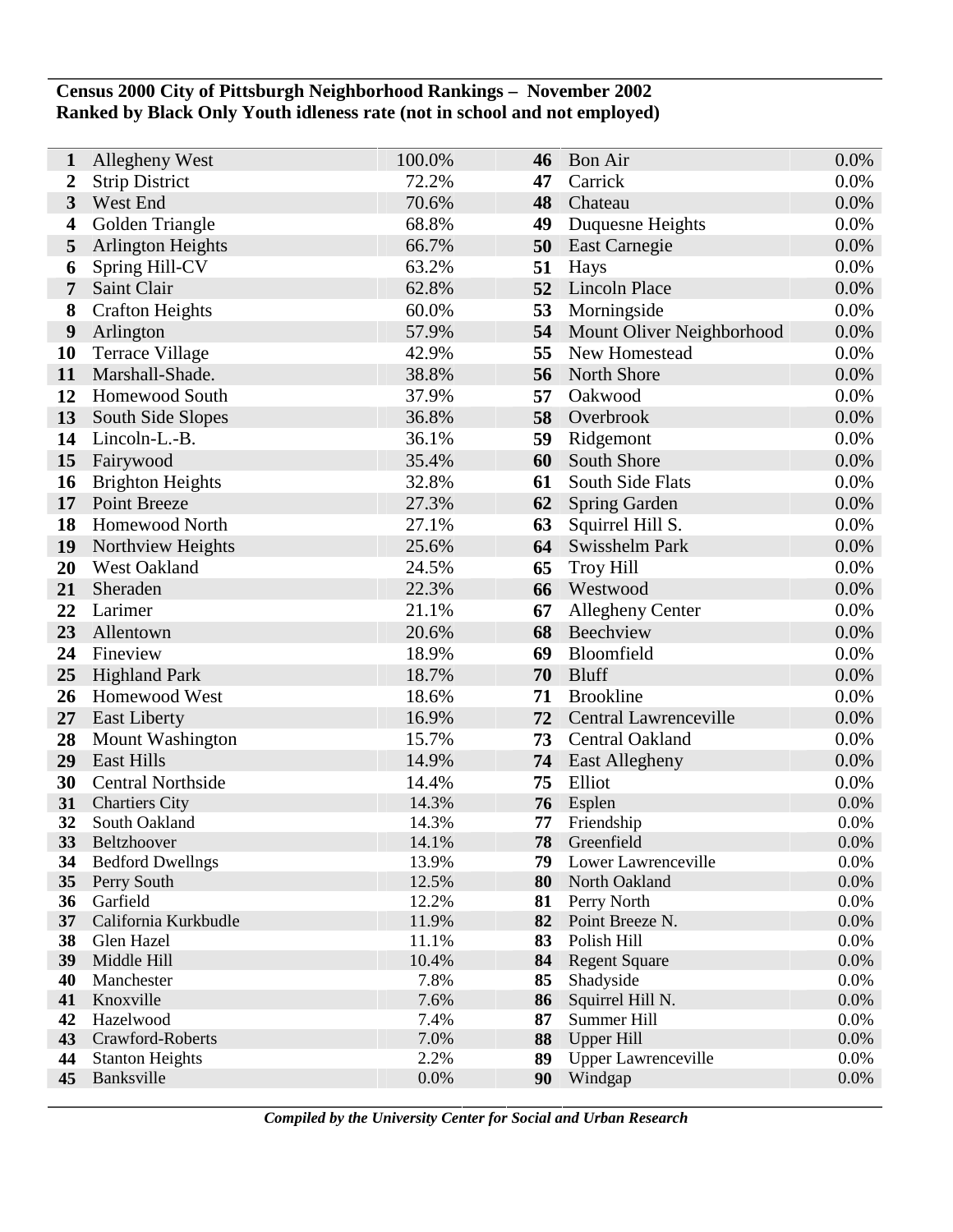## **Census 2000 City of Pittsburgh Neighborhood Rankings – November 2002 Ranked by Count of Black Only Youth Unemployed**

| 1        | North Oakland            | 235              | 46       | <b>Arlington Heights</b>             | $\boldsymbol{0}$                     |
|----------|--------------------------|------------------|----------|--------------------------------------|--------------------------------------|
|          | Lincoln-L.-B.            | 135              | 47       | Banksville                           | $\boldsymbol{0}$                     |
| 3        | Homewood North           | 88               | 48       | Beechview                            | $\boldsymbol{0}$                     |
| 4        | Northview Heights        | 55               | 49       | Bluff                                | $\boldsymbol{0}$                     |
| 5        | <b>Terrace Village</b>   | 53               | 50       | <b>Bon Air</b>                       | $\boldsymbol{0}$                     |
| 6        | <b>East Hills</b>        | 52               | 51       | <b>Brookline</b>                     | $\boldsymbol{0}$                     |
| 7        | Glen Hazel               | 44               |          | 52 Carrick                           | $\boldsymbol{0}$                     |
| 8        | <b>Highland Park</b>     | 39               | 53       | Central Lawrenceville                | $\boldsymbol{0}$                     |
| 9        | Knoxville                | 35               | 54       | Chateau                              | $\boldsymbol{0}$                     |
| 10       | Squirrel Hill N.         | 34               | 55       | Duquesne Heights                     | $\boldsymbol{0}$                     |
| 11       | <b>East Liberty</b>      | 32               | 56       | <b>East Carnegie</b>                 | $\boldsymbol{0}$                     |
| 12       | <b>Bedford Dwellngs</b>  | 29               | 57       | Esplen                               | $\boldsymbol{0}$                     |
| 13       | Garfield                 | 28               | 58       | Friendship                           | $\boldsymbol{0}$                     |
| 14       | Homewood South           | 26               | 59       | Golden Triangle                      | $\boldsymbol{0}$                     |
| 15       | Beltzhoover              | 24               | 60       | Greenfield                           | $\boldsymbol{0}$                     |
| 16       | Shadyside                | 21               | 61       | Hays                                 | $\boldsymbol{0}$                     |
| 17       | California Kurkbudle     | 20               | 62       | <b>Lincoln Place</b>                 | $\boldsymbol{0}$                     |
| 18       | Larimer                  | 20               | 63       | <b>Lower Lawrenceville</b>           | $\boldsymbol{0}$                     |
| 19       | <b>Stanton Heights</b>   | 19               |          | 64 Manchester                        | $\boldsymbol{0}$                     |
| 20       | Fairywood                | 18               | 65       | Morningside                          | $\boldsymbol{0}$                     |
| 21       | Middle Hill              | 18               | 66       | Mount Oliver Neighborhood            | $\boldsymbol{0}$                     |
| 22       | <b>Central Northside</b> | 17               | 67       | Mount Washington                     | $\boldsymbol{0}$                     |
| 23       | Crawford-Roberts         | 17               | 68       | New Homestead                        | $\boldsymbol{0}$                     |
| 24       | Fineview                 | 15               | 69       | <b>North Shore</b>                   | $\boldsymbol{0}$                     |
| 25       | Hazelwood                | 15               | 70       | Oakwood                              | $\boldsymbol{0}$                     |
| 26       | Perry South              | 13               | 71       | Overbrook                            | $\boldsymbol{0}$                     |
| 27       | Elliot                   | 12               | 72       | Point Breeze N.                      | $\boldsymbol{0}$                     |
| 28       | Homewood West            | 12               | 73       | Polish Hill                          | $\boldsymbol{0}$                     |
| 29       | Marshall-Shade.          | 12               | 74       | <b>Regent Square</b>                 | $\boldsymbol{0}$                     |
| 30       | West End                 | 12               |          | 75 Ridgemont                         | $\boldsymbol{0}$                     |
| 31       | <b>Allegheny Center</b>  | 11               | 76       | Saint Clair                          | $\boldsymbol{0}$                     |
| 32       | Bloomfield               | 9                | 77       | South Oakland                        | $\boldsymbol{0}$                     |
| 33       | <b>Crafton Heights</b>   | 9                | 78       | South Shore                          | $\overline{0}$                       |
| 34       | <b>Brighton Heights</b>  | 8                | 79       | South Side Flats                     | $\boldsymbol{0}$                     |
| 35       | Allentown                | $\overline{7}$   | 80       | South Side Slopes                    | $\boldsymbol{0}$                     |
| 36       | Point Breeze             | $\tau$           | 81       | Spring Garden                        | $\boldsymbol{0}$                     |
| 37       | Central Oakland          | 6                | 82       | Spring Hill-CV                       | $\boldsymbol{0}$                     |
| 38       | East Allegheny           | 6                | 83       | Squirrel Hill S.                     | $\boldsymbol{0}$                     |
| 39<br>40 | Sheraden<br>West Oakland | $\sqrt{6}$<br>5  | 84<br>85 | <b>Summer Hill</b><br>Swisshelm Park | $\boldsymbol{0}$<br>$\boldsymbol{0}$ |
| 41       | <b>Chartiers City</b>    | $\overline{4}$   | 86       | <b>Troy Hill</b>                     | $\boldsymbol{0}$                     |
| 42       | Perry North              | $\overline{4}$   | 87       | <b>Upper Hill</b>                    | $\boldsymbol{0}$                     |
| 43       | <b>Strip District</b>    | $\overline{4}$   | 88       | <b>Upper Lawrenceville</b>           | $\boldsymbol{0}$                     |
| 44       | Allegheny West           | $\boldsymbol{0}$ | 89       | Westwood                             | $\boldsymbol{0}$                     |
| 45       | Arlington                | $\boldsymbol{0}$ | 90       | Windgap                              | $\boldsymbol{0}$                     |
|          |                          |                  |          |                                      |                                      |